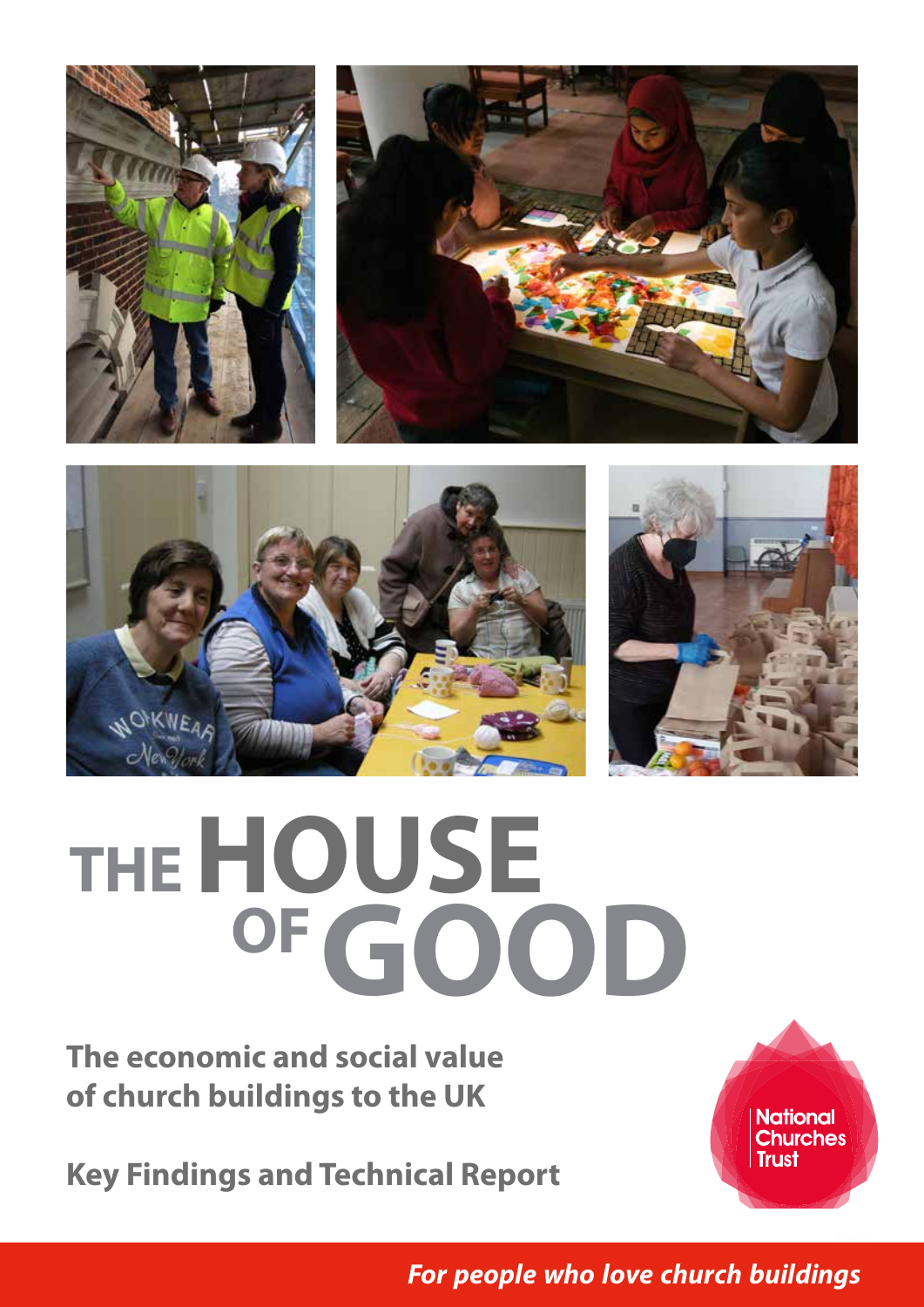# **ABOUT THE NATIONAL CHURCHES TRUST**

The National Churches Trust is the charity for people who love church buildings. Our work is dedicated to supporting churches, chapels and meeting houses open for regular worship and of historic, architectural and community value throughout the UK.

We do this by providing grants for urgent repairs and community facilities, helping places of worship keep their buildings in good condition and making it easy for everyone to discover the wonder of the UK's sacred heritage.

In the last ten years we have awarded over 1,500 grants totalling £14 million. We are experts in what we do, and churches know to turn to us for support. Find out more at **nationalchurchestrust.org**

# **ABOUT STATE OF LIFE**

State of Life, who carried out The House of Good study, use open data, economic analysis and digital technology to evidence social impact and value. This helps organisations demonstrate the difference they make to their funders, partners, volunteers, staff and members and wider society. **stateoflife.org**

# **CONTENTS**

| <b>KEY FINDINGS</b>                                      | 6  |
|----------------------------------------------------------|----|
| Introduction                                             | 6  |
| Methodology                                              | 8  |
| <b>Summary of Findings</b>                               | 12 |
| Market Value and Cost Replacement - £2.4 billion         | 13 |
| Non-market / Social Value and Wellbeing - £10 billion    | 17 |
| Summary Value Tables and Discussion                      | 21 |
| COVID-19                                                 | 22 |
| Conclusions                                              | 23 |
| Caveats                                                  | 24 |
|                                                          |    |
| <b>TECHNICAL REPORT</b>                                  | 25 |
| 1. Direct Economic Value                                 | 25 |
| 2. Community and Social Good - Cost Replacement          | 29 |
| 3. Wage Replacement Value of Volunteering                | 39 |
| 4. Non-market Value: The Wellbeing Value of Volunteering | 41 |
| 5. Non-market Value of Social Good                       | 44 |
| 6. Wellbeing Value of Church Attendance                  | 49 |
| Summary of Values and Conclusion                         | 54 |
| Appendix 1. Literature Review                            | 57 |
| Appendix 2. Details of Regression Models                 | 60 |
| Appendix 3. Full Statistics                              | 66 |
| References                                               | 66 |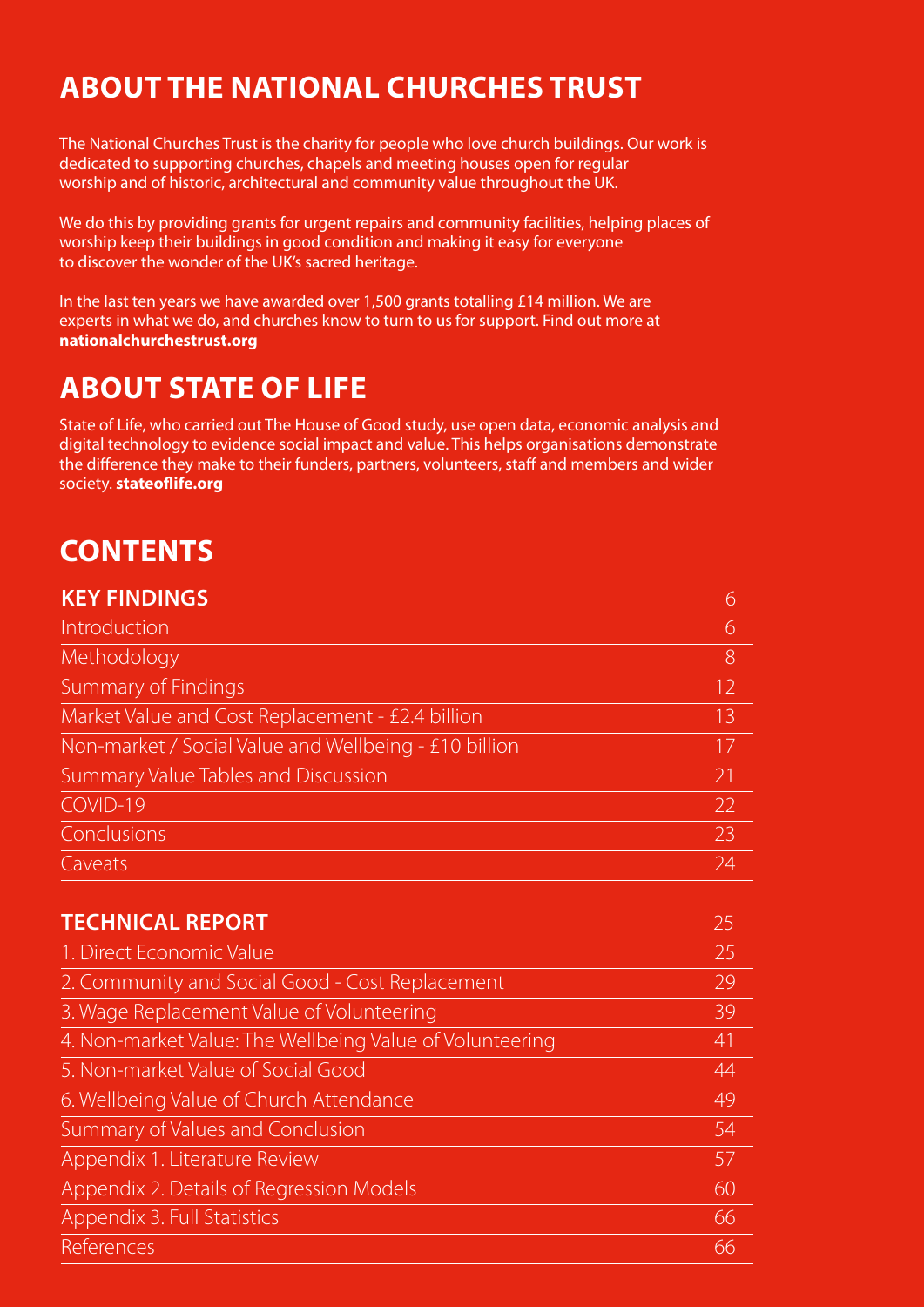# **HOUSE OF**

# **Church buildings are so much more than places of worship.**

From food banks to credit unions, church buildings across the UK provide a growing list of essential services for people in urgent need.

We've long seen the power of churches, chapels and meeting houses to bring communities together and help them thrive. But we've never been able to measure it.

After all, how do you put a price on feeling confident about where your family's next meal is coming from, or knowing someone cares about you?

In 2019, we commissioned social impact and value specialists State of Life to conduct a pioneering study to find out. For the very first time, we can now quantify the economic and social value of all church buildings to the UK. Not the bricks and mortar but the welfare and wellbeing they create in our communities.

We believe that these findings are remarkable. They show that the UK's church buildings are not just Houses of God. They are also Houses of Good – good that we risk losing, and may never be able to replace if they do not get the financial support they need.

Clamic waller

Claire Walker, CEO, National Churches Trust

October 2020

Is Mod

Luke March, Chairman, National Churches Trust

**The House of Good report created by State of Life** 

Iulian Gramatki Ricky Lawton Lizzie Trotter Howard Reed Will Watt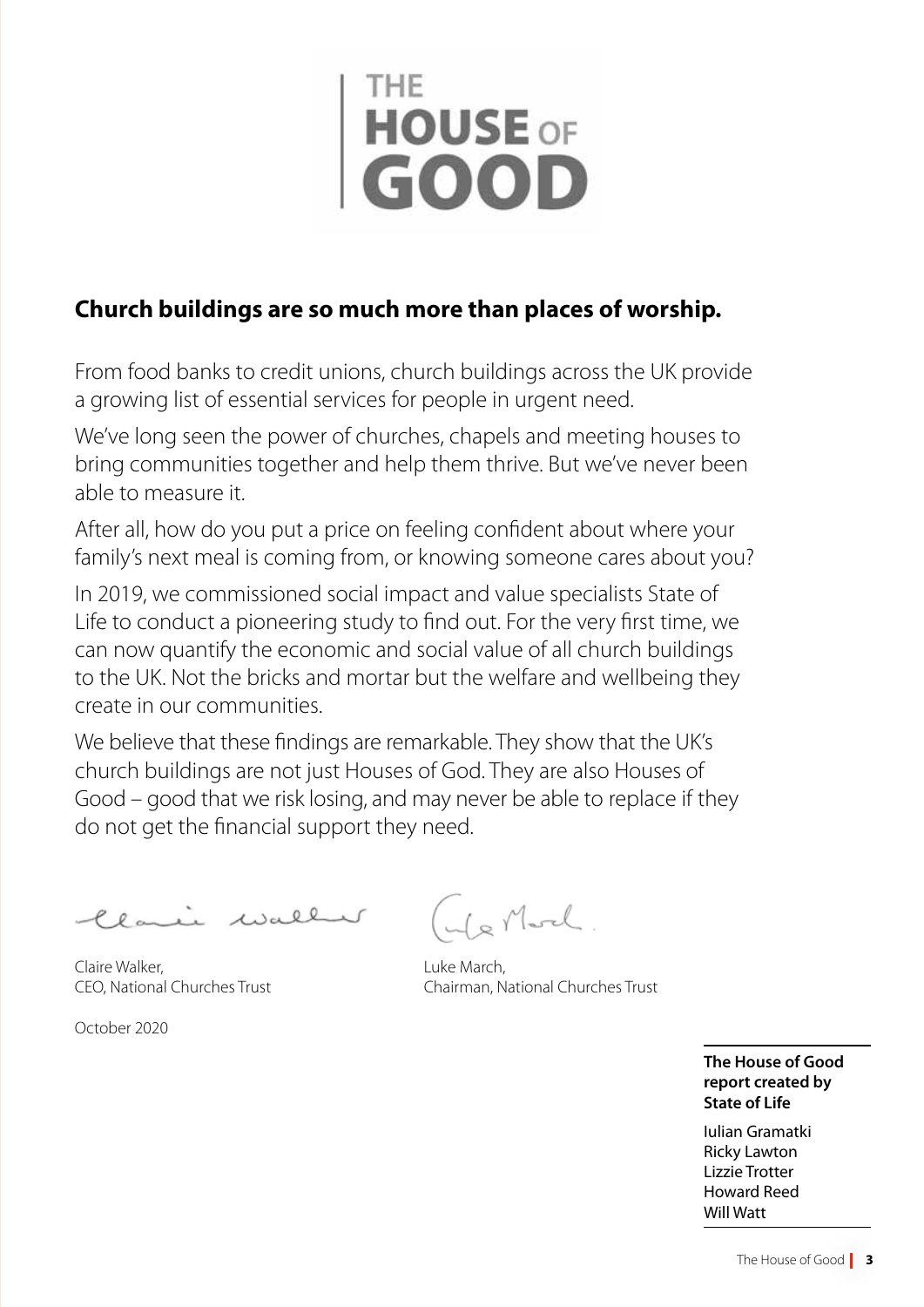# **WELCOMING THE HOUSE OF GOOD**

"There are church buildings throughout the United Kingdom. They take many shapes and forms, but there is still likely to be one fairly close to everyone in England, Wales, Scotland or Northern Ireland. Prayer and worship are at the heart of their purpose, whether it takes place daily, weekly or less often, but the Christian faith also challenges us to put our prayers into action. This new and timely report shows how much our church buildings can contribute to the good of the communities they serve."

"The House of Good report uses a new approach, attempting to quantify the financial value of the benefits provided by church-based activity. It shows that these benefits run to billions of pounds – and that's before we consider the benefits to mental and physical health and to the volunteers who provide the services. It makes an argument for why it is appropriate for them to be funded by national government and why they merit a special place when funding for heritage and public good is considered."

"This report also celebrates the scope of faith-inspired work, from newer activities like credit unions to the longer established food banks and addiction support. More than 33,000 social action projects are supported by churches throughout the UK. They often serve in the most deprived areas, compelled to act by their faith in Jesus Christ. The work they do might be quantified in this report, but the truth is that this work goes far beyond financial value. Each life that is made better as a result of support through the Church's social action projects is a living demonstration of Christ's work in our societies and His call for us to love our neighbour."

"When public worship and private prayer in church buildings became impossible during the lockdown in 2020, there was a sense of loss for some. And yet churches around the country continued to use their buildings for the benefit of society as soon as they were able, running food banks as people suffered the fallout of the pandemic. Our church buildings mark important moments – they are the places where we are married, baptised, perhaps the final resting place of those we love. These memories and events are at the heart of our relationships and experiences, reminders of the centrality and presence of God in our lives."

"The value that church buildings provide in offering a space where all are welcomed and loved might be priceless, but looking after a public building has very large costs. Churches are no exception. Many church buildings are part of our nation's heritage – nationally and internationally significant buildings. The benefits of these special and historic buildings to our society are maintained by church members volunteering their time and expertise – ordinary people around the country motivated by their faith and love of Jesus Christ. We are grateful for those who devote their time to loving their neighbour and caring for their communities. Generous funding for the places where they volunteer will enable continued good to our society long into the future."

# **Most Revd Justin Welby, Archbishop of Canterbury Most Revd Stephen Cottrell, Archbishop of York** *Joint Presidents, National Churches Trust*

"Food Banks, Night Shelters, Luncheon Clubs, Food Delivery, Community Centres, Advice and Counselling Sessions and so much else take place on church premises and in church halls. All of these in the curtilage of historic buildings which are beloved by local communities whose fabric and ministry is supported by often heroic communities. The late Cardinal Basil Hume once wrote that churches are not just places in which we worship God but with which we worship God. The House of Good report will both stimulate and encourage all who are committed to these places of worship to cooperate even more with statutory and voluntary agencies in order to ensure that the witness and service they provide may be maintained and enhanced in the years to come."

# **+George Stack, Archbishop of Cardiff**

# *Vice President of National Churches Trust*

*Chair – Patrimony Committee of the Bishops Conference of England and Wales*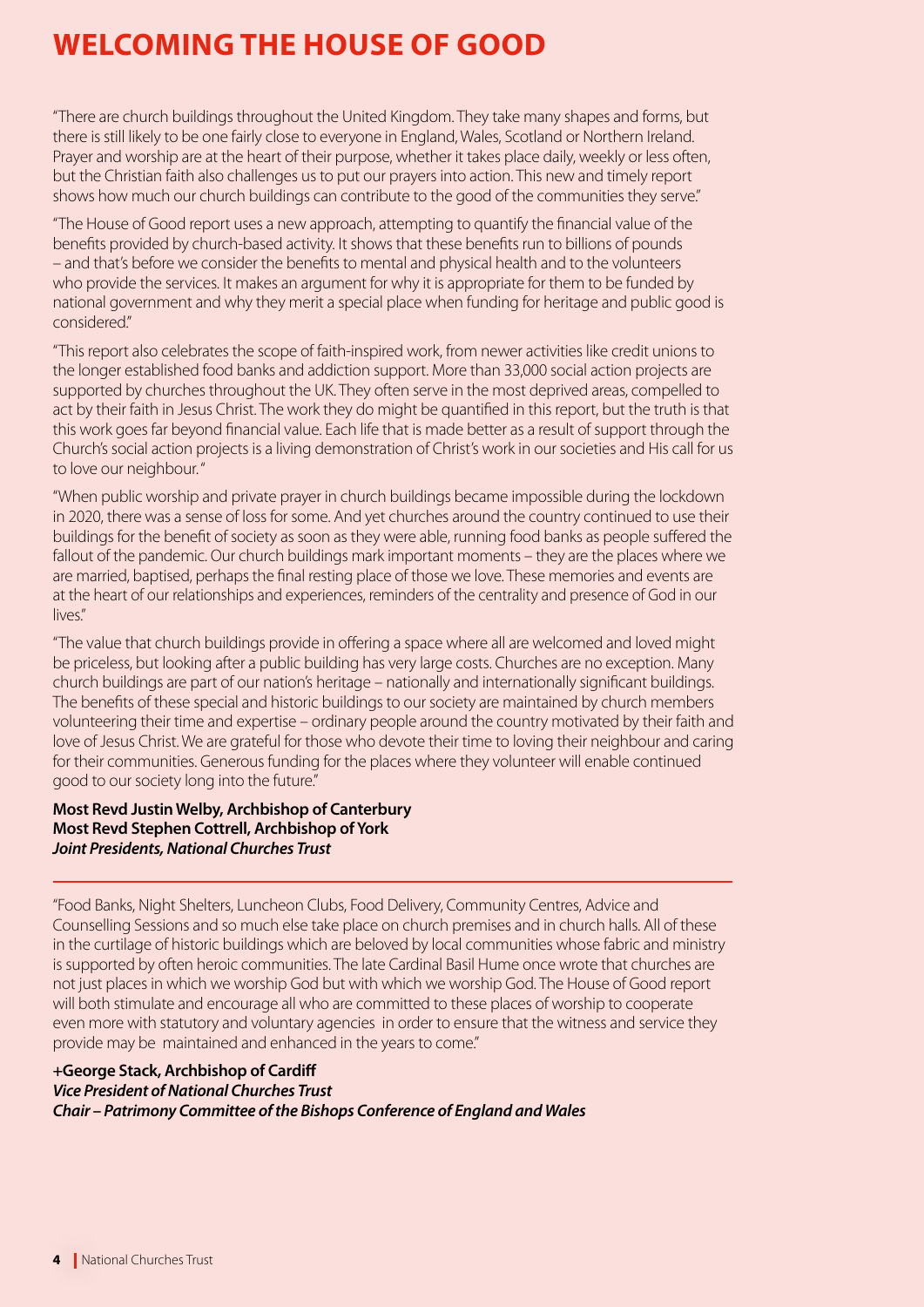"As a funder supporting many charities that rely on church buildings to do their work, we have an intuitive sense of the importance of these community assets. Thank you National Churches Trust for this timely report, which helps to fill in the gaps in our collective understanding of the broader social value of churches."

# **Anna de Pulford,**  *Director, The Dulverton Trust*

"For the worshipping community, the primary purpose of churches is as a house of prayer - a 'House of God'. But is clear that for the wider community these are buildings that are loved and cherished. That is partly for their intrinsic cultural and heritage importance (an area that Wolfson has long funded). This timely and welcome report demonstrates that another dimension to church buildings - their social value - has perhaps been somewhat overlooked and undervalued. The value of churches as 'Houses of Good' (to quote the report's elegant phrase) has been highlighted as never before during the challenges of the Covid-19 pandemic, when many churches have stood as beacons of hope. The attempt to put a financial worth on this social benefit is striking - both because of the sheer scale of the equivalent monetary value, and the fact that this social benefit reaches virtually every community in the UK."

#### **Paul Ramsbottom,**  *Chief Executive, The Wolfson Foundation*

"We know from our philanthropic work that church buildings are vital to communities across the country, providing space for much needed social, as well as spiritual, support. We welcome this report from the National Churches Trust which provides solid evidence for this and we commend it and the work of the National Churches Trust in enabling churches to better serve their communities"

#### **Tom Sheldon,** *Chair, The Mercers' Company Church & Communities Committee*

"The authors make a good case that the community still gets value for money from the various church activities taking place in the churches of England, particularly via their outreach activities to the homeless and others at the bottom of society."

# **Professor Paul Frijters,**  *Visiting Professor at the Department of Social Policy at the London School of Economics*

"We were asked to review the methodology and presentation of findings in the report. Overall we found the report well-structured and clearly communicated, particularly given the complexity of the set of activities being valued. We also support the use of subjective wellbeing measures to capture the full impact that these activities can have on people's lives."

"We feel it is important to highlight that this paper places a monetary value on the activity occurring in churches rather than evaluating what would happen if they didn't exist – this distinction is important in the interpretation of results but appears sensible as the latter approach would be extremely challenging given the longstanding and well-integrated position of churches in communities and their role in offering a final safety net when nobody else is able to step-in."

"We have highlighted a number of limitations with the robustness of data, particularly at the outer edges of the methodology, as well as the challenges in applying a monetary value to wellbeing improvements but feel that these have been appropriately highlighted and caveated in the final report."

**Jon Franklin,**  *Chief Economist at Pro Bono Economics*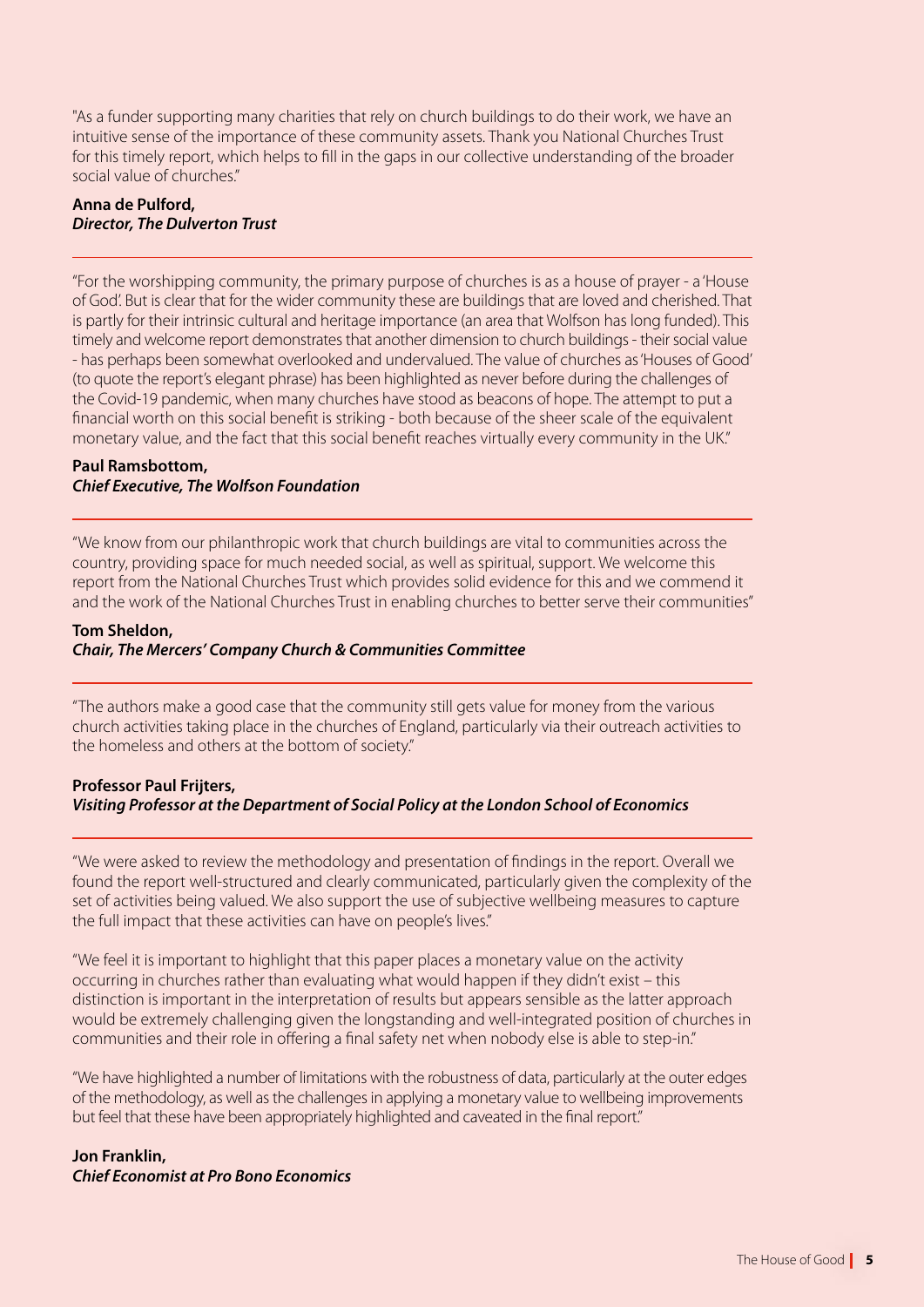# KEY FINDINGS

# **INTRODUCTION**

# **Churches are 'key places'**

*"The vulnerable people in our community really appreciate the help we give. A lot of the people do not go to church to worship, but they turn to the church because they are in need."* Annette Saunders, Volunteer at Sacred Heart Church, Tamworth

To some, a church is primarily a House of God, a building where people meet to celebrate their faith. But to many, a church is also a House of Good, a building where people put their faith into practice by helping those in need.

There are countless examples of churches responding to the needs of local people – both throughout history and right up to the present day. Churches set up some of the first hospitals and schools, alongside numerous charities.

Today, church buildings continue to be places that help local people in need. They are home to drug and alcohol support, financial advice, youth clubs, after school care, credit unions. There are more food banks than McDonald's in the UK<sup>1</sup> and very many were set up by, are linked to, or are run by a church and its volunteers. In effect, church buildings are the UK's National Help Service.

Covid-19 makes the need for the social value provided by churches even more important. Despite church buildings being closed during the lockdown, 89% of churches rapidly re-purposed their efforts to help the community through the pandemic<sup>2</sup>. This is a clear demonstration that church buildings are a ready made network of responsive hubs that look after the care and wellbeing of the local community.

# **The aim of this report**

This study, commissioned by the National Churches Trust and produced by State of Life, is a pioneering look at the value of church buildings. For the first time, it quantifies the financial value of a range of key social and economic services that are generated by and through church buildings by the provision of mental health services, food banks, drug and alcohol support and youth activities.

It shows that church buildings are very cost-effective in meeting the needs of the local community and generate significant social and economic value.

# **The total social value of church buildings**

In the UK, the total social value of church buildings calculated so far is at least £12.4 billion (roughly equal to the total NHS spending on mental health in 2018)<sup>3</sup>. .

<sup>1.</sup> <https://fullfact.org/electionlive/2019/dec/9/food-banks-more-mcdonalds/>

<sup>2.</sup> [National Churches Trust - State of the Churches COVID-19 Report](https://www.nationalchurchestrust.org/sites/default/files/29-05-20%20State%20of%20the%20churches%20COVID-19%20FINAL%20PDF.pdf)

<sup>3.</sup> <https://www.england.nhs.uk/publication/nhs-mental-health-dashboard/>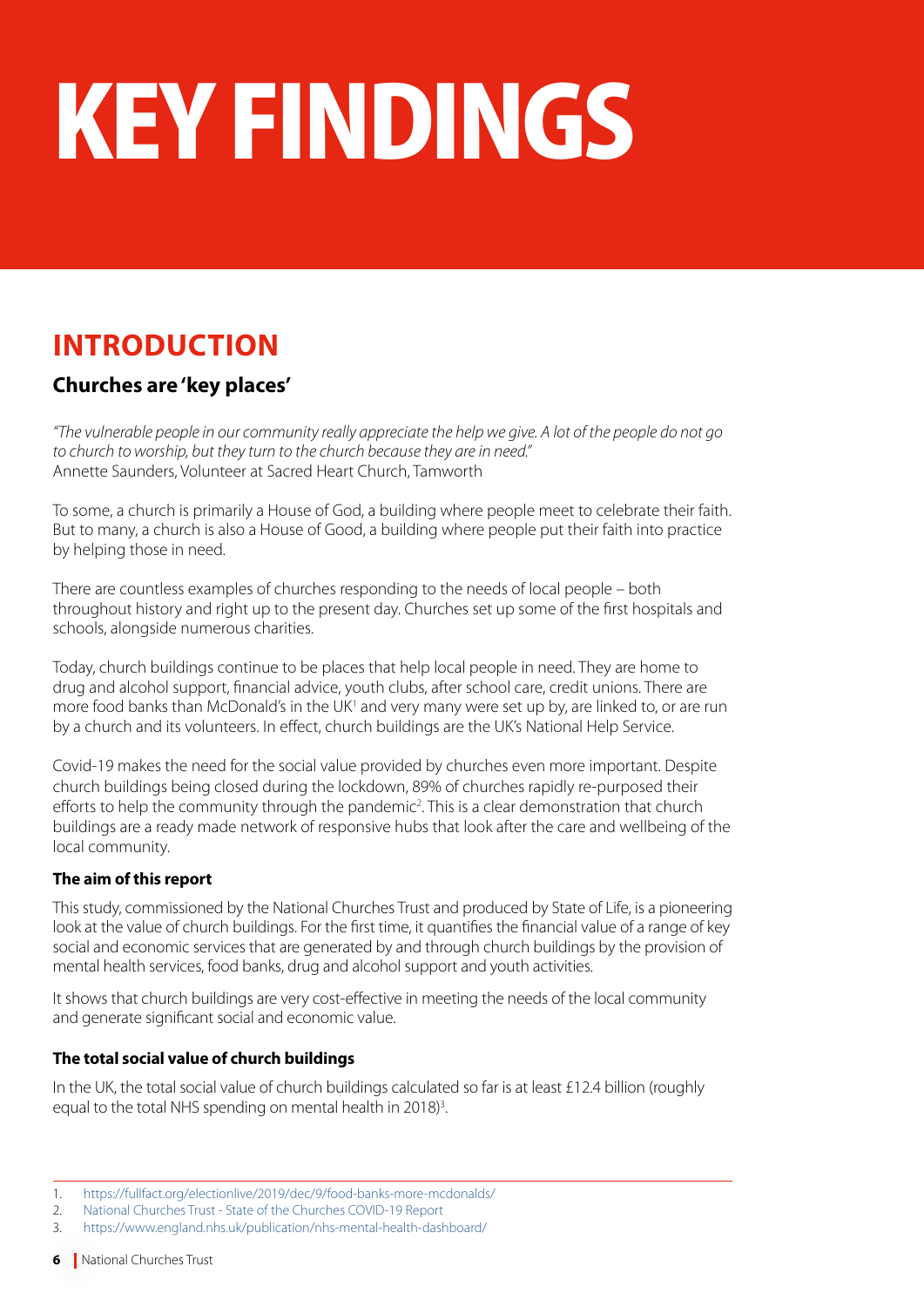- This figure could be as high as £62.8 billion (around half of all NHS spending in England<sup>4</sup>) if the impacts are valued in alternative monetary wellbeing terms.
- **•** Urban and rural churches generate roughly the same amount of social value per person.
- **•** However, urban churches generate more social value in total as they are able to host and serve more people. This is especially true in deprived urban areas where they are also at greatest risk of closure. See Table 12 on page 54 for more details.
- **•** Cost-benefit analysis shows that for every £1 invested in church buildings there is a Social Return on Investment of £3.74 using the most conservative methods, which can go up to £18.10 when alternative wellbeing valuation methods are used. There is no question that church buildings provide a strong, positive return on every £1 invested.
- **•** This report has, at almost every stage, used the most conservative estimates and has not included all areas of social and community care. It also does not include other areas of potential value for church buildings such as tourism, heritage and non-use value. We recommend that further research be undertaken to expand on the social value of churches.

The findings of this report are incredibly relevant and timely to the objectives of policies to 'level up' society and to reduce inequality. As we emerge from Covid-19 we need to identify 'key places' as we have already identified key workers – those places that will start to rebuild and look after the vulnerable and hardest hit in our society. One of those key places will be, and has always been, the local church building and its gathered community.

However, despite all this good, church buildings are at risk. If churches cannot remain open because they need repairs to the roof or they do not have basic facilities, they cannot provide these outstanding levels of support. We are fortunate in the UK to have over 40,000 churches of a very wide spread of denominations. Some are ancient historic buildings, others more modern purpose built or adapted from other uses.

According to a recent study by the Church Buildings Council<sup>5</sup>, "Churches in the most deprived parishes in the country are far more likely to struggle than those in less deprived areas and even more likely to close". These areas are also often those that are home to diverse socioeconomic and ethnic communities.

The funding to keep these buildings open and in good repair comes primarily from local and charitable endeavour, much of which is provided through the efforts of congregations themselves. Although through organisations such as the National Lottery Heritage Fund and directly through schemes such as the Listed Places of Worship Roof Repair Fund and the Listed Places of Worship Grant Scheme there has been support for church buildings, no long-term strategic local or national government funding is available.

For its part, in the last ten years the National Churches Trust has awarded over 1,500 grants totalling £14 million to help keep church buildings open but demand far outweighs the ability of the Trust to provide grants, and the Trust has to say 'no' to 75% of the churches that need support. Perhaps the most disturbing result of a shortage of funding is that the social value that church buildings provide is often most at risk exactly where it is needed most. If churches cannot remain open because they need repairs then they cannot provide help.

# **A network of social value**

It is sometimes argued that the time and money needed to look after church buildings could be better spent on helping those in need. However, this report shows that in many cases it is the very existence of church buildings that allows help to be provided.

Church buildings are a ready-made, efficient, responsive network of social value and Christian care. We cannot let these buildings crumble. Not only are churches our heritage, and our past, they are integral to our futures. Without significant help, we will lose these 'Houses of Good' and we will all be poorer as a result.

<sup>4.</sup> <https://www.kingsfund.org.uk/projects/nhs-in-a-nutshell/nhs-budget>

<sup>5.</sup> [https://www.churchofengland.org/sites/default/files/2020-02/Struggling\\_closed\\_and\\_closing\\_churches\\_report.pdf](https://www.churchofengland.org/sites/default/files/2020-02/Struggling_closed_and_closing_churches_report.pdf)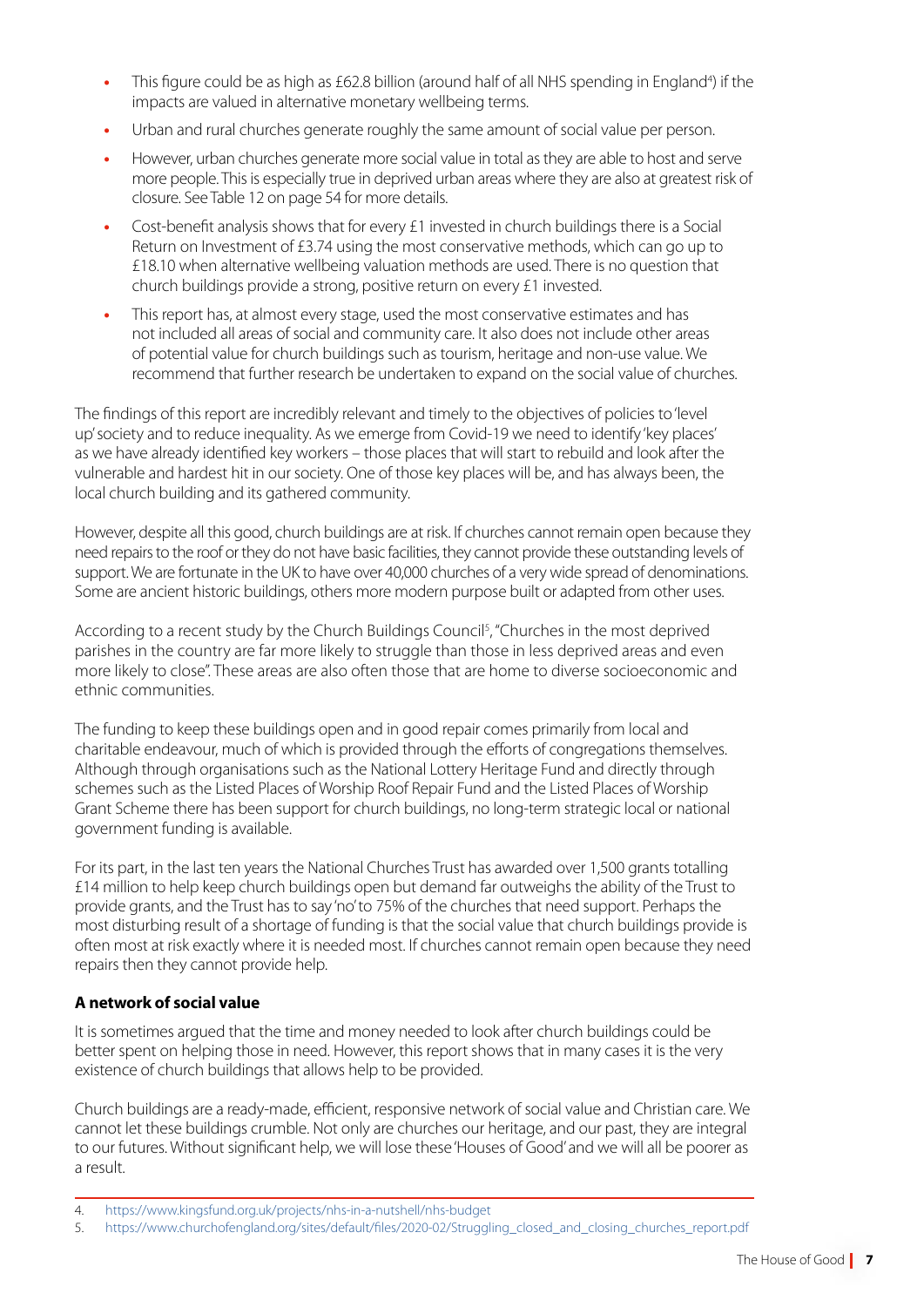# **METHODOLOGY**

# **Methodology for estimating the social value of church buildings**

This section lists some general methodological considerations used throughout this study. More precise details on the monetary values derived in this report can be found in the respective sections of the Full Technical Report and in Appendices 2 and 3. Furthermore, the mathematical models, assumptions and calculations used to derive all valuation figures in this report can be viewed in full detail in spreadsheet form<sup>6</sup>. .

# **WHAT IS A CHURCH?**

In this report we define a church building as one that is open to the public and being used for Christian worship. There are around 40,300 church buildings in the UK according to research carried out for the National Churches Trust by [The Brierley Consultancy.](https://www.nationalchurchestrust.org/news/there%20are%20around%2040,300%20church%20buildings%20in%20the%20UK%20open%20to%20the%20public%20and%20being%20used%20for%20worship) 

For this study we focus on churches, chapels and meeting houses but exclude cathedrals. We also include activity that may take place within a church hall as an extension of the church building.

[With the closure of many local public and commercial buildings, including libraries, community](https://www.nationalchurchestrust.org/news/there%20are%20around%2040,300%20church%20buildings%20in%20the%20UK%20open%20to%20the%20public%20and%20being%20used%20for%20worship)  [centres, post offices, local shops and pubs, churches remain one of the few community anchors in](https://www.nationalchurchestrust.org/news/there%20are%20around%2040,300%20church%20buildings%20in%20the%20UK%20open%20to%20the%20public%20and%20being%20used%20for%20worship)  [many villages and town centres.](https://www.nationalchurchestrust.org/news/there%20are%20around%2040,300%20church%20buildings%20in%20the%20UK%20open%20to%20the%20public%20and%20being%20used%20for%20worship)

The number of church buildings is substantially higher than other key public buildings in the UK. There are around 14,300 supermarkets operated by grocery retailers,11,500 post office branches, 7,500 bank branches and 3,600 public libraries<sup>7</sup>.

# **RAPID LITERATURE REVIEW AND GAP ANALYSIS**

From a review of the literature and research in this area (attached as Appendix 1) we were able to conclude that research estimating the monetary valuation of the benefits of church buildings to society is still in its infancy. Studies tackling the subject are rather scarce and thus far have tended to focus on more traditional, economic spend (revenue, costs) and the heritage and/or tourism value, with some looking at volunteering.

In the report, we therefore attempt to fill in this gap with a comprehensive macro-level valuation study of church buildings in the UK, covering the key economic and social value components of the vital community activities and social care that church buildings provide and host.

<sup>6.</sup> [https://docs.google.com/spreadsheets/d/1XlG\\_QL-px6Ajg1HBaT0K1nYcp4S3IT3DNsnhchWUeUA](https://docs.google.com/spreadsheets/d/1XlG_QL-px6Ajg1HBaT0K1nYcp4S3IT3DNsnhchWUeUA)

<sup>7.</sup> <https://www.nationalchurchestrust.org/news/holy-spirit-uk-has-more-churches-pubs>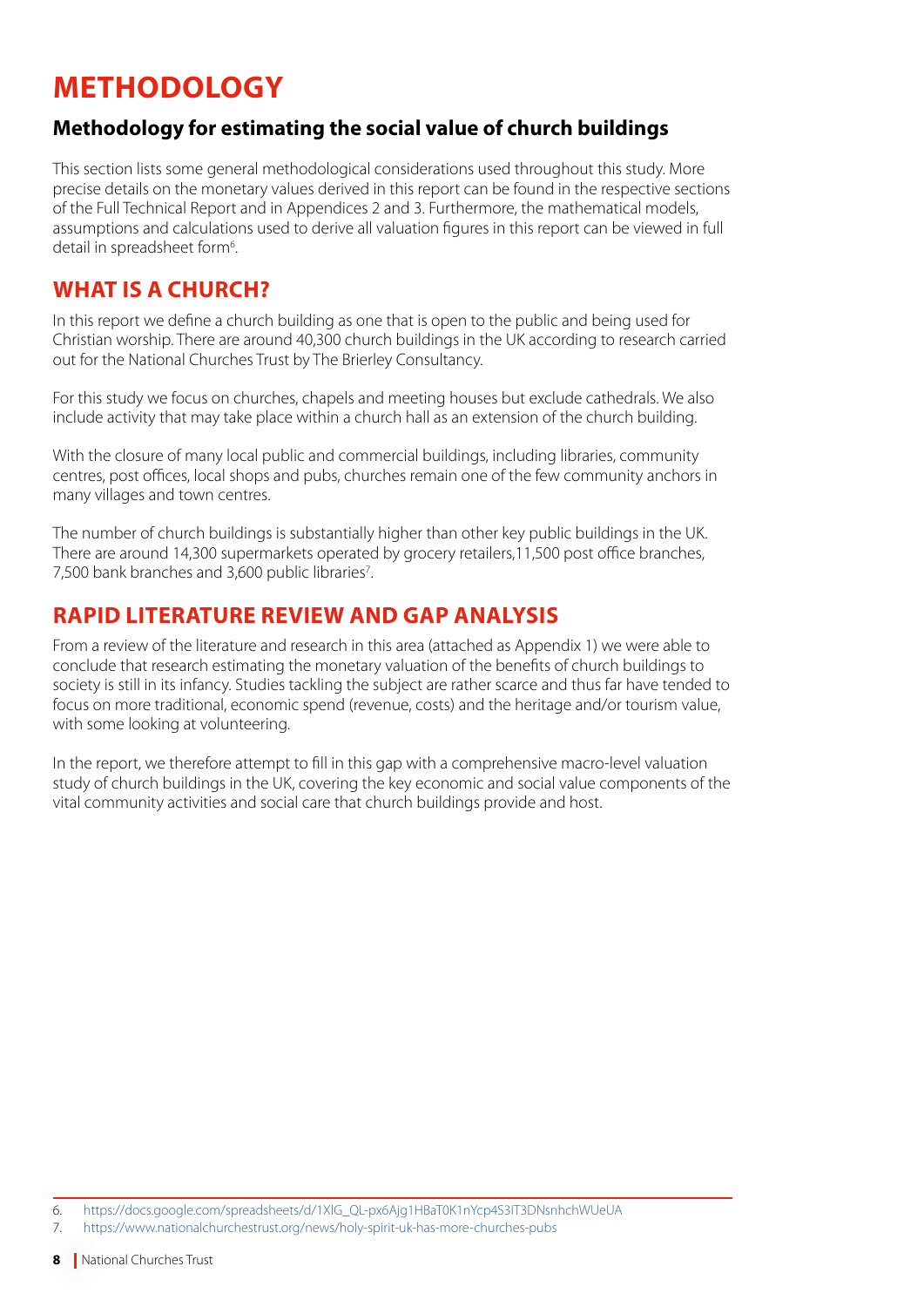# **DATA USED AND DENOMINATIONAL COVERAGE**

The main data sets used are:

- **•** For church-level statistics we used the National Churches Trust Survey data from 2010 and a new survey this year.
	- The 2010 data provides a sample of over 7,000 churches
	- The 2020 data is a second wave of the survey, modified to be specifically relevant to this study, with a sample of 1,050 churches
- **•** The National Churches Trust 2010 Survey was UK-wide, breaking down to 6,079 churches and chapels in England, 552 in Scotland, 463 in Wales and 139 in Northern Ireland. The smaller 2020 survey produced updated and complementary results from 824 churches and chapels in England, 33 in Scotland, 43 in Wales and 18 in Northern Ireland. (The remaining churches could not be geographically identified.)
- **•** We have generally used the National Churches Trust 2020 Survey data, with the National Churches Trust 2010 Survey data providing supporting data for triangulation. In all cases, we have compared and referenced our primary data to supporting third party reports and data. The result is a consistent and robust picture of the economic and social value provided by church buildings.
- **•** To analyse the relationship between church attendance, wellbeing and volunteering at an individual level, we used 77,510 responses from all areas of the UK from the Understanding Society survey 2009-10 and 2012-13.

The National Churches Trust 2020 and 2010 Survey data cover most of the Christian denominations in the UK, although proportional representation of each denomination (especially the smaller ones) cannot be guaranteed.

The number of Black Majority Churches in the data was small but they offer a wide range of support to their communities. In some areas, pastors receive training in how to support people with mental health problems, a particularly important concern, given that young black men between the ages of 13 and 24 have a much higher suicide rate than their white counterparts.

For certain inputs in our analysis we use third party data pertaining to the Church of England, but this is chiefly for alternative findings and robustness checks and not for the main figures. Therefore we can claim with reasonable confidence that the study takes into account the denominational diversity of Christian churches throughout the UK.

Where results have been estimated at the level of an individual church, we have aggregated to the national level using the figure of 40,300 churches in the UK<sup>8</sup>. There is also an alternative estimate in Table 12 which uses the England-wide proportion of Church of England rural, suburban and urban churches as weighting factors in an attempt to account for the proportion of these three types in the total population of churches (resulting in a slightly more conservative value).

<sup>8.</sup> The figures on church buildings have been compiled for the National Churches Trust by the Brierley Consultancy, based on an analysis of the latest figures available from Christian denominations and included in the 2018 UK Church Statistics. <https://www.nationalchurchestrust.org/news/holy-spirit-uk-has-more-churches-pubs>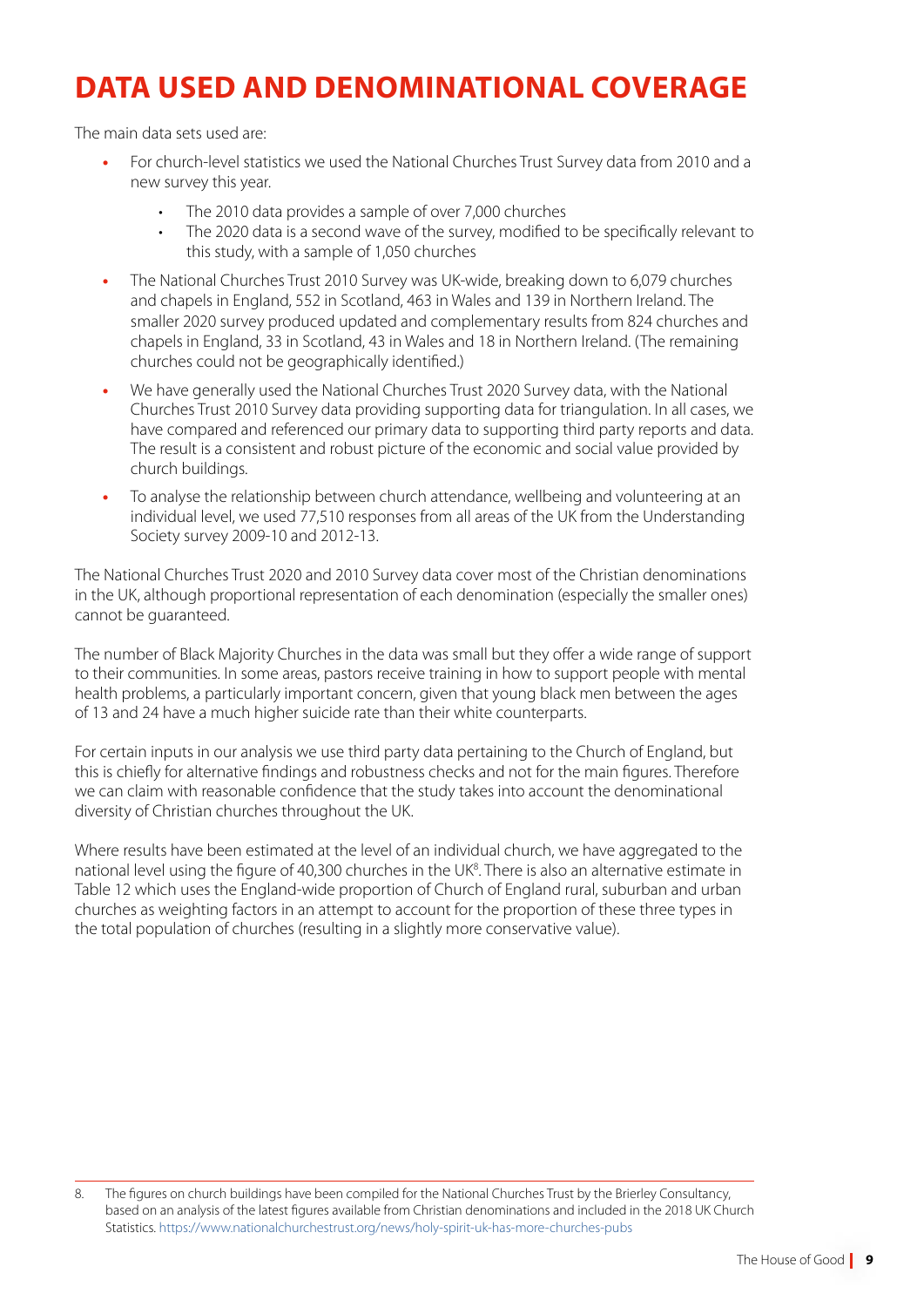# **EVALUATION APPROACH**

HM Treasury's (HMT) *The Green Book* is the central document in the UK government on how to evaluate the efficacy of a policy and its economic and social value. The latest (2018) *Green Book*<sup>9</sup> guidance on policy evaluation places a specific emphasis on what is referred to as 'welfare economics', explicitly stating on page five that:

*'Economic appraisal is based on the principles of welfare economics – that is, how the government can improve social welfare or wellbeing, referred to in* The Green Book *as social value.'*

This study is subdivided into two key sections on market and non-market, or social, value (in line with *The Green Book*). This then breaks down into six key stages – or circles of value – for analysis.

Figure 1 on page 10 illustrates the broad logical framework of the value of church buildings – moving from church economic activity, defined in the narrowest sense, to wider and more allencompassing benefits to individuals and society as the circles of value radiate out from the church. This "Halo Effect" was used by Partners for Sacred Places in the USA in 2016<sup>10</sup>.

# **COUNTERFACTUALS**

Government evaluation guidance (*The Green Book*) recommends that any policy subject to evaluation be compared against an adequate counterfactual – a hypothetical situation that describes the state of the world if the policy intervention had not been carried out (in this case, if church buildings did not exist).

Clearly not all economic activity and wellbeing/social good generated in church buildings would be lost; some of it would still take place in other sectors: volunteers can volunteer elsewhere, repair and maintenance works can take place in other buildings etc. *The Green Book* recommends that evaluations count as impacts only for those outcomes that are additional to the outcomes estimated in the counterfactual situation.

The literature mentions several ways to account for the counterfactual. The most precise one is to commission new research or use results from relevant existing studies (preferably in robust experimental settings) to estimate the outcomes in the counterfactual. A less accurate but easier to implement alternative is to use a percentage correction for additionality (also known as a deadweight adjustment) from guidance that applies broadly to the respective economic sector (e.g. Homes and Communities Agency additionality guidance for housing).

However, for many of the outcomes analysed in this report – community support, social good, emergency food provision – church buildings can be considered a 'provider of last resort'. In some cases these services were provided in church buildings because there was a dire need in the community that was not met anywhere else.

Consequently It is reasonable to assume that the level of provision of these services would be 0 in the absence of church buildings (and also for some other elements such as wellbeing from religious attendance). For this reason we do not apply deadweight adjustments or other forms of counterfactual estimates except for circle 1, which covers direct economic activity (where it is most natural to believe that it can shift to other sectors).

We are therefore not making an economic assessment of what would happen without church buildings, especially since they are not a policy intervention in the direct sense. Rather we are presenting a broad valuation of the social value being created by church buildings in their communities, so as to persuade the public sector, the private sector, philanthropists, and society in general of the value of church buildings as a ready made network of places and people responsive to the needs of the local community. As such they form a vital part of civil society.

<sup>9.</sup> <https://www.gov.uk/government/publications/the-green-book-appraisal-and-evaluation-in-central-governent>

<sup>10.</sup> Thank you to Partners for Sacred Places for the inspiration; we hope we have built on your idea: [https://sacredplaces.org/uploads/files/16879092466251061-economic-halo-effect-of-historic-sacred-places.pdf](https://sacredplaces.org/uploads/files/16879092466251061-economic-halo-effect-of-historic-sacred-places.pdf )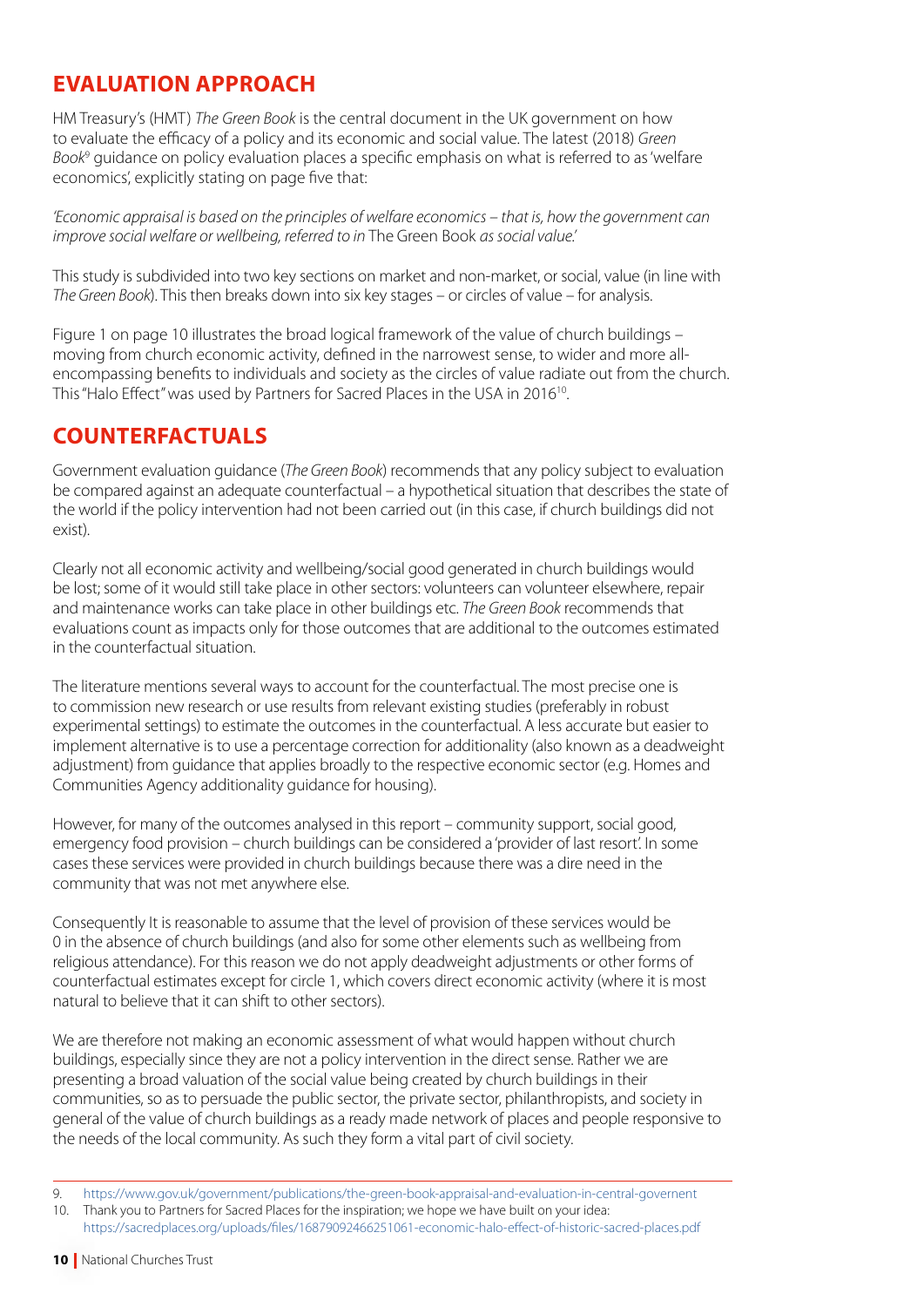# **WELLBEING VALUATION**

A very important component not tackled yet in the literature is the wellbeing benefits generated by church buildings. As we have seen, this is explicitly recognised on page five of *The Green Book*, underpinning economic appraisal as social value.

This can include benefits to the people attending church services, volunteering within and through the church, or participating in the various community activities at the church. It also includes the improvements in health and wellbeing of those that the church helps with youth services, mental health support, food banks, and drug and alcohol treatment.

Recently, methodology has been developed to estimate a monetary equivalent for this kind of benefit. This includes wellbeing valuation techniques endorsed by *The Green Book* (2018), such as the income equivalence method of Fujiwara and Dolan (2016), and the very latest thinking in this sector using the Frijters and Krekel (2021)<sup>11</sup> valuation of £2,500 per WELLBY, derived from an estimate of what it costs the NHS to produce 1 QALY (a treasury-endorsed measure for quantifying public health outcomes).

We present the most conservative values – using the Frijters valuation of a WELLBY pegged to the NHS costs for a QALY – as our main findings, which leaves room for alternative estimates that are four to six times higher if another wellbeing valuation approach is used (based on the Fujiwara income equivalence approach).

# **A note on distributional effects**

Finally it is important to mention another element of *The Green Book*, 'distributional weighting' (page 77, Appendix 3). The objective of distributional weighting is to understand and recognise that specific policies are likely to have a greater benefit if they work with groups who are most in need. In other words, there is greater social value in helping someone under severe stress from poverty with their mental health and wellbeing than it is to help an affluent, employed person.

*Where effects are significant for a group concerned, a clearly presented analysis identifying gaining and losing groups and estimating the effects on their welfare should be carried out*<sup>12</sup>*.*

Local churches – and other faith communities – are generally motivated to identify those most in need in their communities and organise a range of activities aimed at addressing these needs. So, in effect, church buildings form a vital national network, or distribution system, contributing to the social care of, and wellbeing within, local communities.

However, where the need for and impact of church social care is greatest, the future of church buildings can be at the greatest risk. Keeping many urban church buildings open is often a financial and practical struggle as local communities have less money available to help maintain them.

It is therefore not surprising that in some places, urban church buildings are at greatest risk of closure, as a recent report by the Church Buildings Council observed. *Churches in the most deprived parishes in the country are far more likely to struggle than those in less deprived areas and even more likely to close*<sup>13</sup>*.* This is in contrast to the funding provided in the 19th century to build churches and chapels to benefit the industrial poor.

<sup>11.</sup> Frijters, P., & Krekel C. (2021), Handbook of Wellbeing Policy for the UK. Forthcoming with Oxford University Press. LSE Working Paper. 433 pages.

<sup>12.</sup> HM Treasury, The Green Book, pages 34 – 35 https://www.gov.uk/government/publications/the-green-book-appraisal-and-evaluation-in-central-governent

<sup>13.</sup> [https://www.churchofengland.org/sites/default/files/2020-02/Struggling\\_closed\\_and\\_closing\\_churches\\_report.pdf](https://www.churchofengland.org/sites/default/files/2020-02/Struggling_closed_and_closing_churches_report.pdf)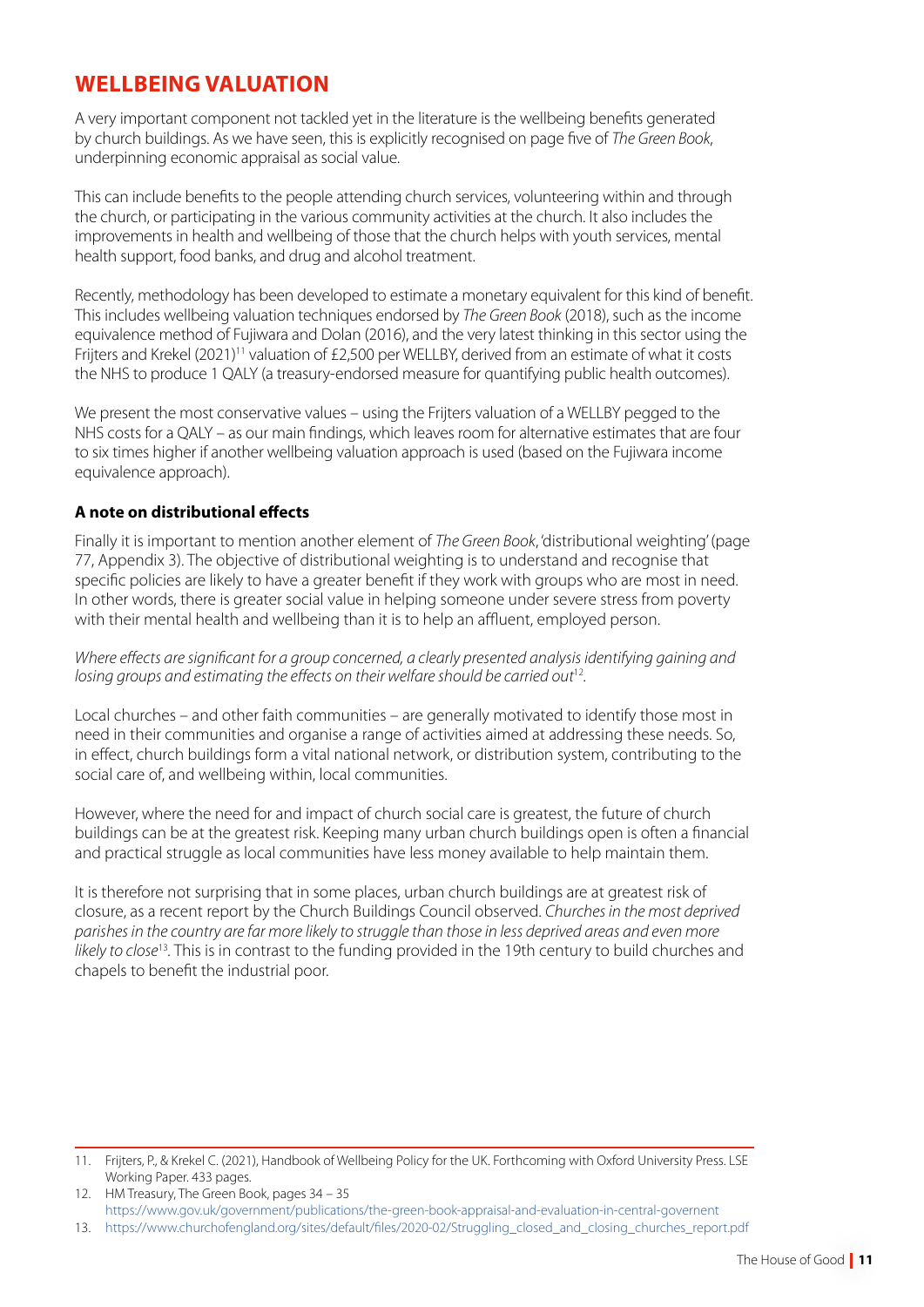Our data shows that church buildings in deprived areas generate more social value, most probably because they are more likely to be urban and serve larger communities. This makes a strong case in almost all of the market value sections in this report to apply distributional weighting. This enables the market value generated by church buildings to be multiplied by a welfare weight of up to 2.5<sup>14</sup>.

We have not applied this weighting to the work; it is a level of analysis that is much more complex and beyond the scope of this study. However, it is mentioned here to give context to the report and to show that the values presented could, quite reasonably, be considered for distributional weighting and multiplication. Not applying this weighting is another factor in being able to confidently say that the values presented in this report are conservative and may be higher.

# **SUMMARY OF FINDINGS:**

A church building, as a 'House of Good', radiates different forms of social and economic value. This can be broken down into market value and non-market value. Each of these consists of three sources of value, as can be seen from Figure 1.

*Figure 1. Halo effect of church buildings*



# **Market value of at least £2.4bn per year**

- **1.** Direct economic value (GVA generated) = **£1.4bn** per year
- **2.** Replacement cost of church community services = **£200m** per year
- **3.** Replacement cost of volunteer hours = **£850m** per year

## **Non-market, social value of at least £10bn per year**

- **4.** Wellbeing value of volunteering = **£165m** per year
- **5.** Wellbeing value to individuals benefiting from community good = **£8.3bn** per year
- **6.** Additional wellbeing value of weekly church attaendance of = **£1.4bn** per year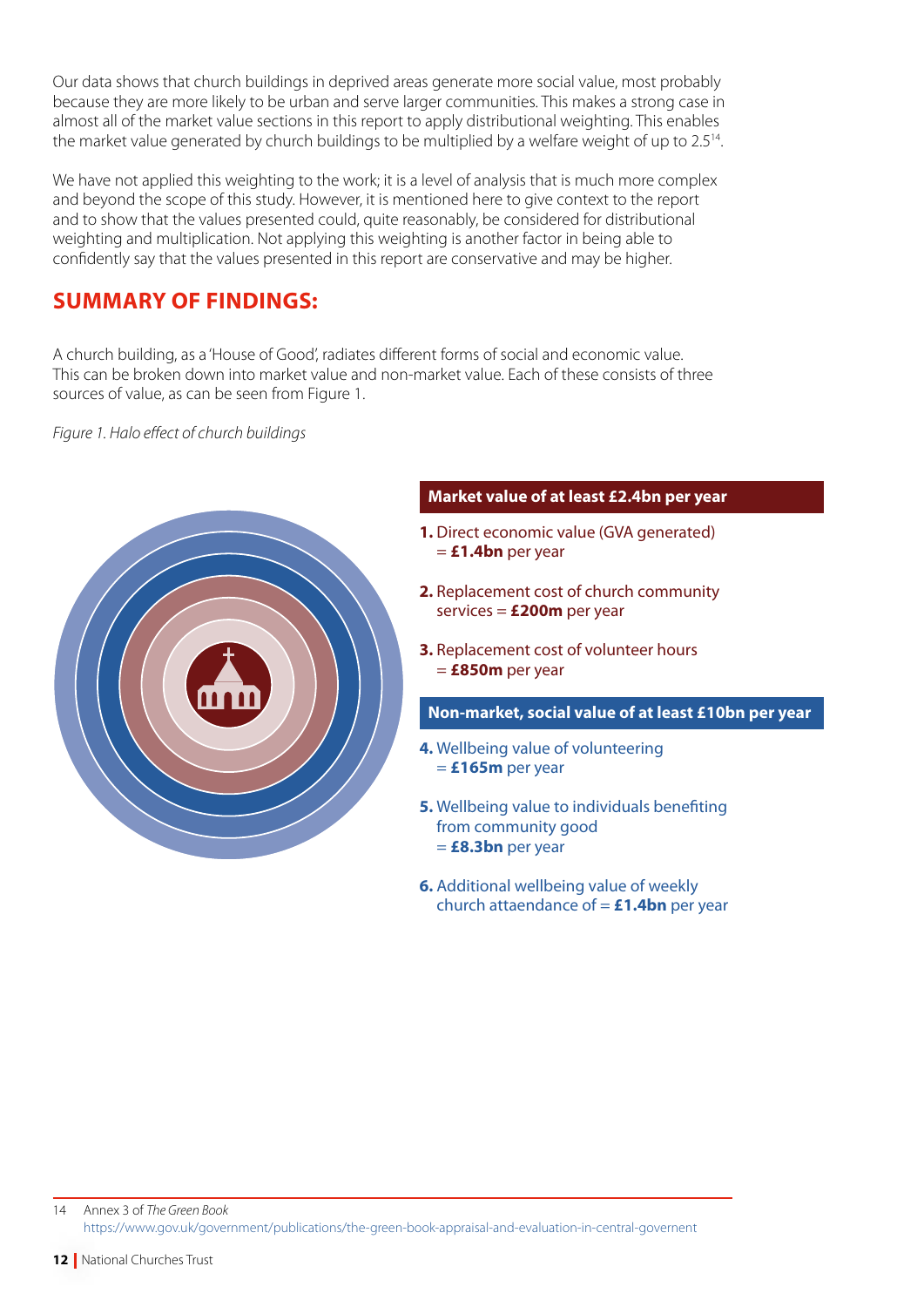The total economic and social value that church buildings generate in the UK is at least £12.4 billion. This is roughly equal to the total NHS spending on mental health in 2018. This value can be as high as an upper estimate of £62.8 billion, around half of all NHS spending in England in 2018/1915, if the impacts are valued in alternative monetary wellbeing terms.

The economic and social value of an average church in the UK is over £300,000 per year with this rising to £1.5 million with alternative valuation methods.

This study builds up the economic and social value of church buildings in six circles that radiate out from the hub of the church building. It should be noted that as the analysis moves from circle 1 to 6, the number of assumptions made increases and more caution is attached to the values. Where appropriate, the study recognises and explains these assumptions.

The total social and economic value of church buildings estimated in this study consists of the following:

# **MARKET VALUE AND COST REPLACEMENT: THE TOTAL IS UPWARDS OF £2.4 BILLION PER YEAR**

Market value describes an activity or resource that can be logically and realistically converted into a cash value for the purposes of evaluation. It may be actual money generated, or some equivalent, such as an hour of time or a service given for free in lieu of a wage (e.g., for a volunteer teaching children there is a salary equivalent for a teacher).

The market value is made up of three components.

# **1. Direct economic value: over £1 billion value added per year by the UK's church buildings**

The direct economic value of a church building is created through the day-to-day work carried out in the buildings and from its upkeep and the value of any investments. This includes stipends or employment costs for clergy and staff, money spent on maintenance and repairs, running costs such as heating and electricity, donations of money, revenue generated from hiring out the facilities, and tourism-related income.

These all provide economic value added to the local and wider UK economy – both through direct expenditure and indirect supply chain impacts (because the suppliers from which churches procure goods and services can also spend more as a result) – and can be particularly important in deprived areas.

The money spent or generated through a church building would also increase economic output if it were spent in any other sector. We therefore make several adjustments to try to ensure that we only capture the economic value that is additional.

The direct economic value benefit is measured in Gross Value Added (GVA) terms. Furthermore, adjustments are included for deadweight and displacement.

According to our preferred data source, the National Churches Trust 2020 Survey (which included responses from a wide spread of denominations across the UK with 37% of responding churches not belonging to the Church of England), the estimated total GVA of 40,300 church buildings to the UK economy is about £1.4 billion.

An average church generates £34,389 of direct economic value to the economy each year in GVA terms.

The figures from the National Churches Trust 2020 Survey are consistent with the Church of England's 2017 parish finance data which report very similar figures of £1.2 billion national value and £28,918 per church per year. The detail of the method, data sources and assumptions behind these findings can be found in Section 1 of the Technical Report.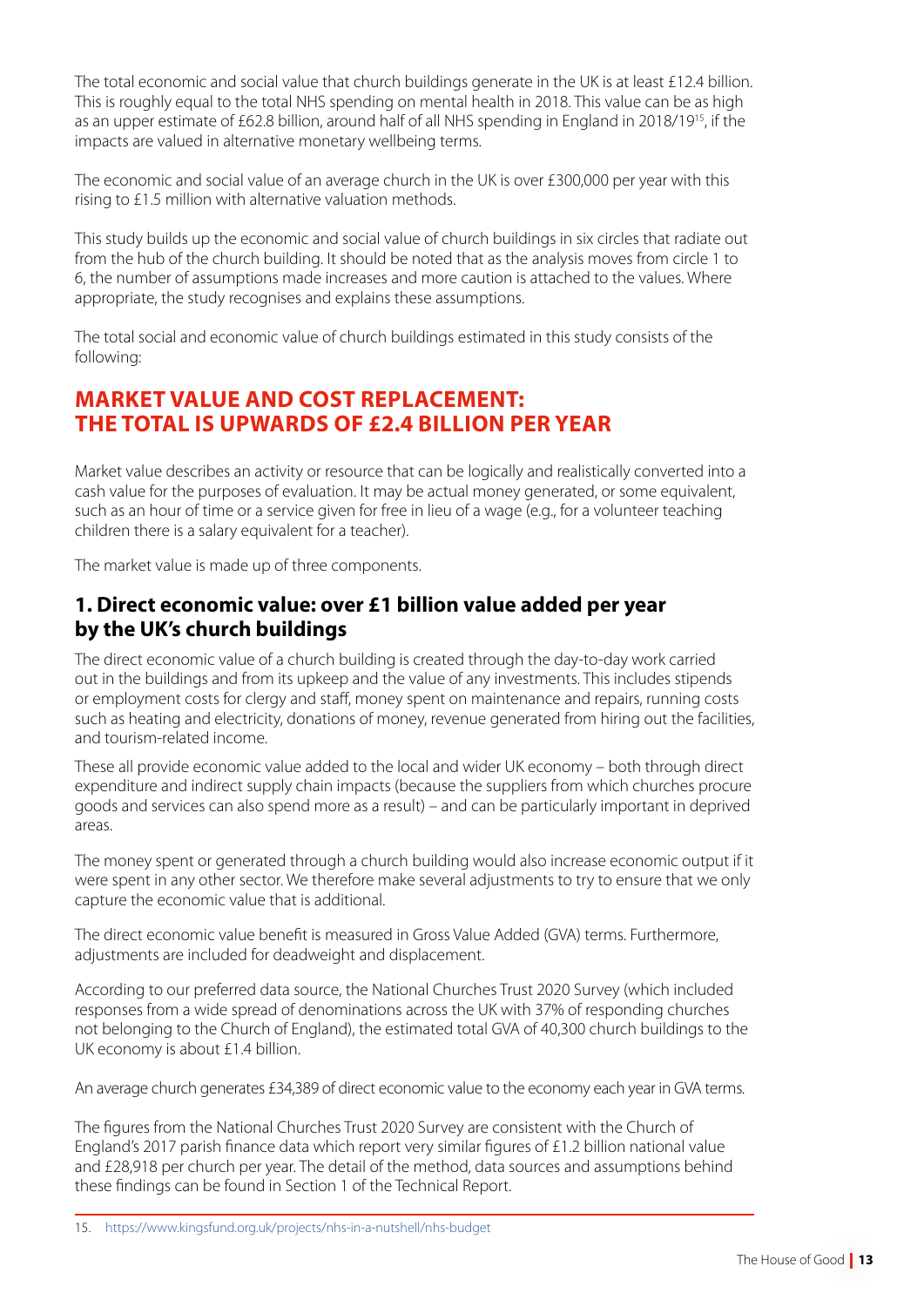# **THE VALUE ADDED BY CHURCH BUILDINGS**

# **Hull Minster, Hull HU1 2JJ**

# **Church of England**

# *"That's what a church can bring to society."*

Hull Minster is England's largest parish church, built using fine medieval brickwork. Ten years ago, the church was in a very poor state of repair with a tiny congregation. Following the appointment of a new vicar, a major development project transformed the building and the square outside. Hull Minster, Grade I listed, sits at the centre of the commercial and visitor focus of the City of Hull and provides a major attraction for people who then spend their time and money in the city centre. The church is the focus for public events and civic activities and draws people from a wide area to participate. Over the last few years, Hull Minster has been used for a great variety of events. One of these has been the Hull Beer Festival, which used to be held at the Guildhall.

*"The beer festival was very controversial when it started here. Since it has been in Hull Minster, the drunken rate has gone down, the number of people getting thrown out has gone down, the abuse that any staff get has gone down. Is that because security has increased? No. What it was, was that it came into a place of reverence and respect. We can have a conversation about Alcoholics Anonymous and alcohol abuse in the same place as being able to enjoy a decent pint of beer. And that's what a church can bring to society."* 

#### **Alasdair Hutson is Operations Manager at Hull Minster.**

*Supported by a National Churches Trust Repair Grant 2017*

# **2. Cost replacement for provision of social good – local and national government would need to spend at least £200 million per year to replace the social and community services provided in church buildings**

The provision of social and community good, that is, activities organised or supported by the church to help people in the local community, is fundamental to the work and mission of congregations and has been carried out for hundreds of years in and by churches in England, Scotland, Wales and Northern Ireland.

Churches encourage people to help those in need through providing social and community good, including feeding the hungry, sheltering the homeless and comforting the sick. For example, the parable of the Good Samaritan urges people to help others in times of suffering.

As the role of the state has changed through history, the exact nature of the provision of social and community good in church buildings has adapted. In medieval times, churches and religious orders established and ran the first hospitals. In the 19th century, before the setting up of state education, many schools were based in church buildings.

More recently, rough sleeping and food poverty have been tackled by the provision of night shelters and food banks in church buildings. The use of church buildings as agents of welfare in modern times can be interpreted in different ways; some see this form of charitable provision as allowing a flourishing of philanthropy and self help whilst others regard it as an abdication of responsibility by Government.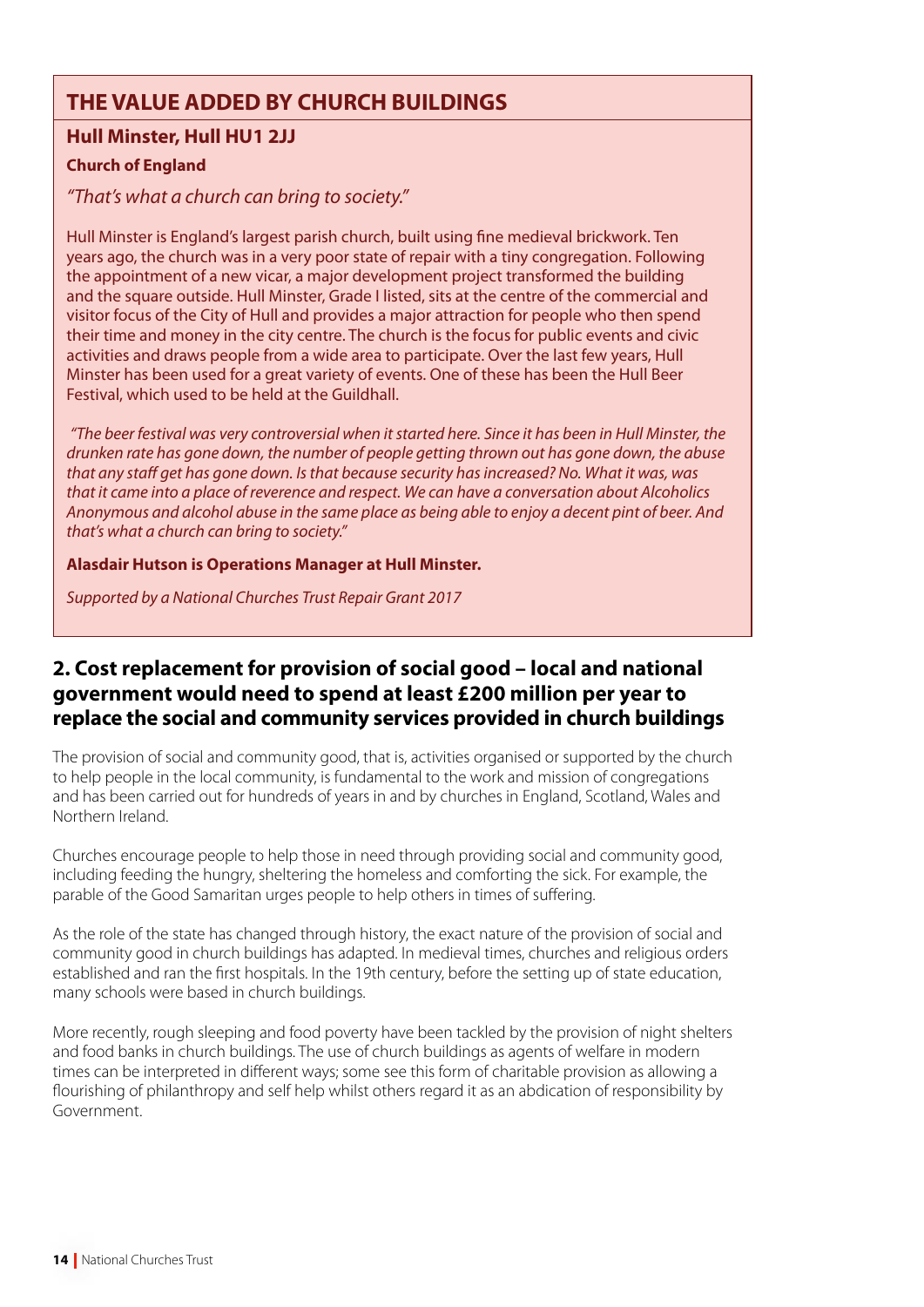# **Social and community good**

In this study we focus on four key areas of social and community good provided by churches:

#### **(i) counselling and mental health services (ii) food banks (iii) youth groups (iv) drug and alcohol support**

These four key areas are important because of the number and scale of these activities in church buildings. They are also important because of the vital social and preventative health value that these areas of activity provide.

We estimate both the direct costs incurred by a church to provide this social and community good and also as the cost replacement. Cost replacement is the estimated costs to the government (local or national) or other institutions that would arise in providing these areas of social and community good instead of them being provided in a church building.

Taken together, these four activities amount to £124 million per year of value generated in direct costs and at least an additional £82 million per year that would need to be found if this social and community good was not able to take place in church buildings.

The detail of the method, data sources and assumptions behind these findings can be found in Section 2 of the Technical Report.

# **THE VALUE OF SOCIAL AND COMMUNITY SERVICES**

# **St Stephen's Church, Bowling, Bradford BD5 7BH**

# **Church of England**

# *"Being part of a church group give me a feeling of value and self-worth."*

St Stephen's church is in West Bowling in Bradford, an area of multiple deprivation. Sixteen years ago the church was going to be closed down. Today, following substantial repair work and the creation of a flexible community space, the church has a thriving congregation and is home to a charity called SHINE which helps local people with mental and physical health problems, runs a food and clothing bank and runs a job search service and offers advice on budgeting for people on low incomes .

*"St Stephen's is more than just a church where you go on a Sunday. It's a community. Some days because of the medical condition I've got, I can't do very much. And they just say, "Oh, just sit*  down and have a cup of tea." But they still make you feel part of the group. Mood wise, you feel *happier, more cheerful. You feel uplifted. You feel positive and you feel as though you've actually achieved something. Which is very nice."*

**Lindsey Bradshaw has Parkinson's disease and for the past few years has been a regular at Creative Threads, an arts and crafts group, and Well Words which is a creative writing initiative.**

*Supported by a National Churches Trust Repair Grant 2017*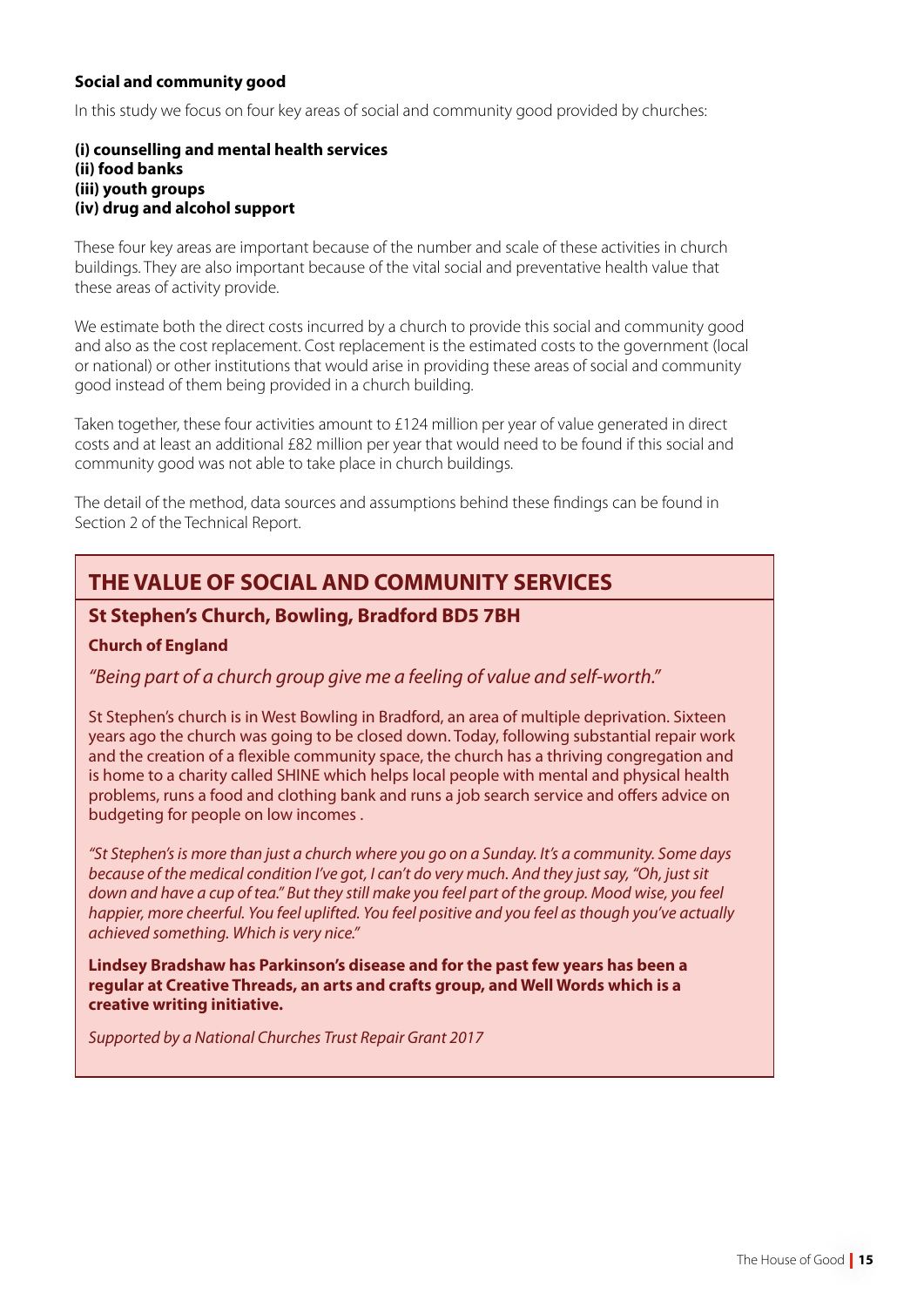# **3. Volunteer economic value – the hours given by volunteers in the provision of social and community good in church buildings are valued at £850 million per year**

The time given freely by volunteers from the congregation and the wider community is a key element in the provision of social and community good in church buildings. The data from the National Churches Trust 2020 Survey shows that the average total number of volunteer hours provided per church has grown to 214 per month. This is almost double the total hours reported in the National Churches Trust's 2010 Survey.

Providing this level of volunteering by staff paid at the National Living Wage (£8.21 an hour since April 2019) would cost local or national government, or other agencies or organisations, £21,080 per volunteer activity at a church or around £850 million per year for all the UK's churches.

The detail of the method, data sources and assumptions behind these findings can be found in Section 3 of the Technical Report.

# **THE VALUE OF THE VOLUNTEERING**

# **St Mary's Church, Woolaston, Northamptonshire NN29 7SL**

# **Church of England**

*"People are no longer isolated."*

St Mary's church, Grade II listed, dates back to the 13th century and has had significant Georgian and Victorian alterations. Today, the church, just south of Wellingborough in Northamptonshire, belongs to a group of four churches, and has a lively worshipping community. A recent re-ordering has enabled the church to become a community hub, running activities for young and old, and with a new sound system and screen, even showing the latest films to entertain the people of the village.

Jean Rose started the Mother's Union when she became very aware of the increasing number of elderly and lonely people in the local area.

She said: *"I wanted to reach people before depression set in* ... *to give them a warm, friendly place to go to, where there are people to talk with, where they would be listened to."*

*"People are no longer isolated, they are more comfortable in the church. It is a very warm and friendly atmosphere. They are happy to talk to the volunteers and happy to share their issues and problems which is a great benefit to their mental health and well-being. Building personal relationships with people is key."*

*"The community activities we hold in church bring our neighbours through our doors. Our underlying motive is not to get increased attendance figures at Sunday service but to show the love of God to our community."*

**Jean Rose is PCC Secretary at St Mary's Church.**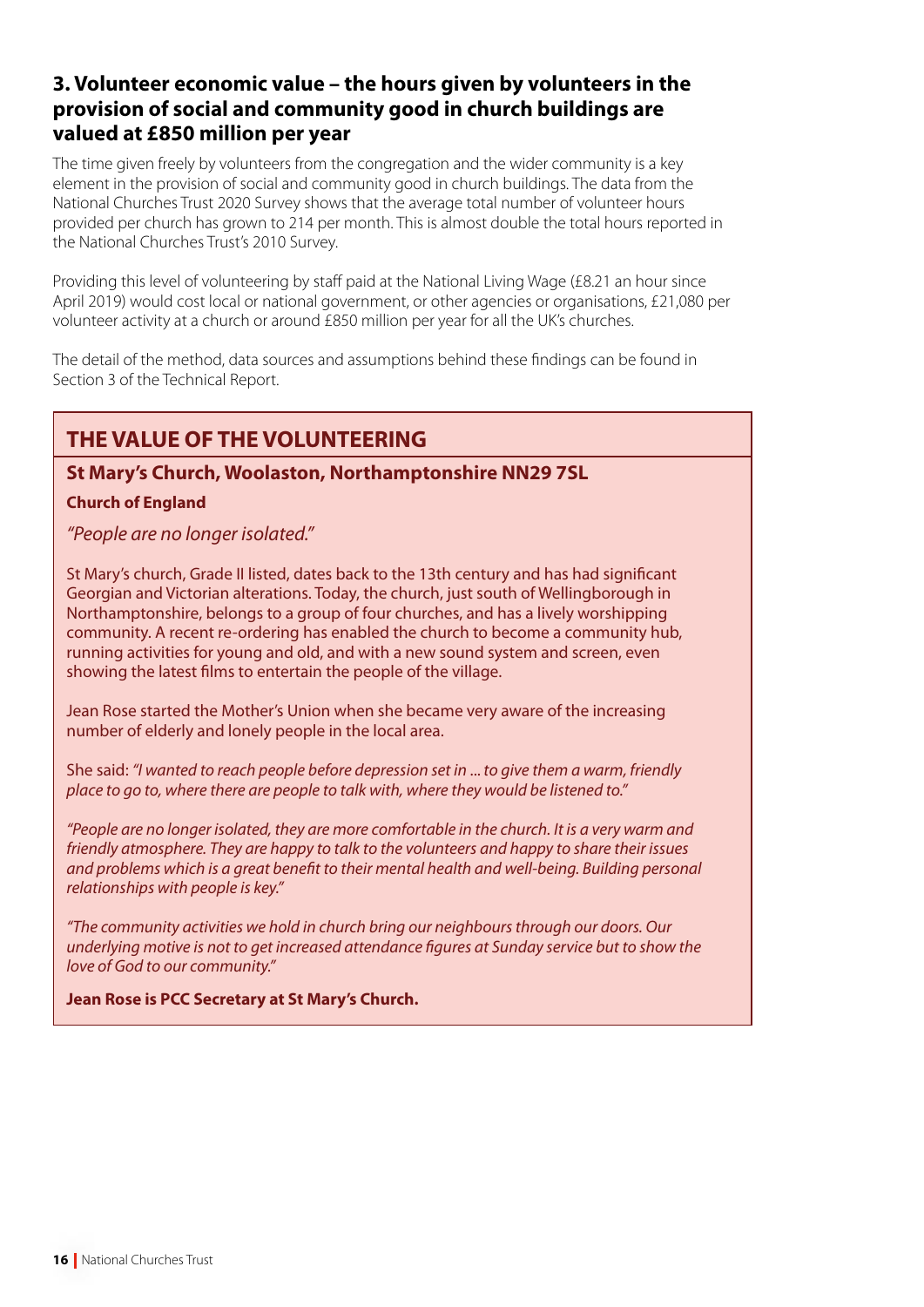# **NON-MARKET (OR SOCIAL VALUE) AND WELLBEING: THE TOTAL VALUE IS UPWARDS OF £10 BILLION PER YEAR**

Non-market or social value describes an activity or outcome that has no direct equivalent or easily accessible value to benchmark against in cash terms. It is not possible to directly buy an improvement to our health, happiness or wellbeing, or purchase love and trust from those around us, but we value those things very highly both as individuals and as a society.

There are established ways to measure these non-market, or social values. This report addresses, for the first time in the UK, the non-market value of churches in terms of the wellbeing generated by and through churches and church buildings. It does so through an analysis of church volunteers, the people they help, and the wellbeing value of being part of a church congregation. This wellbeing can be converted into a monetary value using two methods:

- 1. The Fujiwara (2013) three-stage valuation approach<sup>16</sup>, recognised in the latest edition of the HMT *Green Book* (2018) and based on calculating a change in income that would offset the wellbeing increase, representing a hypothetical willingness to pay.
- 2. The Frijters and Krekel (2021)<sup>17</sup> WELLBY valuation, benchmarked to the HM Treasury accepted NHS costs for health improvements. This method provides a more conservative and easier to calculate value of £2,500 for each 1-point increase in Life Satisfaction on a 0-10 scale per person per year, which scales up linearly.

In this study we use valuations based on the Frijters and Krekel (2021) analysis as our principal figures, on the basis that it provides more conservative values. However, we need to stress that the true non-market, social value, *may be higher.* For example, the Fujiwara (2013) method generates values that are approximately six times higher. The true figure is likely to lie between these two points, but without further methodological developments in this field, we have opted to err on the side of caution.

# **4. Wellbeing value of volunteering to volunteers in church buildings is £165 million per year**

This report has already presented the potential costs of replacing church volunteers in the provision of social and community good (£850m). In addition to this value, there is also the health and wellbeing benefits of volunteering to those who volunteer.

Here we use the findings from the 'Happy Days' report, a robust panel data econometric study which derives a quasi-causal estimate of the association between volunteering and life satisfaction<sup>18</sup>.

This is used alongside survey estimates of the number of regular volunteers in a church and the Frijters and Krekel (2021) WELLBY value. Taken together, the wellbeing value of regular volunteering (at least once a month) that takes place in church buildings in the UK is at least £165 million<sup>19</sup>. Extending the scope to include all (not just regular) volunteers and using the other wellbeing valuation methods results in higher values.

The detail of the method, data sources and assumptions behind these findings can be found in Section 4 of the Technical Report.

<sup>16.</sup> <http://eprints.lse.ac.uk/51577/1/dp1233.pdf>

<sup>17.</sup> Frijters, P., & C. Krekel (2021)*, Handbook of Wellbeing Policy for the UK.* Forthcoming with Oxford University Press. LSE Working Paper

<sup>18.</sup> <https://www.stateoflife.org/our-work>

<sup>19.</sup> This figure rises to £1bn if we use *The Green Book* recognised Fujiwara wellbeing valuation method.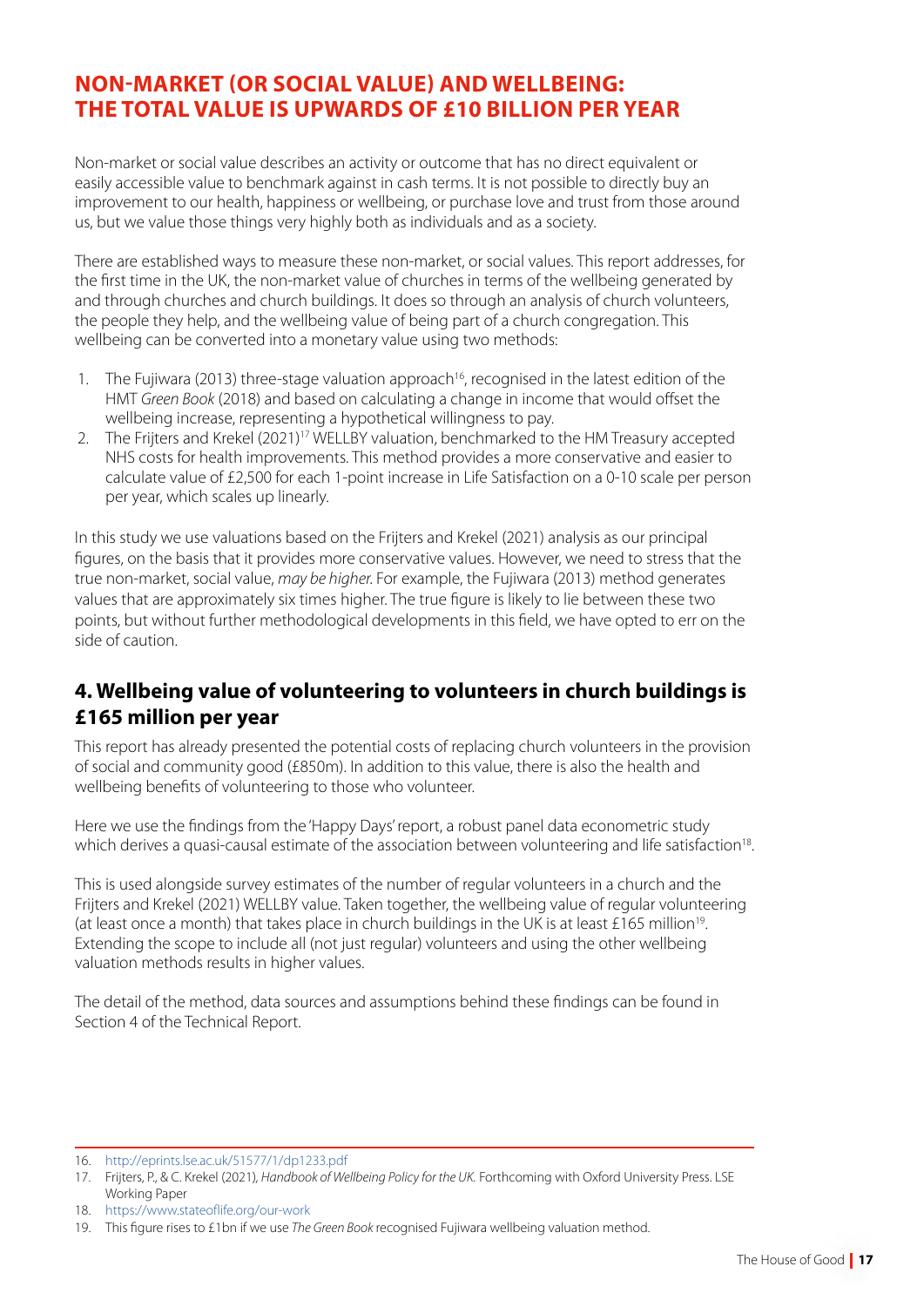# **THE WELLBEING VALUE OF VOLUNTEERING**

# **Sacred Heart church, Tamworth, Staffordshire B77 2EA**

# **Roman Catholic**

*"People turn to the church because they are in need."*

Sacred Heart church dates from the 1960s and serves the Glascote Heath neighbourhood, a mainly residential part of Tamworth with a few convenience stores and pubs. The church is building a new cafe area to help reach more people. With fewer people attending services, it will act as a threshold where people can come and, if they need help, be signposted to services they need.

*"I have always volunteered since my children were small. My partner worked and I was able to spend my time in a volunteer capacity. I would take my kids to church and help out. I love working with kids, with the homeless, with people. I hate seeing people struggling, it breaks my heart. I have volunteered at Tamworth church for 3-4 years and before that for 9 years at Sutton Coldfield."*

*"So many of the community need the church and the space that is there. If the church cannot offer the support, there is no one else to do it. The church is situated in the most deprived area of Tamworth. It is right in the place where the need for help is."*

*"The vulnerable people in our community really appreciate the help we give. A lot of the people do not go to church to worship, but they turn to the church because they are in need."*

**Annette Saunders is a volunteer outreach worker at Sacred Heart Church.**

# **5. Wellbeing value to the people who benefit from the social and community good made possible through church buildings is at least £8 billion a year**

In the Market Value / Cost Replacement section we examined the social and community good provided in church buildings via counselling and mental health services, food banks, youth groups and drug and alcohol support. This is estimated to be worth at least £200 million annually in terms of what it would cost to replace these services. However church buildings are not distributional hubs of social and community good that exist to save the state money or replace costs. Rather this good is provided by people's desire, rooted in faith, to help those in need and to make their lives better by improving their mental and physical health. This can be defined as wellbeing.

Here we evidence and estimate the value of social and community good provided through church buildings to those that are helped – the beneficiaries. This necessitates some assumptions on the efficacy of community provision and third party sources. We are confident our findings represent a conservative estimate. We provide an outline of how sensitive the values are to changes in some key assumptions in Section 5 of the full Technical Report. At present food banks are by far the most important single social and community good that takes place or is organised in church buildings in terms of their contribution to the welfare of beneficiaries. The demand for food banks has grown significantly in recent years and this is likely to continue to be high in the post COVID-19 pandemic world.

The non-market or social value of food banks in terms of their contribution to the welfare of individuals amounts to over £7 billion annually using the more conservative WELLBY valuation methods (assuming a proportion of 100% of Trussell Trust food banks and 50% of independent food banks being set up or significantly supported by churches). The remaining three social activities considered in this study – mental health services, drug and alcohol support and youth groups – have a combined wellbeing value exceeding £1.3 billion a year. Together, this amounts to an annual total of £8.3 billion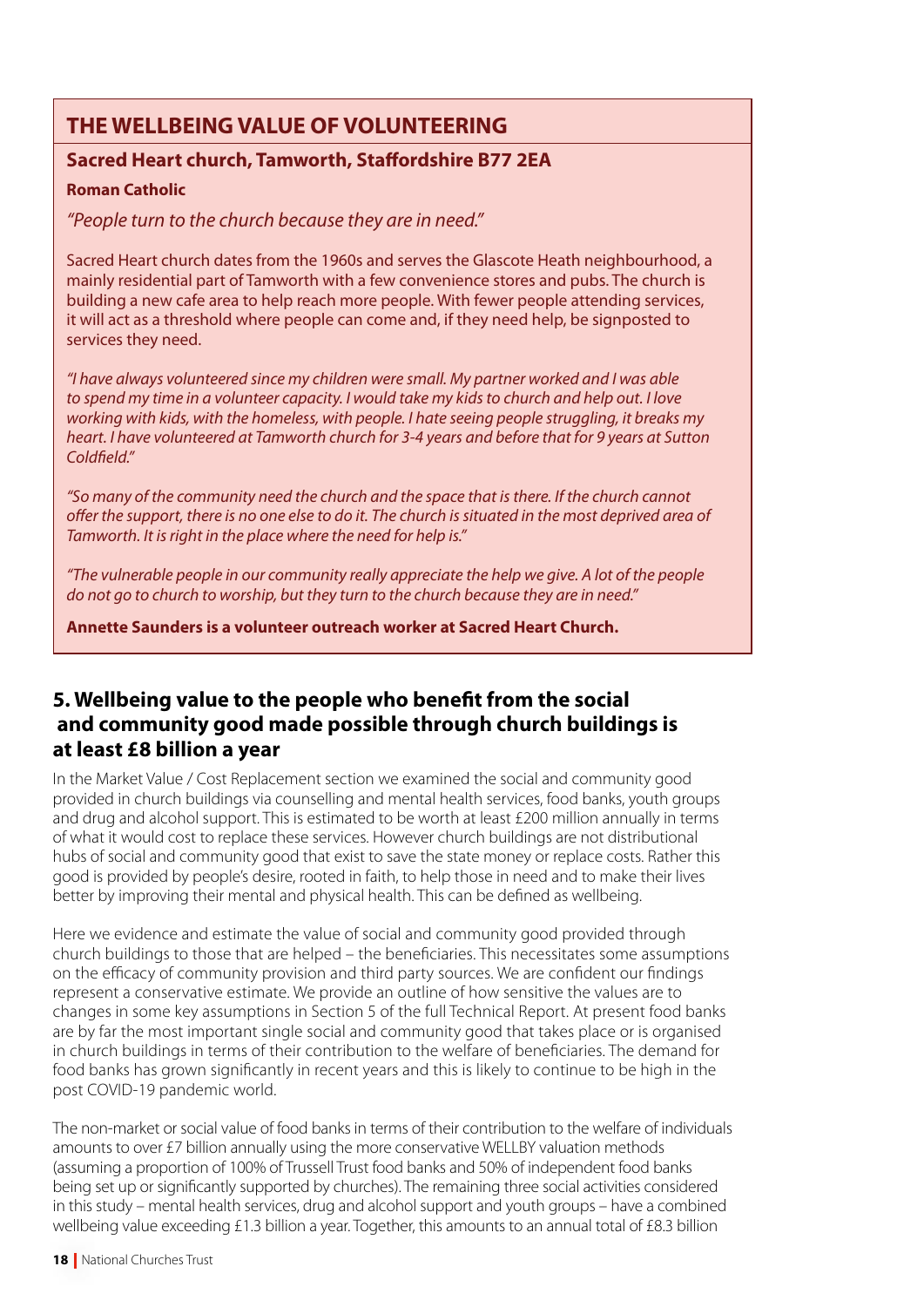of non-market or social value when measured as the amount of wellbeing benefitting the people who are helped through activities carried out in or through church buildings<sup>20</sup>. This is equivalent to half the size of the UK care homes sector<sup>21</sup>. The detail of the method, data sources and assumptions behind these findings can be found in Section 5 of the Technical Report.

# **THE WELLBEING VALUE OF SOCIAL AND COMMUNITY SERVICES**

# **St Mary's Episcopal Church, Port Glasgow, Scotland PA14 6HB**

# **Scottish Episcopal**

*"The church is where everyone belongs – religious or not."*

Port Glasgow is the second largest town in the Inverclyde council area of Scotland. Originally a fishing hamlet and later a port for the city of Glasgow, it grew to be a centre for shipbuilding along the lower Clyde. Port Glasgow was responsible for about a quarter of the tonnage of ships launched on the Clyde. The majority of the male workforce were employed in the shipyards. But as shipbuilding declined only one, Ferguson's yard, remains. As a result, unemployment is high. The present church, which dates from 1984, replaced the original building which was consecrated in 1857.

*"Every day there is something happening in the church, it is a big community and people need it. The church is where everyone belongs – religious or not."*

*"I worked in the shipyards all my life from age of 15 until retirement when I was 62. Three years after retirement I heard about the Clydemen Club run by the church and went along. People feel lost up here, but the club keeps people alive, they talk with pride and reminisce about their work in the shipyard."*

*"People, for instance an ex-drunk, who are really in need... have had support from the church, where perhaps they would not get elsewhere. Without the church, the impact would be disastrous. We need a place in the community. We feel we are a lost community in this uphill part of Port Glasgow. We need community spirit and we need the church, and jointly, together is what makes it work."*

**David McLelland, is a member of the church's Clydemen Club.**

# **6. Wellbeing value to people from attending services in church buildings is at least £1.4 billion per year**

In addition to the vital good that is provided to the community through church buildings, evidence from large national datasets shows that people who attend services in church buildings feel happier and healthier than those who do not attend.

This is due to a combination of factors. These include social support from interacting with fellow church members and a sense of belonging to a congregation which provides purpose and fulfilment, support and a sense of community. There may also be an increase in wellbeing from being in a church building that is a place of architectural beauty and is important for local history.

Measuring the wellbeing (life satisfaction) increase associated with attending a service in a church building once a week or more is comparable to the perceived benefits of owning a house outright, which on average bestows greater wellbeing (housing security) than renting. It is likewise comparable to the positive impact of living in the North East of England as opposed to London (where people are generally not as happy). Note that this value represents the benefit of regular religious attendance and is not necessarily correlated with religious belief.

<sup>20.</sup> This figure rises to £50bn if we use *The Green Book* recognised wellbeing valuation method.

<sup>21.</sup> [https://www.gov.uk/government/publications/care-homes-market-study-summary-of-final-report/care-homes](https://www.gov.uk/government/publications/care-homes-market-study-summary-of-final-report/care-homes-market-study-summary-of-final-report)[market-study-summary-of-final-report](https://www.gov.uk/government/publications/care-homes-market-study-summary-of-final-report/care-homes-market-study-summary-of-final-report)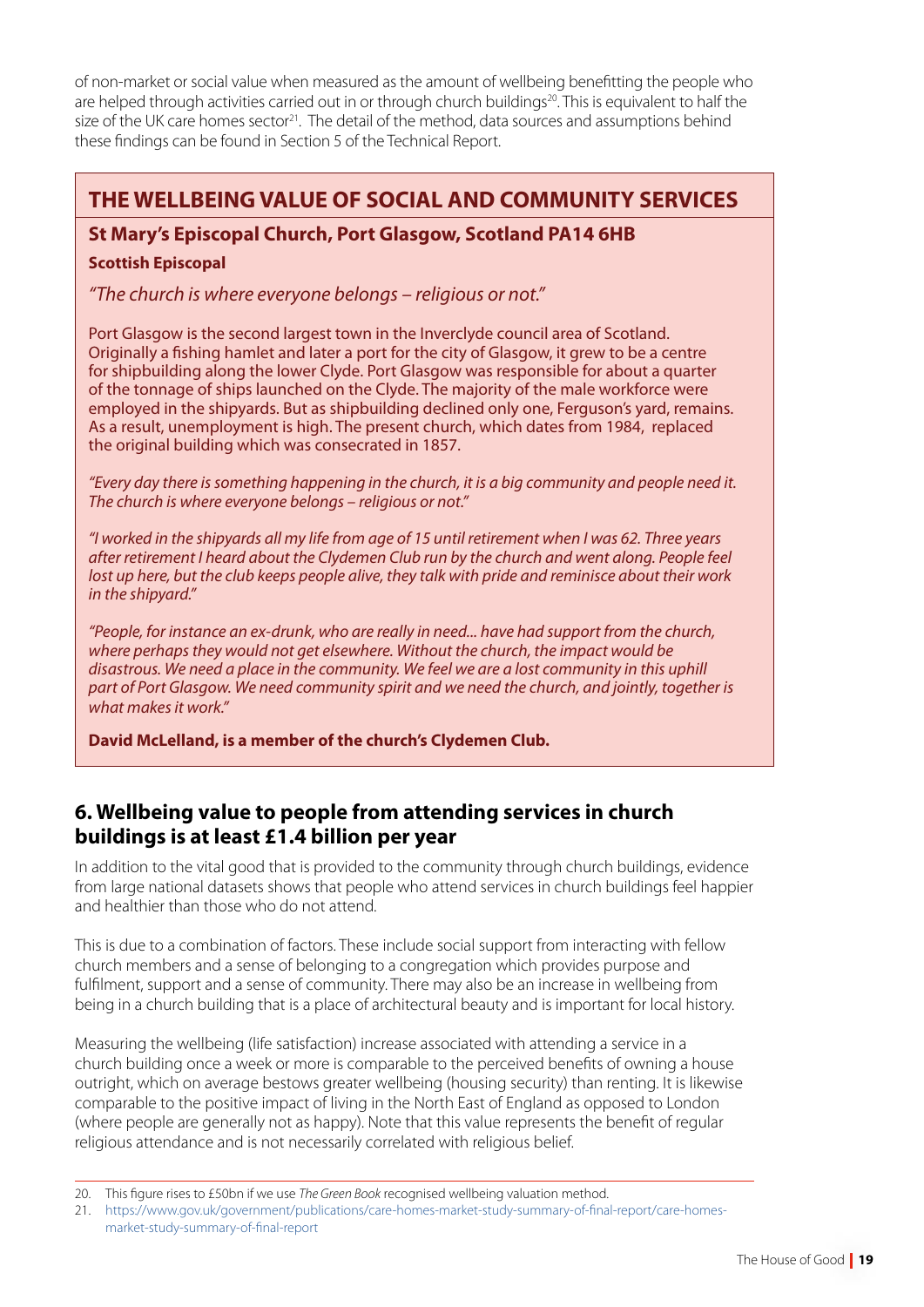To the best of our knowledge, this study is the first to attempt to ascribe a value to the increased levels of wellbeing from attending services in church buildings. The monetary value is strongly dependent on the valuation method. Using 2020 church attendance figures, we calculate that the nationwide monetary wellbeing value of regular church attendance in the UK, using the more conservative WELLBY valuation method, is £1.4 billion<sup>22</sup> per year (or £604 per person who attends regularly). For comparison, this is equivalent to 12% of the total NHS spending on mental health in England in 2018/1923.

The detail of the method, data sources and assumptions behind these findings can be found in Section 6 of the Technical Report.

# **THE WELLBEING VALUE OF BEING IN A CHURCH**

# **Morriston Tabernacle Chapel, Morriston, Swansea, Wales SA6 8BR**

# **Welsh Independent**

*"It should be open all the time, vibrant and welcoming"* 

Morriston is a small town situated about 4 miles outside the city centre of Swansea. Morriston Tabernacle is a Grade I listed, non-conformist independent chapel. It is a massive building situated alongside the shops on the main shopping street of the town and is a Welsh language church.

Victorian industrialisation brought rapid population growth to the lower Swansea Valley, close to the port of Swansea. Welsh Nonconformity enjoyed great popularity; a dozen chapels were built in the Morriston area alone in the latter half of the nineteenth century and Tabernacle, planned as the ultimate evocation of a Welsh chapel in terms of architecture, space and facilities, was completed in 1872.

*"Rapid social change occasioned the building of Tabernacle. In today's world where the nature of change is different but no less rapid, this prominent building is a powerful reminder of the lasting merits of Christian, social and cultural values. It should be open all the time, vibrant and welcoming, it should be full of people so they can benefit from the warmth and comfort it gives."*

**Huw Williams of Morriston Tabernacle Chapel.**

<sup>22</sup> This figure rises to £9.1bn if we use The Green Book recognised wellbeing valuation method.

<sup>23</sup> <https://fullfact.org/health/mental-health-spending-england>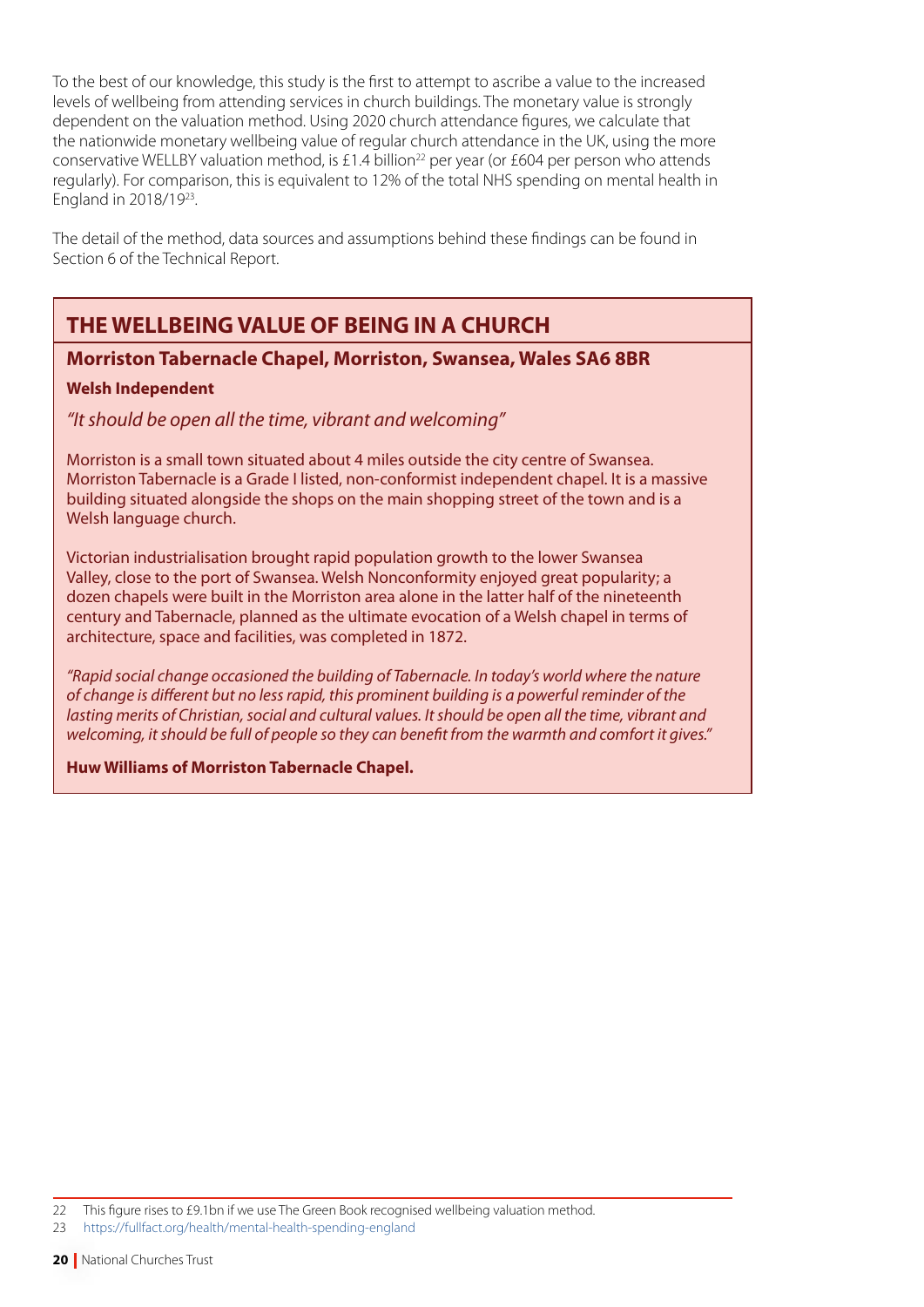# **SUMMARY VALUE TABLES AND DISCUSSION**

Below is an overview of all the categories of economic and social value generated by churches as identified by this study. These are replicated at the end of the full Technical Report. The most conservative value is presented for each instance where multiple valuation methods have been applied.

*Table 11A. Summary of the annual economic and social value of churches – UK-wide* **All values in £million**

| <b>Value category</b>       | <b>Direct economic</b><br><b>Value</b> | <b>Cost</b><br>replacement | <b>Social (wellbeing)</b><br><b>Value</b> | <b>Total</b> |
|-----------------------------|----------------------------------------|----------------------------|-------------------------------------------|--------------|
| Church economic activity    | 1,386                                  |                            |                                           | 1,386        |
| Church attendance           |                                        |                            | 1,423                                     | 1,423        |
| Volunteering                |                                        | 850                        | 165                                       | 1,015        |
| Social and community good:  |                                        |                            |                                           |              |
| Food banks                  | 54                                     | 15                         | 7,071                                     | 7,140        |
| Mental health support       | 27                                     | 20                         | 859                                       | 906          |
| Drug/alcohol support        | 7                                      | 24                         | 96                                        | 127          |
| Youth groups and activities | 37                                     | 23                         | 344                                       | 404          |
| <b>TOTAL</b>                | 1,511                                  | 932                        | 9958                                      | 12,401       |

*Table 11B. Summary of the annual economic and social value of churches – average per church*

| <b>Value category</b>       | <b>Direct economic</b><br><b>Value</b> | <b>Cost</b><br>replacement | <b>Social (wellbeing)</b><br><b>Value</b> | <b>Total</b> |
|-----------------------------|----------------------------------------|----------------------------|-------------------------------------------|--------------|
| Church economic activity    | £34,389                                |                            |                                           | £34,389      |
| Church attendance           |                                        |                            | £35,322                                   | £35,322      |
| Volunteering                |                                        | £21,080                    | £4,098                                    | £25,178      |
| Social and community good:  |                                        |                            |                                           | £0           |
| Food banks                  | £1,330                                 | £393                       | £175,480                                  | £177,203     |
| Mental health support       | £667                                   | £497                       | £21,338                                   | £22,502      |
| Drug/alcohol support        | £172                                   | £607                       | £2,395                                    | £3,174       |
| Youth groups and activities | £915                                   | £579                       | £8,548                                    | £10,042      |
| <b>TOTAL</b>                | £37,473                                | £23,156                    | £247,181                                  | £307,810     |

The total social value of church buildings in the UK calculated in this study is at least £12.4 billion per year (roughly equal to the total NHS spending on mental health in 2018)<sup>24</sup>.

This can be as high as an upper bound estimate of £62.8 billion (almost equal to the volume of yearly trade between the UK and China in 2018<sup>25</sup> or around half of all NHS spending in England) if alternative valuation methods are used.

<sup>24.</sup> <https://www.england.nhs.uk/publication/nhs-mental-health-dashboard/>

<sup>25.</sup> [https://assets.publishing.service.gov.uk/government/uploads/system/uploads/attachment\\_data/](https://assets.publishing.service.gov.uk/government/uploads/system/uploads/attachment_data/file/868378/200227_UK_trade_in_Numbers_full_web_version_final.pdf)

[file/868378/200227\\_UK\\_trade\\_in\\_Numbers\\_full\\_web\\_version\\_final.pdf](https://assets.publishing.service.gov.uk/government/uploads/system/uploads/attachment_data/file/868378/200227_UK_trade_in_Numbers_full_web_version_final.pdf)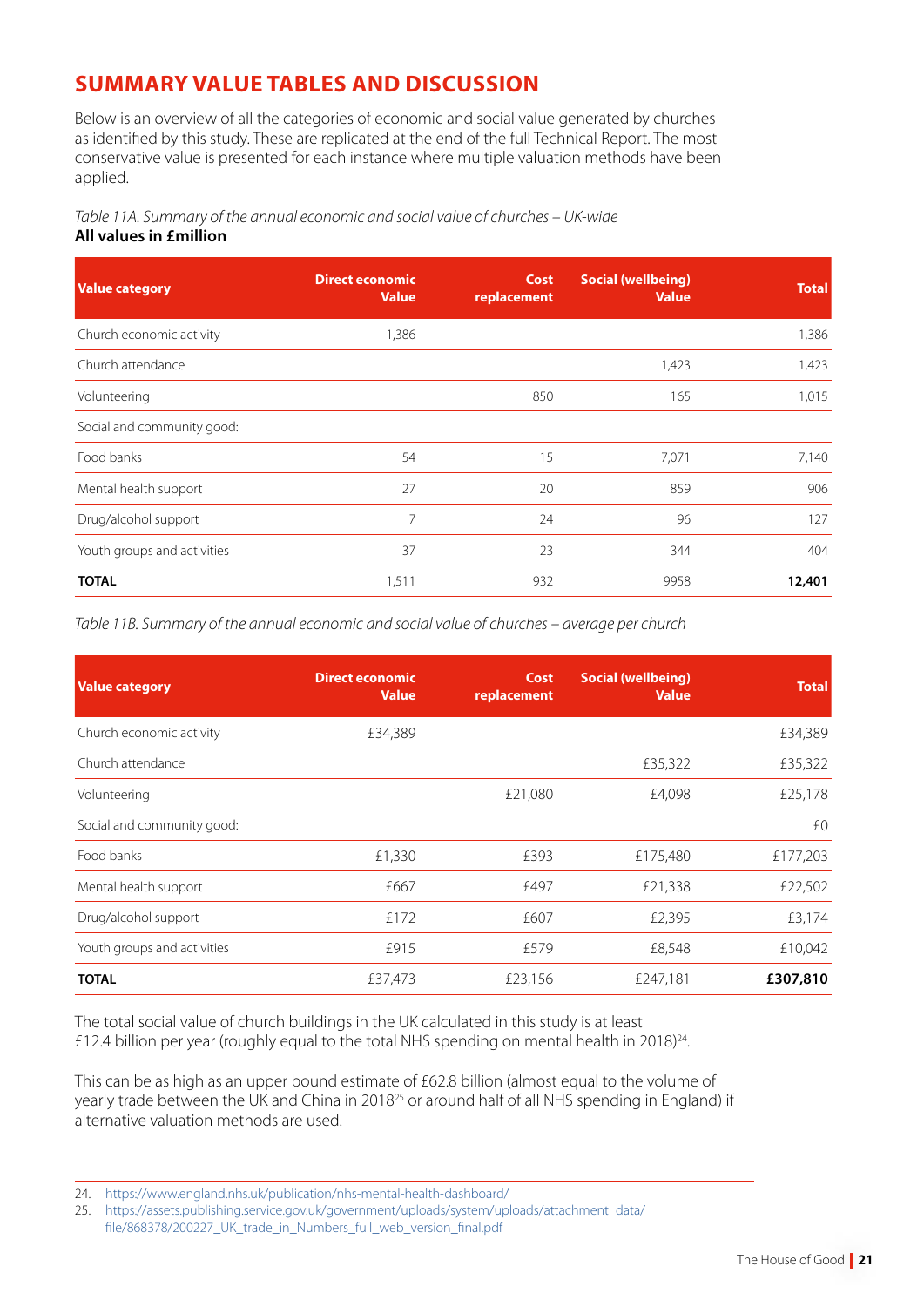The value of an average church building in the UK is over £300,000 per year (rising to £1.5 million with alternative methods), roughly around the level of the yearly turnover of a micro-enterprise with 1-9 employees<sup>26</sup>. In conducting the analysis for this report we noticed that urban church buildings generate more value than rural ones. We hypothesise that the main reason for this is that urban church buildings, on average, have much larger congregations and serve a larger population.

However, if we express the total value in 'per church building attendee' terms, rural church buildings are almost the same as urban ones, with suburban church buildings trailing behind in terms of value. Another important factor may be that urban church buildings are often located in more deprived communities, where people are more in need or reliant on the community and social good provided in church buildings.

When we further consider that some of the financial values could be higher if distributional weighting was applied to show the benefits which flow to low-income groups, we can see that church buildings can help in tackling inequality, or levelling up. That is because they provide a wide range of benefits to those groups that are most in need of them.

The total social and economic value of a church building is estimated at no less than £307,810 per year. Comparing that to the raw yearly church expenditure average of £82,406 (National Churches Trust 2020 Survey) will yield a net benefit of a church of at least £225,000 and an average benefit-tocost ratio (also sometimes known as SROI) of a church of 3.74. (This figure rises to as high as 18.1 if we use alternative wellbeing valuation methods that remain consistent with the HMT *Green Book.*)

# **COVID-19**

This study was commissioned prior to the COVID-19 lockdown. During the lockdown, questions were raised as to the future of churches, especially as many had been able to provide both some form of worship and community support virtually.

The National Churches Trust conducted an online survey into the impact of the COVID-19 lockdown on churches in May 2020. 566 churches responded to the survey<sup>27</sup>.

# **Key Findings**

- **•** Churches were able to respond to the needs of local people during the lockdown. Around 34% of churches said they were able to fully continue their existing support, and around 55% said they continued partially. This means that a vast majority, around 89%, of churches continued to provide some form of support.
- **•** Churches set up a wide range of new community support services and forms of worship during the COVID-19 lockdown. The top five new activities were: making contact with isolated or vulnerable people, online worship, telephone befriending, shopping and/or delivery of shopping or essential supplies and online support groups.
- **•** The closure of church buildings had a seriously negative impact. Around 75% of churches taking part in the survey said that closing their church during the lockdown had a negative effect on the community.
- **•** Churches will be important to the local community in the future. 64% of respondents said that churches will become more important in the future as a result of COVID-19.
- **•** Following COVID-19, people said they would be most looking forward to togetherness/ companionship, closely followed by religious service and being able to gather together in the church building again. Using a weighted average on a scale of 1-5, 5 being the highest, companionship/togetherness came out with a score of 4.89, religious services 4.41 and being in the building again 4.14.

<sup>26.</sup> <https://www.merchantsavvy.co.uk/uk-sme-data-stats-charts/>

<sup>27.</sup> [https://www.nationalchurchestrust.org/sites/default/files/29-05-20%20State%20of%20the%20churches%20](https://www.nationalchurchestrust.org/sites/default/files/29-05-20%20State%20of%20the%20churches%20COVID-19%20FINAL%20PDF.pdf) [COVID-19%20FINAL%20PDF.pdf](https://www.nationalchurchestrust.org/sites/default/files/29-05-20%20State%20of%20the%20churches%20COVID-19%20FINAL%20PDF.pdf)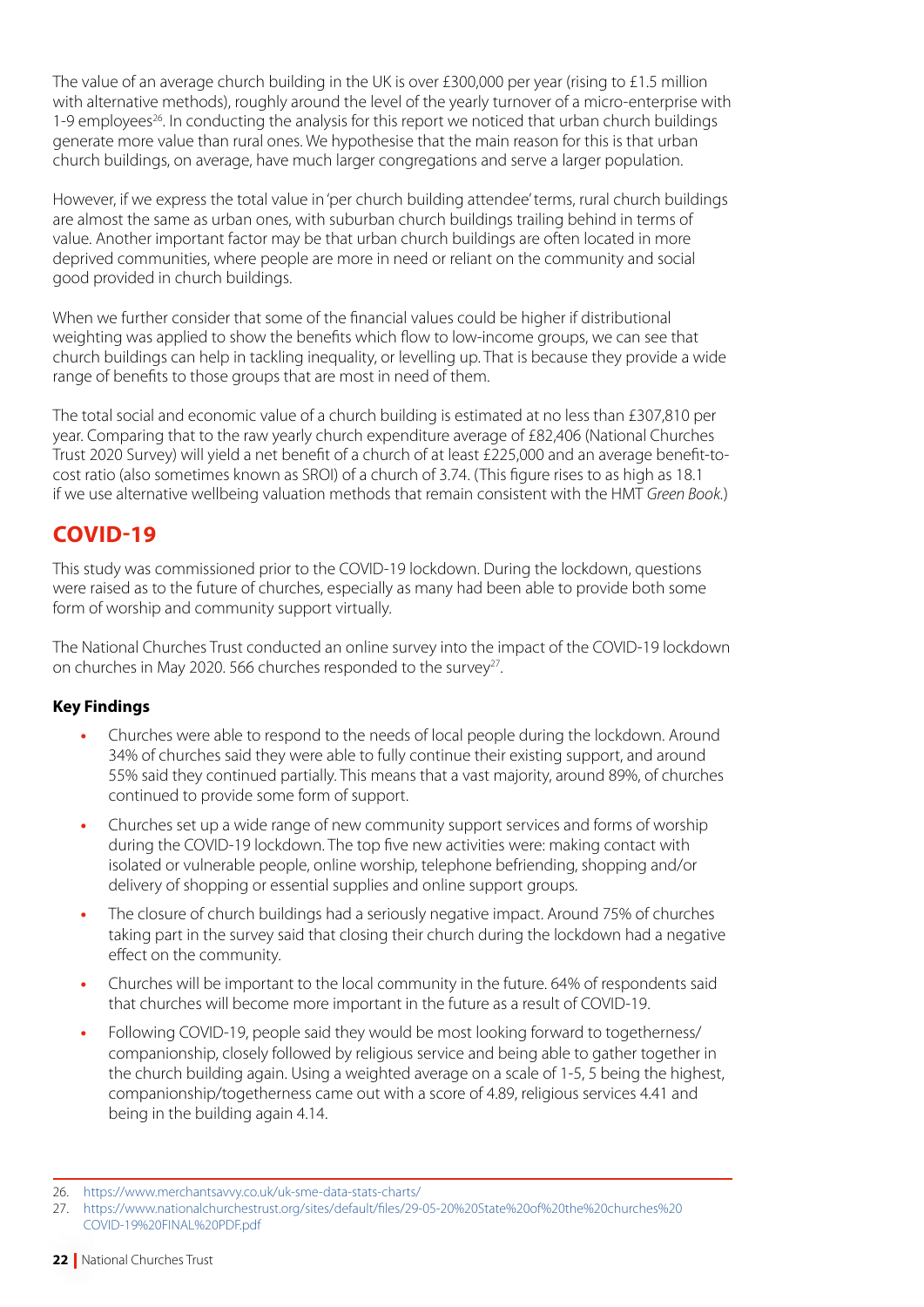# **CONCLUSIONS**

# **Churches are a ready-made network of places and people that respond to the needs of the local community.**

- The total social value of church buildings in the UK is at least £12.4 billion a year (roughly equal to the total NHS spending on mental health in 2018)<sup>28</sup>.
- **•** This figure could be as high as £62.8 billion (almost equal to the volume of yearly trade between the UK and China in 2018<sup>29</sup> or around half of all NHS spending in England)<sup>30</sup> if the impacts are valued in alternative monetary wellbeing terms.
- **•** Urban and rural churches generate roughly the same amount of social value per person. However, urban churches generate more total social value than rural churches – especially in deprived urban areas, where they are also at greatest risk of closure.
- **•** Cost benefit analysis shows that for every £1 invested in church buildings there is a Social Return on Investment of £3.74 using the most conservative methods. This can go up to £18.10 when alternative wellbeing valuation methods are used. There is no question that church buildings provide a strong, positive return on every £1 invested.
- **•** This report has, at almost every stage, used the most conservative estimates and has not included all areas of social and community care. It does not include other areas of potential value for church buildings in terms of tourism, heritage and non-use value. We recommend that further research be undertaken to expand on the range of measures of value of church buildings.

# **The risk is greatest where the need is greatest**

In providing and hosting food banks, youth groups, drug and alcohol support and mental health support, amongst many other activities that help society, churches often work with those people and communities in greatest need, as they have always done.

The analysis shows that church buildings situated in deprived areas (which are largely but not exclusively urban) have bigger numbers of beneficiaries and therefore higher social value per church.

Furthermore it is worth noting that church buildings generate economic value by improving the revenues of local business in the neighbourhood whenever the building, religious services or community activities attract visitors and tourists to the neighbourhood. This is an important component of the value of churches that has yet to be quantified reliably and therefore beyond the scope of this paper.

In any society, and in particular in today's multifaith and also secular society, there will always be questions around belief – such as the nature of God, the person and teaching of Jesus, and the authority and relevance of the Bible. This can mean that church buildings are seen as places that are irrelevant to the lives of those who do not have a Christian faith.

Yet our report demonstrates that church buildings are places that generate social good for the benefit of people regardless of their faith and for our society more generally. Each church building in this sense is a House of Good that we can all believe in.

- [file/868378/200227\\_UK\\_trade\\_in\\_Numbers\\_full\\_web\\_version\\_final.pdf](https://assets.publishing.service.gov.uk/government/uploads/system/uploads/attachment_data/file/868378/200227_UK_trade_in_Numbers_full_web_version_final.pdf)
- 30. <https://www.kingsfund.org.uk/projects/nhs-in-a-nutshell/nhs-budget>

<sup>28.</sup> <https://www.england.nhs.uk/publication/nhs-mental-health-dashboard/>

<sup>29.</sup> [https://assets.publishing.service.gov.uk/government/uploads/system/uploads/attachment\\_data/](https://assets.publishing.service.gov.uk/government/uploads/system/uploads/attachment_data/file/868378/200227_UK_trade_in_Numbers_full_web_version_final.pdf)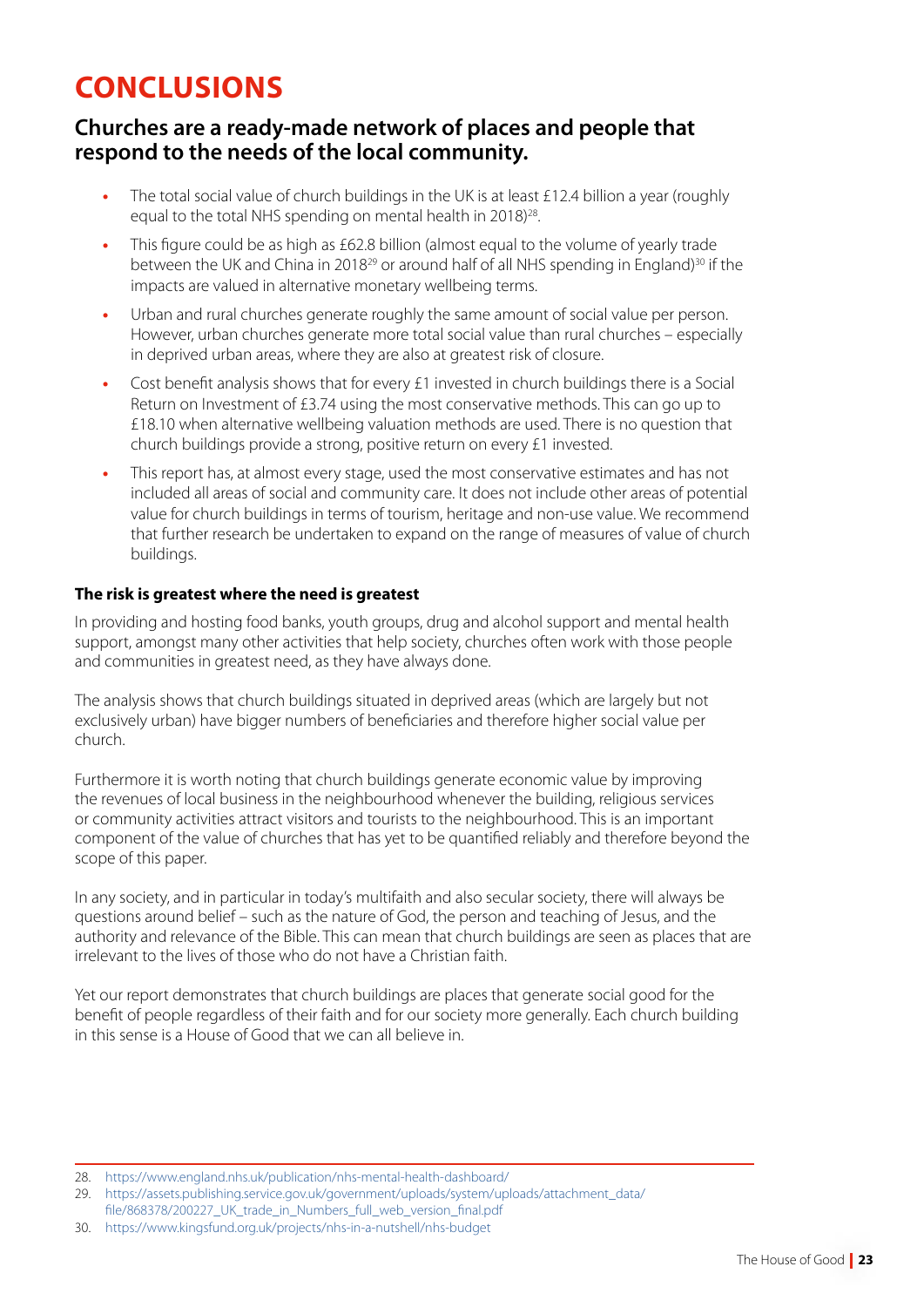# **CAVEATS**

As this is a pioneering study, aspects of this report and its findings are naturally open to challenge. We therefore welcome the opportunity to have our findings discussed and challenged so as to allow them to be strengthened over time. Additionally, we would highlight the following points.

- 1. Out of the many possible valuation methods we have almost always taken the lowest possible value. These could be between four and six times higher had an alternative valuation method been used.
- 2. Despite church buildings clearly being places that often work with those most in need in society, in our analysis we have treated the benefit to all people as equal and have not applied any distributional weighting. The effect of this assumption is to underestimate the true social impact in the market value figures.
- 3. This study only values four key areas of social good that are made possible through church buildings and has not included the coffee mornings, nursery groups and other numerous community activities that no doubt help people feel supported, healthier and happier in their lives/community.
- 4. The role of churches as kickstarter, catalyst and social entrepreneur is not valued. We only assessed the time committed by churches to running the social and community services in their buildings. There is a significant added value to church buildings as they are often incubators of new ways of helping the community. These can be small and locally based $31$ or can develop into national organisations such as The Samaritans which was originally set up by Rev Chad Varah in the church of St Stephen Walbrook in the City of London.
- 5. Many churches are historic buildings, a vital part of our national heritage and of the tourism economy. Previous studies by Nesta and Simetrica<sup>32</sup> have shown some valuable insights into the heritage value of other tourist attractions in England – museums, historic cities and cathedrals. These range between £6.40 and £9.60 per visitor (in the hypothetical situation that visits were paid for). While not directly applicable to local or parish church buildings, this is supporting evidence that church buildings, including local churches and chapels, will certainly have additional heritage value for their communities.

<sup>31.</sup> <https://www.cinnamonnetwork.co.uk/current-projects-in-incubation/>

<sup>32.</sup> <https://www.nesta.org.uk/blog/valuing-culture-and-heritage-results-new-research-museums-historic-cities-and-cathedrals/>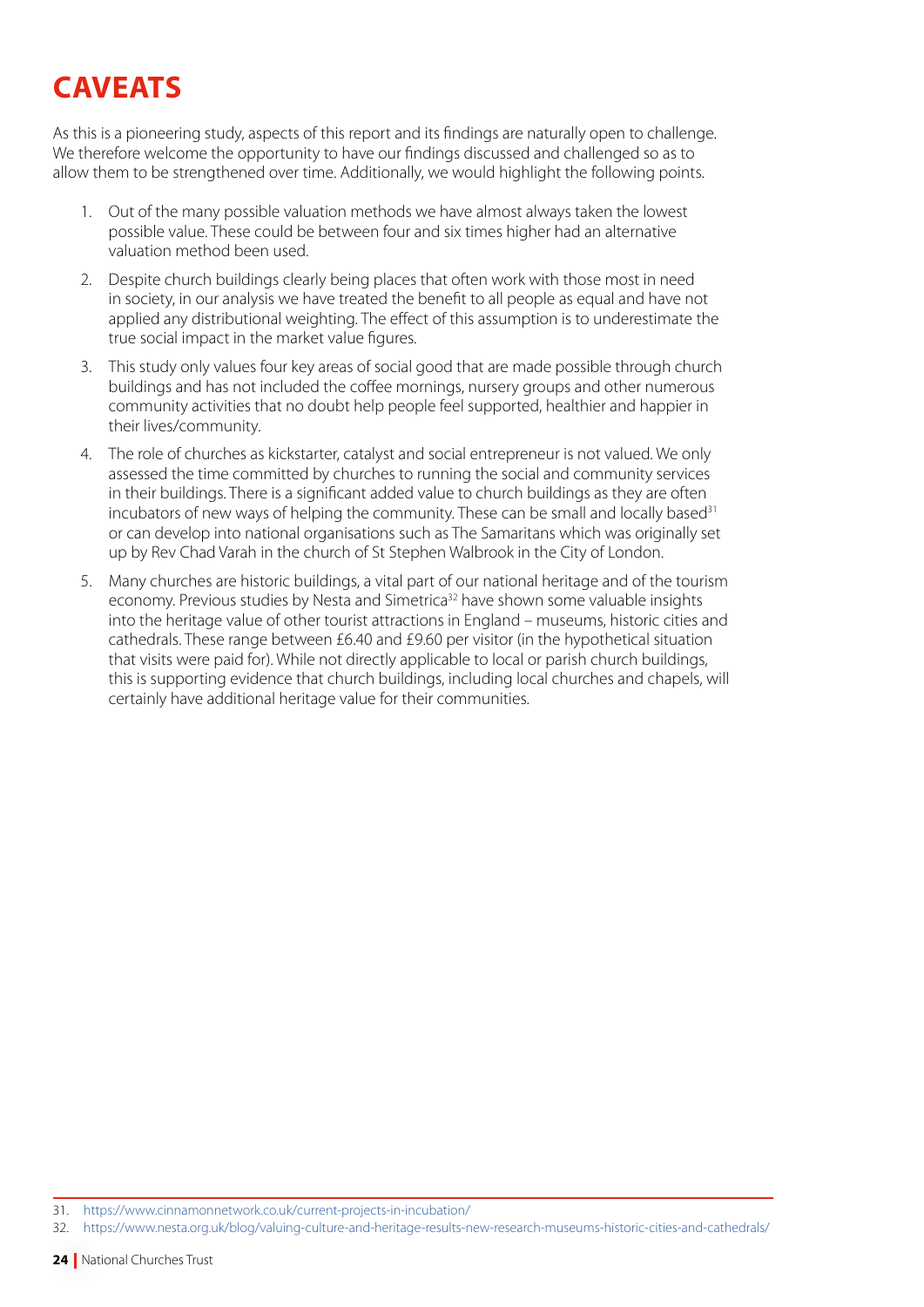# IFU LL **TECHNICAL REPORT**

# **1 DIRECT ECONOMIC VALUE**

# **Methodology**

The direct economic value of a church building is based on the money flowing into and out of the institution (spending on staff, repairs, servicing the building and money in from donations, stipends and revenue generated from hiring out the facilities), adjusted to take into account the benefits to the local and wider UK economy from the effect of church expenditure spilling down the supply chain (more details further below).

The total annual expenditure of a church building is estimated from several sources:

- **1.** The 2020 National Churches Trust Survey, which asks respondents to estimate the total annual expenditure of the church.
- **2.** The National Churches Trust 2010 Survey, which includes a question on spending on repairs only (in the last 3 years). The 2010 data is less up-to-date, but the sample size is bigger (7,237 in 2010 vs. 1,050 in 2020).

 The National Churches Trust 2010 Survey also includes a question on the typical percentage breakdown of annual expenditure into constituent components. We can use the average reported percentage expenditure on maintenance together with the monetary spend on repairs to construct a proxy estimate of total annual expenditure.

**3.** The Parish Finance Statistics 2017<sup>1</sup> report produced by the Church of England provides a good level of detail of total annual expenditure at England-wide level, along with the number of churches it covers. Although it refers to Anglican churches only, the data can be scaled up to the entire church population in the UK under the assumption that the spend of Anglican churches is also representative of other denominations.

1. <https://www.churchofengland.org/sites/default/files/2019-06/2017ParishFinanceStatistics.pdf>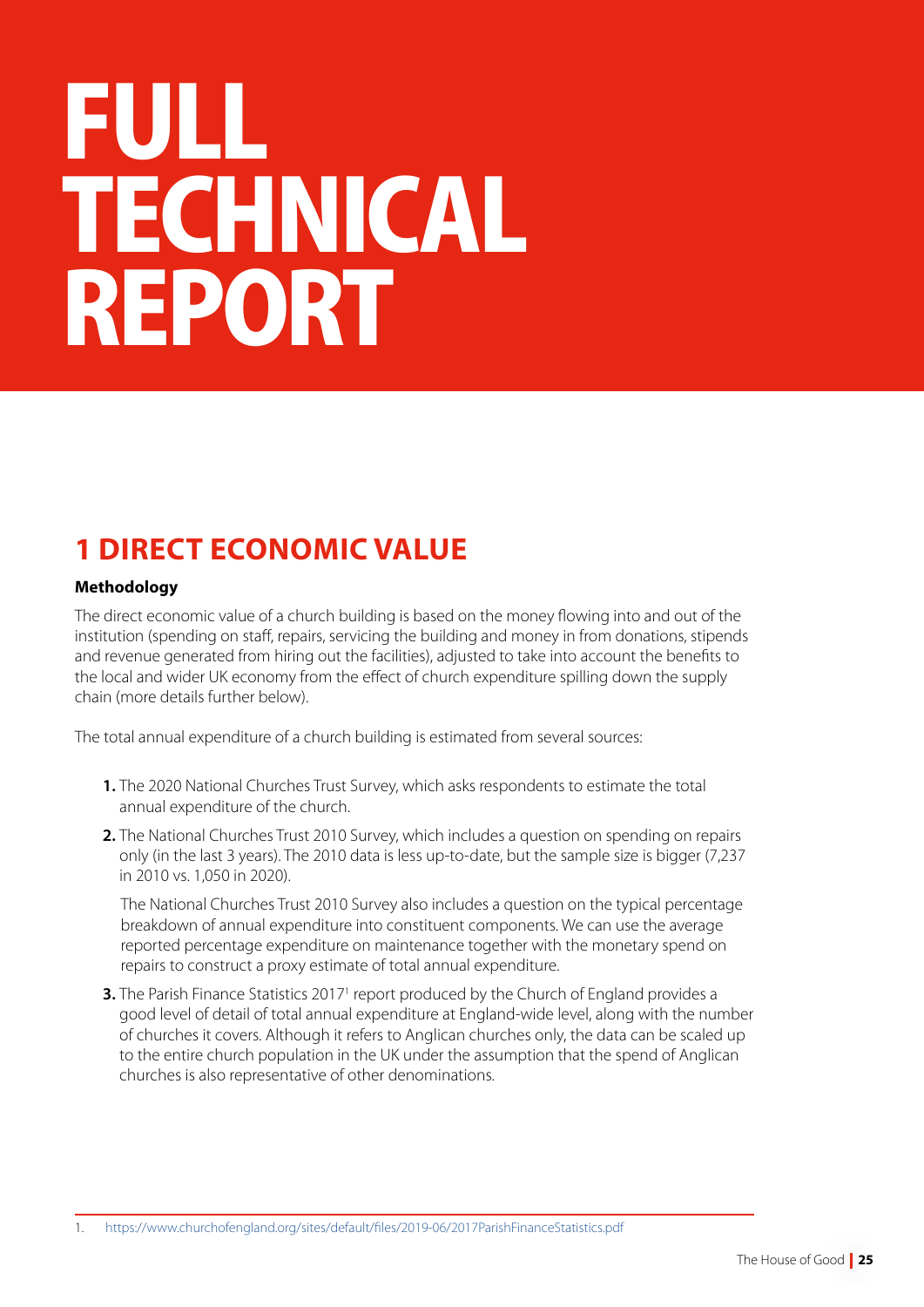To this annual expenditure figure we apply a series of adjustments as recommended by multiple government guidance documents, including the HMT *Green Book:* adjustments for deadweight, displacement, inflation, and Gross Value Added (GVA) effects based on UK-wide [2015 Input-Output](https://www.ons.gov.uk/economy/nationalaccounts/supplyandusetables/datasets/ukinputoutputanalyticaltablesdetailed)  Analytical Tables<sup>2</sup>.

- **• GVA and multiplier effects** Church expenditure helps to employ skilled tradespeople and others in the wider economy. This has a positive impact on the economy in terms of those directly employed and those in the wider supply chain. This is normally accounted for by using economic multipliers such as the Leontief Multiplier calculated in the national Input-Output tables. To be more conservative, we opt for the GVA effect from the Input-Output tables rather than the output multiplier. The GVA effect only counts the value added generated by an increase of one unit in demand, rather than the total output increase, and does not include increases in taxes (which are transfers to the Government) and imports. This is a more accurate reflection for the purposes of this study, which assesses UK-wide benefits (details in notes below Tables 1A-1C).
- **• Deadweighting** any kind of economic benefits are assessed against a counterfactual, which is the position in terms of target outputs and outcomes that would occur if the intervention was not implemented (in our case, if churches did not exist). The quantification of outputs and outcomes that would still have happened under the counterfactual is referred to as deadweight. Due to the lack of resources available to conduct a detailed counterfactual analysis, we apply a proportional reduction to account for deadweight, in line with guidance referenced in the HCA Additionality Guide<sup>3</sup> (details in notes below Tables 1A-1C).
- **Displacement** This is the proportion of intervention outputs/outcomes accounted for by reduced outputs/outcomes elsewhere in the target area. Similarly to the above, we apply a proportional reduction estimated by other government-endorsed studies to account for displacement (details in notes below Tables 1A-1C).
- **• Leakage** This is defined as the proportion of outputs that benefit those outside the intervention's target area or group. Since the target area in our case is the whole of the UK, leakage adjustments to account for parts of the output flowing out to neighbouring areas are not required. Economic flows from outside the UK (e.g. imports) are accounted for by using GVA effects as mentioned above.
- **• Inflation** As we use information originating from different points in time, it is important to adjust for changes in the price level occurring over the years. We use inflation information from the Bank of England<sup>4</sup> to account for this.

Finally, the obtained numbers would be an average value for one church. We need to scale this up to the total number of churches in the UK, estimated at 40,300 in a study carried out for the National Churches Trust by The Brierley Consultancy.5

<sup>2.</sup> <https://www.ons.gov.uk/economy/nationalaccounts/supplyandusetables/datasets/ukinputoutputanalyticaltablesdetailed>

<sup>3.</sup> https://assets.publishing.service.gov.uk/government/uploads/system/uploads/attachment\_data/file/378177/ additionality\_guide\_2014\_full.pdf

<sup>4.</sup> <https://www.bankofengland.co.uk/monetary-policy/inflation/inflation-calculator>

<sup>5.</sup> <https://www.nationalchurchestrust.org/news/holy-spirit-uk-has-more-churches-pubs>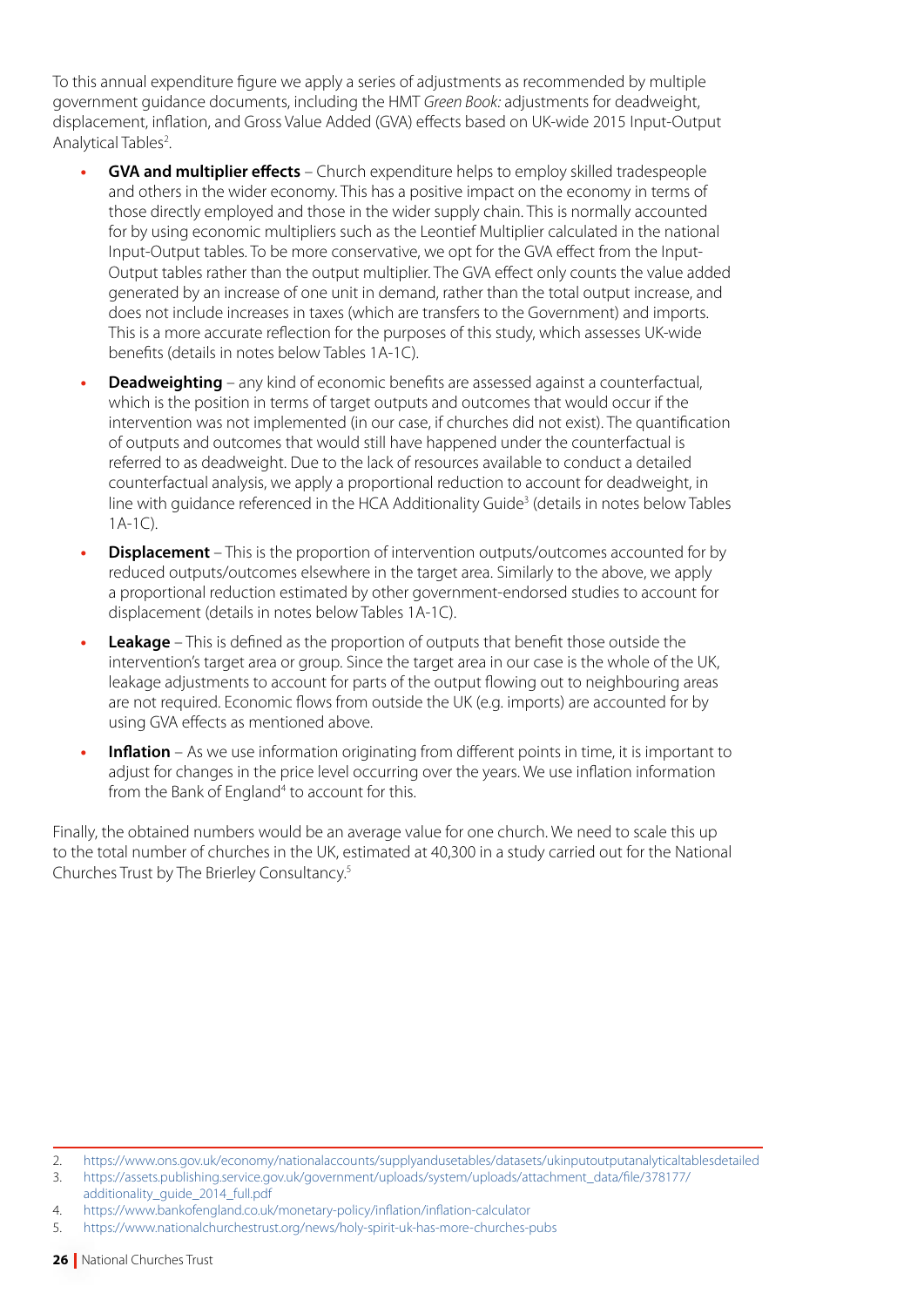# **Findings**

The monetary values obtained by applying the methodology described above are presented in Tables 1A-C below. According to our prefered data source, the National Churches Trust 2020 Survey (Table 1B), the estimated total direct economic value of the 40,300 churches in the UK is about £1.386 billion per annum in GVA terms. Our confidence in this result is increased by the fact that administrative data from the 2017 Church of England Parish Finance Statistics produce a similar value. The other sources are provided for triangulation and provide further lower and upper bound estimates.

**Category All Rural Suburban Urban** Amount spent on repairs and maintenance over 3 years  $69,760$   $668,483$   $659,297$   $681,904$ Yearly spend on repairs **EXALL SECT 2018** E23,253 £22,828 £19,766 £27,301 % of total annual expenditure alloted to maintenance  $\frac{19.94\%}{21.81\%}$  21.81% 17.42% 18.05% Estimated total annual church expenditure £116,626 £104,666 £113,465 £151,254 GVA effects from Input Output tables  $0.823$  0.823 0.823 0.823 0.823 Deadweight adjustment 0.57 0.57 0.57 0.57 Displacement adjustment 0.89 0.89 0.89 0.89 Inflation adjustment 2008 to 2019 1.344 1.344 1.344 1.344 **Final annual additional economic value per church £65,413 £58,705 £63,640 £84,835** Estimated number of churches in the UK 40,300 **Estimated total market value of churches £2,636M**

*Table 1A. Economic value of church buildings according to National Churches Trust 2010 Survey data*

*Table 1B. Economic value of church buildings according to National Churches Trust 2020 Survey data*

| <b>Category</b>                                   | All     | Rural   | <b>Suburban</b> | <b>Urban</b> |
|---------------------------------------------------|---------|---------|-----------------|--------------|
| Average annual church expenditure                 | £82,406 | £46.878 | £108,496        | £148.054     |
| GVA effects from Input Output tables              | 0.823   | 0.823   | 0.823           | 0.823        |
| Deadweight adjustment                             | 0.57    | 0.57    | 0.57            | 0.57         |
| Displacement adjustment                           | 0.89    | 0.89    | 0.89            | 0.89         |
| Inflation adjustment                              |         |         |                 |              |
| Final annual additional economic value per church | £34,389 | £19,563 | £45,277         | £61,786      |
| Estimated number of churches in the UK            | 40,300  |         |                 |              |
| Estimated total market value of churches          | £1,386M |         |                 |              |

*Table 1C. Economic value of church buildings according to 2017 CofE Parish Finance Statistics*

| Number of parishes covered by report              | 12,365  |
|---------------------------------------------------|---------|
| Number of churches covered by report              | 15,583  |
| Total Expenditure £m                              | 1018.7  |
| Average annual expenditure per church             | £65,373 |
| GVA effects from Input Output tables              | 0.823   |
| Deadweight adjustment                             | 0.57    |
| Displacement adjustment                           | 0.89    |
| Inflation adjustment 2017 to 2019                 | 1.060   |
| Final annual additional economic value per church | £28,918 |
| <b>Estimated total market value of churches</b>   | £1,165M |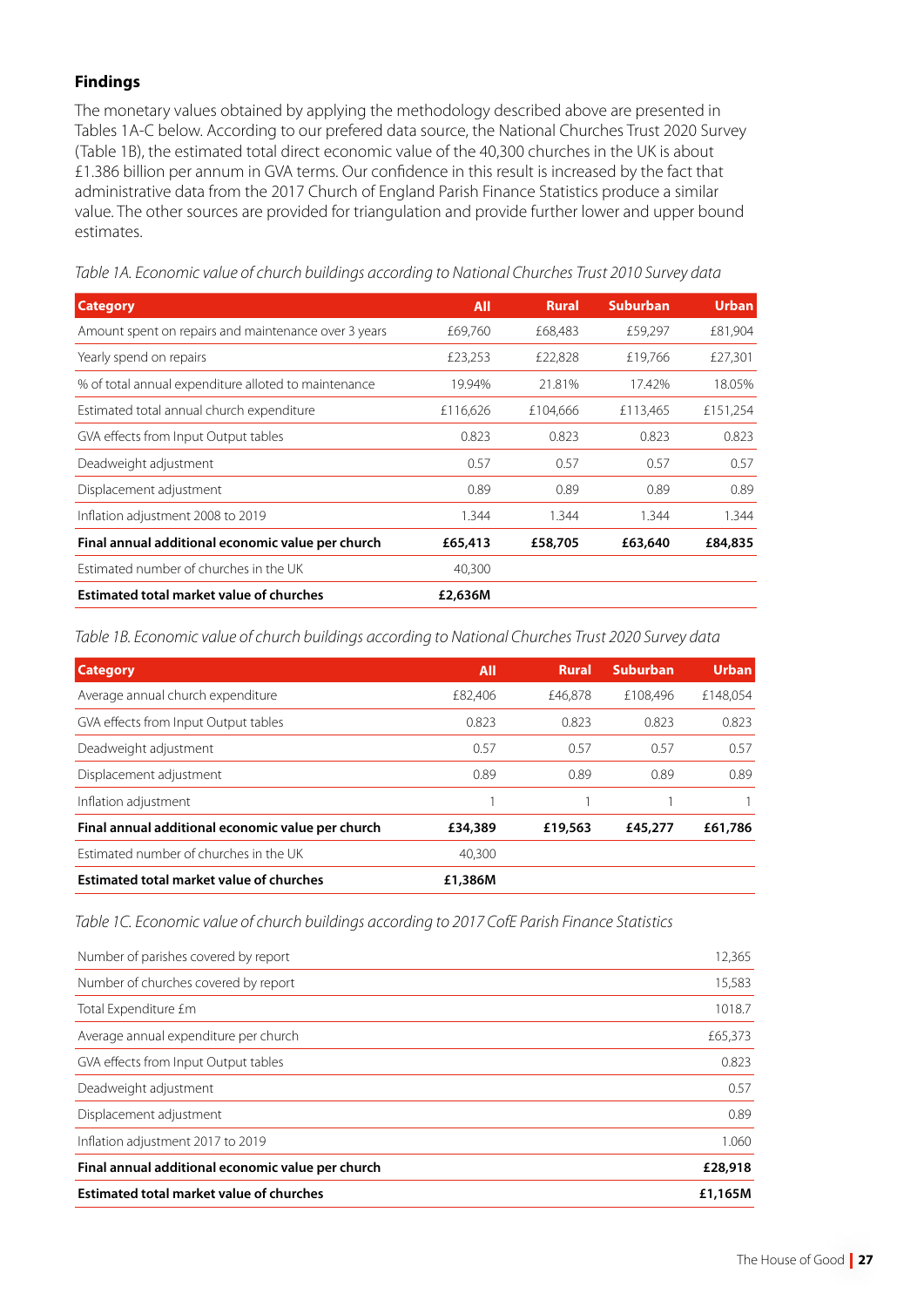The assumptions underlying the calculations in Tables 1A-1C are listed below:

- **•** Average spend on repairs and maintenance according to National Churches Trust 2010 Survey data is £69,760 per church in the last three years. We divide this by three to obtain the £23,253 yearly value.
- **•** The proxy for total annual expenditure in the National Churches Trust 2010 Survey is obtained by dividing the yearly average spend on repairs and maintenance by the % of annual expenditure that is devoted to repairs and maintenance stated by respondents (average of 19.94%).
- **•** The 2020 Survey elicits total annual church expenditure directly and therefore does not require this proxy calculation. However, as a plausibility check, we also asked about expenditure on repairs and maintenance and the average value in the 2020 Survey is £18,042, which makes the average proportion of annual expenditure devoted to repairs 21.89%, very close to the 2010 value.
- **•** The GVA effect is an average of GVA effects for several economic activities of Non-Profit Institutions Serving Households (NPISH) taken from the 2015 Input-Output Analytical Tables provided by the ONS, because there is no direct category for activities of churches. The activities we considered are:
	- Services to buildings and landscape
	- Education services
	- Human health services
	- Residential care and social work activities
	- Creative, arts and entertainment services
	- Libraries, archives, museums and other cultural services
	- Sports services and amusement and recreation services
	- Services furnished by membership organisations
- **•** The GVA effect rather than the output multiplier is used in order to set aside (also known in technical terms as partialling out) the share of output that is accounted for by increases in taxes and imports, and only count additional economic value.
- **•** The deadweight and displacement adjustments are taken from the Homes and Communities Agency Additionality Guide<sup>6</sup> (Table 3.2, page 20 – 43% and Table 4.6, page 30 – 11% respectively).
- **•** No leakage is taken into account because we are interested in UK-wide economic value rather than a value confined to a local area.
- **•** Inflation is taken from the Bank of England inflation calculator with the following reference years: 2008 to 2019 for the 2010 National Churches Trust Survey, 2017 to 2019 for the CofE Parish Finance Statistics 2017; no inflation adjustment for National Churches Trust 2020 Survey (reference year 2019 for financial data).
- **•** The CofE Parish Finance Statistics cover Anglican churches only. Therefore we assume that the expenditure of Anglican churches is representative of all churches in the UK. This would seem a reasonable assumption in the absence of contradictory data from other Christian denominations such as Catholic, Methodist and Charismatic churches.
- **•** Similarly, in the National Churches Trust 2010 Survey data we assume that the 4,885 churches that responded to the repair spend question and respectively the 3,630 churches that provided the % breakdown of annual expenditure on maintenance are representative of the entire church population. And likewise in the National Churches Trust 2020 Survey we have a sample of 612 churches providing financial data (out of the total sample of 1,050).
- **•** The total number of churches in the UK is estimated at 40,300 in a study carried out for the National Churches Trust by The Brierley Consultancy and published in April 20197 .

7. <https://www.nationalchurchestrust.org/news/holy-spirit-uk-has-more-churches-pubs>

<sup>6.</sup> [https://assets.publishing.service.gov.uk/government/uploads/system/uploads/attachment\\_data/file/378177/](https://assets.publishing.service.gov.uk/government/uploads/system/uploads/attachment_data/file/378177/additionality_guide_2014_full.pdf) [additionality\\_guide\\_2014\\_full.pdf](https://assets.publishing.service.gov.uk/government/uploads/system/uploads/attachment_data/file/378177/additionality_guide_2014_full.pdf)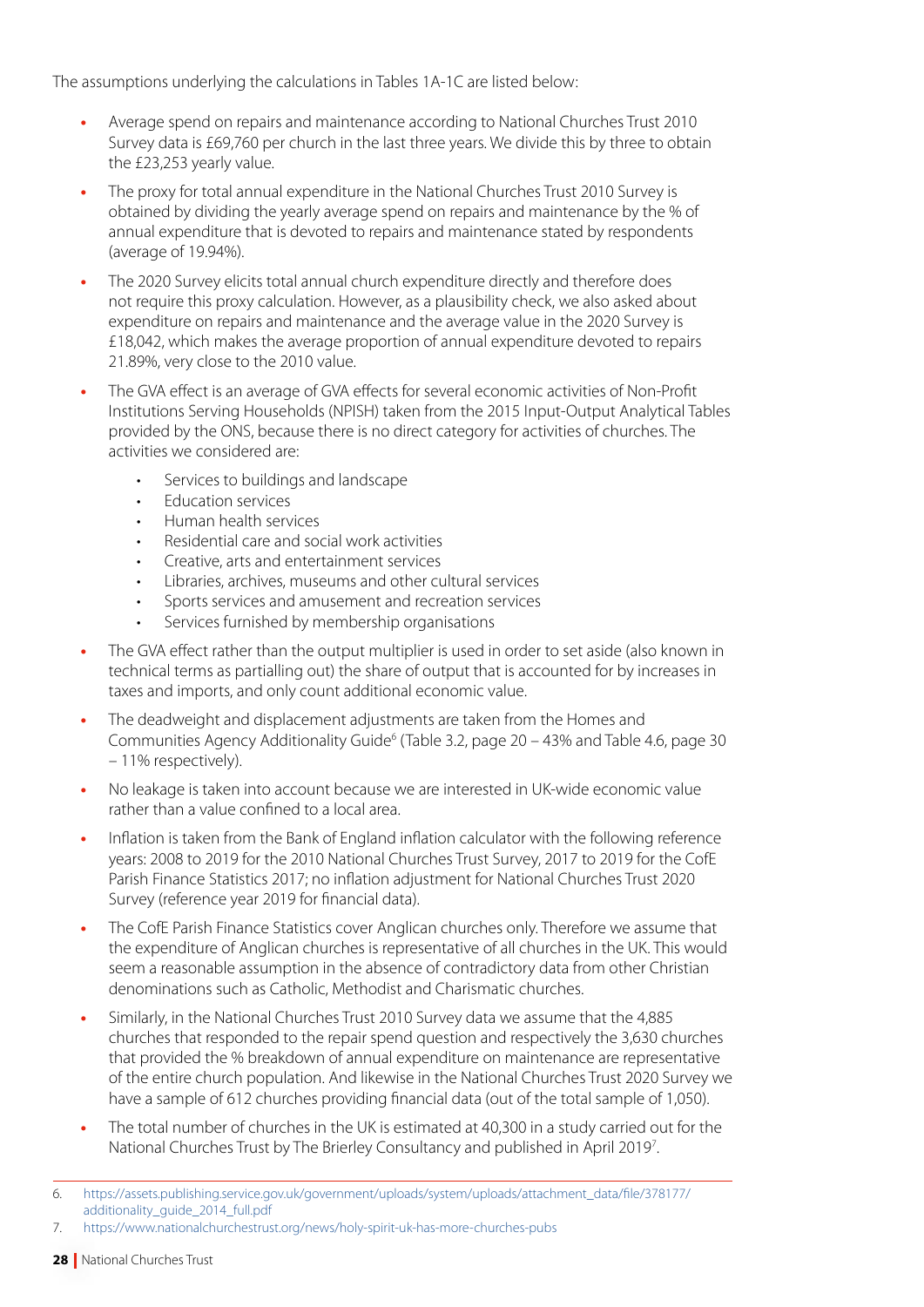# **2. COMMUNITY AND SOCIAL GOOD – WHAT WOULD IT COST TO REPLACE THE INVESTMENT OF CHURCHES IN THEIR LOCAL COMMUNITIES?**

# **Introduction**

Social action, that is, activities organised or supported by churches to help people in the wider community, has been strongly on the rise in the last decade. Spencer (2016)<sup>8</sup> provides a very convincing narrative of this situation, drawing upon multiple sources in the literature to illustrate this trend. To name a few examples, The Church Urban Fund (2017)<sup>9</sup> found that 94% of Church of England churches were actively addressing and acting on at least one social care issue in their local area, with 70% running three or more activities. Churches in the most deprived areas are the most active in their communities in terms of the range of activities they run, with 34% of them running six or more of the activities listed (e.g. night shelters, debt advice, job clubs). Most churches are also involved in supporting people with mental health problems (83%), family breakdown (86%), and loneliness (94%)<sup>10</sup>.

Commenting on the results of the longitudinal National Church Social Action Survey, Knott (2014)10 remarked that the average number of community activities organised by a church rose from 4.9 in 2010 to 7.4 in 2012 to 8.9 in 2014, an 81% increase over four years. Also over this time, the number of volunteer hours on church social action increased by 59%, staff hours increased by 19%, and expenditure on social action rose by 36.5%.

The National Churches Trust Surveys (2010 and 2020) provide data on a breakdown of 25 community activities – churches were asked whether they perform these activities and the 2010 edition also asks how many hours a month they organise them if they do. The proportion of churches involved in each of these activities (including the evolution from 2010 to 2020) and the average number of hours per month in 2010 is presented in tables 2A-2C.

We do see a confirmation of the strong upward trend in social good provided in church buildings if we compare the 2020 data to 2010. The number of churches involved in any community activities rose from 72% to 89% over the last decade. Furthermore it is worth noting that while a large majority of social good is more frequent in urban churches, there are some activities that are provided more frequently in rural churches – bell-ringing, flower festivals, farmers' markets, and also library and post office services (which, although provided very infrequently, have a much higher number of hours per month for the churches that do provide them in the 2010 survey, where data is available).

<sup>8.</sup> <https://www.theosthinktank.co.uk/cmsfiles/archive/files/Doing%20Good%205.pdf>

<sup>9.</sup> <https://cuf.org.uk/resources/church-in-action-a-national-survey-of-church-based-social-action>

<sup>10.</sup> <https://jubilee-plus.org/docs/Report-National-Church-Social-Action-Survey-2014-Full.pdf>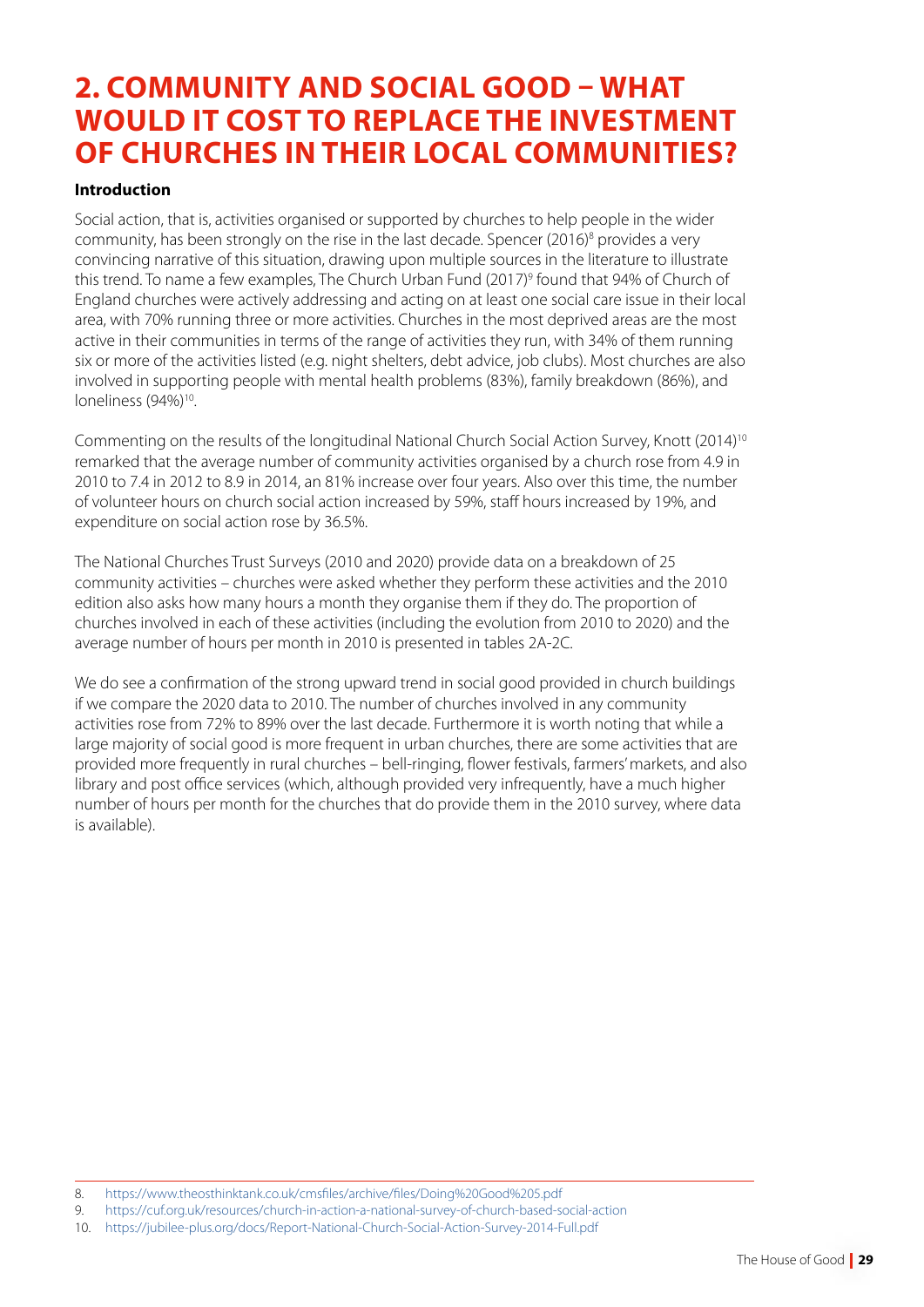# *Table 2A. Share of churches involved in various forms of community social good*

# **National Churches Trust 2010 Survey data**

| <b>Type of Community Service</b>                               | <b>Rural</b> | <b>Suburban</b> | <b>Urban</b> | All   |
|----------------------------------------------------------------|--------------|-----------------|--------------|-------|
| Community activities - any                                     | 62.0%        | 80.9%           | 84.0%        | 72.3% |
| Personal finance support/debt counselling/credit union         | 1.3%         | 7.6%            | 10.3%        | 5.1%  |
| Housing and homeless support                                   | 1.3%         | 9.0%            | 13.1%        | 6.2%  |
| Drug/alcohol support                                           | 2.2%         | 11.6%           | 18.2%        | 8.6%  |
| Support for people with mental health problems                 | 2.2%         | 14.7%           | 19.4%        | 9.6%  |
| Other forms of counselling/advice, e.g. career/IT training     | 2.6%         | 12.3%           | 17.4%        | 8.7%  |
| Crime prevention/youth offender programmes                     | 2.9%         | 7.6%            | 12.4%        | 6.5%  |
| Campaigning, e.g. Fair Trade                                   | 14.4%        | 33.5%           | 33.4%        | 23.9% |
| Social enterprise/community business                           | 2.8%         | 7.1%            | 7.3%         | 5.0%  |
| Adult education, e.g. language lessons                         | 4.5%         | 15.4%           | 17.5%        | 10.4% |
| Church educational visits for children                         | 30.7%        | 43.5%           | 48.4%        | 38.3% |
| Mobile library                                                 | 0.6%         | 1.4%            | 1.2%         | 1.0%  |
| Genealogical/family history research support                   | 9.8%         | 7.1%            | 9.0%         | 9.0%  |
| Informal meetings, e.g. coffee mornings, over 60s club         | 37.7%        | 69.7%           | 72.3%        | 54.3% |
| Parenting support                                              | 5.0%         | 17.4%           | 21.3%        | 12.2% |
| Nursery/pre-school                                             | 11.2%        | 30.3%           | 33.7%        | 21.5% |
| Youth groups - Scouts/Cubs/Beavers/Guides/Brownies             | 16.3%        | 46.0%           | 50.8%        | 32.3% |
| Activities for young people, e.g. sports clubs/holiday         | 17.2%        | 38.8%           | 44.7%        | 29.4% |
| Healthy living support, e.g. slimming groups, personal fitness | 7.6%         | 29.3%           | 31.5%        | 19.0% |
| Art, music, theatre, dance, e.g. exhibitions, lessons          | 34.5%        | 44.4%           | 48.4%        | 40.5% |
| Local Post Office                                              | 0.9%         | 0.2%            | 0.8%         | 0.7%  |
| Polling Station                                                | 6.5%         | 18.6%           | 22.0%        | 13.4% |
| Shop/Cafe                                                      | 5.3%         | 14.9%           | 17.1%        | 10.6% |
| Farmers' Market                                                | 0.6%         | 1.4%            | 0.9%         | 0.9%  |
| Flower festivals                                               | 18.9%        | 12.3%           | 10.1%        | 15.1% |
| Bell-ringing and/or organ-playing                              | 35.5%        | 23.2%           | 22.6%        | 29.3% |
| Sample size                                                    | 3163         | 1521            | 1635         | 6319  |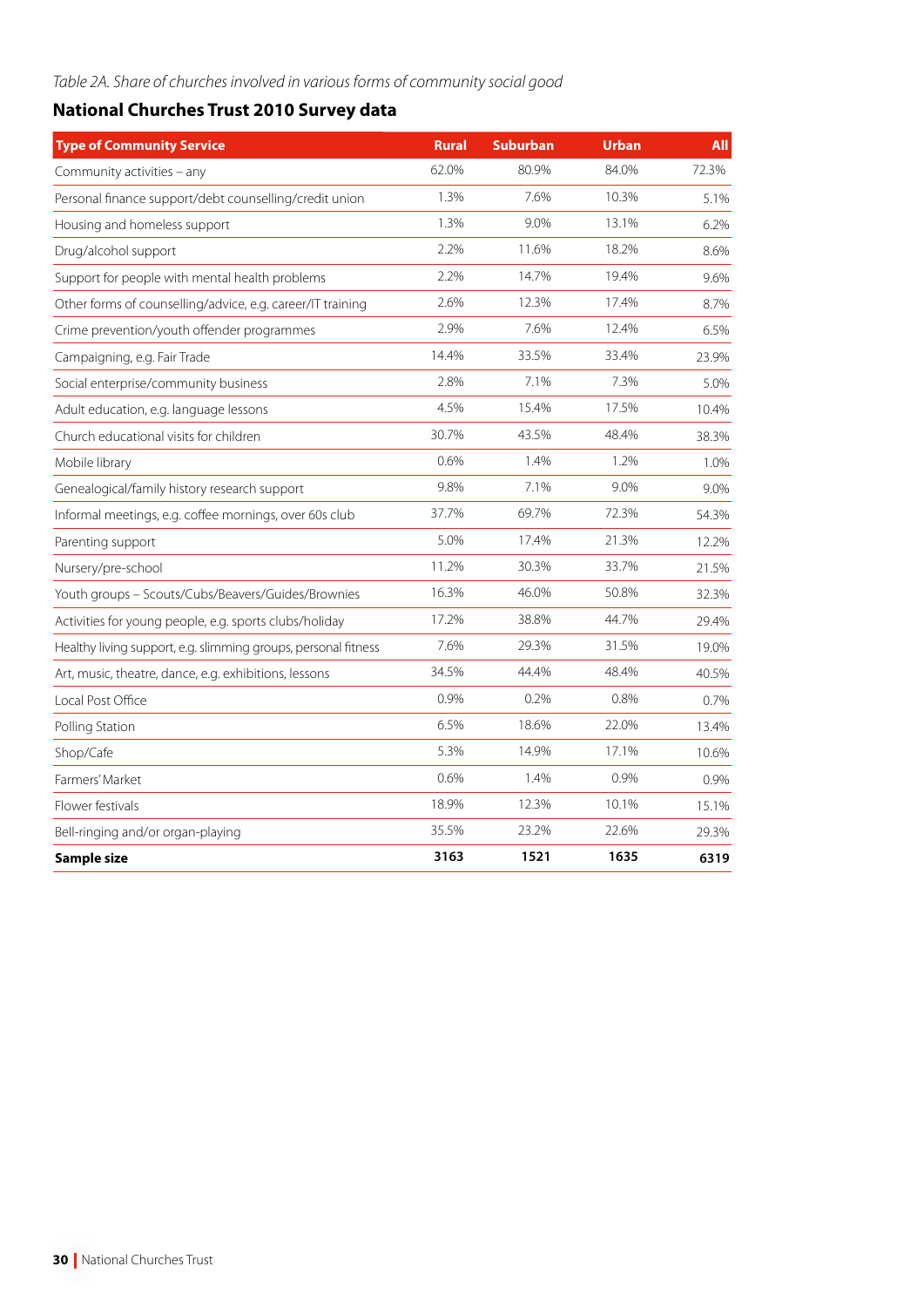# *Table 2B. Share of churches involved in various forms of community social good*

# **National Churches Trust 2020 Survey data**

| <b>Type of Community Service</b>                               | <b>Rural</b> | <b>Suburban</b> | <b>Urban</b> | <b>All</b> | 2010  |
|----------------------------------------------------------------|--------------|-----------------|--------------|------------|-------|
| Any community activity                                         | 83.5%        | 98.7%           | 96.8%        | 89.4%      | 72.3% |
| Food banks and other food distribution to people in need       | 44.7%        | 75.0%           | 76.7%        | 58.0%      | N/A   |
| Support for people with mental health problems                 | 20.6%        | 39.1%           | 41.5%        | 29.0%      | 9.6%  |
| Drug/alcohol support                                           | 2.7%         | 13.9%           | 25.4%        | 10.4%      | 8.6%  |
| Youth groups and activities for young people                   | 28.6%        | 66.2%           | 57.6%        | 42.4%      | 41.5% |
| Personal finance support/debt counselling/credit union         | 3.5%         | 13.9%           | 14.9%        | 8.2%       | 5.1%  |
| Housing and homeless support                                   | 6.7%         | 24.7%           | 34.5%        | 16.8%      | 6.2%  |
| Other forms of counselling/advice, e.g. career/IT training     | 9.8%         | 27.3%           | 31.5%        | 18.3%      | 8.7%  |
| Crime prevention/youth offender programmes                     | 2.0%         | 6.7%            | 7.7%         | 4.2%       | 6.5%  |
| Campaigning, e.g. Fair Trade                                   | 15.5%        | 35.8%           | 33.2%        | 23.4%      | 23.9% |
| Social enterprise/community business                           | 5.5%         | 13.3%           | 17.1%        | 9.8%       | 5.0%  |
| Adult education, e.g. language lessons                         | 3.9%         | 12.7%           | 20.7%        | 9.6%       | 10.4% |
| Church educational visits for children                         | 35.6%        | 51.3%           | 47.1%        | 41.2%      | 38.3% |
| Mobile library                                                 | 0.8%         | 0.7%            | 0.9%         | 0.8%       | 1.0%  |
| Genealogical/family history research support                   | 13.9%        | 11.3%           | 9.9%         | 12.5%      | 9.0%  |
| Informal meetings, e.g. coffee mornings, over 60s club         | 56.7%        | 85.4%           | 83.9%        | 68.4%      | 54.3% |
| Parenting support                                              | 5.7%         | 19.3%           | 19.3%        | 11.5%      | 12.2% |
| Nursery/pre-school                                             | 14.3%        | 42.7%           | 30.2%        | 23.2%      | 21.5% |
| Healthy living support, e.g. slimming groups, personal fitness | 10.6%        | 40.4%           | 41.3%        | 23.4%      | 19.0% |
| Art, music, theatre, dance, e.g. exhibitions, lessons          | 49.9%        | 62.7%           | 64.1%        | 55.7%      | 40.5% |
| Local Post Office                                              | 0.6%         | 0.0%            | 0.0%         | 0.3%       | 0.7%  |
| Polling Station                                                | 6.7%         | 29.8%           | 27.9%        | 16.0%      | 13.4% |
| Shop/Cafe                                                      | 10.4%        | 24.7%           | 28.8%        | 17.5%      | 10.6% |
| Farmers' Market                                                | 2.0%         | 2.0%            | 0.5%         | 1.6%       | 0.9%  |
| Flower festivals                                               | 29.3%        | 16.0%           | 13.5%        | 23.0%      | 15.1% |
| Bell-ringing and/or organ-playing                              | 42.2%        | 30.0%           | 32.0%        | 37.6%      | 29.3% |
| U3A (University of the Third Age)                              | 6.3%         | 12.0%           | 15.8%        | 9.6%       | N/A   |
| Blood donation                                                 | 1.2%         | 0.7%            | 2.7%         | 1.5%       | N/A   |
| Lunch clubs (for the elderly, people with Alzheimer's etc)     | 22.0%        | 42.4%           | 48.6%        | 32.2%      | N/A   |
| Sample size                                                    | 510          | 152             | 223          | 885        | 6319  |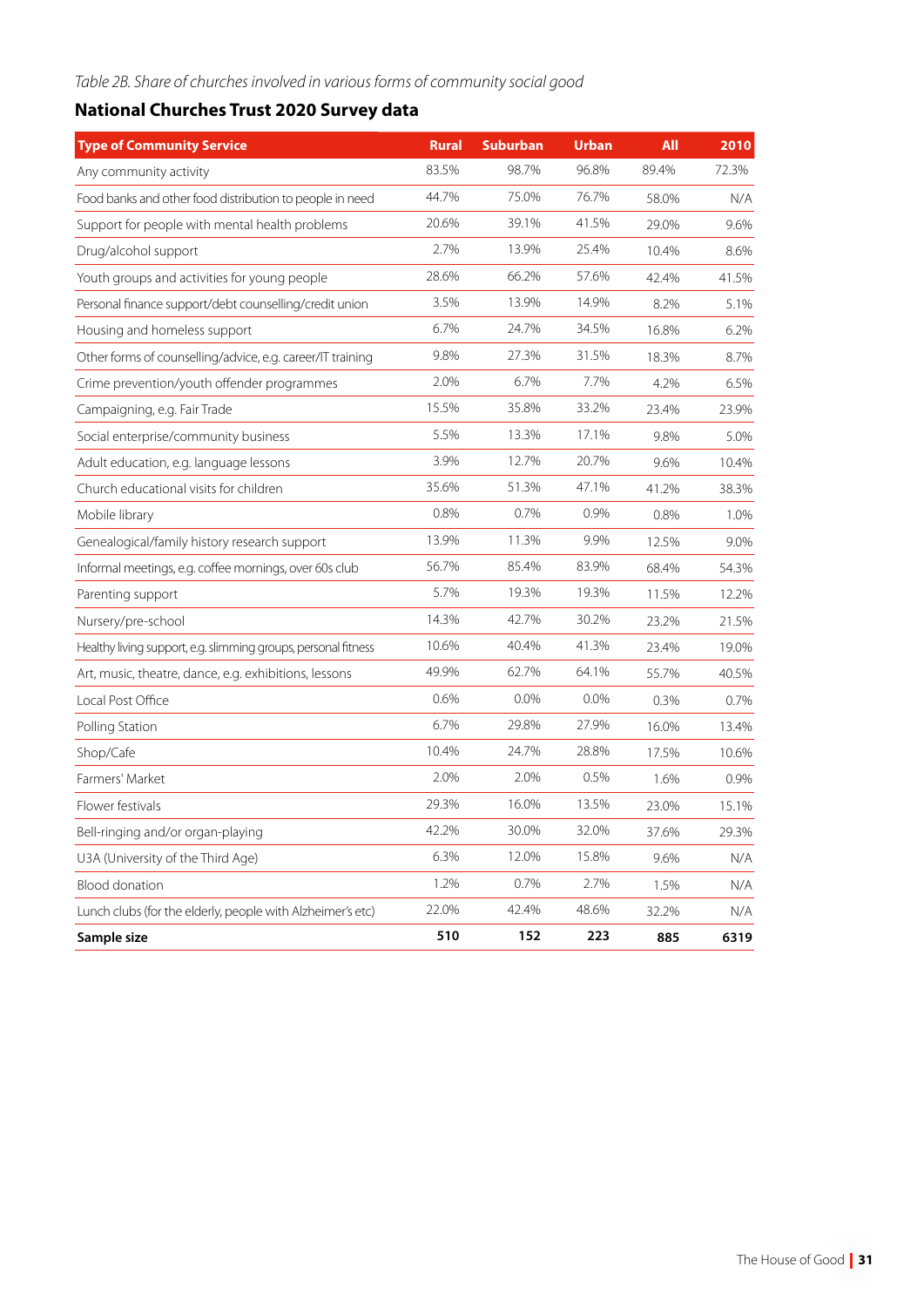# **National Churches Trust 2010 Survey data**

| <b>Type of Community Service</b>                               | <b>Rural</b> | <b>Suburban</b> | <b>Urban</b> | <b>All</b> |
|----------------------------------------------------------------|--------------|-----------------|--------------|------------|
| Personal finance support/debt counselling/credit union         | 4.2          | 6.3             | 8.3          | 7.1        |
| Housing and homeless support                                   | 2.0          | 13.1            | 11.7         | 11.2       |
| Drug/alcohol support                                           | 5.8          | 12.5            | 14.1         | 12.5       |
| Support for people with mental health problems                 | 7.1          | 12.2            | 12.3         | 11.7       |
| Other forms of counselling/advice, e.g. career/IT training     | 6.3          | 6.2             | 11.0         | 8.7        |
| Crime prevention/youth offender programmes                     | 2.7          | 3.4             | 5.2          | 4.2        |
| Campaigning, e.g. Fair Trade                                   | 1.6          | 2.7             | 3.2          | 2.6        |
| Social enterprise/community business                           | 4.4          | 18.5            | 11.9         | 12.1       |
| Adult education, e.g. language lessons                         | 5.8          | 10.1            | 13.2         | 10.5       |
| Church educational visits for children                         | 1.1          | 1.4             | 1.7          | 1.4        |
| Mobile library                                                 | 18.3         | 2.4             | 9.7          | 9.9        |
| Genealogical/family history research support                   | 1.3          | 3.4             | 1.7          | 1.8        |
| Informal meetings, e.g. coffee mornings, over 60s club         | 6.9          | 13.0            | 14.4         | 11.4       |
| Parenting support                                              | 3.7          | 4.9             | 6.3          | 5.3        |
| Nursery/pre-school                                             | 18.7         | 27.0            | 33.3         | 27.4       |
| Youth groups - Scouts/Cubs/Beavers/Guides/Brownies             | 9.9          | 15.6            | 16.9         | 14.7       |
| Activities for young people, e.g. sports clubs/holiday         | 5.9          | 8.4             | 9.5          | 8.1        |
| Healthy living support, e.g. slimming groups, personal fitness | 7.2          | 9.8             | 9.9          | 9.3        |
| Art, music, theatre, dance, e.g. exhibitions, lessons          | 4.2          | 8.2             | 10.7         | 7.3        |
| Local Post Office                                              | 13.5         | 5.7             | 6.8          | 11.1       |
| Polling Station                                                | 1.2          | 1.3             | 1.7          | 1.4        |
| Shop/Cafe                                                      | 13.3         | 19.6            | 25.1         | 20.3       |
| Farmers' Market                                                | 4.4          | 12.3            | 9.1          | 8.5        |
| Flower festivals                                               | 1.4          | 1.5             | 1.7          | 1.5        |
| Bell-ringing and/or organ-playing                              | 5.4          | 8.4             | 7.5          | 6.4        |

Note however that while the lists in tables 2A, 2B and 2C paint pictures of the abundant community and social good provided in church buildings in the UK, identifying the economic value of each and every one of these activities would result in an enormous study. For this first look at the value of the church building as a host for social value we have chosen to focus the economic valuation on the following four pivotal community activities:

- **• Counselling and mental health support**
- **• Food banks**
- **• Youth groups**
- **• Drug and alcohol support**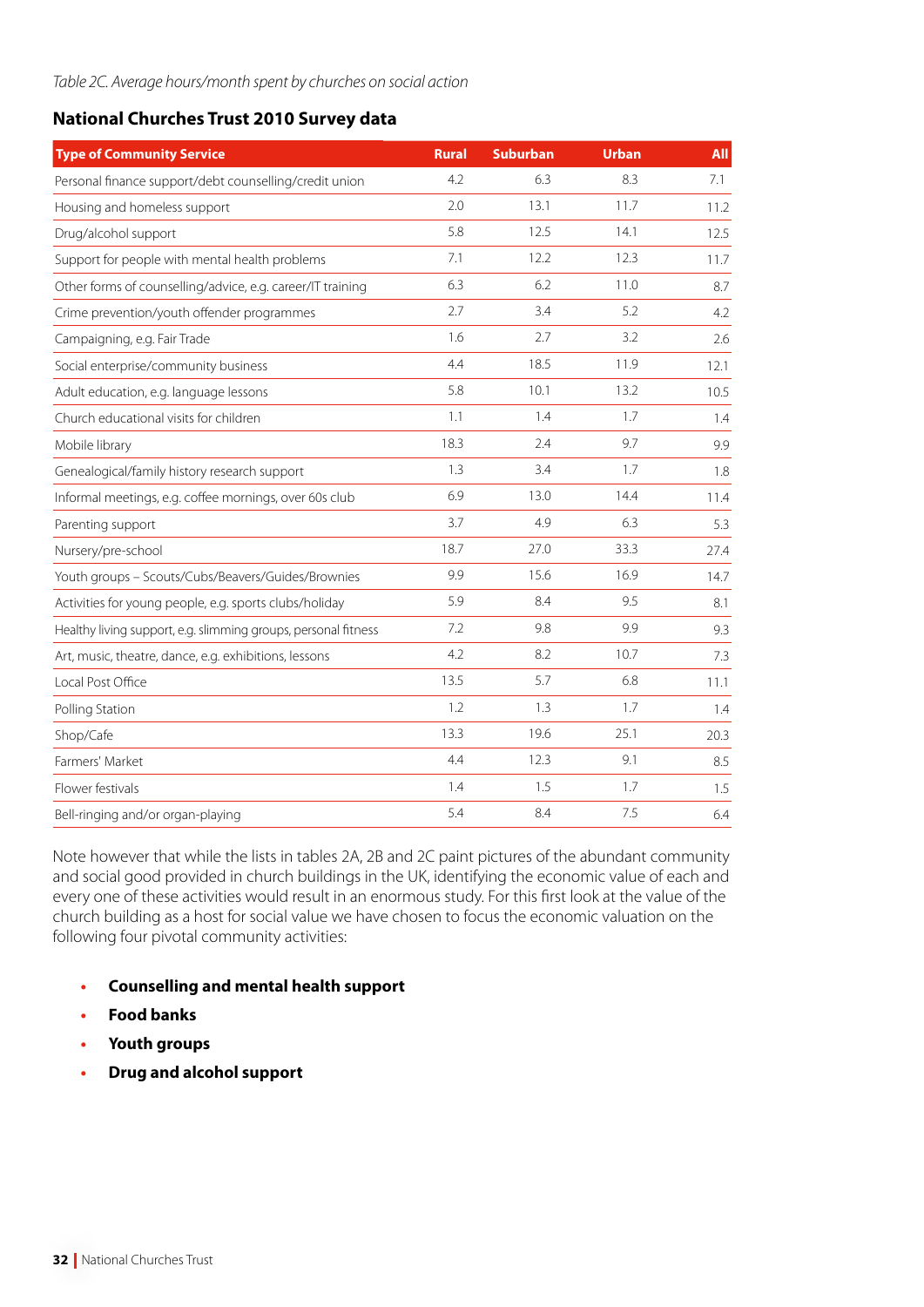We are focusing on these four key areas because of the frequency with which these activities are provided in church buildings (based on the survey data presented above) and a working knowledge of the social and preventative health value that these activities provide. Note that these four activities constitute only a fraction of the total hours spent by churches on all community activities11. Therefore there are significant amounts of value left uncovered by this analysis – an important gap for further research.

# **A note on food banks**

Unlike the other three activities, food banks were not included in the 2010 National Churches Trust Survey. This is because the massive church involvement in running food banks is a relatively recent development. The Trussell Trust network (an NGO and charity responsible for running around 60% of the food banks in the UK), reported an increase in three-day food parcels provided from 61,000 in 2010/11 to 1,583,000 in 2018/19. Similar growth has been observed in non-Trussell Trust food banks, with 75% opening in the last nine years (Loopstra et al. 2019). Knott (2014) confirms that food distribution experienced massive growth as an activity that churches are involved in: from 8% of churches in 2010 to 61% in 2012 and 80% in 201412. This is not necessarily churches hosting food banks, but may involve forms of support such as donating food or providing volunteers. The Church Urban Fund (2015) report presents a slightly lower but still massive growth – from 33% in 2011 to 66% in 2014.

The Trussell Trust State of Hunger report<sup>13</sup> details the reasons for this growth in food banks in the past decade. A significant factor is the changes in government welfare policy (86% of people using food banks in the Trussell Trust network rely on state benefits) alongside housing costs, stagnant wages and rising living costs. The hypothesis is that changes to welfare payments led many more working age people into poverty and food insecurity, making them dependent on church-supported food banks<sup>14</sup> as a last resort to shield them from hunger (Sosenko et al. 2019 and Loopstra et al. 2019). The Trussell Trust, State of Hunger report concludes:

*'There are grounds for serious concern about the situation facing many households on the lowest rungs of the economic ladder, not least the serious adverse effects of food insecurity, hunger and destitution on people's health and wellbeing.'*

We therefore include food provision in our valuation exercise and, as part of this study, we have included a series of detailed quantitative questions that provide the first ever inputs required to assess the scale of the benefits that church buildings bring to society with their food provision activities.

We can see in Table 2B above that according to the National Churches Trust 2020 Survey, the number of churches running, helping with, or supporting a food bank is 58%, but in urban and suburban areas over three quarters of the churches are involved, confirming trends shown in the literature. Aside from food banks as mentioned above, mental health support experienced one of the most pronounced increases, with 29% of churches providing it, up from 9.6% in 2010.

<sup>11.</sup> Summing up average hours spent on these four activities in the 2020 survey (multiplied by the proportion of churches involved in the activities) by the total average hours spent on all 25 community activities in the 2010 survey yields 83%. The true estimate is likely to be smaller as hours spent on social action have grown from 2010 to 2020. But we are unable to perform same-year comparisons because we only collected hours/month information on these four activities in 2020. Using the 2010 data only, three of the four activities (excluding food banks) constitute 26% of the total social action hours - data on food banks in 2010 is not available.

<sup>12.</sup> <https://jubilee-plus.org/docs/Report-National-Church-Social-Action-Survey-2014-Full.pdf>

<sup>13.</sup> <https://www.stateofhunger.org/wp-content/uploads/2019/11/State-of-Hunger-Report-November2019-Digital.pdf>

<sup>14.</sup> Food banks in the Trussell Trust network are supported by churches in a variety of ways. In many cases churches are heavily involved, providing input to governance, venues, and volunteers. In others their involvement takes the form of providing donations of food or money. Most food banks involve multiple churches which may support the food bank in different ways.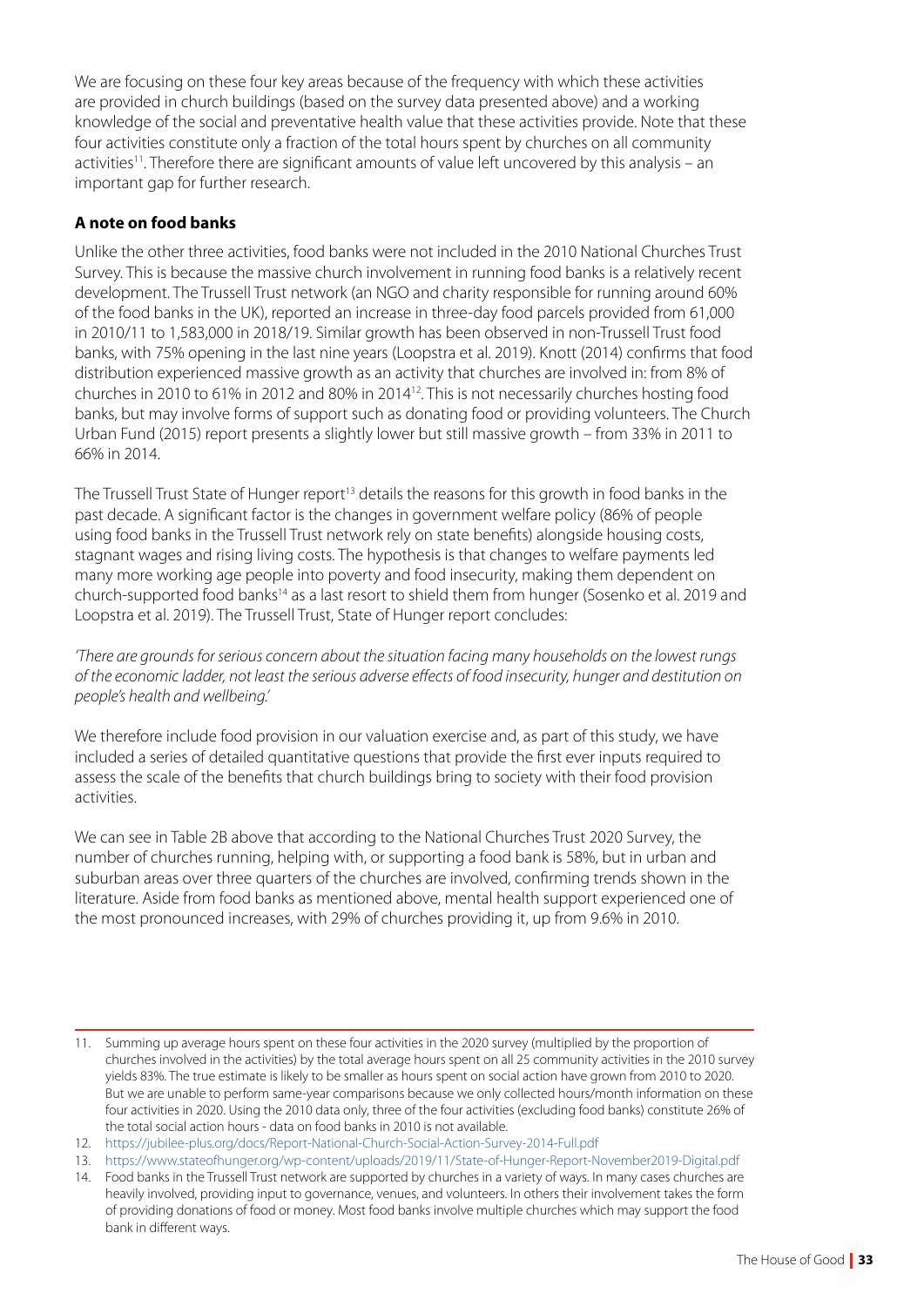# **Methodology**

We split cost-based values of church social good into two different components:

- **•** Direct costs these are the expenses actually incurred by the church when organising this activity and represent the church's direct monetary contribution to social welfare15. These are taken directly from the National Churches Trust 2020 Survey question asking respondents to estimate monthly expenses for providing each of the four community activities.
- **•** Replacement costs these are the costs that an alternative institution would incur in order to provide these services. The alternative institution is the one normally associated with or responsible for the provision of such services, and can be state (e.g. the NHS), thirdsector (e.g. youth charities) or even private (food retailers). More details on deriving cost replacement values follow below.

Two main components are required to obtain the cost replacement value of an activity: the unit quantity and the unit cost of the activity.

The unit quantity is a measure of the amount of the activity performed in (or with the help of ) the church building within a time period of reference (one year in this study). This can be the number of hours per year the activity is held or another measure for which we can find a corresponding unit price, such as the number of participants in the activity over the course of a year, the number of resources used/provided etc.

The unit cost is an estimate of the expenses to provide a unit of this activity incurred by the institution normally responsible for providing it – for example, the NHS in the case of mental health and drug/alcohol support, nurseries for day care activities, state schools for educational activities, organisations such as the Scouts for youth groups.

Details of the chosen unit cost estimates are provided below. Note that a unit cost estimate found in the literature may not cover all the costs associated with providing the activity, so one may have to settle with just including an important component rather than the entire cost of provision.

We discuss data sources for all inputs into the valuation for each of the two components below.

# **Component 1 – direct costs**

The National Churches Trust 2020 Survey asks respondents to report estimates of the total monthly costs incurred by the church for providing the four key community activities mentioned above, if their church is involved in these activities. This total cost estimate can be scaled to a yearly value and used directly. Note that because only churches involved in the activity will have provided this data, we also need to multiply by the estimated proportion of churches doing this activity in order to arrive at a national aggregate value. These findings are presented in Table 3A. Note that as standard, cost estimates in business case evaluations are uprated by between 10%-20% to account for optimism bias (the fact that people tend to underestimate the true cost of investments). We do not apply optimism bias correction to this data, in order to provide a more conservative estimate for the direct cost evaluation.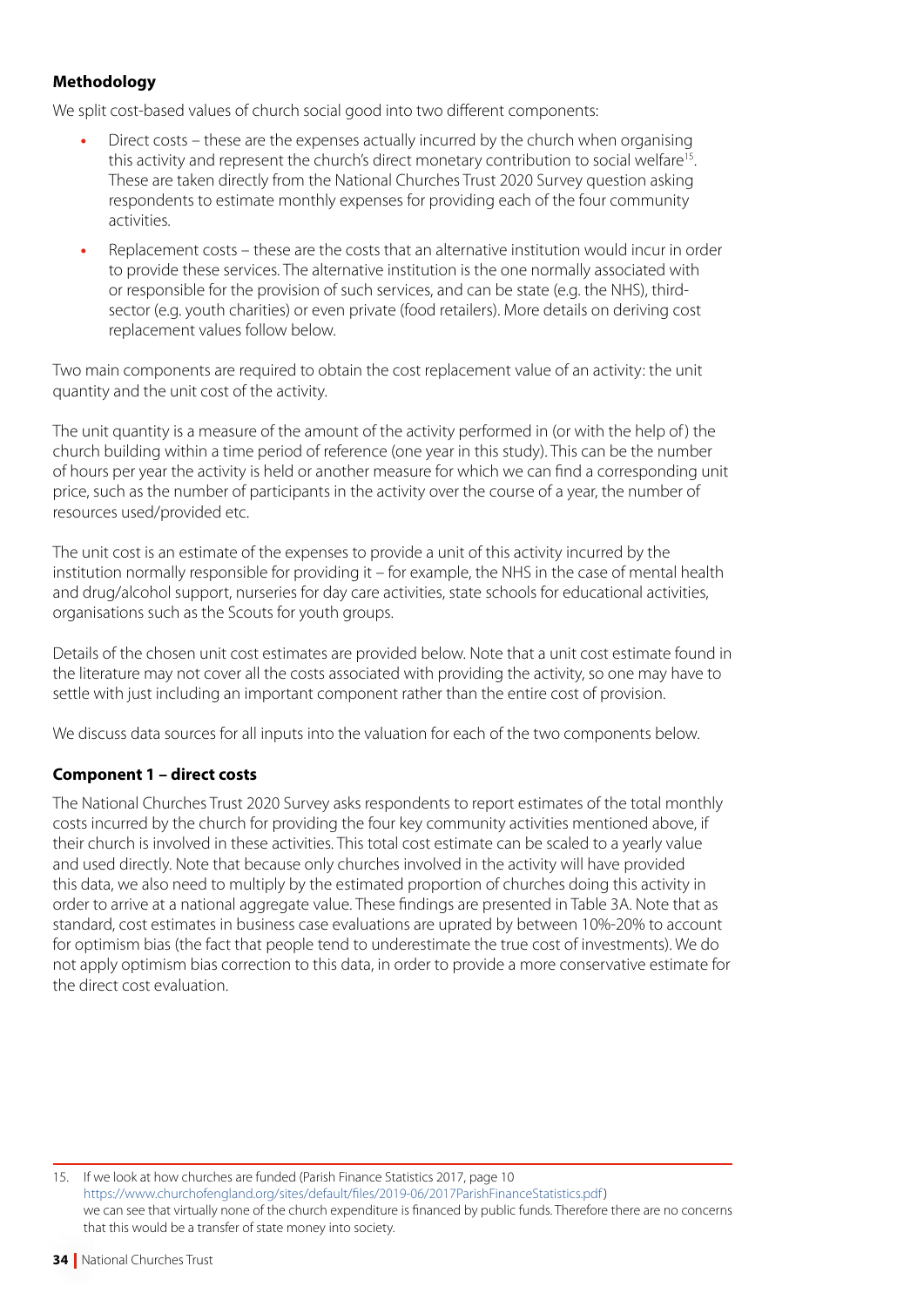# **Component 2 – replacement costs to society**

Unit costs data for the four activities to be valued can be obtained from the following sources (these findings are presented in Tables 3B and 3C further below). Note that more detailed unit quantity data was also collected in the National Churches Trust 2020 Survey, which allows us to improve the accuracy of the estimates. All alternatives are reported below:

- **• Counselling and mental health support** For the unit cost, we take the cost per hour of a community-based nurse (band 5) from the PSSRU Unit Costs of Health and Social Care  $2019^{16}$ , page 117 – equal to £37. The corresponding unit quantity is the number of hours per year the activity is provided by a church on average, taken from the National Churches Trust 2010 and 2020 Survey data and scaled to a yearly value.
- **•• Drug and alcohol support** For the unit cost, we take the cost per hour of an alcohol health worker/alcohol liaison nurse/substance misuse nurse from the PSSRU Unit Costs of Health and Social Care 2019, page 51 – equal to £47 (without including qualifications). The corresponding unit quantity is also the number of hours per year the activity is provided by a church on average, taken from the National Churches Trust 2010 and 2020 Survey data and scaled to a yearly value.
- **• Youth groups and activities for young people** For the unit cost we can derive an average yearly cost per member estimate by consulting the latest annual reports of the two biggest organisations in the UK running organised youth programmes – Scouts and Girlguiding<sup>17</sup>. From the financial statements we extract the total expenditures on charitable activities in the most recent financial year and divide it by the organisation's total youth membership. The corresponding values are £64.48 per member for Scouts and £33.99 for Girlguiding – we use an average of the two and multiply it by the number of yearly beneficiaries from Knott (2014)<sup>18</sup>, page 11 – youthwork + children's clubs, or from the National Churches Trust 2020 Survey. Another source is to value the youth activities per hour by using the cost of provision extracted by Grossman et al. (2009)<sup>19</sup> in the USA. The final value per hour is a weighted average of the calculated costs for programmes for middle school children (weight  $= 0.5$ ) and teens (weight  $= 0.5$ ) during school year time (weight  $= 0.75$ ) and summer time (weight  $= 0.25$ ), which is then converted from 2005 US dollars into pounds at the 2005 exchange rate and afterwards adjusted to 2019 price levels.
- **• Food banks** and other food distribution activities to people in need The Trussell Trust provides some quantitative data at the aggregate level which can be used to infer a monetary value of this activity. There are several alternatives. First, information from the State of Provision report (unpublished) on the yearly running costs for operating a food bank – this may overstate the true value because there is no guarantee that all costs are provided for by a church building. Second, information from the State of Hunger report (Sosenko et al. 2019)20 reveals the number of food parcels distributed over the course of a year (consisting of three days' worth of food), which we evaluate at the cost of  $£7.57$ per parcel (Caraher and Furey 2018) $^{21}$  – this almost certainly understates the true value because there are other costs involved in running a food bank besides the cost of food itself (e.g. the staffing and human inputs to the food bank). To scale these values to cover non-Trussell Trust food banks as well, we make the assumption that a) all of the 1261 TT food banks are based in or receive some form of support from churches (hypothesis advanced after consulting relevant stakeholders) and b) half of the remaining 809 independent food banks are supported by churches (total number from Sosenko et al. 2019 and proportion supported by churches from Loopstra et al. 2019)<sup>22</sup>. The National Churches Trust 2020 Survey provides an alternative, more direct source as it asks about the number of meal vouchers handed out by a church.

<sup>16.</sup> <https://kar.kent.ac.uk/79286/>

<sup>17.</sup> [Scouts Annual Report 2018/19](https://prod-cms.scouts.org.uk/media/3712/annual-report-2018-19-published-to-council-190719.pdf), [Girlguiding Annual Report 2018](https://www.girlguiding.org.uk/globalassets/docs-and-resources/quality-and-compliance/girlguiding-annual-report-2018.pdf)

<sup>18.</sup> <https://jubilee-plus.org/docs/Report-National-Church-Social-Action-Survey-2014-Full.pdf>

<sup>19.</sup> [http://blogs.edweek.org/edweek/time\\_and\\_learning/The-Cost-of-Quality-of-Out-of-School-Time-Programs.pdf](http://blogs.edweek.org/edweek/time_and_learning/The-Cost-of-Quality-of-Out-of-School-Time-Programs.pdf)

<sup>20.</sup> <https://www.stateofhunger.org/wp-content/uploads/2019/11/State-of-Hunger-Report-November2019-Digital.pdf>

<sup>21.</sup> <https://pure.ulster.ac.uk/en/publications/the-differential-cost-of-an-emergency-food-parcel-and-a-consensua>

<sup>22.</sup> <https://www.foodaidnetwork.org.uk/independent-food-bank-survey>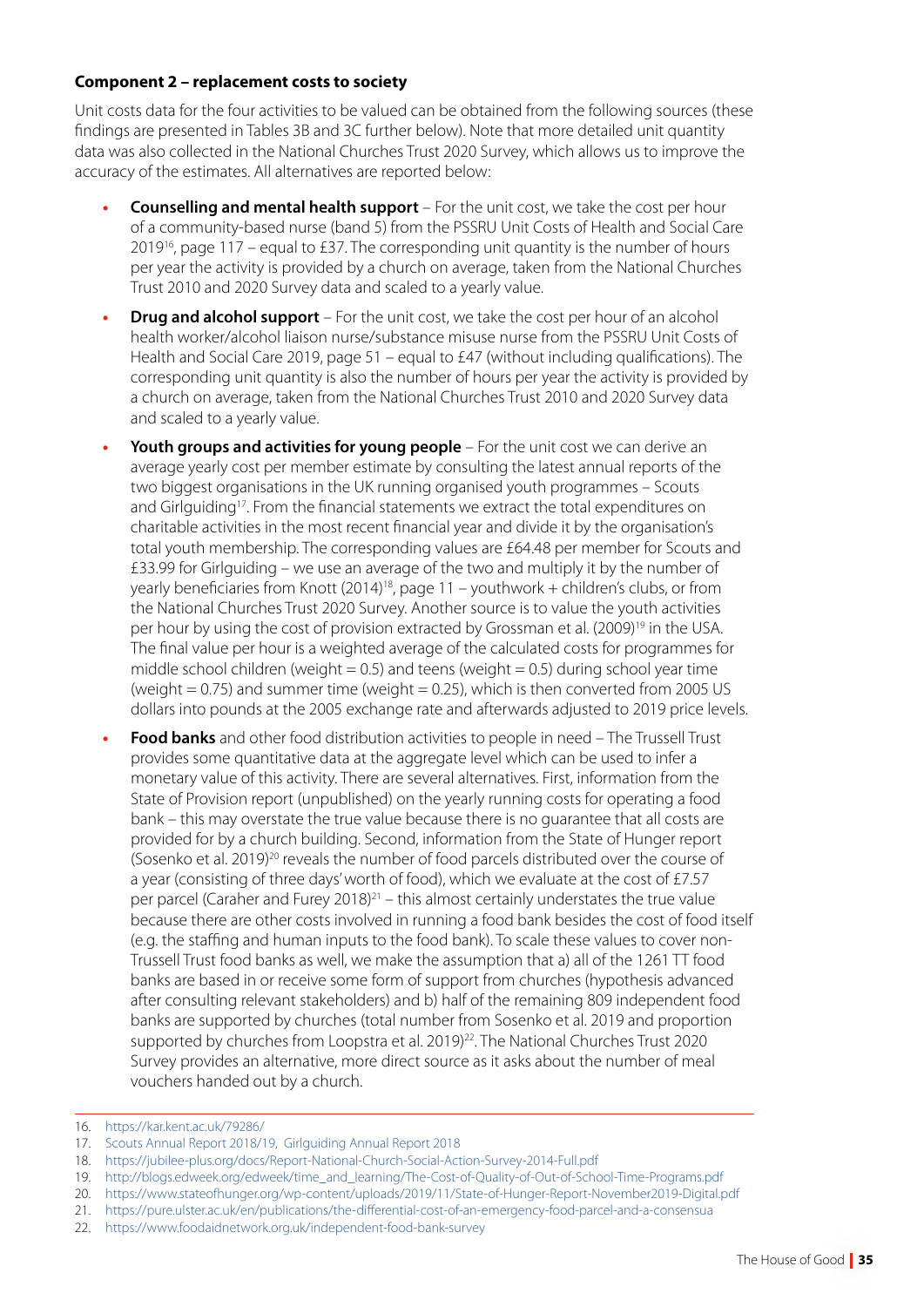The National Churches Trust 2020 Survey asks the respondents to report estimates of the unit quantities of the four key community activities. The survey asks for the number of hours the activity is performed in a month and also for other key inputs such as the number of food parcels given out (for food banks) or the number of yearly beneficiaries (needed here for youth groups in particular). This unit quantity data can be combined with unit cost data mentioned above to obtain an alternative valuation with more up-to-date inputs. This is presented in Table 3C.

As a final note, for the per church values provided below, the aggregate value has been evenly spread across all 40,300 churches active in the UK (by multiplying by the proportion of churches involved in the respective community activity). Another way to look at the average per church value would be to consider for each activity only the churches that are involved in that kind of activity (i.e. per church average for churches actually involved). These calculations are available on request.

# **Findings**

The numbers described above are presented in the three tables below and later synthesised in table 3D to provide an overview of the values of these four community activities delivered in church buildings in the UK.

| <b>Type of</b><br><b>Community Activity</b> | <b>Rural</b> | <b>Suburban</b> | <b>Urban</b> | <b>All</b> | <b>UK-wide</b><br>yearly value |
|---------------------------------------------|--------------|-----------------|--------------|------------|--------------------------------|
| Food banks                                  | f71          | £403            | £4,881       | £1,330     | £53,587,232                    |
| Mental health support                       | £286         | £283            | £1.798       | £667       | £26,894,592                    |
| Drug/alcohol support                        | £22          | £57             | £601         | f 172      | £6,943,645                     |
| Youth groups and activities                 | £506         | £1,211          | £1.627       | f915       | £36,887,847                    |

*Table 3A. Direct costs*<sup>23</sup> *of social action using National Churches Trust 2020 Survey data (Component 1)*

<sup>23.</sup> Calculated as: average monthly expenditure of churches doing this activity (NCT 2020 survey) \* % of churches doing this activity (NCT 2020 survey) \* 12 months in a year.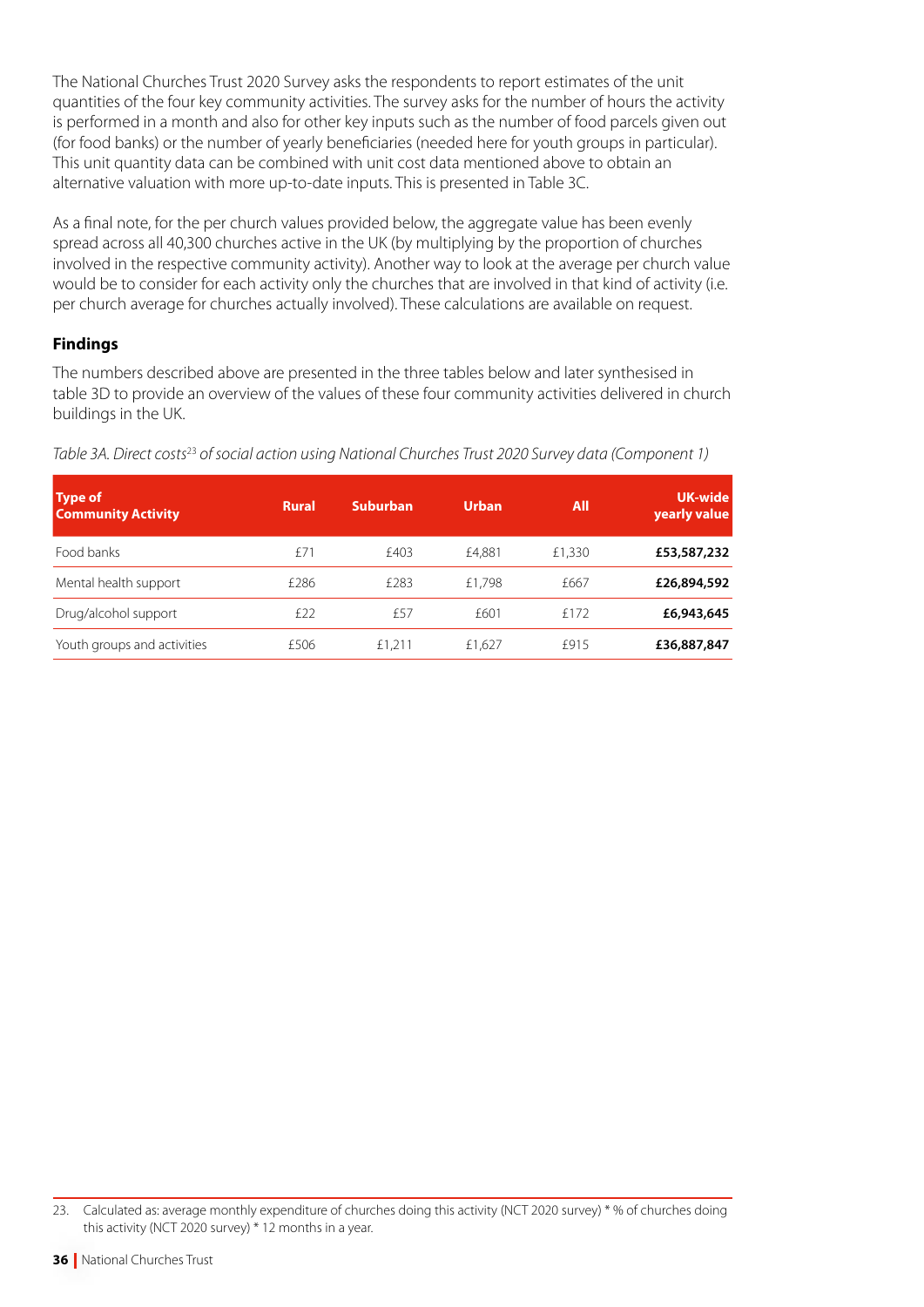*Table 3B. Replacement cost values of community social action imagining that the NHS or a third sector organisation would step in to replace the provision of churches (Component 2)*

| <b>Type of Activity</b>        | <b>Type of</b><br>church | <b>Unit</b>                      | <b>Unit</b><br>quantity | <b>Unit cost</b> | <b>Yearly value</b><br>per church | <b>UK-wide</b><br>yearly value |
|--------------------------------|--------------------------|----------------------------------|-------------------------|------------------|-----------------------------------|--------------------------------|
|                                | All                      | Hours of activity                | 12.91                   | £47              | £607                              | £24,453,437                    |
| Drug/alcohol                   | Rural                    |                                  | 1.54                    | £47              | £72                               |                                |
| support                        | Suburban                 |                                  | 17.46                   | £47              | £820                              |                                |
|                                | Urban                    |                                  | 30.79                   | £47              | £1,447                            |                                |
|                                | All                      | Hours of activity                | 13.44                   | £37              | £497                              | £20,046,110                    |
| Mental health                  | Rural                    |                                  | 1.88                    | £37              | £69                               |                                |
| support                        | Suburban                 |                                  | 17.46                   | £37              | £646                              |                                |
|                                | Urban                    |                                  | 28.66                   | £37              | £1,060                            |                                |
| Youth groups<br>and activities | All                      | Participants in activity         | 259                     | £49.24           | £12,753                           | £513,952,348                   |
|                                | All                      | Hours of activity                | 85.4                    | £6.78            | £579                              | £23,347,216                    |
| Youth groups                   | Rural                    |                                  | 31.5                    | £6.78            | £214                              |                                |
| alternative 2                  | Suburban                 |                                  | 125.3                   | £6.78            | £850                              |                                |
|                                | Urban                    |                                  | 153.9                   | £6.78            | £1,044                            |                                |
| Food banks                     | All                      | Food bank distribution<br>centre | 1,666                   | £27,350          | £1,130                            | £45,551,425                    |
| Food banks<br>alternative 2    | All                      | Food parcel                      | 2,091,673               | £7.57            | £393                              | £15,833,961                    |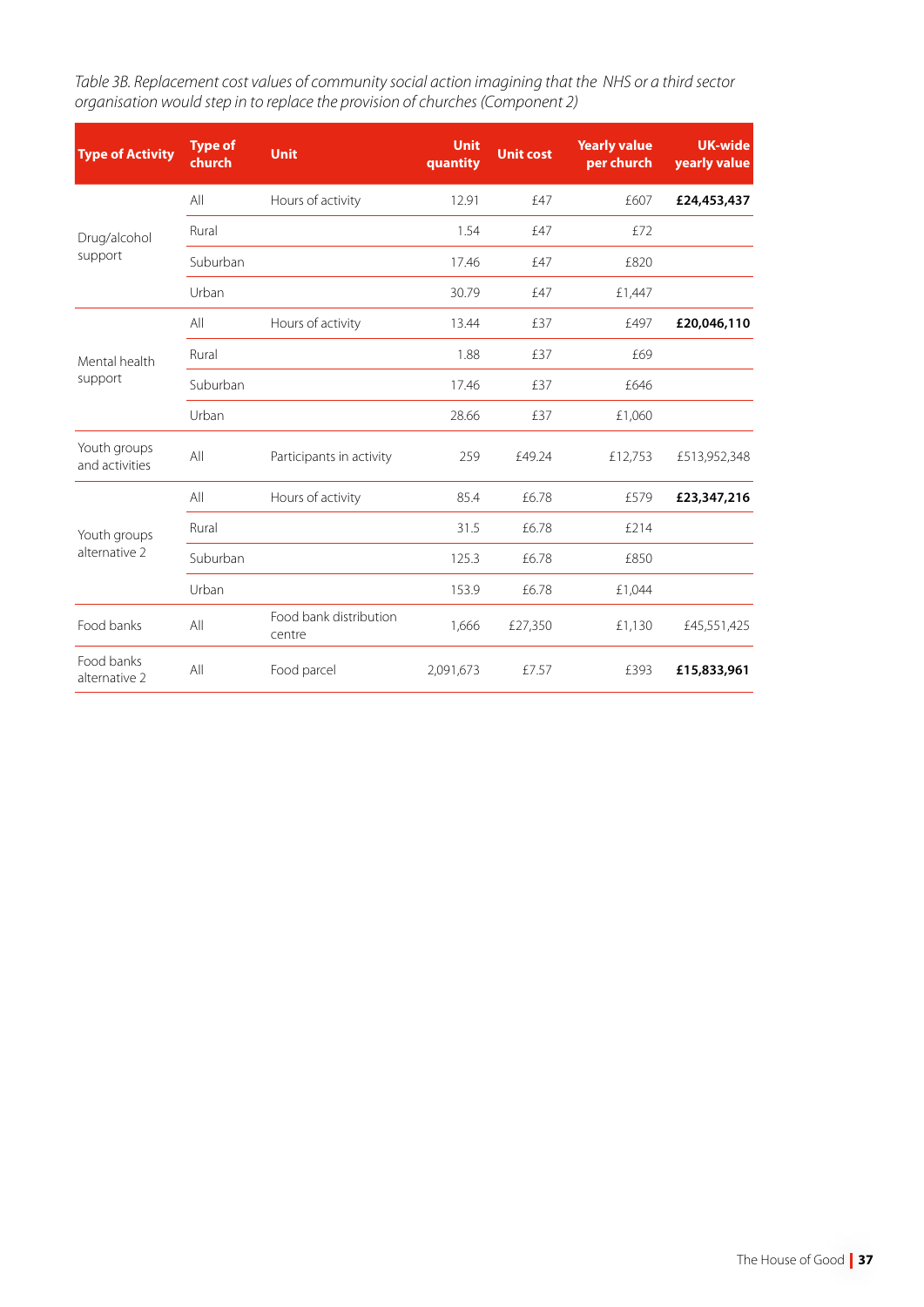*Table 3C. Replacement cost values of community social action imagining that the NHS or a third sector organisation would step in to replace the provision of churches – alternative with unit quantity inputs from National Churches Trust 2020 Survey data*

| <b>Type of Community</b><br><b>Activity</b> | <b>Type of</b><br>church | <b>Unit</b>       | <b>Unit</b><br>quantity | <b>Unit cost</b> | <b>Yearly value</b> | <b>UK-wide</b><br>per church yearly value |
|---------------------------------------------|--------------------------|-------------------|-------------------------|------------------|---------------------|-------------------------------------------|
|                                             | All                      | Hours of activity | 35.6                    | £47              | £1,672              | £67,369,349                               |
|                                             | Rural                    |                   | 13.2                    | £47              | £619                |                                           |
| Drug/alcohol support                        | Suburban                 |                   | 51.3                    | £47              | £2,413              |                                           |
|                                             | Urban                    |                   | 77.5                    | £47              | £3,644              |                                           |
|                                             | All                      | Hours of activity | 78.4                    | £37              | £2,901              | £116,908,801                              |
| Mental health support                       | Rural                    |                   | 28.7                    | £37              | £1,061              |                                           |
|                                             | Suburban                 |                   | 61.5                    | £37              | £2,276              |                                           |
|                                             | Urban                    |                   | 199.8                   | £37              | £7,393              |                                           |
|                                             | All                      | Hours of activity | 131.1                   | £6.78            | £889                | £35,827,985                               |
|                                             | Rural                    |                   | 84.7                    | £6.78            | £574                |                                           |
| Youth groups                                | Suburban                 |                   | 183.7                   | £6.78            | £1,246              |                                           |
|                                             | Urban                    |                   | 200.0                   | £6.78            | £1,356              |                                           |
|                                             | All                      | Food parcel       | 1,035                   | £7.57            | £7,833              | £315,663,065                              |
|                                             | Rural                    |                   | 273                     | £7.57            | £2,068              |                                           |
| Food banks                                  | Suburban                 |                   | 567                     | £7.57            | £4,291              |                                           |
|                                             | Urban                    |                   | 2,647                   | £7.57            | £20,037             |                                           |

Note that the different valuation sources produce different values, with a significant degree of variation. Below we present a summary of the yearly economic value of church social action in the four activities covered by this study, discarding the two methods which produce unusually large values for youth groups (from Table 3B) and food banks (from Table 3C respectively).

*Table 3D. Summary of economic value of church community social action*

| <b>Type of Community Activity</b> | <b>Direct costs</b> | <b>Replacement cost to society</b><br>(Council, NHS, UK Govt) |
|-----------------------------------|---------------------|---------------------------------------------------------------|
| Food banks                        | £53.6M              | $f15M - f45M$                                                 |
| Mental health support             | £26.9M              | $f$ 20M – $f$ 116M                                            |
| Drug/alcohol support              | £6.9M               | $f$ 24M – $f$ 67M                                             |
| Youth groups and activities       | £36.9M              | £23M – £36M                                                   |

Overall, these four activities alone amount to £124 million per year in direct costs and between £82 million and £265 million in terms of what it would cost another organisation or institution to replace the time and commitment of churches.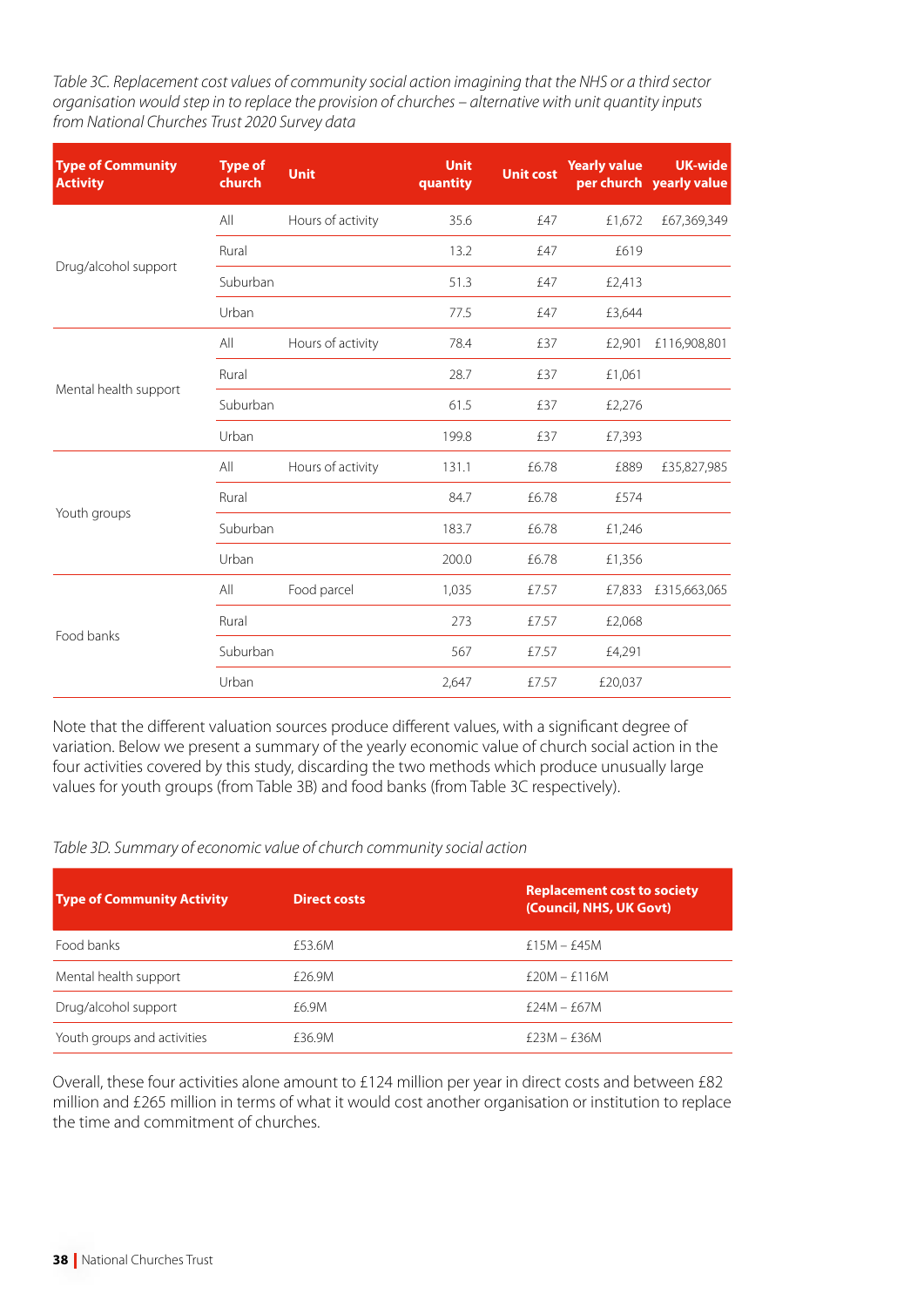# **3. WAGE REPLACEMENT VALUE OF VOLUNTEERING**

# **Introduction**

Volunteering constitutes a significant part of the social benefits provided to the surrounding community. The scale and importance of volunteering is addressed by Knott (2014), who performs one of the first quantitative assessments of church volunteering in the UK24. He estimates that 1.1 –1.4 million volunteers participated in church-based social action in the UK in 2014, with ca. 2,359 volunteer hours spent per church (up from 1,464 in 2010). Scaling this up UK-wide, he obtains 115 million volunteer hours per annum and over 50 million staff hours, which he evaluates at £13 per hour to obtain a monetary value of £2.388bn.

The Cinnamon Network, adopting a similar approach, valued volunteering from faith groups at £3bn per annum in 201625. This value was obtained by surveying 6,537 churches and other faith groups, with 3,007 responses accounting for about 8 million paid staff hours and 30 million volunteer hours. This was monetised with the actual wages paid to staff + living wage of £7.85 per hour for volunteers plus management costs, and finally scaled up to the total population of 60,761 faith groups.

#### **Methodology**

An estimate of the economic value of the volunteering that takes place in church buildings is derived through the wages these volunteers would have to be paid if they were replaced by paid workers. The National Churches Trust Survey provides an estimate of the hours performed by volunteers on various duties within the church, which we can then sum up to estimate a per-church average total volunteer hours per month, after which we multiply by the UK National Living Wage to get a per church replacement cost estimate of volunteering. Since the Living Wage is a minimum threshold for all wages paid in the UK, this is a conservative / lower bound estimate.

We estimate the average replacement cost of volunteering for rural, suburban and urban churches, and also a nationwide average that can then be scaled up to cover all 40,300 churches in the UK.

Note that there are a few details in which this method differs from the respective approaches of Knott (2014) and the Cinnamon Network (2016). Firstly, in this section we only consider volunteer hours and do not include staff hours or management overheads, as these are actually incurred financial costs that will already have been counted in Circle 1 (direct economic value). Secondly, unlike Knott (2014) but like the Cinnamon Network (2016), we value volunteer hours at living wage. While acknowledging that volunteers in churches often do specialist work, we prefer to err on the more conservative side. Finally, similarly to Knott (2014), we consider volunteering in or connected with a church, rather than the broader Cinnamon Network (2016) target population of 'faith groups'. The latter are likely to involve charities and other organisations which involve much more volunteer work than a church, whereas the main focus of this study remains centered around the church building and its community.

<sup>24.</sup> <https://jubilee-plus.org/docs/Report-National-Church-Social-Action-Survey-2014-Full.pdf>

<sup>25.</sup> [http://www.cinnamonnetwork.co.uk/wp-content/uploads/2019/10/26081-National-Report-CFAAR-20pp-2016-](http://www.cinnamonnetwork.co.uk/wp-content/uploads/2019/10/26081-National-Report-CFAAR-20pp-2016-AW_hr.pdf) [AW\\_hr.pdf](http://www.cinnamonnetwork.co.uk/wp-content/uploads/2019/10/26081-National-Report-CFAAR-20pp-2016-AW_hr.pdf)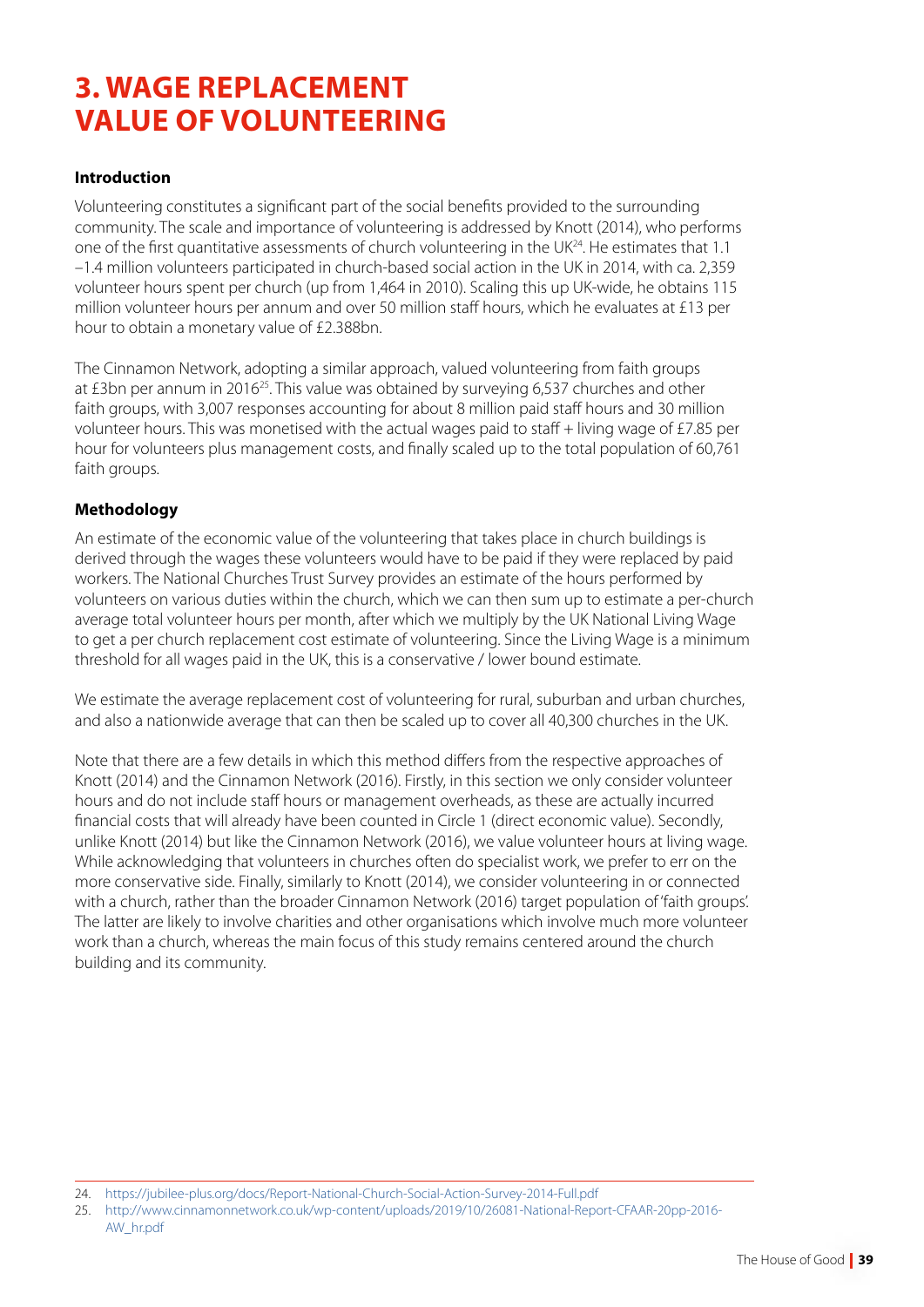# **Findings**

*Table 4. Replacement cost of volunteer hours by church type + total.*

| <b>National Churches Trust 2010 Survey</b>                        | <b>Rural</b> | <b>Suburban</b> | <b>Urban</b> | <b>All</b>   |
|-------------------------------------------------------------------|--------------|-----------------|--------------|--------------|
| Total volunteer hours per month<br>per church for all activities  | 67.09        | 150.79          | 170.87       | 113.68       |
| Living wage                                                       | £8.21        | £8.21           | £8.21        | £8.21        |
| Total replacement cost of volunteers<br>per church per year       | £6,610       | £14,856         | £16,834      | £11,200      |
| Total replacement cost of volunteering<br>in UK churches per year |              |                 |              | £451,350,070 |
|                                                                   |              |                 |              |              |
| <b>National Churches Trust 2020 Survey</b>                        | <b>Rural</b> | <b>Suburban</b> | <b>Urban</b> | <b>All</b>   |
| Total volunteer hours per month<br>per church for all activities  | 108.48       | 433.57          | 309.89       | 213.97       |
| Living wage                                                       | £8.21        | £8.21           | £8.21        | £8.21        |
| Total replacement cost of<br>volunteers per church per year       | £10,687      | £42,715         | £30,530      | £21,080      |

The National Churches Trust 2010 Survey estimates the average number of hours in a month spent by volunteers in a church building on various types of activity<sup>26</sup>. Summing up by activity type, we get a total of 113.68 hours provided by volunteers in a month in the average church building in the UK. We assume that a cost equal to the National Living Wage (£8.21 since April 2019) per volunteer hour is the lower bound of the cost required to replace this input by paid staff, and therefore a conservative estimate of the market value of volunteering in churches. The resulting value is £11,200 per year per church or about £451 million per year UK-wide. Urban and suburban churches produce more value than rural churches because of the higher number of volunteers (and paid staff ) involved.

The National Churches Trust 2020 Survey shows that the average total number of volunteer hours provided per church has grown to 214. This could be indicative and consistent with the underlying upward trend in church volunteer activity in the last decade, especially in urban and suburban churches, where it more than doubled. The corresponding wage replacement values are £21,080 per church or around £850 million per year UK-wide.

<sup>26.</sup> [https://docs.google.com/spreadsheets/d/1XlG\\_QL-px6Ajg1HBaT0K1nYcp4S3IT3DNsnhchWUeUA](https://docs.google.com/spreadsheets/d/1XlG_QL-px6Ajg1HBaT0K1nYcp4S3IT3DNsnhchWUeUA/view#gid=2003767590&range=A56:E65) ('Volunteers' sheet, cells A56:E65)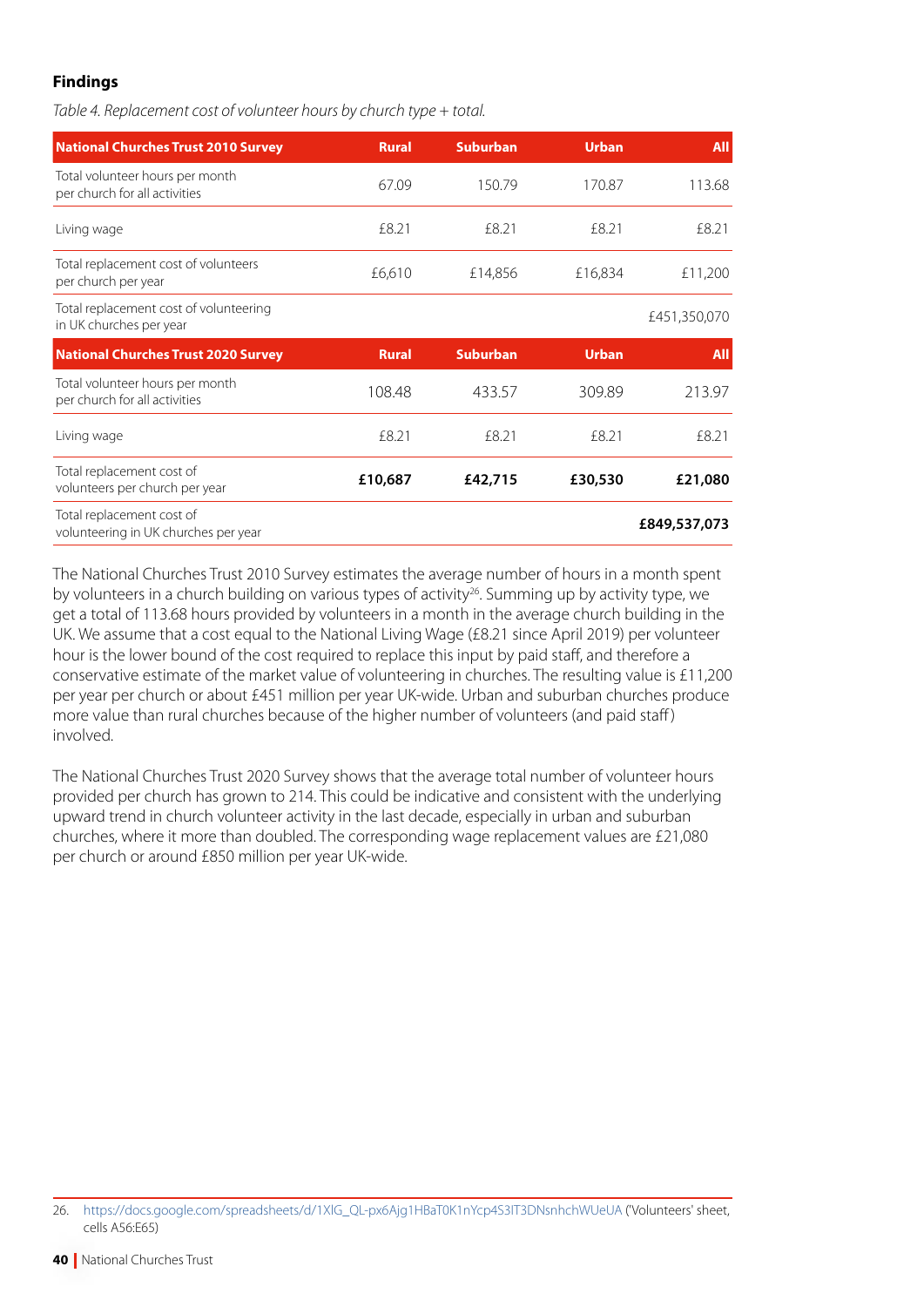# **4. NON-MARKET VALUE: THE WELLBEING VALUE OF VOLUNTEERING TO CHURCH VOLUNTEERS**

# **Introduction**

This report addresses not only the replacement costs of volunteering as in the studies quoted above, but also another aspect which has so far not been taken into account – the wellbeing benefits of volunteering to the volunteers themselves. This has been recognised as a convertible into monetary value in the latest edition of *The Green Book* (2018). This will be monetised using two subjective wellbeing valuation approaches as described further below.

We use the National Churches Trust 2010/2020 Survey data to estimate the number of volunteer hours to serve as the base for our valuation, as well as provide triangulation for the findings of Knott (2014). Alongside this we used previously conducted robust analysis of national UK data sets using panel data techniques that established the relationship between volunteering and wellbeing and monetised it using wellbeing valuation methods consistent with *The Green Book* (2018).

# **Methodology**

We apply the previous findings in the Happy Days Paper (Gramatki, Lawton and Watt 2019), namely that volunteering is associated with an increase in an individual's wellbeing of 0.034 on a 1–7 scale. This is based on a robust panel data econometric study, which is the closest one has come to a causal estimate of the wellbeing benefit of volunteering. It can be used in combination with the Fujiwara (2013) three-stage valuation approach to produce a monetary value estimate of £911 per person per year. Alternatively we could apply the Frijters and Krekel (2021) WELLBY valuation approach based on NHS costs and the OALY equivalent, which provides a more conservative value of £142 per person per year and which we present as the main result.

The resulting yearly value per person can be applied in conjunction with the National Churches Trust Survey data on the number of volunteers in churches, multiplying by the monetary estimate to get a yearly wellbeing value of all volunteering in the average church in the UK. We split this analysis by three types of church location – rural, suburban and urban – but also produce an overall average value which we can scale to the total estimated number of churches in the UK (40,300) to produce a UK-wide wellbeing value. This is presented in Table 5.

In the National Churches Trust 2010 Survey we do not know the frequency or duration with which these people volunteer, but we assume that they are relatively regular volunteers and not just a one-off. This is based on an assumption that the church representative responsible for answering the survey was able to remember them when answering the question. This approach is supported by the relatively low volunteering frequency required to be defined as a regular volunteer in the Happy Days value – 'at least once in the last 12 months'.

In the National Churches Trust 2020 Survey data, however, we specifically asked the respondents how many of their church volunteers volunteered regularly (at least once a month). We can therefore use the number of regular volunteers as a more conservative estimate, as these people are more certain to have experienced the wellbeing benefits of volunteering due to their more regular exposure.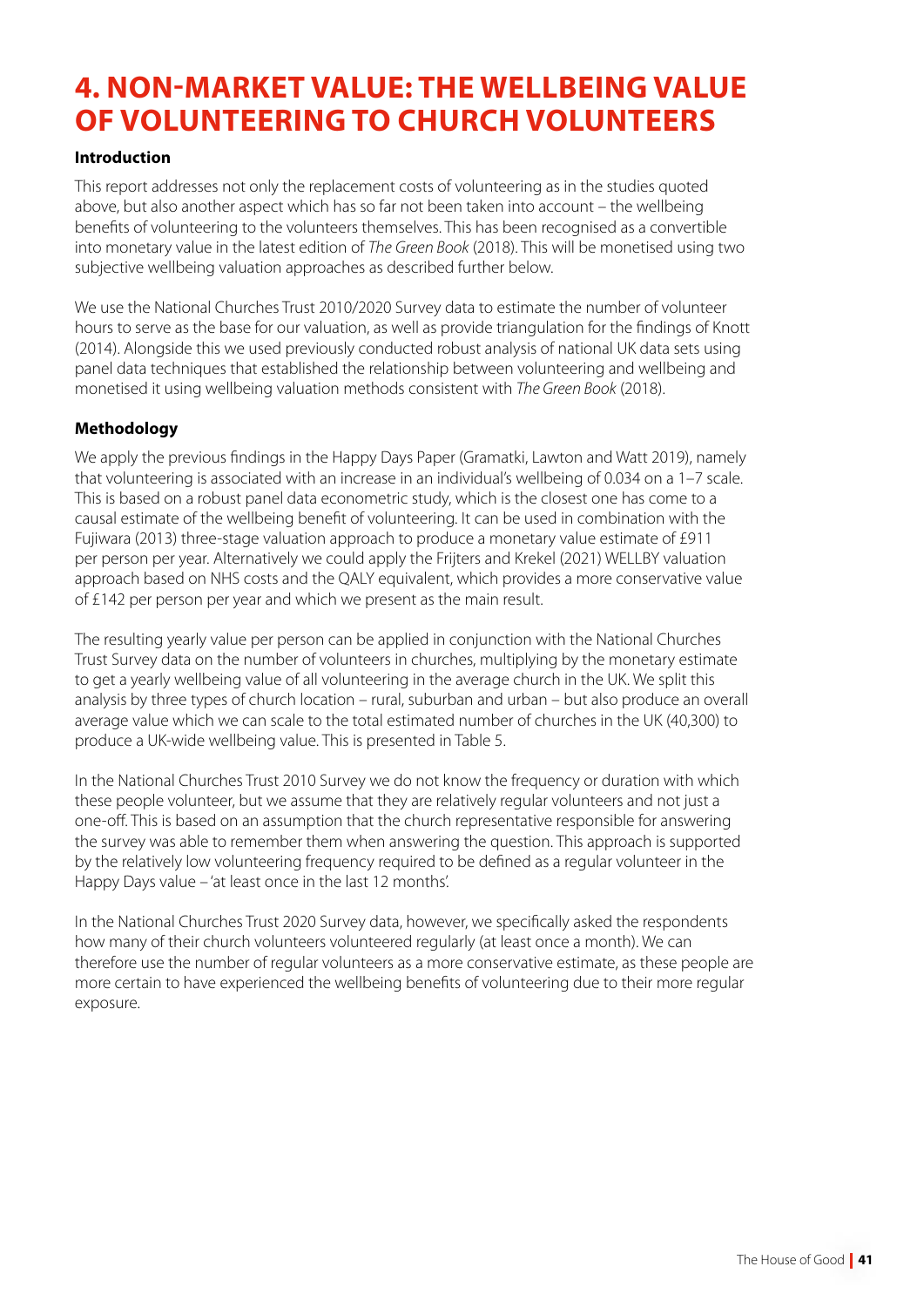# **Findings**

*Table 5. Wellbeing value of volunteering by church type + total.*

| <b>National Churches Trust 2010 Survey data</b>                |         | <b>Rural Suburban</b> | <b>Urban</b> | <b>All</b>     |
|----------------------------------------------------------------|---------|-----------------------|--------------|----------------|
| Average volunteers per church                                  | 22.39   | 43.99                 | 46.01        | 33.18          |
| Valuation 1: Fujiwara (2013) method                            |         |                       |              |                |
| Yearly wellbeing value of volunteering per person              | £911.00 | £911.00               | £911.00      | £911.00        |
| Wellbeing value of volunteering per church                     | £20,397 | £40,075               | £41,915      | £30,227        |
| Total wellbeing value of volunteering in UK churches           |         |                       |              | £1,218,147,294 |
| Valuation 2: Frijters and Krekel (2021) method                 |         |                       |              |                |
| Yearly wellbeing value of volunteering per person              | £142.00 | £142.00               | £142.00      | £142.00        |
| Wellbeing value of volunteering per church                     | £3,179  | £6,247                | £6,533       | £4,712         |
| Total wellbeing value of volunteering in UK churches           |         |                       |              | £189,875,868   |
| <b>National Churches Trust 2020 Survey data</b>                |         | <b>Rural Suburban</b> | <b>Urban</b> | <b>All</b>     |
| Average volunteers per church - all                            | 28.24   | 42.96                 | 63.35        | 39.59          |
| Average volunteers per church - regular                        | 16.65   | 34.08                 | 51.64        | 28.86          |
| Valuation 1: Fujiwara (2013) method                            |         |                       |              |                |
| Yearly wellbeing value of volunteering per person              | £911.00 | £911.00               | £911.00      | £911.00        |
| Wellbeing value of volunteering per church (all)               | £25,727 | £39,137               | £57,712      | £36,066        |
| Total wellbeing value of volunteering in UK churches (all)     |         |                       |              | £1,453,479,547 |
| Wellbeing value of volunteering per church (regular)           | £15,168 | £31,047               | £47,044      | £26,291        |
| Total wellbeing value of volunteering in UK churches (regular) |         |                       |              | £1,059,545,838 |
| Valuation 2: Frijters and Krekel (2021) method                 |         |                       |              |                |
| Yearly wellbeing value of volunteering per person              | £142.00 | £142.00               | £142.00      | £142.00        |
| Wellbeing value of volunteering per church (all)               | £4,010  | £6,100                | £8,996       | £5,622         |
| Total wellbeing value of volunteering in UK churches (all)     |         |                       |              | £226,557,734   |
| Wellbeing value of volunteering per church (regular)           | £2,364  | £4,839                | £7,333       | £4,098         |
| Total wellbeing value of volunteering in UK churches (regular) |         |                       |              | £165,154,236   |

From the National Churches Trust 2010 Survey we estimate that the average number of volunteers in a church is 33, going up to 46 in urban churches and down to 22 in rural churches (people who volunteer in any capacity at the church, including members of the church Friends Group). Scaled up to the total estimated population of 40,300 church buildings in the UK, this means that about 1.34 million people volunteer in or through churches in the UK<sup>27</sup>.

Applying the Frijters and Krekel (2021) wellbeing valuation estimate via NHS costs per QALY shows that volunteering generates an average of £4,712 per church building per year in social (wellbeing) value, up to £6,533 for urban churches and down to £3,179 for rural churches. Aggregating across all churches in the UK, we obtain a wellbeing value of £190 million per year. The alternative Fujiwara (2013) method produces values more than six times bigger.

<sup>27.</sup> This figure aligns closely to Knott (2014) which states "The responses to the 3rd biennial National Church and Social Action Survey in 2014 indicate that 1.1 -1.4 million volunteers participated in church-based social action in the UK in 2014".<https://jubilee-plus.org/docs/Report-National-Church-Social-Action-Survey-2014-Full.pdf>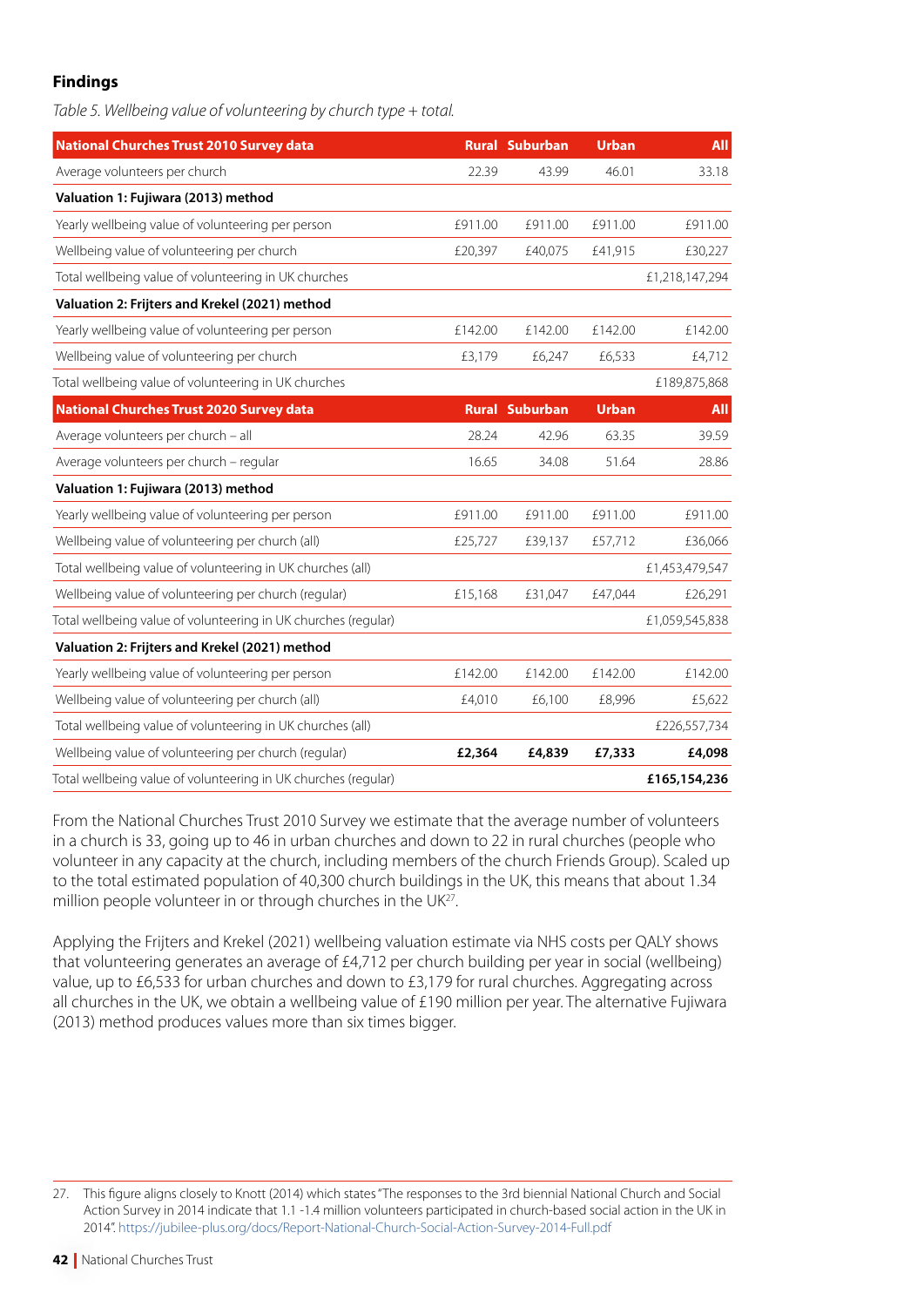The 2020 edition of the National Churches Trust Survey shows that the average number of volunteers per church increased by about 20% since 2010 to 39.6 per church, and that about 75% of these are regular volunteers (who volunteer at least once a month). The proportion of regular volunteers is somewhat lower in rural churches. This would correspond to about 1.6 million church volunteers UK-wide, of which 1.16 million are regular volunteers. The wellbeing value using the more conservative method sits at £5,622 per church (£226 million UK-wide) if we consider all volunteers, or £4,098 per church (£165 million UK-wide) if we consider regular volunteers only.

There may be an alternative approach using just the national data (such as USoc) and circumventing the National Churches Trust Survey – we use the national data to establish the correlation between church attendance and volunteering, and then estimate a counterfactual reduction in the rate of volunteering of church attenders if they did not go to church, and finally monetise this reduction by using the Happy Days value or Frijters and Krekel (2021) valuation. The alternative approach is presented in Table 5B. While values for 2010 are very close to the direct calculation in Table 5, there is more of a discrepancy in the 2020 data because the falling trend in church attendance does not match the slightly increasing trend in volunteering.

| <b>National Churches Trust 2010 Survey</b>                                                                    | <b>Rural</b> | <b>Suburban</b> | <b>Urban</b> | <b>All</b>   |
|---------------------------------------------------------------------------------------------------------------|--------------|-----------------|--------------|--------------|
| Average attendance per church - total                                                                         | 48.14        | 134.93          | 162.25       | 99.12        |
| Increase in volunteering associated with once a week<br>religious attendance for Christians (USoc regression) | 0.311        | 0.261           | 0.261        | 0.272        |
| Additional volunteers attributed to church attendance                                                         | 14.97        | 35.22           | 42.35        | 26.96        |
| Valuation 1: Fujiwara (2013) method                                                                           |              |                 |              |              |
| Yearly wellbeing value of volunteering per person                                                             | £911.00      | £911.00         | £911.00      | £911.00      |
| Wellbeing value of volunteering per church                                                                    | £13,639      | £32,082         | £38,578      | £24,561      |
| Total wellbeing value of volunteering in UK churches                                                          |              |                 |              | £989,814,065 |
| Valuation 2: Frijters and Krekel (2021)                                                                       |              |                 |              |              |
| Yearly wellbeing value of volunteering per person                                                             | £142.00      | £142.00         | £142.00      | £142.00      |
| Wellbeing value of volunteering per church                                                                    | £2,126       | £5,001          | £6,013       | £3,828       |
| Total wellbeing value of volunteering in UK churches                                                          |              |                 |              | £154,284,958 |
| <b>National Churches Trust 2020 Survey</b>                                                                    | <b>Rural</b> | <b>Suburban</b> | <b>Urban</b> | <b>All</b>   |
| Average attendance per church - total                                                                         | 32.27        | 78.84           | 98.61        | 58.48        |
| Increase in volunteering associated with once a week<br>religious attendance for Christians (USoc regression) | 0.311        | 0.261           | 0.261        | 0.272        |
| Additional volunteers attributed to church attendance                                                         | 10.04        | 20.58           | 25.74        |              |
|                                                                                                               |              |                 |              | 15.91        |
| Valuation 1: Fujiwara (2013) method                                                                           |              |                 |              |              |
| Yearly wellbeing value of volunteering per person                                                             | £911.00      | £911.00         | £911.00      | £911.00      |
| Wellbeing value of volunteering per church                                                                    | £9,143       | £18,746         | £23,447      | £14,491      |
| Total wellbeing value of volunteering in UK churches                                                          |              |                 |              | £583,982,309 |
| Valuation 2: Frijters and Krekel (2021)                                                                       |              |                 |              |              |
| Yearly wellbeing value of volunteering per person                                                             | £142.00      | £142.00         | £142.00      | £142.00      |
| Wellbeing value of volunteering per church                                                                    | £1,425       | £2,922          | £3,655       | £2,259       |

*Table 5B. Alternative derivation via volunteering induced by regular church attendance*

In conclusion, there are many approaches and inputs that can be used to estimate the wellbeing value of volunteering in churches. The most conservative approach, considering regular volunteers only (who volunteer at least once a month), and using the Frijters and Krekel (2021) valuation approach based on NHS costs of production, produces a lower bound value of £165 million per year. More liberal models can result in estimates of up to £1.45 billion based on most recent (2020) volunteering data and *The Green Book -*consistent Fujiwara (2013) wellbeing valuation method.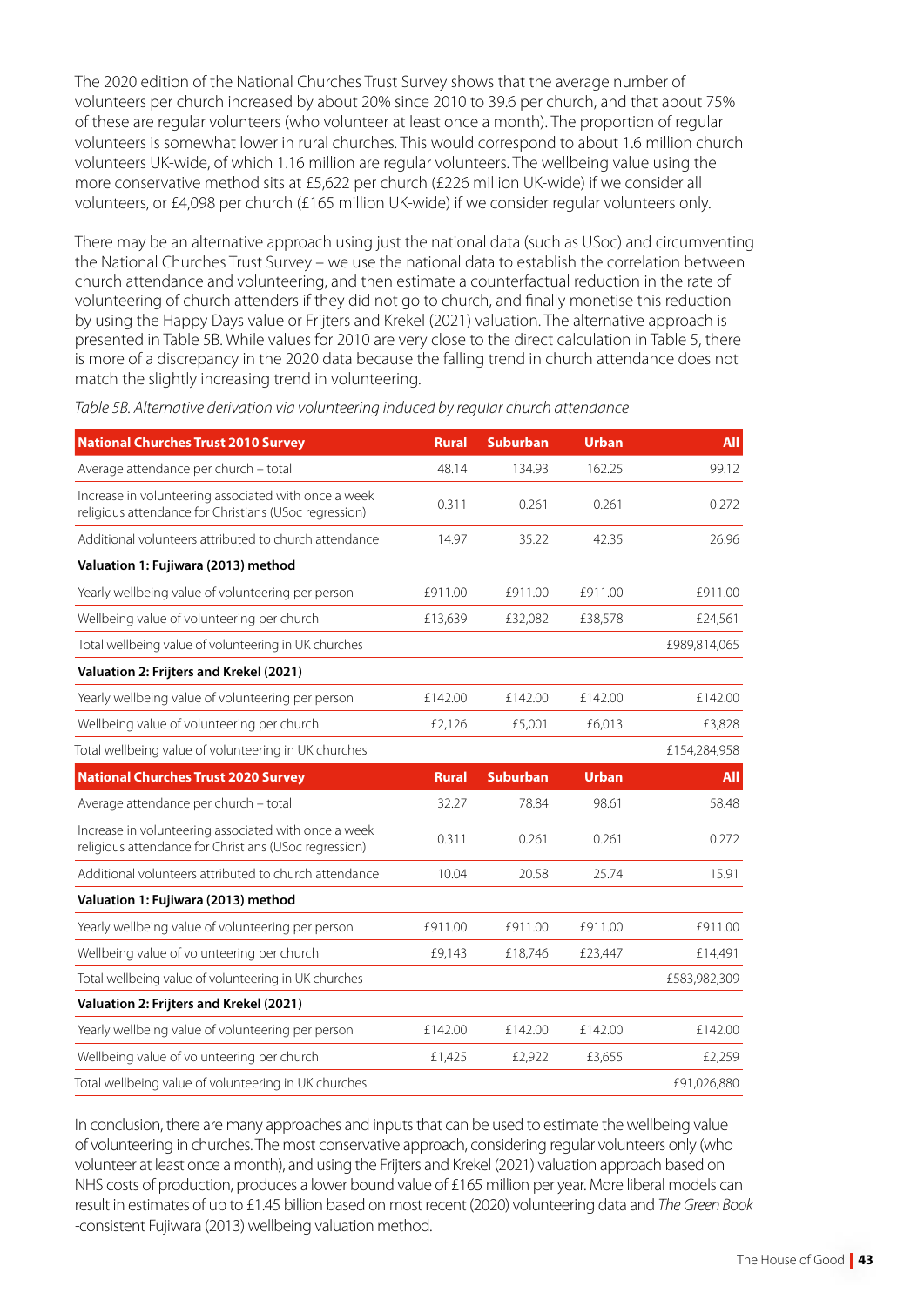# **5. NON-MARKET VALUE OF SOCIAL GOOD – THE WELLBEING VALUE TO BENEFICIARIES**

# **Introduction**

There is a range of benefits provided by the social good delivered at or with the help of a church or its congregation. Following the theory laid out in *The Green Book* (2018)28 as mentioned in Appendix 1, they can be divided into:

- **•** Primary (benefits to the individual, expressed as increases in individual wellbeing)
- **•** Secondary (benefits to society, expressed as cost replacement of churches' provision or estimated savings to the government or other public institutions)

#### **For this study we have tried to refer to the secondary benefits as market value / cost replacement and the primary values (individual wellbeing) as non-market / social value.**

Previous studies that performed valuation of church community activities (Cnaan et al. 2013<sup>29</sup>, Daly and Friesen 2016<sup>30</sup>) often included a mix of the two, depending on the most readily available data. To the best of our knowledge, this study is the first to make a clear distinction and feature both of these complementary aspects in a comprehensive church valuation.

The market value to society / cost replacement was largely addressed in Circle 2, where the values represented costs which alternatively could have been incurred by the NHS, the state welfare/ benefits system, as well as the local councils and third sector (in the case of youth groups), had these activities not been provided in church buildings. Therefore, in the final circle we are left to address the wellbeing value that these activities represent to the individuals directly benefiting from them, similarly to the way we address church attendance in Circle 6 and volunteering in Circle 4. This represents a less tangible layer than the financial/economic values in Circles 1–3.

# **Methodology**

Similarly to Circle 2, for each activity there are two key components that need to be estimated to get the aggregate social value: the unit value (wellbeing value per person per year) and unit quantity (number of people experiencing the outcome).

# **Unit value**

For the community activities identified in Circle 2, we attempt to monetise the wellbeing benefits to participants in these activities by selecting an outcome that is likely to occur as a consequence of benefitting from the activity (e.g. drug/alcohol support reduces the number of drug and alcohol abusers) and applying the monetary value of that outcome. Some monetary values have been estimated in other studies and synthesised in various social value databases such as the HACT Social Value Bank (Trotter et al. 2014). We complement the HACT wellbeing values, which were obtained by using the Fujiwara (2013) three-stage wellbeing approach, by an alternative valuation using NHS costs per QALY and the WELLBY equivalence from Frijters and Kerkel (2021). To this end, we re-estimate the correlation between all four outcomes and life satisfaction using BHPS and, where possible, Understanding Society data, as follows:

For mental health problems as well as drug/alcohol problems, we use BHPS data to derive the subjective wellbeing correlation, as these outcomes in this exact form were not preserved in USoc.

<sup>28.</sup> [https://assets.publishing.service.gov.uk/government/uploads/system/uploads/attachment\\_data/file/685903/The\\_](https://assets.publishing.service.gov.uk/government/uploads/system/uploads/attachment_data/file/685903/The_Green_Book.pdf) [Green\\_Book.pdf](https://assets.publishing.service.gov.uk/government/uploads/system/uploads/attachment_data/file/685903/The_Green_Book.pdf)

<sup>29.</sup> [https://www.researchgate.net/publication/232942446\\_Valuing\\_the\\_Contribution\\_of\\_Urban\\_Religious\\_Congregations](https://www.researchgate.net/publication/232942446_Valuing_the_Contribution_of_Urban_Religious_Congregations)

<sup>30.</sup> <https://www.haloproject.ca/phase-1-toronto/>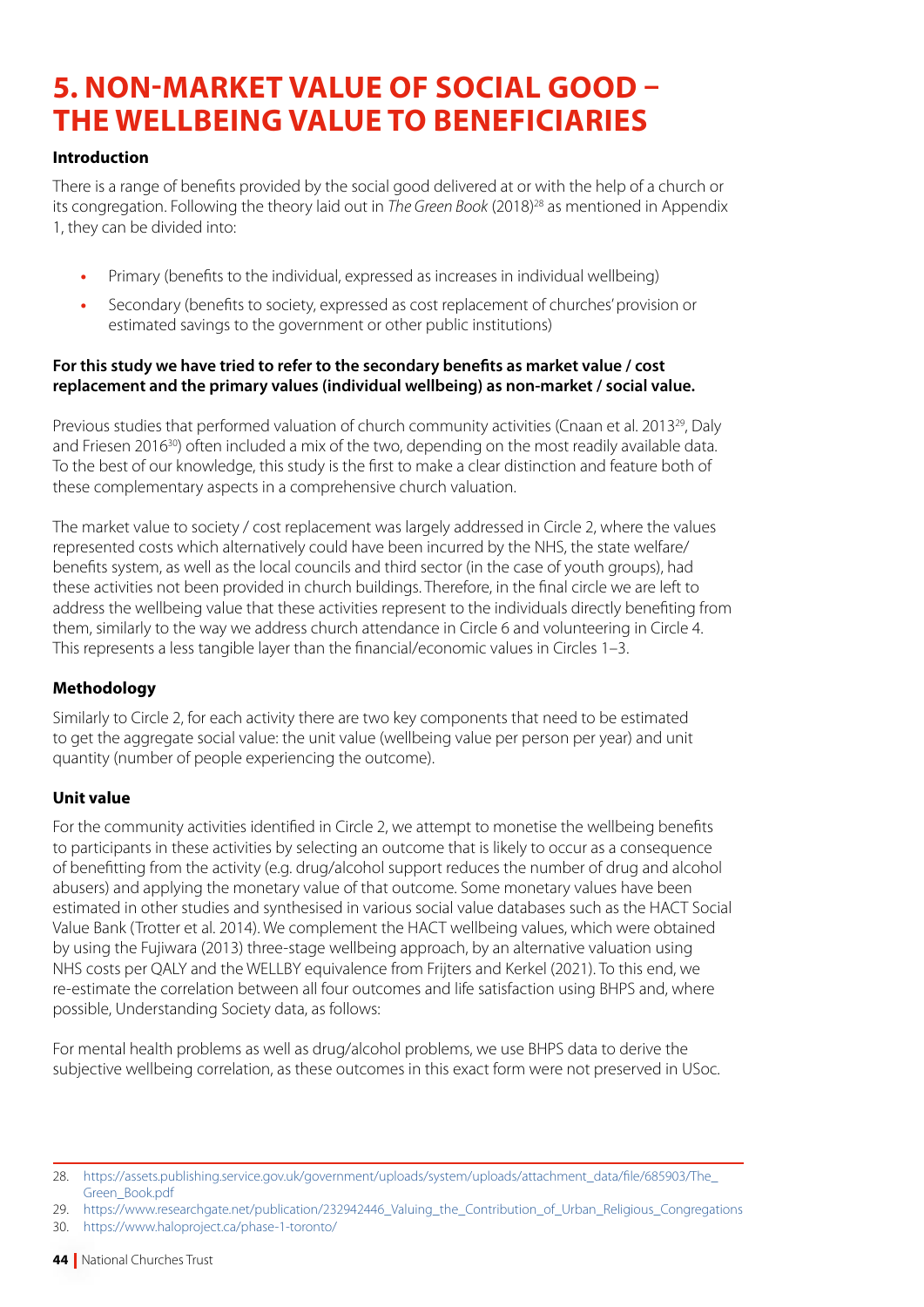For youth groups, we use a subjective wellbeing correlation estimate of youth group participation in our recent work for prominent youth groups in the UK (Scouts and Girlguiding UK) using Understanding Society Youth data.

For food banks, the main outcome achieved is relief from (or at least partial mitigation of ) food insecurity. As mentioned in the Trussell Trust's State of Hunger report (Sosenko et al. 2019), existing nationally representative data sets do not adequately cover food insecurity<sup>31</sup>. The closest indicator of food insecurity we could find is a question in the USoc data introduced by the Department for Work and Pensions – 'Do you eat at least one filling meal a day?' – asked only of people of pensionable age. By performing wellbeing valuation of this indicator, we are making the assumption that the wellbeing correlation with food insecurity for pensioners can be extrapolated to people of other ages (which need not be true, but is a fallback option for lack of better available data).

There are other socially desirable outcomes that may be brought about by food bank activity – more general relief from debt / financial problems, better access to education for children and young people etc. None of these are as direct as tackling food insecurity, but they are nonetheless valid topics of interest for future research.

# **Unit quantity**

The wellbeing values mentioned above, regardless of the valuation method used, are measured in terms of pounds per person per year. To scale them up to a church or nationwide level, we need to know the number of people that experienced the positive outcome over the course of a year.

Prior to the National Churches Trust 2020 Survey, it was quite difficult to obtain relevant information. Indirectly one can combine several sources of data in an attempt to arrive at the desired target. Knott (2014) contains an estimate of the number of people benefitting from various forms of social action at an average church level. However, not every participant in a mental health counselling session will have his/her problems treated – and therefore we need to assume a success rate. This step is the hardest to ground in empirical evidence. Finally, as before in Circle 2, the proportion of churches involved in the activity (e.g. mental health counselling) needs to be applied to 'spread out' the figure, which so far pertains only to churches performing the activity, to all churches in the UK.

The National Churches Trust 2020 Survey contains a dedicated question asking the respondents to estimate the number of successful recoveries from mental health and drug/alcohol problems, as well as regular participants in youth groups. It would be possible to use these numbers directly, but a comparison of these figures and the total number of participants raises the concern that the respondents, not being health specialists, tend to overstate the success rate. We therefore apply further adjustments of 40-60% for optimism bias. The proportion of churches involved is factored in as before.

<sup>31.</sup> It is also mentioned in the State of Hunger report that Trussell Trust representatives managed to convince the data collectors to include a Household Food Insecurity Module in future editions of the Family Resources Survey, so more reliable data should become available from 2021 onwards. Furthermore, there is a food insecurity question in the youth questionnaire of Understanding Society in Wave 11 (2019-20), where fieldwork is currently ongoing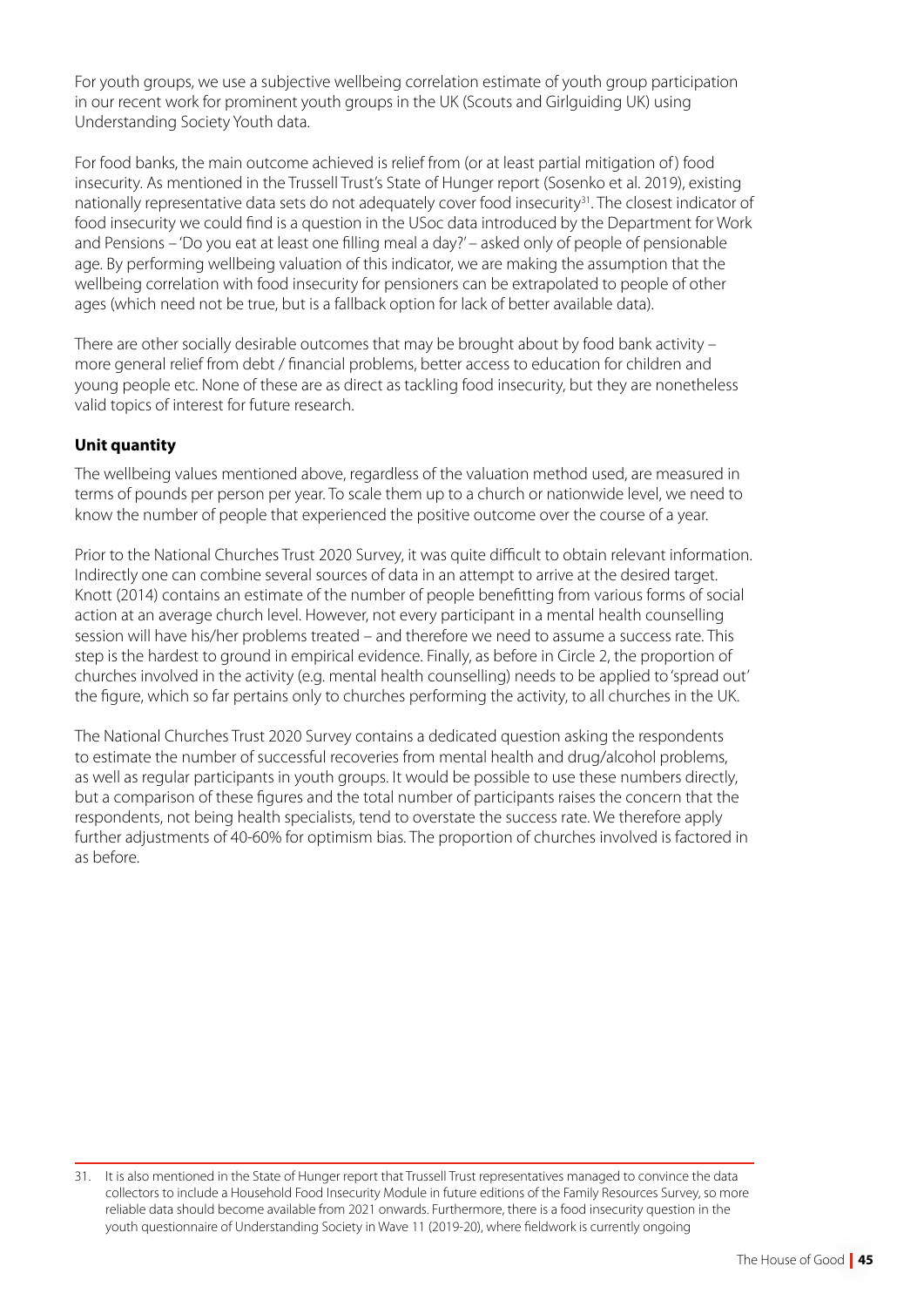# **Findings**

| <b>Type of Activity</b>                            | <b>Resulting</b><br>outcome                                                                         | correlation | <b>Wellbeing</b> Updated Value<br>of outcome -<br>(1 to 7 scale) Fujiwara (2013) | <b>Frijters and</b><br><b>Krekel (2021)</b><br><b>Value of outcome</b> | <b>HACT (2014)</b><br><b>WELLBY</b> value based on<br>(NHS-QALY) Fujiwara (2013) |
|----------------------------------------------------|-----------------------------------------------------------------------------------------------------|-------------|----------------------------------------------------------------------------------|------------------------------------------------------------------------|----------------------------------------------------------------------------------|
| Counseling / mental<br>health support              | People successfully<br>recovering from<br>anxiety, depression or<br>other mental health<br>problems | 0.691       | £14,568                                                                          | £2,881                                                                 | £36,766                                                                          |
| Drug/alcohol support                               | People successfully<br>recovering from drug/<br>alcohol dependency                                  | 0.281       | £7,040                                                                           | £1,171                                                                 | £26,124                                                                          |
| Youth groups and<br>activities for young<br>people | People experiencing<br>a wellbeing increase<br>from youth group<br>participation                    | 0.108       | £2,919                                                                           | £450                                                                   | £2,300                                                                           |
| Food banks                                         | People experiencing<br>relief from food<br>insecurity                                               | 0.324       | £7,966                                                                           | £1,350                                                                 |                                                                                  |

*Table 6B. Outcome unit quantities (number of people experiencing outcome per year) – Knott (2014) + National Churches Trust 2010 Survey*

| <b>Type of Activity</b>                            | <b>Resulting</b><br>outcome                                                                         | <b>Number of</b><br><b>beneficiaries</b><br>per church per<br>year - Knott<br>(2014) | <b>Success</b><br>$rate -$<br>assumption | $%$ of<br>churches<br>doing this | <b>Final</b><br>outcome<br>quantity -<br>people<br>per year |
|----------------------------------------------------|-----------------------------------------------------------------------------------------------------|--------------------------------------------------------------------------------------|------------------------------------------|----------------------------------|-------------------------------------------------------------|
| Counseling / mental<br>health support              | People successfully<br>recovering from<br>anxiety, depression or<br>other mental health<br>problems | 333                                                                                  | 20%                                      | 9.6%                             | 6.4                                                         |
| Drug/alcohol<br>support                            | People successfully<br>recovering from<br>drug/alcohol<br>dependency                                | 87                                                                                   | 20%                                      | 8.6%                             | 1.5                                                         |
| Youth groups and<br>activities for young<br>people | People experiencing<br>a wellbeing increase<br>from youth group<br>participation                    | 259                                                                                  | 50%                                      | 32.2%                            | 41.7                                                        |
| Food banks                                         | People experiencing<br>relief from food<br>insecurity                                               | 830                                                                                  | 40%                                      | 66%                              | 219.1                                                       |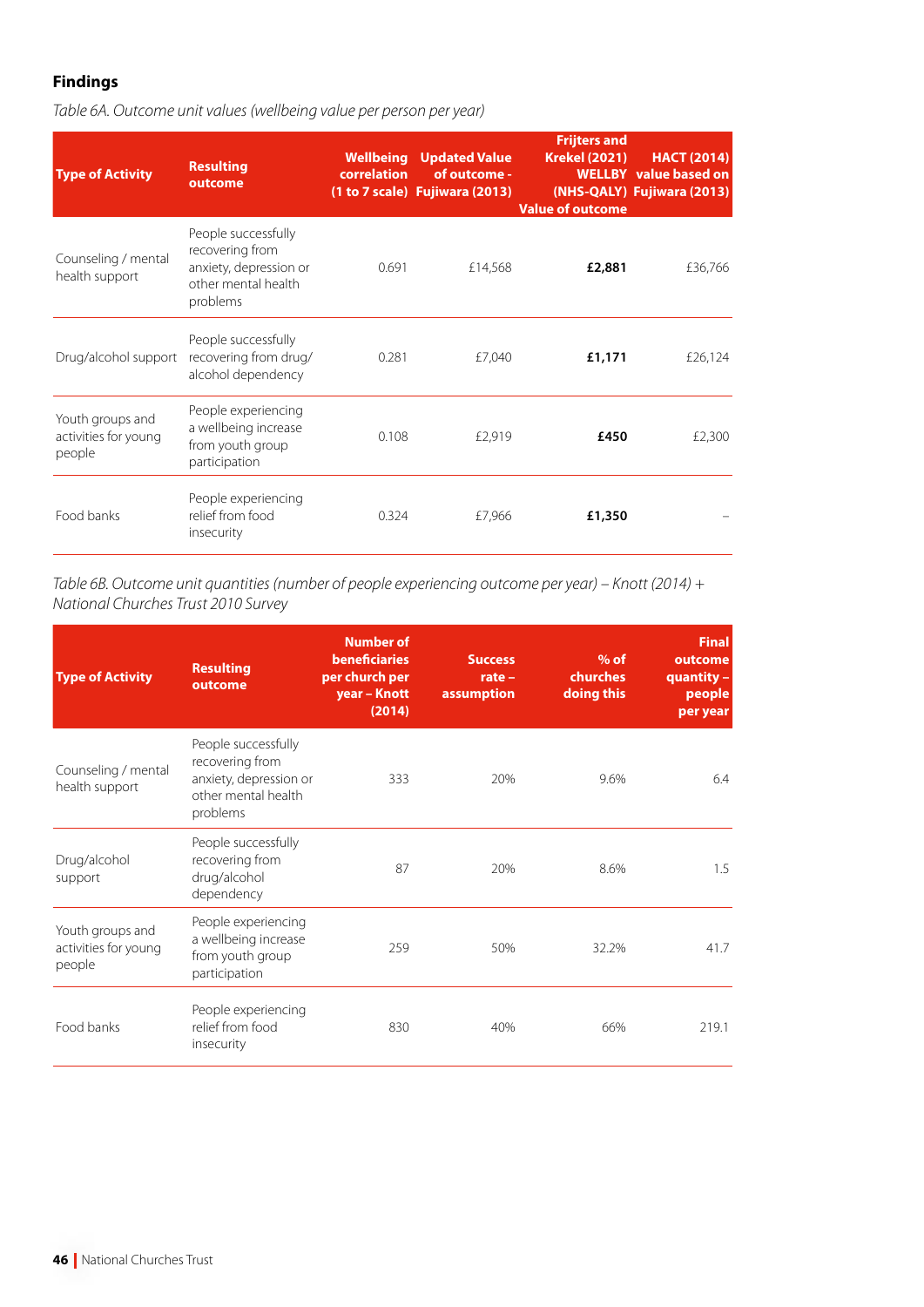*Table 6C. Outcome unit quantities (number of people experiencing outcome per year) – National Churches Trust 2020 Survey*

| <b>Type of Activity</b> | <b>Type of</b><br>church | <b>Number of</b><br>successful<br>outcomes per<br>church per<br>year | <b>Optimism</b><br><b>bias</b><br>correction | $%$ of<br>churches<br>doing this | <b>Final</b><br>outcome<br>quantity -<br>people per<br>year | <b>Number of</b><br><b>beneficiaries</b><br>per church<br>per year | <b>Average</b><br>success rate |
|-------------------------|--------------------------|----------------------------------------------------------------------|----------------------------------------------|----------------------------------|-------------------------------------------------------------|--------------------------------------------------------------------|--------------------------------|
|                         | All                      | 63.9                                                                 | 40%                                          | 29.0%                            | 7.4                                                         | 126.7                                                              | 50.4%                          |
| Counseling              | Rural                    | 40.8                                                                 | 40%                                          | 20.6%                            | 3.4                                                         | 128.3                                                              | 31.8%                          |
| / mental health         | Suburban                 | 24.1                                                                 | 40%                                          | 39.1%                            | 3.8                                                         | 47.6                                                               | 50.6%                          |
|                         | Urban                    | 108.6                                                                | 40%                                          | 41.5%                            | 18.0                                                        | 170.6                                                              | 63.6%                          |
|                         | All                      | 32.8                                                                 | 60%                                          | 10.4%                            | 2.0                                                         | 115.2                                                              | 28.5%                          |
| Drug/alcohol            | Rural                    | 29.0                                                                 | 60%                                          | 2.7%                             | 0.5                                                         | 84.4                                                               | 34.4%                          |
| support                 | Suburban                 | 12.3                                                                 | 60%                                          | 13.9%                            | 1.0                                                         | 40.8                                                               | 30.2%                          |
|                         | Urban                    | 41.3                                                                 | 60%                                          | 25.4%                            | 6.3                                                         | 142.8                                                              | 28.9%                          |
|                         | All                      | 44.8                                                                 | 100%                                         | 42.4%                            | 19.0                                                        | 115.8                                                              | 38.7%                          |
| Youth groups            | Rural                    | 32.7                                                                 | 100%                                         | 28.6%                            | 9.4                                                         | 140.2                                                              | 23.4%                          |
| / activities            | Suburban                 | 53.2                                                                 | 100%                                         | 66.2%                            | 35.2                                                        | 88.0                                                               | 60.4%                          |
|                         | Urban                    | 52.3                                                                 | 100%                                         | 57.6%                            | 30.1                                                        | 107.6                                                              | 48.6%                          |
|                         | All                      | 560.3                                                                | 40%                                          | 58.0%                            | 130.0                                                       |                                                                    |                                |
|                         | Rural                    | 475.7                                                                | 40%                                          | 44.7%                            | 85.1                                                        |                                                                    |                                |
| Food banks              | Suburban                 | 315.3                                                                | 40%                                          | 75.0%                            | 94.6                                                        |                                                                    |                                |
|                         | Urban                    | 773.2                                                                | 40%                                          | 76.7%                            | 237.2                                                       |                                                                    |                                |

Notes on optimism bias:

- **•** For counselling/mental health support, the average success rate (i.e. ratio of people who recover from depression, anxiety or other mental health problems to total participants in the mental health support activities over one year) estimated by National Churches Trust 2020 Survey respondents is around 50%. We believe that this is an overstatement because the respondents are not clinicians who can accurately assess recovery from a mental health condition and therefore apply a further optimism bias adjustment of 40% to target a true success rate of around 20%.
- **•** For drug/alcohol support, the average reported success rate is 28.5%. This may be an overstatement because the church respondents might not track the recovered addicts to identify potential cases of relapse. We therefore apply a further optimism bias adjustment of 60%.
- **•** For youth groups and activities, the number of successful outcomes indicates the number of young people participating regularly (at least one a month), representing on average 38.7% of all youth participants. There is no expected difficulty in identifying a regular youth group participant and less possibility of overstatement, therefore optimism bias adjustments are not applied.
- **•** For food banks, successful outcomes represent people experiencing relief from food insecurity. However, food bank users are not normally asked whether they are starving or food insecure due to the sensitive nature of the question and potential for acquiescence bias. Therefore we believed it would not be meaningful to ask the respondent to estimate the number of successful outcomes and only asked about the total number of food bank beneficiaries. We apply a success rate estimate of 40% (that is, assuming that 40% of food bank users are actually facing significant food insecurity that their food bank visit helps them alleviate).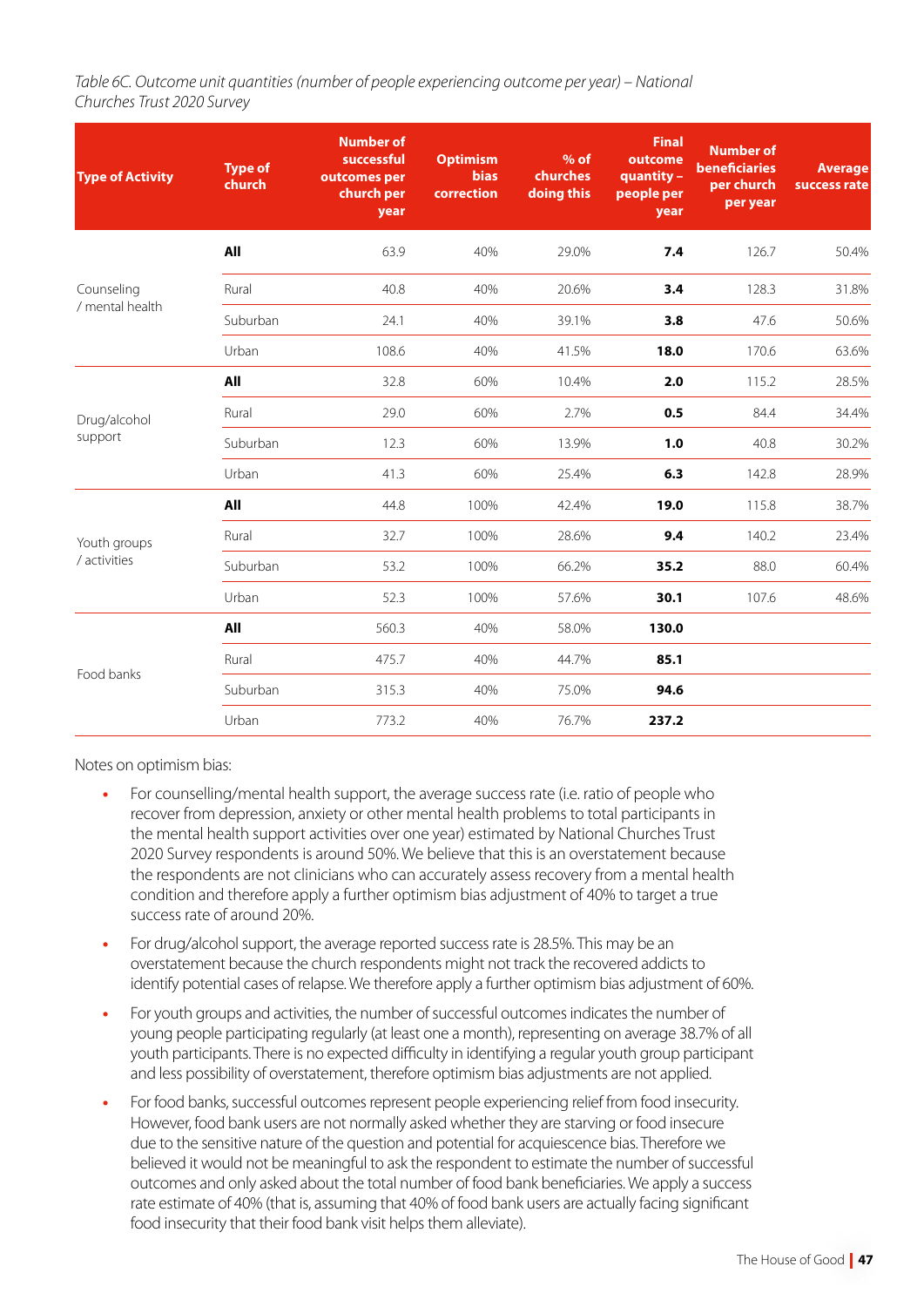Following fruitful peer review feedback, we add a few clarifications regarding the optimism bias adjustment. This is, of course, a key assumption upon which the final result depends, and is also the one least grounded in empirical evidence. The optimism bias correction parameter affects the final value linearly – thus increasing optimism bias by 10% (e.g. from 40% to 44%) would result in an increase of the unit quantity by 10%. This can be used to perform sensitivity analysis of the findings (available upon request).

We select the National Churches Trust 2020 Survey as the best source of unit quantities, given that they originate from more direct questions, and combine them with the Frijters-based and Fujiwarabased wellbeing valuations below to provide respectively a main value and an upper bound value to individuals of church social action:

| <b>Type of</b><br><b>Activity</b> | <b>Type of</b><br>church | <b>Value per</b><br>Fujiwara (2013) | <b>Value</b><br>outcome - per church per<br>year | <b>UK-wide</b><br>value | <b>Value per</b><br>outcome -<br><b>Krekel (2021)</b> | <b>Value per</b><br><b>Frijters and church per year</b> | <b>UK-wide value</b> |
|-----------------------------------|--------------------------|-------------------------------------|--------------------------------------------------|-------------------------|-------------------------------------------------------|---------------------------------------------------------|----------------------|
|                                   | All                      | £14,568                             | £107,899                                         | £4,348M                 | £2,881                                                | £21,338                                                 | £859M                |
| Counselling /                     | Rural                    | £14,568                             | £48,952                                          |                         | £2,881                                                | £9,681                                                  |                      |
| mental health                     | Suburban                 | £14,568                             | £54,819                                          |                         | £2,881                                                | £10,841                                                 |                      |
|                                   | Urban                    | £14,568                             | £262,529                                         |                         | £2,881                                                | £51,918                                                 |                      |
|                                   | All                      | £7,040                              | £14,396                                          | £580M                   | £1,171                                                | £2,395                                                  | £96M                 |
| Drug/alcohol                      | Rural                    | £7,040                              | £3,307                                           |                         | £1,171                                                | £550                                                    |                      |
| support                           | Suburban                 | £7,040                              | £7,222                                           |                         | £1,171                                                | £1,201                                                  |                      |
|                                   | Urban                    | £7,040                              | £44,343                                          |                         | £1,171                                                | £7,376                                                  |                      |
|                                   | All                      | £2,919                              | £55,447                                          | £2,234M                 | £450                                                  | £8,548                                                  | £344M                |
| Youth groups /                    | Rural                    | £2,919                              | £27,332                                          |                         | £450                                                  | £4,214                                                  |                      |
| activities                        | Suburban                 | £2,919                              | £102,706                                         |                         | £450                                                  | £15,833                                                 |                      |
|                                   | Urban                    | £2,919                              | £87,867                                          |                         | £450                                                  | £13,546                                                 |                      |
|                                   | All                      | £7,966                              | £1,035,460                                       | £41,729M                | £1,350                                                | £175,480                                                | £7,071M              |
|                                   | Rural                    | £7,966                              | £677,578                                         |                         | £1,350                                                | £114,829                                                |                      |
| Food banks                        | Suburban                 | £7,966                              | £753,528                                         |                         | £1,350                                                | £127,701                                                |                      |
|                                   | Urban                    | £7,966                              | £1,889,554                                       |                         | £1,350                                                | £320,223                                                |                      |

#### *Table 7. Wellbeing value to individuals benefiting from church social action*

We can see that food banks are by far the most impactful church-supported social activity in terms of its contribution to the welfare of individuals, amounting to between £7 and £42 billion per year depending on the valuation approach. This value does not derive from food bank provision being more valuable to the individual beneficiary than mental health or drug and alcohol support. Rather it is the scale of churches' commitment in terms of people reached and hours devoted to this cause in the last 10 years.

The upper bound value is more than the value of all cars exported from the UK to the rest of the world in 2018 (ca. £33 billion)<sup>32</sup>. The remaining three social activities considered in this study have a combined wellbeing value between £1.3 and £7 billion per year.

<sup>32.</sup> [https://assets.publishing.service.gov.uk/government/uploads/system/uploads/attachment\\_data/](https://assets.publishing.service.gov.uk/government/uploads/system/uploads/attachment_data/file/791972/190402_UK_Trade_in_Numbers_full_web_version.pdf) [file/791972/190402\\_UK\\_Trade\\_in\\_Numbers\\_full\\_web\\_version.pdf](https://assets.publishing.service.gov.uk/government/uploads/system/uploads/attachment_data/file/791972/190402_UK_Trade_in_Numbers_full_web_version.pdf)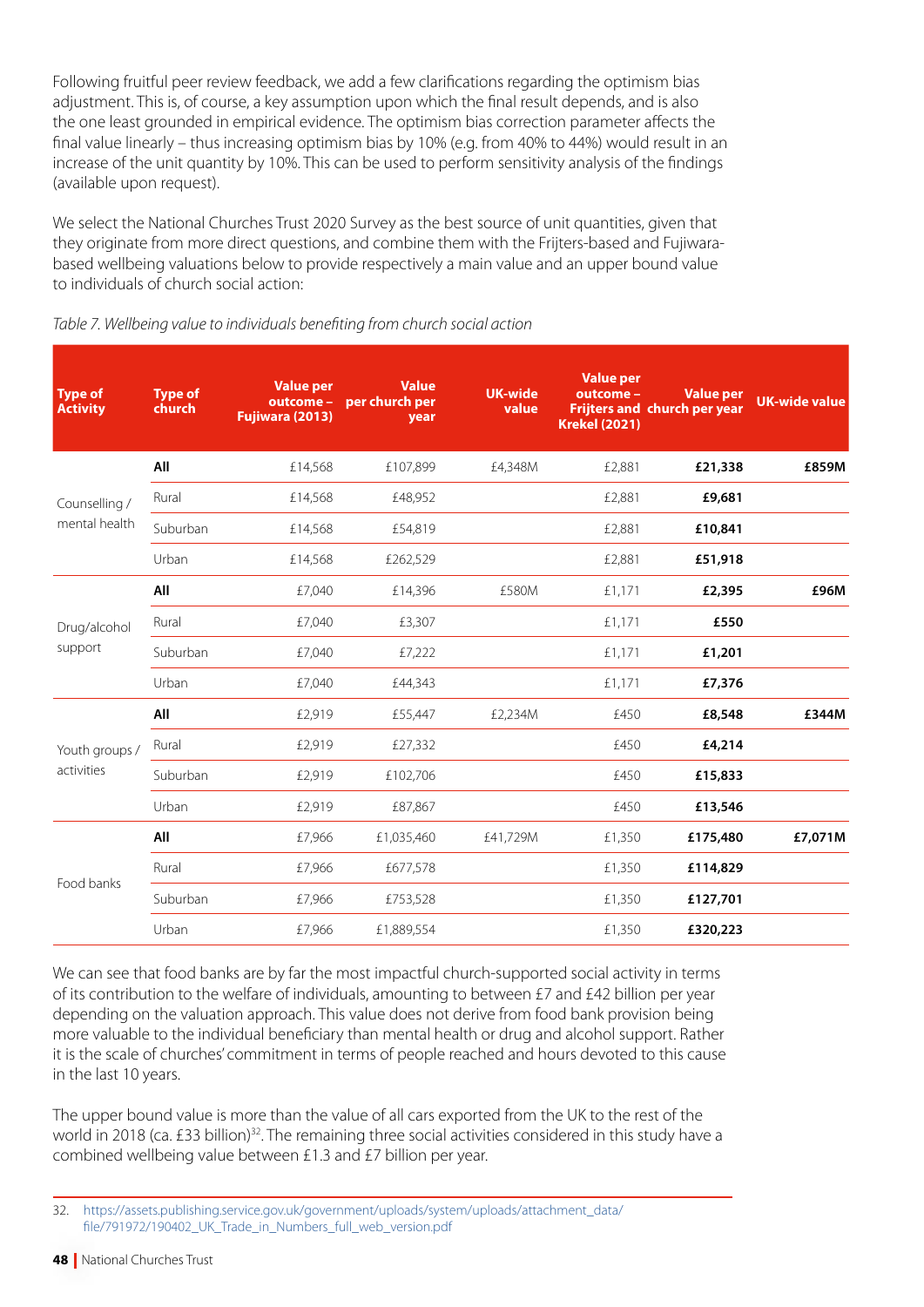# **6. WELLBEING VALUE OF CHURCH ATTENDANCE**

# **Introduction**

People who attend church feel happier on average than those who do not. This can be due to mental health benefits from the teachings of the faith, or to the social support from interacting with fellow church members, as well as to a sense of belonging to the congregation which provides fulfilment.

To the best of our knowledge, this study is the first to address this issue and attempt to monetise the increased levels of wellbeing of church attenders. More details on how we do this and how we ensure the validity of our results are described below. Besides subjective wellbeing, we also investigate the relationship between religious attendance and other desirable measures that correspond to other outcomes outlined in the DCMS Sporting Future strategy: physical well-being, individual development and social/community development (including loneliness). We use the DCMS measures as suitable here in the absence of a consistent framework from the government to measure the impact of church buildings.

# **Methodology**

This report analyses a large nationally representative UK survey – the Understanding Society household panel dataset (USoc)<sup>33</sup> to focus on the relationship between several measures of religious participation (regular attendance at a religious service, religious belief, importance of religion in life, membership of a church group) and the impact on various indicators of the DCMS five outcomes – life satisfaction, self-reported general health, trust in others, resilience (ability to achieve goals), friendships, and volunteering.

The impact is analysed using robust econometric methodology (multivariate OLS regression and where possible fixed effects regressions exploiting the panel component of the data) that can control for the fact that the higher levels of the outcome for church attenders are due to demographic differences (e.g. being richer, more educated, upper class). This is accounted for by including the rich amount of demographic information available in USoc as control variables in the regression equation (described in Appendix 2).

While we analyse several outcomes to paint a general picture of the intangible / non-financial benefits of religious participation to individuals, the main outcome we focus on is 'satisfaction with life overall' (life satisfaction for short)<sup>34</sup>. This is the outcome for which there is the most abundant literature developing robust valuation techniques<sup>35</sup>. Likewise, the main indicator of religious participation for valuation purposes is 'regular attendance at religious services', which is a more active and therefore more impactful form of participation than religious belief (consistent with the findings of Spencer et al. 2016).

The resulting estimate of the wellbeing benefit of church attendance can be monetised by several wellbeing valuation approaches, endorsed by the latest edition of *The Green Book* (2018). One of these is Fujiwara's three-stage wellbeing approach. The main idea behind the three-stage approach is to use the results of a previous study deriving a robust causal estimate of the life satisfaction effect of income (Fujiwara 2013 used an instrumental variable approach with lottery wins data in the nationally representative BHPS<sup>36</sup> data). This causal estimate of the income effect on life satisfaction is compared with the estimate of the effect of church attendance on life satisfaction (mentioned above), working out an income equivalent that would be required to offset the wellbeing increase. This represents the individual's average hypothetical 'willingness to pay to experience the wellbeing benefits of church attendance' and is the estimated wellbeing value.

<sup>33.</sup> Waves 1-7, sample size 334,900. However, most variables on religious participation were only available in some waves: church attendance in waves 1 and 4 (wellbeing regression sample size 77,500), membership of church groups in waves 3 and 6 (wellbeing regression sample size 74,600)

<sup>34.</sup> Life satisfaction in the USoc dataset is measured on a scale from 1 (completely dissatisfied) to 7 (completely satisfied).

<sup>35.</sup> See Frijters and Krekel 2021, for example, where an increase of 1 point in life satisfaction on a 0-10 scale for one person over one year is named a Wellbeing-Adjusted Life Year (WELLBY) and monetised using a range of costing methods.

<sup>36.</sup> The British Household Panel Survey (1991-2008) was the precursor dataset to Understanding Society.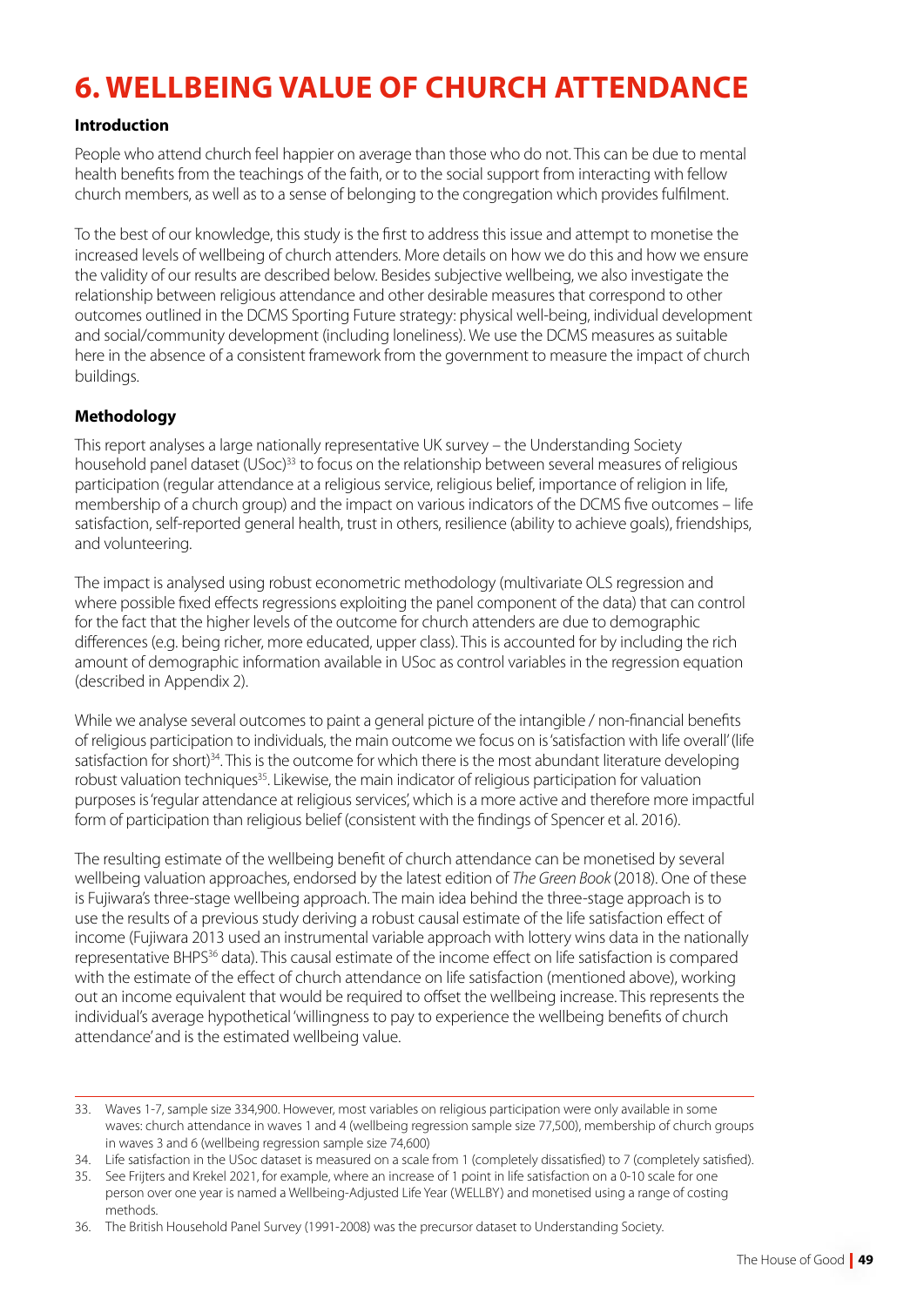There are also other more direct, cost-based approaches to valuing life satisfaction increases, richly illustrated by Frijters and Krekel (2021). Most of these use as a reference point the costs of various public interventions and divide them by the aggregate life satisfaction increases they were estimated to bring about – for example, if intervention A helped 1,000 people experience a life satisfaction of 0.5 on a scale of 0 to 10 over the course of one year, then its aggregate effect is 500 WELLBY, and if the intervention cost was, say, £1 million, this would imply a valuation of £2000 per WELLBY (i.e. giving a life satisfaction increase of 1 on a 0-10 scale has a social value of £2000 per person per year).

The main costing recommended for use by these authors originates from the NHS costs for 1 QALY – an extra year of life spent in perfect health – valued by the NHS at £15,000. This is combined with results from stated preference studies that the life satisfaction level which makes people indifferent to living and not living an extra year – corresponding to 0 QALY – is 2 on a scale of 0 to 10. Given that the average life satisfaction score of UK respondents in national surveys that use the 0-10 scale is close to 8, Frijters and Krekel (2021) conclude that the 0 to 1 QALY interval corresponds to a change in 6 WELLBY (8-2), and under the (arguable) assumption of linear value of wellbeing, this implies a valuation of £2,500 per WELLBY, which we present as our main valuation approach.

As a final caveat, it is worth mentioning that multivariate OLS regression is not sufficient to prove causality. It could be that there are some factors unobserved in the data that are responsible for regular church attenders being happier to begin with. More robust econometric methodology exists that uses panel data to further cancel out bias from time-invariant unobservable factors<sup>37</sup>, such as the setup used in the panel data analysis of the wellbeing benefits of volunteering (Lawton et al. 2020). A similar study of church attendance is an interesting topic for future research.

# **Findings**

Appendix 2 lists some details about key variables used in the analysis – the questions behind them in the USoc data, answer scales and details about the regression models used.

We start by presenting OLS regression associations between indicators of church involvement / religious participation and variables related to the DCMS five outcomes in the Understanding Society data<sup>38</sup> in Table 8 below. The interpretation of the numbers is as follows.

- **•** Being religious is associated (all included demographic factors equal) with a 0.027 higher average life satisfaction on a scale of 1 to 7, compared to those who are not religious.
- **•** Regularly attending religious services (once a week or more), in turn, is associated with a much higher increase in life satisfaction – 0.136 on the 1-7 scale.

We can see that frequent religious attendance is also positively associated with other relevant outcomes – higher levels of trust in people (+0.104 on a 3-point scale, equivalent to 5.2% of the population moving from the lowest end – 'can't be too careful in dealing with people' to the highest end – 'most people can be trusted'), a 23 percentage point higher likelihood of having volunteered in the last 12 months, a 0.197 point uplift in general health (1 point being the difference between 'fair' and 'good' or 'good' and 'very good'), and a 0.559 increase in mental health as measured by the 12-item General Health Questionnaire (GHQ) index ranging from 0 to 36.

To put this into context, we can add that the wellbeing (life satisfaction) increase associated with attending church once a week or more (0.136) is comparable to owning one's house outright as opposed to renting (0.163), living in the North East as opposed to London (0.136), and around half the benefits of being married (0.286) as opposed to being single.

<sup>37.</sup> But even these do not guarantee causality, compared to a randomised experiment setting.

<sup>38.</sup> Outcome variables treated as cardinal. See Kristoffersen (2017) for details.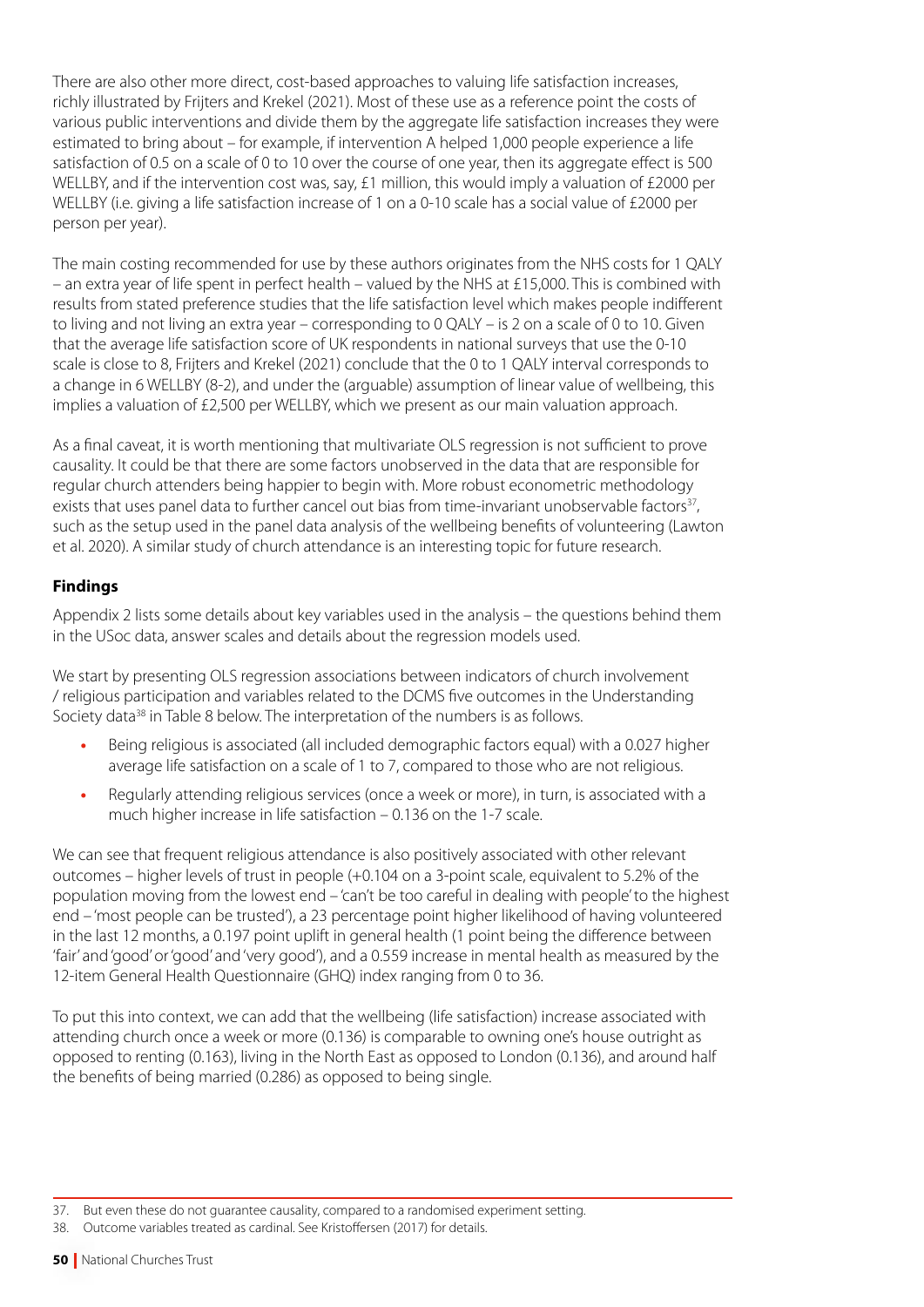The association with trust (0.104) is comparable to living in a rural area as opposed to an urban area (0.093), while the general health correlation (0.197) is comparable to having a university degree as opposed to A levels or equivalent (0.210). Note that not all outcomes could be correlated with religious participation because some were not collected in the same waves of the survey.

Regarding the comparison across different measures of religious involvement, we can see that frequent religious attendance (once a week or more) is the strongest predictor of not only life satisfaction but also general health, mental health, trust (at the same level with 'religion making a great difference in life') and volunteering (at the same level as being a member of, or active in, a church group).

#### *Table 8. USoc Regression results*

| Outcome variable (right) /<br><b>Key explanatory variable</b><br>(down) | <b>Life</b><br>satisfaction<br>(1 to 7) | Can<br>achieve<br>goals<br>(1 to 4) | <b>Trust in</b><br>(1 to 3) | <b>Trust in</b><br>general neighbours<br>(1 to 5) | <b>Volunteering</b><br>(0/1) | Can<br>rely on<br>friends<br>(1 to 4) | General<br>health<br>(1 to 5) | <b>Mental</b><br>health<br>(0 to 36) |
|-------------------------------------------------------------------------|-----------------------------------------|-------------------------------------|-----------------------------|---------------------------------------------------|------------------------------|---------------------------------------|-------------------------------|--------------------------------------|
| <b>Respondent is Religious</b><br>(ref= not religious)                  | $0.027***$                              | $0.012*$                            | 0.013                       | $0.053***$                                        | $0.063***$                   | $0.031***$                            | $0.037***$                    | $-0.024$                             |
| Frequency of religious attendance<br>(at religious services)            |                                         |                                     |                             |                                                   |                              |                                       |                               |                                      |
| once a week or more                                                     | $0.136***$                              |                                     | $0.104***$                  |                                                   | $0.230***$                   |                                       | $0.197***$                    | $0.559***$                           |
| less often but at least once a month                                    | $0.067***$                              |                                     | $0.042**$                   |                                                   | $0.133***$                   |                                       | $0.117***$                    | 0.030                                |
| less often but at least once a year                                     | $0.062***$                              |                                     | $0.041***$                  |                                                   | $0.087***$                   |                                       | $0.107***$                    | 0.037                                |
| only at weddings, funerals etc.                                         | $0.054***$                              |                                     | $-0.046***$                 |                                                   | $-0.005$                     |                                       | $0.042***$                    | $0.179***$                           |
| never or practically never                                              |                                         |                                     |                             | reference group                                   |                              |                                       |                               |                                      |
| Importance of religion in life                                          |                                         |                                     |                             |                                                   |                              |                                       |                               |                                      |
| no difference (reference group)                                         | 0.000                                   |                                     | 0.000                       |                                                   | 0.000                        |                                       | 0.000                         | 0.000                                |
| a little difference                                                     | $-0.024*$                               |                                     | $0.031***$                  |                                                   | $0.031***$                   |                                       | $-0.011$                      | $-0.463***$                          |
| some difference                                                         | $-0.026*$                               |                                     | $0.050***$                  |                                                   | $0.077***$                   |                                       | $0.033***$                    | $-0.433***$                          |
| a great difference                                                      | $0.047***$                              |                                     | $0.105***$                  |                                                   | $0.178***$                   |                                       | $0.069***$                    | $-0.190***$                          |
| Member of a church or religious<br>group (ref. = not a member)          | $0.081***$                              |                                     |                             | $0.035***$                                        | $0.253***$                   |                                       | $0.082***$                    | $0.260***$                           |
| Active in a church or religious<br>group (ref. = not active)            | $0.082***$                              |                                     |                             | $0.041***$                                        | $0.226***$                   |                                       | $0.081***$                    | $0.258***$                           |

Stars indicate statistical significance: \*p<0.1, \*\*p<0.05, \*\*\*p<0.01

Note that to test whether the positive and significant wellbeing associations with religious services attendance might be due in part to religious belief, we also ran a model controlling for religious belief in the regression. As a result, the coefficient of religious services attendance was largely unchanged while the coefficient of being religious in this combined model is not significant (results available on request). This gives more evidence that the positive relationship is actually associated with attendance (community experience) and not just faith/belief in itself (individual experience).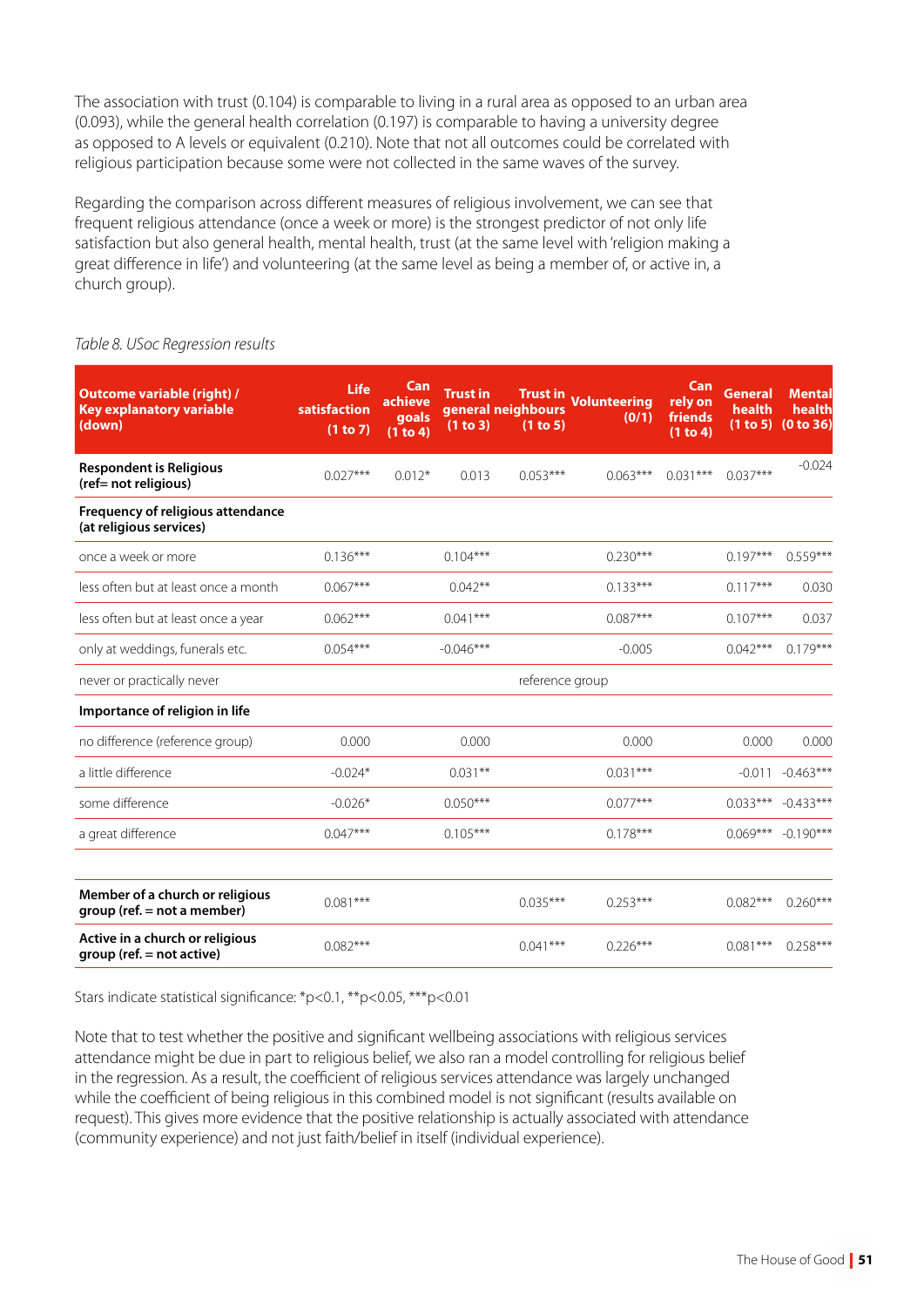To proceed towards wellbeing valuation, we will focus on attendance at religious services once a week or more as the measure we value. This is because this study is centred around the church building, and attendance at religious services can be most closely connected to use of the church building and services provided therein, but also because religious services attendance shows the strongest impact out of all religious involvement variables, as mentioned above.

Because the focus of this study is churches, we disaggregate the regression analysis of regular religious attendance by the respondent's religion and further use the coefficient and wellbeing value for Christians. We also disaggregate this by rural and urban areas of residence. The wellbeing valuation figures (based on Understanding Society data) are presented in Table 9 below.

| <b>Measure</b>                               | <b>Life satisfaction</b><br>coefficient | Value per person per year<br>- Fujiwara three stage WV | Value per person per year -<br><b>Frijters and Krekel (2021)</b><br><b>Wellby (NHS-QALY-based)</b> |
|----------------------------------------------|-----------------------------------------|--------------------------------------------------------|----------------------------------------------------------------------------------------------------|
| Religious attendance<br>once a week or more: |                                         |                                                        |                                                                                                    |
| Full sample                                  | $0.136***$                              | £3,630                                                 | £567                                                                                               |
| Christian                                    | $0.145***$                              | £3,855                                                 | £604                                                                                               |
| Christian in <b>urban area</b>               | $0.151***$                              | £4,004                                                 | £629                                                                                               |
| Christian in rural area                      | $0.121***$                              | £3,252                                                 | £504                                                                                               |
| Less frequent<br>attendance:                 |                                         |                                                        |                                                                                                    |
| less often but at least<br>once a month      | $0.067***$                              | £1,845                                                 | f279                                                                                               |
| less often but at least<br>once a year       | $0.062***$                              | £1,711                                                 | £258                                                                                               |
| Other involvement:                           |                                         |                                                        |                                                                                                    |
| Being religious                              | $0.027***$                              | £757                                                   | £113                                                                                               |
| Active in a church or<br>religious group     | $0.082***$                              | £2,242                                                 | £342                                                                                               |

*Table 9. Wellbeing valuation of church attendance and other religious involvement*

Stars indicate statistical significance: \*p<0.1, \*\*p<0.05, \*\*\*p<0.01

We can see that Christians enjoy a slightly higher benefit from religious service attendance than the average respondent, but also it is worth noting that the data shows that there are benefits to attending any place of worship, of any faith, on a regular basis (coefficients for other faiths omitted for brevity).

Finally, we combine the wellbeing values for religious attendance of Christians (overall as well as in rural/urban areas) with attendance data from the National Churches Trust 2010 and 2020 Surveys to derive wellbeing values per church per year, as well as a UK-wide aggregate, presented in Table 10.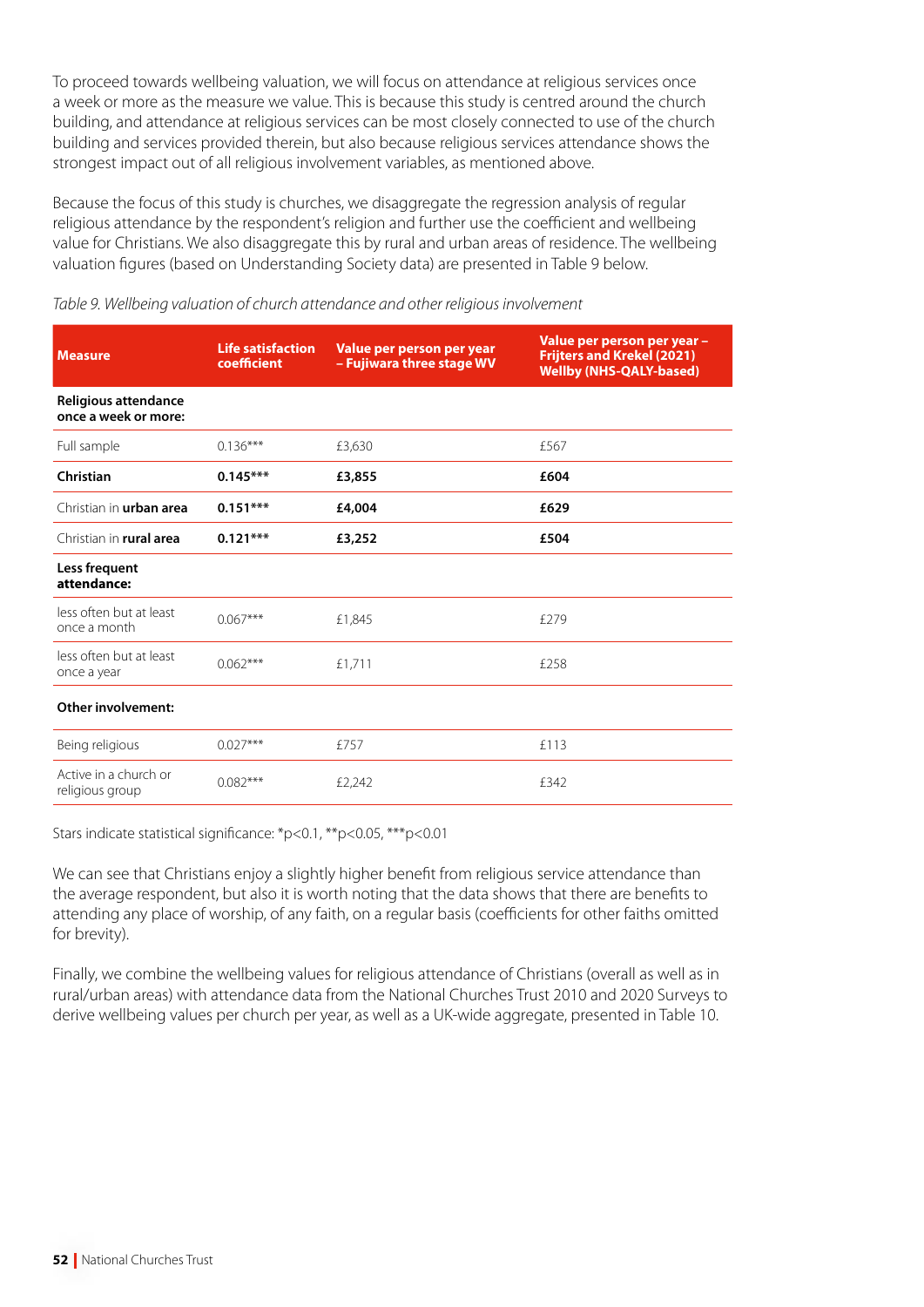|  | Table 10. Wellbeing value of church attendance <sup>39</sup> by church type + total. |  |  |
|--|--------------------------------------------------------------------------------------|--|--|
|  |                                                                                      |  |  |

| <b>National Churches Trust 2010 Survey</b>                | <b>Rural</b> | <b>Suburban</b> | <b>Urban</b> | <b>All</b>      |
|-----------------------------------------------------------|--------------|-----------------|--------------|-----------------|
| Average attendance per church - adults                    | 41.97        | 107.37          | 135.44       | 81.88           |
| Average attendance per church - children                  | 6.17         | 27.56           | 26.81        | 17.24           |
| Average attendance per church - total                     | 48.14        | 134.93          | 162.25       | 99.12           |
| Valuation 1: Fujiwara (2013) method                       |              |                 |              |                 |
| Yearly wellbeing value of attendance per person           | £3,252       | £4,004          | £4,004       | £3,855          |
| Wellbeing value of attendance per church                  | £156,551     | £540,260        | £649,649     | £382,108        |
| Total wellbeing value of attendance in UK churches        |              |                 |              | £15,398,936,280 |
| Valuation 2: Frijters and Krekel (2021) WELLBY (NHS-QALY) |              |                 |              |                 |
| Yearly wellbeing value of attendance per person           | £504         | £629            | £629         | £604            |
| Wellbeing value of attendance per church                  | £24,263      | £84,871         | £102,055     | £59,868         |
| Total wellbeing value of attendance in UK churches        |              |                 |              | £2,412,699,744  |
| <b>National Churches Trust 2020 Survey</b>                | <b>Rural</b> | <b>Suburban</b> | <b>Urban</b> | <b>All</b>      |
| Average attendance per church - adults                    |              |                 |              |                 |
|                                                           | 27.81        | 68.85           | 83.79        | 49.6            |
| Average attendance per church - children                  | 3.59         | 10.96           | 15.13        | 8.01            |
| Average attendance per church - total                     | 32.27        | 78.84           | 98.61        | 58.48           |
| Valuation 1: Fujiwara (2013) method                       |              |                 |              |                 |
| Yearly wellbeing value of attendance per person           | £3,252       | £4,004          | £4,004       | £3,855          |
| Wellbeing value of attendance per church                  | £104,942     | £315,675        | £394,834     | £225,440        |
| Total wellbeing value of attendance in UK churches        |              |                 |              | £9,085,248,120  |
| Valuation 2: Frijters and Krekel (2021) WELLBY (NHS-QALY) |              |                 |              |                 |
| Yearly wellbeing value of attendance per person           | £504         | £629            | £629         | £604            |
| Wellbeing value of attendance per church                  | £16,264      | £49,590         | £62,026      | £35,322         |

There are two main points to take away from this. The first trend one can see is a rather strong reduction in church attendance over time, which confirms the observations in the literature about a contemporary decline in religious belief and involvement (Spencer 2016). Between 2010 and 2020, churches lost more than a third of their attendees on average, with urban and suburban churches particularly hit. This is not the case with all churches as some have seen increased attendance.

Secondly, we have to acknowledge that wellbeing value contains a considerable degree of uncertainty and the monetary value is strongly dependent on the valuation method. Using 2020 attendance figures, the nationwide monetary wellbeing value of weekly church attendance in the UK may lie between £1.4 and £9.1 billion depending on the wellbeing valuation method used (Frijters and Krekel or Fujiwara wellbeing method respectively). We present the lower-end, more conservative value, as the main result.

<sup>39.</sup> Attendance figures are for typical weekly attendance at a Sunday service. This is an imperfect proxy for the number of people attending the church once a week or more, because on the one hand, it is not always the same people attending, but on the other hand, people may also be attending other services during the week. We make the assumption that these two upward and downward errors cancel each other and use the figure as an estimate of the number of people attending church regularly. This is preferable to using estimated proportions of church attendance from national surveys because people tend to overstate church attendance when self-reporting.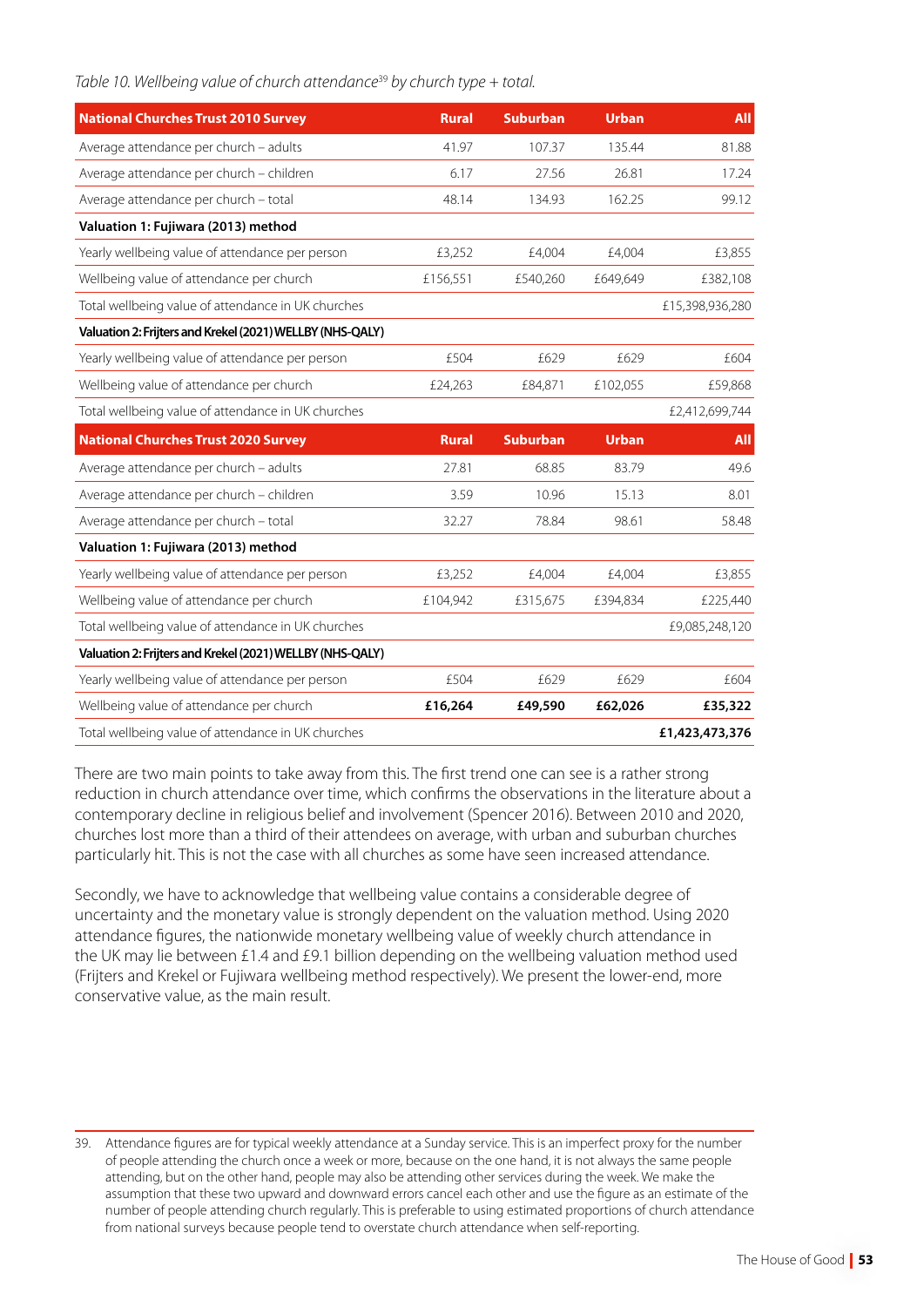# **SUMMARY OF VALUES AND CONCLUSION**

The tables below summarise all the categories of economic and social value generated by church buildings as identified by this study. The most conservative value is presented for each instance where multiple valuation methods have been applied.

*Table 11A. Summary of the economic and social value of church buildings – UK-wide*

# **All values in £million**

| <b>Value category</b>       | <b>Direct economic value</b> | <b>Cost replacement</b> | Social (wellbeing) value | <b>All</b> |
|-----------------------------|------------------------------|-------------------------|--------------------------|------------|
| Church economic activity    | 1,386                        |                         |                          | 1,386      |
| Church attendance           |                              |                         | 1,423                    | 1,423      |
| Volunteering                |                              | 850                     | 165                      | 1,015      |
| Social and community good:  |                              |                         |                          |            |
| Food banks                  | 54                           | 15                      | 7.071                    | 7.140      |
| Mental health support       | 27                           | 20                      | 859                      | 906        |
| Drug/alcohol support        | 7                            | 24                      | 96                       | 127        |
| Youth groups and activities | 37                           | 23                      | 344                      | 404        |
| <b>TOTAL</b>                | 1,511                        | 932                     | 9958                     | 12,401     |

*Table 11B. Summary of the economic and social value of church buildings – average per church*

| <b>Value category</b>       | <b>Direct economic value</b> |         | <b>Cost replacement</b> Social (wellbeing) value | <b>All</b> |
|-----------------------------|------------------------------|---------|--------------------------------------------------|------------|
| Church economic activity    | £34,389                      |         |                                                  | £34,389    |
| Church attendance           |                              |         | £35,322                                          | £35,322    |
| Volunteering                |                              | £21,080 | £4,098                                           | £25,178    |
| Social and community good:  |                              |         |                                                  | £0         |
| Food banks                  | £1,330                       | £393    | £175.480                                         | £177,203   |
| Mental health support       | f667                         | f497    | £21,338                                          | £22,502    |
| Drug/alcohol support        | f 172                        | £607    | £2,395                                           | £3,174     |
| Youth groups and activities | £915                         | f579    | £8,548                                           | £10,042    |
| <b>TOTAL</b>                | £37,473                      | £23,156 | £247.181                                         | £307,810   |

The total economic and social value of church buildings in the UK calculated so far is at least £12.4 billion per year (roughly equal to the total NHS spending on mental health in 2018)<sup>40</sup>, but can be as high as an upper bound estimate of £62.8 billion (almost equal to the volume of yearly trade between the UK and China in 2018)<sup>41</sup> if alternative valuation methods are used. The value of an average church building in the UK is over £300 thousand per year (up to £1.5 million with alternative methods), roughly around the level of the yearly turnover of a micro-enterprise with 1-9 employees<sup>42</sup>.

<sup>40.</sup> <https://www.england.nhs.uk/publication/nhs-mental-health-dashboard/>

<sup>41</sup> [https://assets.publishing.service.gov.uk/government/uploads/system/uploads/attachment\\_data/](https://assets.publishing.service.gov.uk/government/uploads/system/uploads/attachment_data/file/868378/200227_UK_trade_in_Numbers_full_web_version_final.pdf)

[file/868378/200227\\_UK\\_trade\\_in\\_Numbers\\_full\\_web\\_version\\_final.pdf](https://assets.publishing.service.gov.uk/government/uploads/system/uploads/attachment_data/file/868378/200227_UK_trade_in_Numbers_full_web_version_final.pdf)

<sup>42.</sup> <https://www.merchantsavvy.co.uk/uk-sme-data-stats-charts/>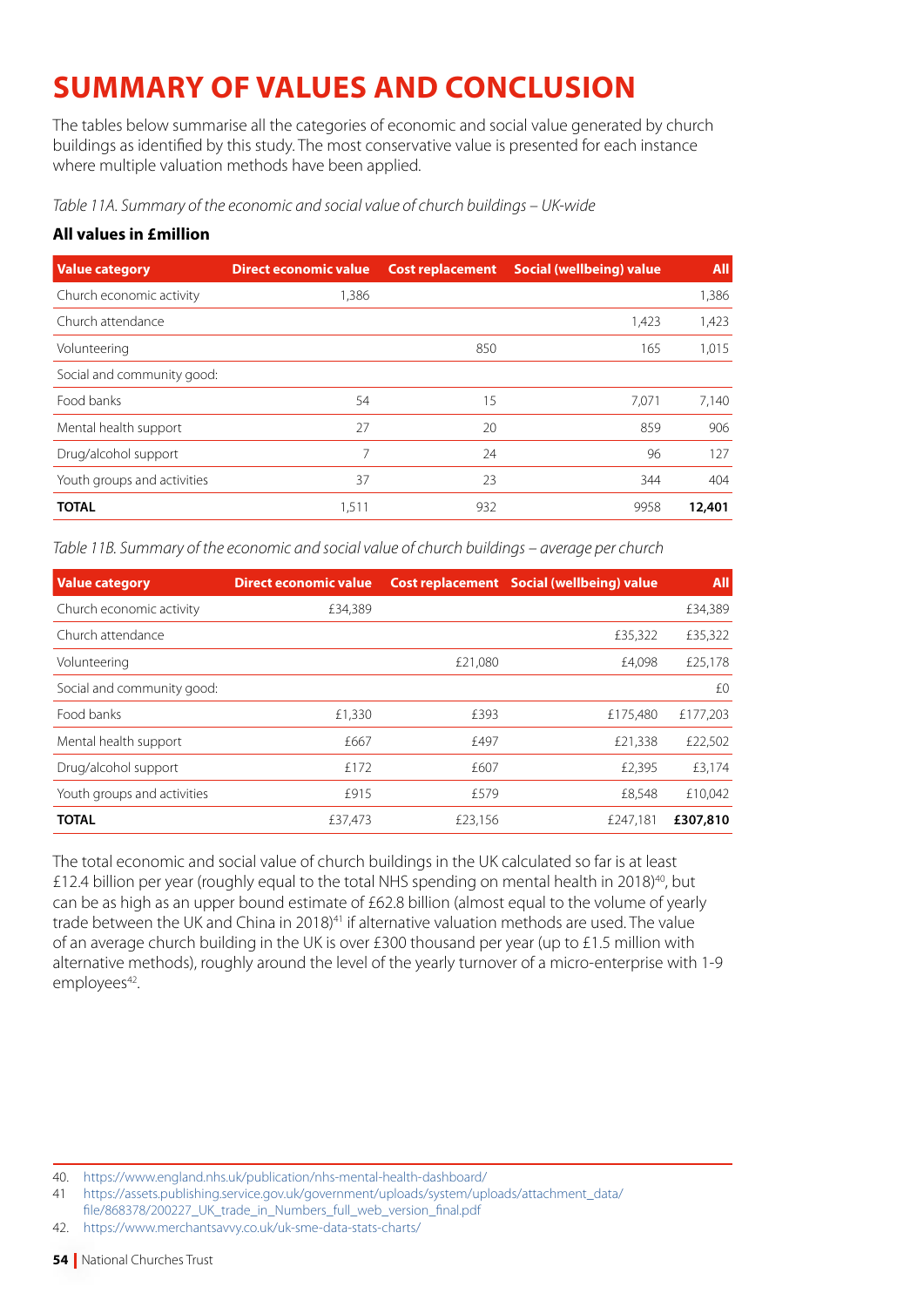# **Rural churches and churches in deprived communities**

We can see throughout this report how urban churches generate more value than rural churches. For convenience, this is summarised in Table 12 below. Looking in more detail at all the models we used to calculate value, we can hypothesise that the main reason for this is that urban churches on average serve larger communities of people. This can explain the higher attendance, more volunteers, bigger expenditures and more participants in the community and social good activities in urban churches. At the end of table 12 we can see that if we express the total value in 'per church attendee' terms, rural churches are almost the same as urban churches, with only suburban churches trailing behind.

| <b>Value category</b>                                | <b>Rural</b> | <b>Suburban</b> | <b>Urban</b> | <b>All</b> |
|------------------------------------------------------|--------------|-----------------|--------------|------------|
| Church economic activity                             | £19,563      | £45,277         | £61,786      | £34,389    |
| Social good - direct market value:                   |              |                 |              |            |
| Food banks                                           | £71          | £403            | £4,881       | £1,330     |
| Mental health support                                | £286         | £283            | £1,798       | £667       |
| Drug/alcohol support                                 | £22          | £57             | £601         | £172       |
| Youth groups and activities                          | £506         | £1,211          | £1,627       | £915       |
| Social good - replacement cost:                      |              |                 |              |            |
| Food banks                                           | £393         | £393            | £393         | £393       |
| Mental health support                                | £69          | £646            | £1,060       | £497       |
| Drug/alcohol support                                 | £72          | £820            | £1,447       | £607       |
| Youth groups and activities                          | £214         | £850            | £1,044       | £579       |
| Volunteering - replacement cost                      | £10,687      | £42,715         | £30,530      | £21,080    |
| Volunteering - wellbeing value                       | £2,364       | £4,839          | £7,333       | £4,098     |
| Social good - wellbeing value:                       |              |                 |              |            |
| Food banks                                           | £114,829     | £127,701        | £320,223     | £175,480   |
| Mental health support                                | £9,681       | £10,841         | £51,918      | £21,338    |
| Drug/alcohol support                                 | £550         | £1,201          | £7,376       | £2,395     |
| Youth groups and activities                          | £4,214       | £15,833         | £13,546      | £8,548     |
| Wellbeing value of regular attendance                | £16,264      | £49,590         | £62,026      | £35,322    |
| Total per church                                     | £179,785     | £302,662        | £567,589     | £307,811   |
| Average attendance per church                        | 32.3         | 78.8            | 98.6         | 58.5       |
| Average value per attendee                           | £5,571       | £3,839          | £5,756       | £5,264     |
| Share of all churches - National Churches Trust 2020 | 56.3%        | 17.9%           | 25.8%        | 100.0%     |
| Share of all churches - CBC report                   | 57.3%        | 30.6%           | 12.1%        | 100.0%     |
| Weighted average with CBC weights applied            |              |                 |              | £264,284   |

*Table 12. Summary economic and social value per church, rural vs. urban*

To address the concern that there has been some oversampling of urban churches in the National Churches Trust 2020 Survey, we consulted a Church Buildings Council report<sup>43</sup> that shows an England-wide breakdown between rural, suburban and urban churches. (This covers the Church of England only.) The resulting proportions of rural, suburban and urban churches are applied as weighting factors to derive an alternative weighted average, which is about 86% of the original value.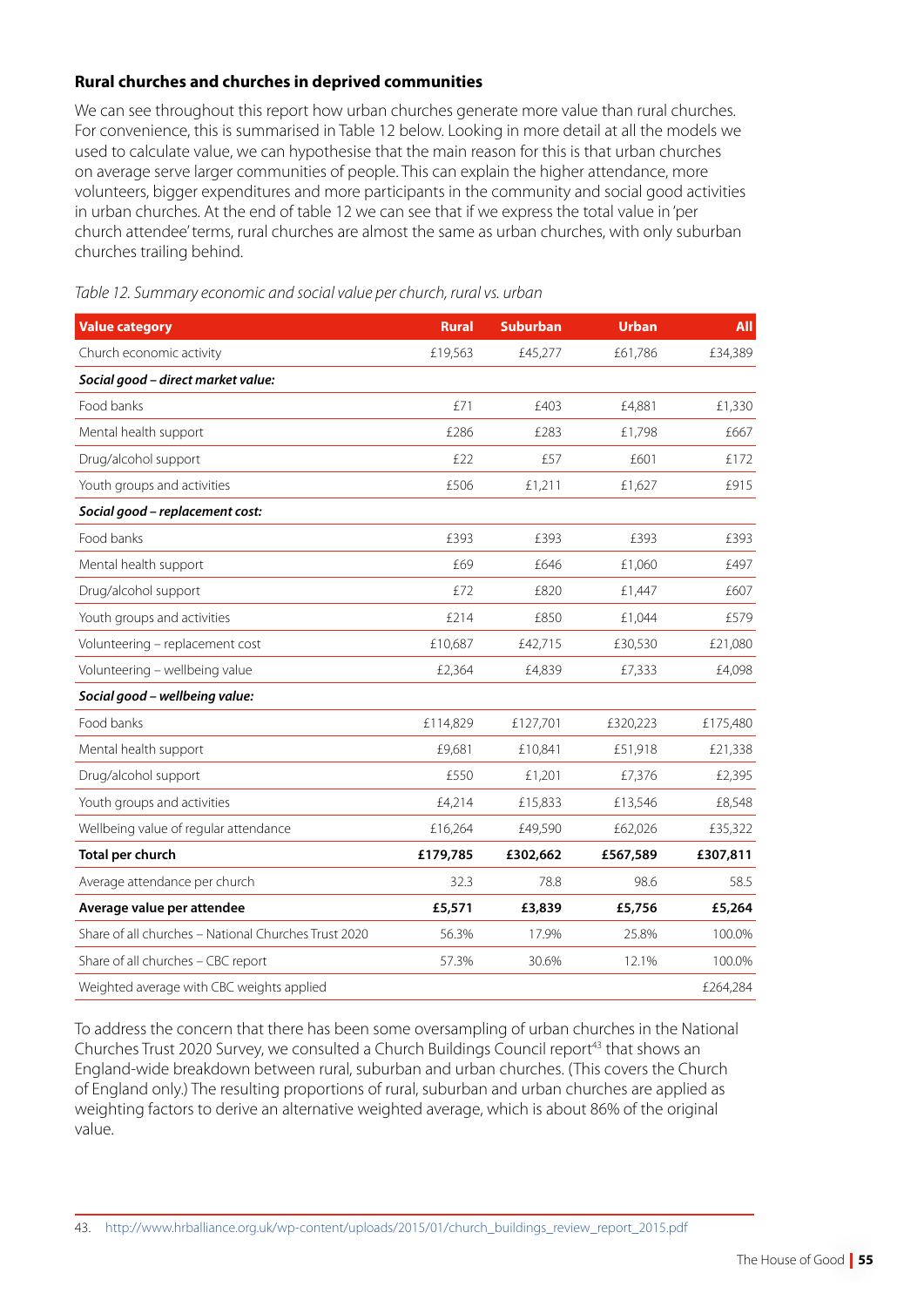However, another potentially important factor may be that urban churches are located in more deprived communities (see supporting evidence in Table 13) where people are more in need or reliant on the church to provide community and social good.

|                                                                                           | <b>Rural</b>            | <b>Suburban</b>              | <b>Urban</b>       | <b>All</b> |
|-------------------------------------------------------------------------------------------|-------------------------|------------------------------|--------------------|------------|
| Avg. Index of Multiple Deprivation decile<br>$(1 = most$ deprived, $10 =$ least deprived) | 6.68                    | 6.67                         | 4.21               | 6.00       |
| % High deprivation (deciles 1-3)                                                          | 2.4%                    | 13.0%                        | 47.0%              | 16.5%      |
| % Medium deprivation (deciles 4-7)                                                        | 66.1%                   | 41.0%                        | 42.6%              | 55.2%      |
| % Low deprivation (deciles 8-10)                                                          | 31.5%                   | 46.0%                        | 10.4%              | 28.3%      |
|                                                                                           |                         |                              |                    |            |
|                                                                                           | <b>High deprivation</b> | <b>Medium</b><br>deprivation | Low<br>deprivation | <b>All</b> |
| % Rural                                                                                   | 8.0%                    | 65.7%                        | 61.1%              | 54.8%      |
| % Suburban                                                                                | 14.0%                   | 13.2%                        | 28.8%              | 17.7%      |

*Table 13. Statistics on local area deprivation and rural/urban status, National Churches Trust 2020 Survey*

This can explain the higher proportion of urban churches involved in most social good activities. The natural consequence is that churches in high deprivation areas generate more value, and when we further consider that some of the financial values could also benefit from distributional weighting as the benefits target low-income groups, we can see that churches provide a wide range of benefits to those groups of the populations that are most in need of them.

It is important to keep in mind that the findings should not be interpreted as downplaying the roles of rural churches. It is rather that the communities of these churches are different – more sparsely populated firstly, and secondly facing a different range of needs. As we could see, some community and social good activities are more prominent in rural areas, and the nature of these matches the common perception of a rural lifestyle: bell-ringing, flower shops, farmers' markets, and the doubling as a local library/post office. Villages tend to provide a support network for residents who consequently have less need of the more formally organised activities provided in urban and suburban churches. Furthermore one needs to acknowledge the higher heritage value of rural churches (75% of these are listed according to the CBC report), a category that was beyond the scope of this study but a very interesting topic for follow-up research.

# **Cost-benefit analysis**

Finally, and somewhat beyond the scope of this report, we can start to look at a very crude cost / benefit value of church buildings.

With the total economic and social value of a church building being estimated at no less than £307,810, comparing that to the raw yearly church expenditure average of £82,406 (National Churches Trust 2020 Survey) will yield a net benefit of a church of at least £225,000 and an average benefit-to-cost ratio (also known as SROI) of a church of 3.74.

This report has, at almost every stage, used the most conservative estimates and only accounts for four of the social care activities provided by churches. In addition, no multiplication for distributional impacts are applied but this would almost certainly be relevant.

There can be no doubt that church buildings are providing a hugely cost effective distribution network of social good and wellbeing in the UK. The values here are enormous; the social good provided is to those most in need. We welcome any challenge to these findings but at the same time suggest that the challenge is rather to establish the full value in addition to and beyond these findings. The House of Good, made up of the UK's church buildings and the social good that takes place in them, is worth far more to the economy and society than we have been able to capture in this pioneering examination at the subject.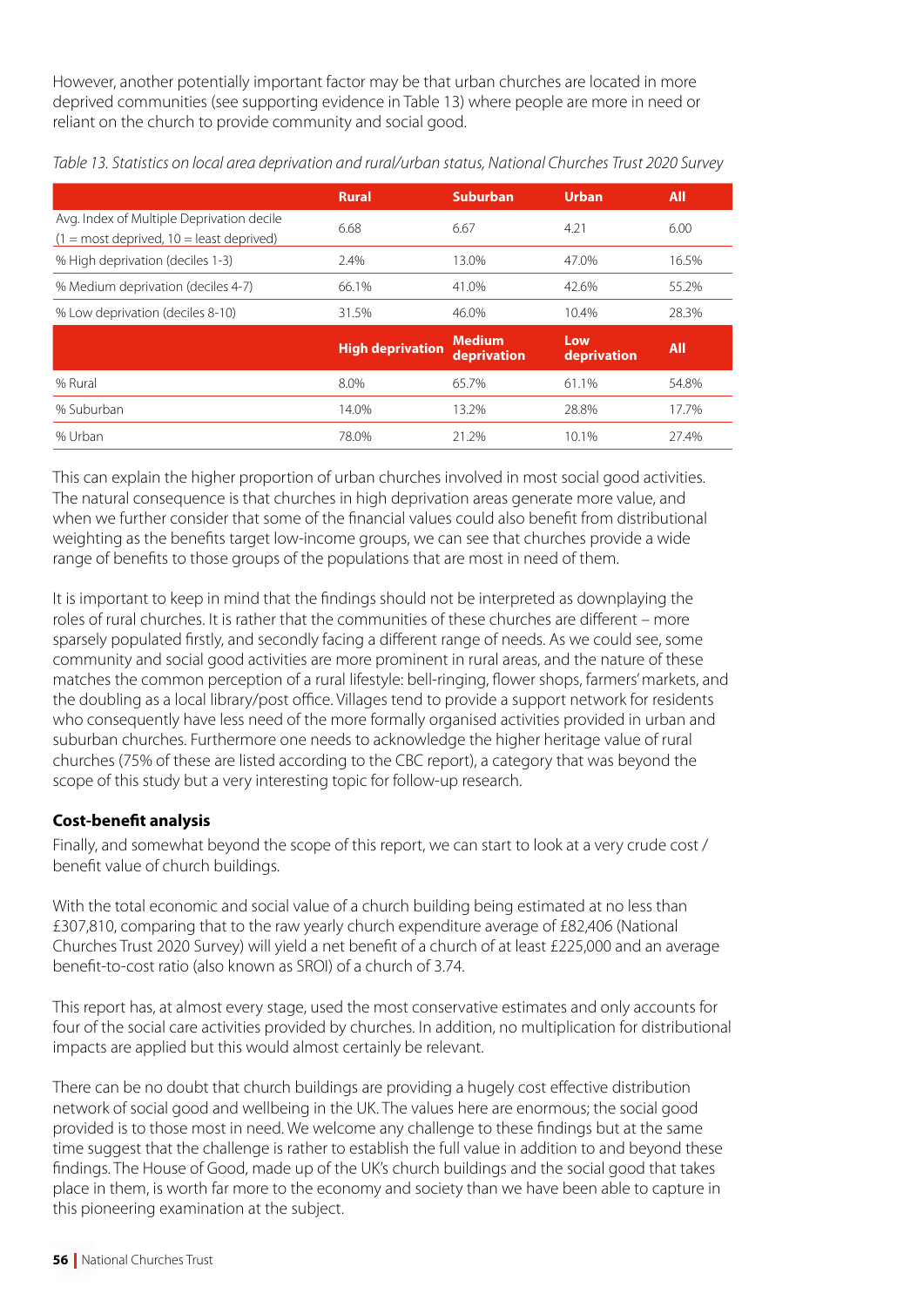# **APPENDIX 1. LITERATURE REVIEW**

Though a number of church buildings are in poor repair and others lack essential facilities, they remain important buildings for local people. A review commissioned by DCMS acknowledges that the number of government-funded initiatives to support the maintenance and repair of church buildings is dwindling, and providing for the needs and expenditure of each church falls increasingly – and by now overwhelmingly – into the hands of its local community of worshippers (Taylor 2017). This is coupled with significant increases in the proportion of people who identify as non-religious and of those who do not believe in God, along with a less pronounced but ongoing decrease in church attendance (Spencer 2016).

In order to make a case for sustained maintenance and support of church buildings, it is important to acknowledge and assess the benefits they bring to society. Several studies described the extent to which churches are involved in social action – organising or helping to organise a range of activities directed at people in need from the wider community (Church Urban Fund 2015; Knott 2014). Repeating these surveys over time shows a strong increasing trend in the community activities organised by churches (also summarised in Spencer 2016).

While some studies stop at identifying the types of community activities and proportion of churches involved (Church Urban Fund 2015), other studies go further by trying to measure the quantity of such activities (e.g. the ECORYS 2014 study of English cathedrals). There are some initial efforts to assign monetary values to these activities, which is particularly useful to advance the case for church funding. Knott (2014) applies a cost-based method using the data collected on the expenses incurred by churches to organise these activities, as well as the number of volunteer hours involved, priced at a national average wage.

On the other hand, a group of studies in North America is piloting another approach which is based on the social outcomes achieved by religious congregations through their activities (Cnaan et al. 2013 in Philadelphia, extended by Cnaan and Partners for Sacred Places 2016 to three US cities, and by Daly 2016 to Toronto). Examples of such outcomes are education (from nurseries/daycares or alternative schools held at the church), suicide prevention, employment, crime prevention, recovery from drug/alcohol abuse, promoting civic engagement etc. Valuations for these outcomes are inferred by invoking national statistics and unit cost databases concerning the respective outcomes. Attempts to estimate national aggregates for the USA, based on the Cnaan et al. (2013) finding, were undertaken by Grim and Grim (2016), although some components included by Grim and Grim in the national value aggregates (such as the value added of businesses that are known to have religious roots, or the income earned by households that identify as religious) are of questionable validity because they cannot be directly attributed to religious belief or church attendance.

Volunteering is another key component of church social action and has been valued in the UK in the National Church Social Action Survey (Knott 2014) and also by the Cinnamon Network (2016), which estimated the value of volunteering at £3bn nationally based on detailed audits of 87 communities, although the scope of this study stretched beyond churches and included all faithbased organisations (particularly charities).

Furthermore, multiple studies acknowledged the direct impact of churches' economic activity – their annual operating expenditure. This is the case in the ECORYS (2014) report on English cathedrals, which also takes into account multiplier effects and correction factors for deadweighting and leakage. Direct expenditure is also counted in the North American valuation studies by Cnaan et al. (2013), Partners for Sacred Places (2016), Daly (2016) and Grim and Grim (2016).

One can conclude that research into the monetary valuation of the benefits of church buildings to society is still in its infancy – studies tackling this subject are scarce and lack a unique methodology to determine which components should or should not be valued, and what the most appropriate valuation method for each component should be. We attempt to fill in this gap by undertaking a comprehensive valuation study of churches in the UK, covering all the economic and social value components mentioned so far, and supplementing them with a very important component not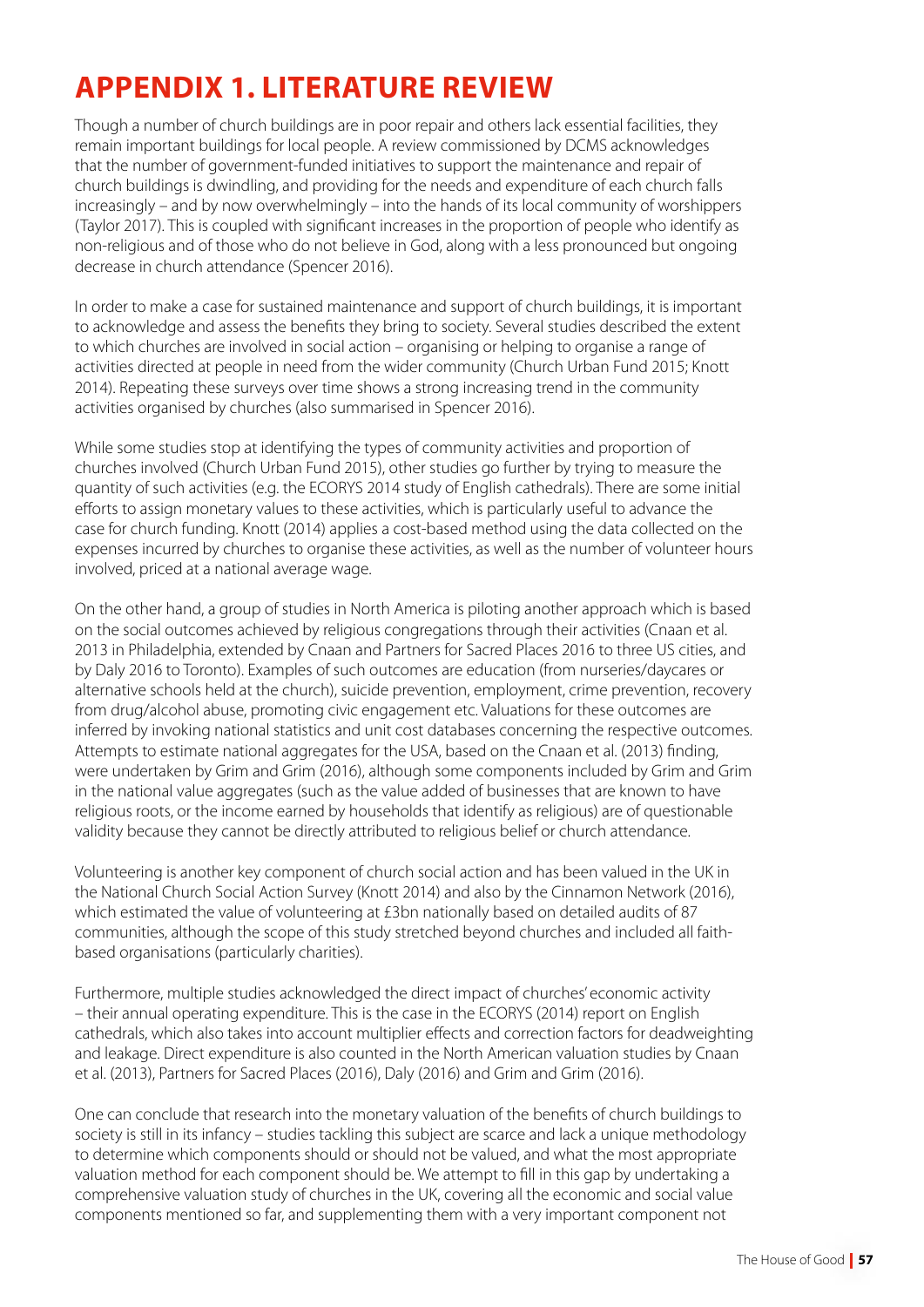tackled yet in the literature – the individual wellbeing benefits to the people attending church services and volunteering with the church, using wellbeing valuation techniques endorsed by *The Green Book* (2018).

#### **A welfare and wellbeing approach to economic value in line with** *The Green Book (***2018)**

The approach we take in this report is in line with HM Treasury principles of policy evaluation in the UK Government, known as *The Green Book*. The previous version of *The Green Book* (2011) acknowledged that wellbeing and social impacts should be considered and the latest version of *The Green Book* (2018) increases the focus of wellbeing in appraisal and evaluation and, in effect, puts wellbeing at the heart of policymaking.

Key references/extracts include:

**•** *'2.3 Economic appraisal is based on the principles of welfare economics – that is, how the government can improve social welfare or wellbeing, referred to in The Green Book as social value.'* (pg. 5)

# Non-market price calculation and estimation

6.15 Social costs and benefits without a market price can be estimated using a range of techniques. Box 14 summarises a hierarchy of the main techniques that can be used. These approaches have strengths and weaknesses that need to be considered when they are used for Social CBA.

# **Box 14, Valuation Methods for Non-Market Prices**

#### **Market prices**

Prices from the relevant market (excluding taxes and subsidies). In some cases a closely comparable market can be used where a direct market price is unavailable.

#### **Generic prices**

Use of a Green Book approved transferable price applicable to the proposal.

#### **Revealed preference**

Techniques which involve inferring the implicit price placed on a good by consumers by examining their behaviour in a similar or related market. Hedonic pricing is an example of this where econometric techniques are used to estimate values from existing data.

#### **Stated preference** willingness to pay

Research study by professionally designed questionnaire eliciting willingness to pay to receive or avoid an outcome.

#### **Stated preference** willingness to accept

Research study by professionally designed questionnaire eliciting compensation to accept a loss.

#### Wellbeing

Use of direct wellbeing based responses (in existing data or from research by questionnaire) to estimate relative prices of non-market goods.

#### Estimation of a central reference value and a range

Based on available data.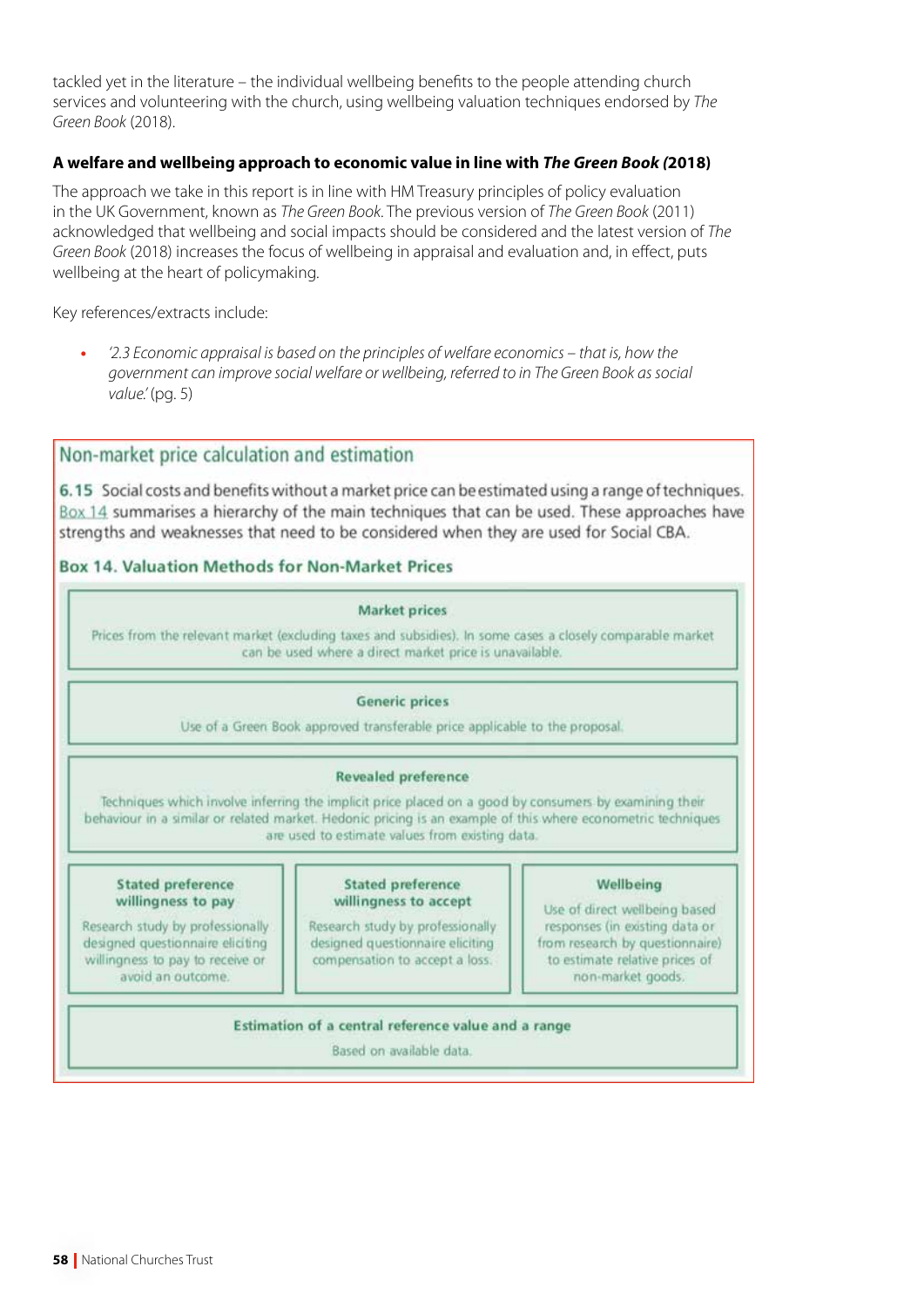# **The impact on the individual and the wider benefits to government and society**

Policy evaluation broadly looks at the two elements of impact and value. Both are relevant to the value of a church as a place where individuals go to worship and socialise and as a place where volunteering and community services are generated.

#### **Primary / Non-Market – the value to individuals.**

Has a project, place or activity improved lives? This values life satisfaction, health and wellbeing impacts in both the short and longer term.

#### **Secondary / Market Value – cost replacement of provision by churches**

As a result of improving people's lives, do we find revenue or savings to government and society? For example, do we see increased taxes from employment and productivity or savings to the NHS from improved mental health, or savings in policing from reduced crime?

In terms of church services and the provision of services to the community this report considers both. We look at the full range of benefits deriving from the church building and its associated activities as a series of concentric circles moving from primary / non market value to considering secondary / market values.

# **Unit Cost economic and social values**

In the UK, there are a number of compiled resources that can be used to estimate the social value and savings to the exchequer of various outcomes achieved by community activities organised at or by the church. Examples are the Manchester Unit Cost Database (Quinn, Markus and Cox 2011; updated 2019), The HACT Social Value Bank (Trotter et al. 2014; updated 2018), The Unit Costs of Health & Social Care (Curtis and Burns 2019) and others.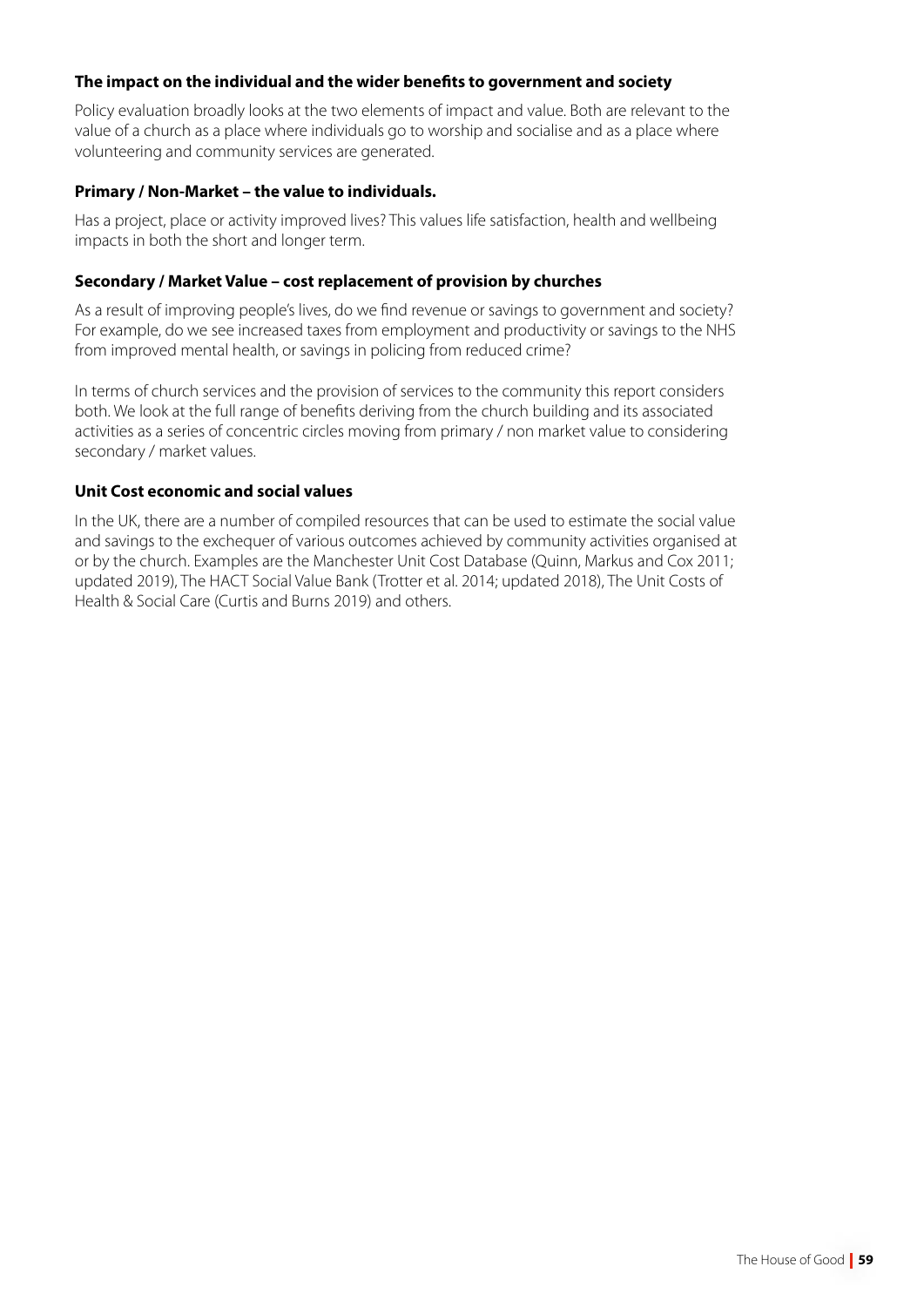# **APPENDIX 2. DETAILS OF REGRESSION MODELS EMPLOYED TO ESTIMATE WELLBEING EFFECTS FOR CIRCLES 4-6 (NON-MARKET VALUE)**

The Understanding Society (USoc) dataset is used for impact analysis at the individual level and is the main source used to derive non-market value in this study. USoc is the successor to the discontinued British Household Panel Survey (BHPS) based at the [Institute for Social and Economic](https://www.iser.essex.ac.uk/)  [Research](https://www.iser.essex.ac.uk/) at the [University of Essex.](https://www.essex.ac.uk/) It collects a range of demographic and lifestyle data from individuals and families. The USoc sample covers the entire UK, including all its four constituent countries.

# **Variables used in this analysis**

In this section we will list the main variables used for our regression model, describing in more detail the form in which they appear in each of the datasets.

# **Treatment variables**

The main treatment variable, that is the main variable whose benefits we are trying to identify in Circle 6, should be an indicator of attending church or participating in the life of the church. The table below lists a series of treatment variables that we considered and reported on in Table 8.

| <b>Variable name</b>                 | <b>Question text</b>                                                                                                                                               | <b>Response scale</b>                                                                                                                                                         | <b>Waves</b> |
|--------------------------------------|--------------------------------------------------------------------------------------------------------------------------------------------------------------------|-------------------------------------------------------------------------------------------------------------------------------------------------------------------------------|--------------|
| Religious affiliation                | Do you regard yourself as belonging<br>to any particular religion?                                                                                                 | Binary (yes/no)                                                                                                                                                               | All waves    |
| Frequency of religious<br>attendance | How often, if at all, do you attend<br>religious services or meetings?                                                                                             | 1 Once a week or more<br>2 Less often but at least once a month<br>3 Less often but at least once a year<br>4 Never or practically never<br>5 Only at weddings, funerals etc. | 1, 4         |
| Importance of religion<br>in life    | How much difference would you say<br>religious beliefs make to your life?<br>Would you say they make                                                               | 1 A great difference<br>2 Some difference<br>3 A little difference<br>4 Or no difference?                                                                                     | 1,4          |
| Member of a religious<br>group       | Are you currently a member of any<br>of the kinds of organisations on this<br>card? - Religious group or church<br>organisation                                    | Binary (yes/no)                                                                                                                                                               | 3,6          |
| Active in a religious<br>group       | Whether you are a member or not, do<br>you join in the activities of any of these<br>organisations on a regular basis? -<br>Religious group or church organisation | Binary (yes/no)                                                                                                                                                               | 3,6          |

#### *Table A1. Treatment variables in Circle 6*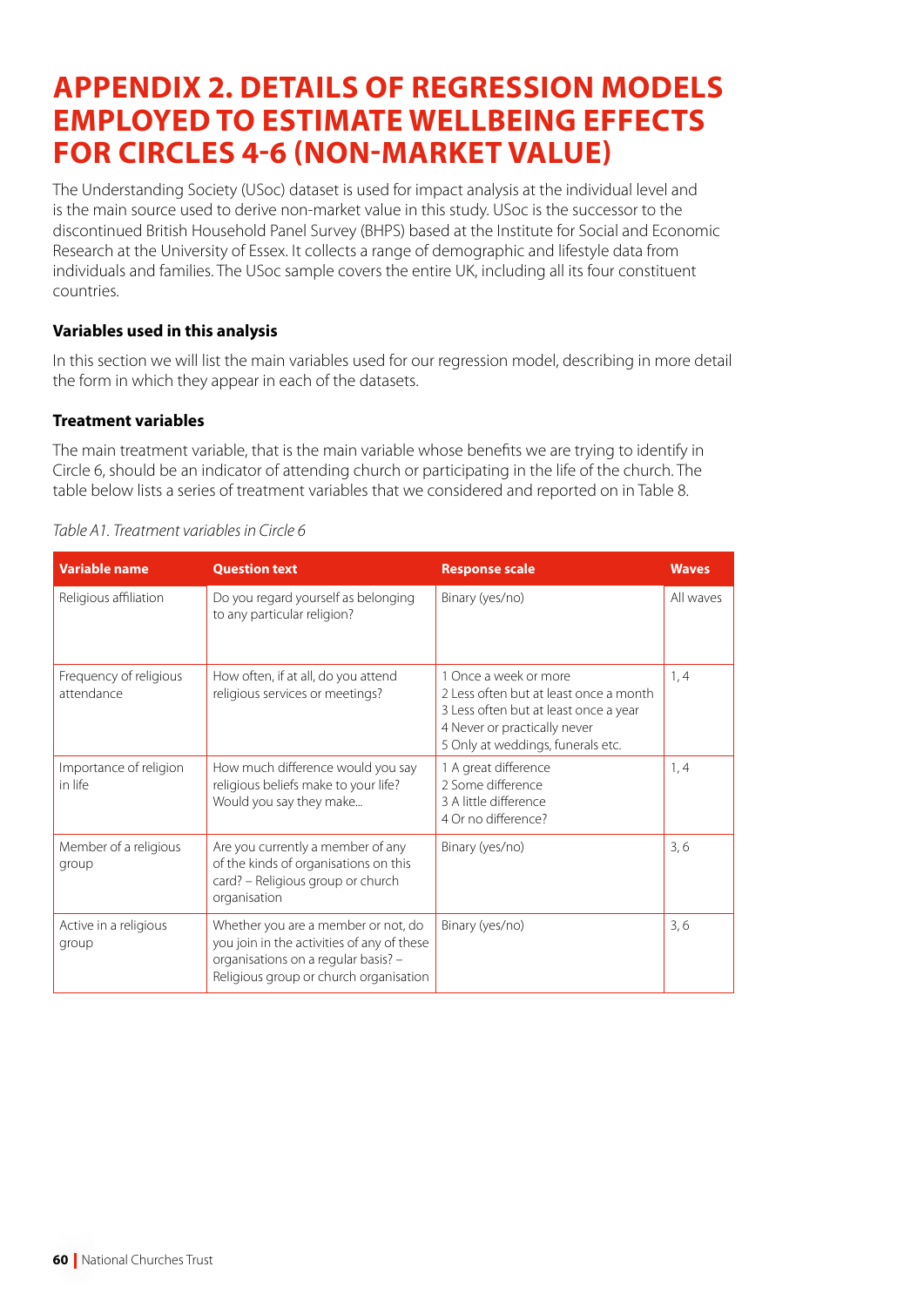In other circles (Circle 5 and Circle 4), we are also using other variables as the treatment variable when we want to investigate how they explain wellbeing:

*Table A2. Treatment variables in Circles 4 and 5*

| <b>Variable name</b>                  | <b>Question text</b>                                                                                                                                                 | <b>Response scale</b>                                                                                                             | <b>Waves</b>                   |
|---------------------------------------|----------------------------------------------------------------------------------------------------------------------------------------------------------------------|-----------------------------------------------------------------------------------------------------------------------------------|--------------------------------|
| Volunteering in the<br>last 12 months | In the last 12 months, have you<br>given any unpaid help or worked<br>as a volunteer for any type of local,<br>national or international organisation<br>or charity? | Binary (yes/no)                                                                                                                   | USoc 2,<br>4,6                 |
| Food security                         | Do you eat at least one filling meal a<br>day?                                                                                                                       | Binary (yes/no)                                                                                                                   | <b>USoc 4, 6</b>               |
| Youth group<br>participation          | And how often do you go to youth<br>clubs, Scouts, Girl Guides or other<br>organised activities?                                                                     | Most days<br>At least once a week<br>At least once a month<br>Several times a year<br>Once a year or less<br>Never / almost never | <b>USoc</b><br>Youth 2.<br>4,6 |
| Anxiety / depression                  | Do you have any of the health<br>problems or disabilities listed on this<br>card? - Anxiety, depression or bad<br>nerves, psychiatric problems                       | Binary (yes/no)                                                                                                                   | <b>BHPS 1-18</b>               |
| Drug / alcohol problems               | Do you have any of the health<br>problems or disabilities listed on<br>this card? - Alcohol or drug related<br>problems                                              | Binary (yes/no)                                                                                                                   | <b>BHPS 1-18</b>               |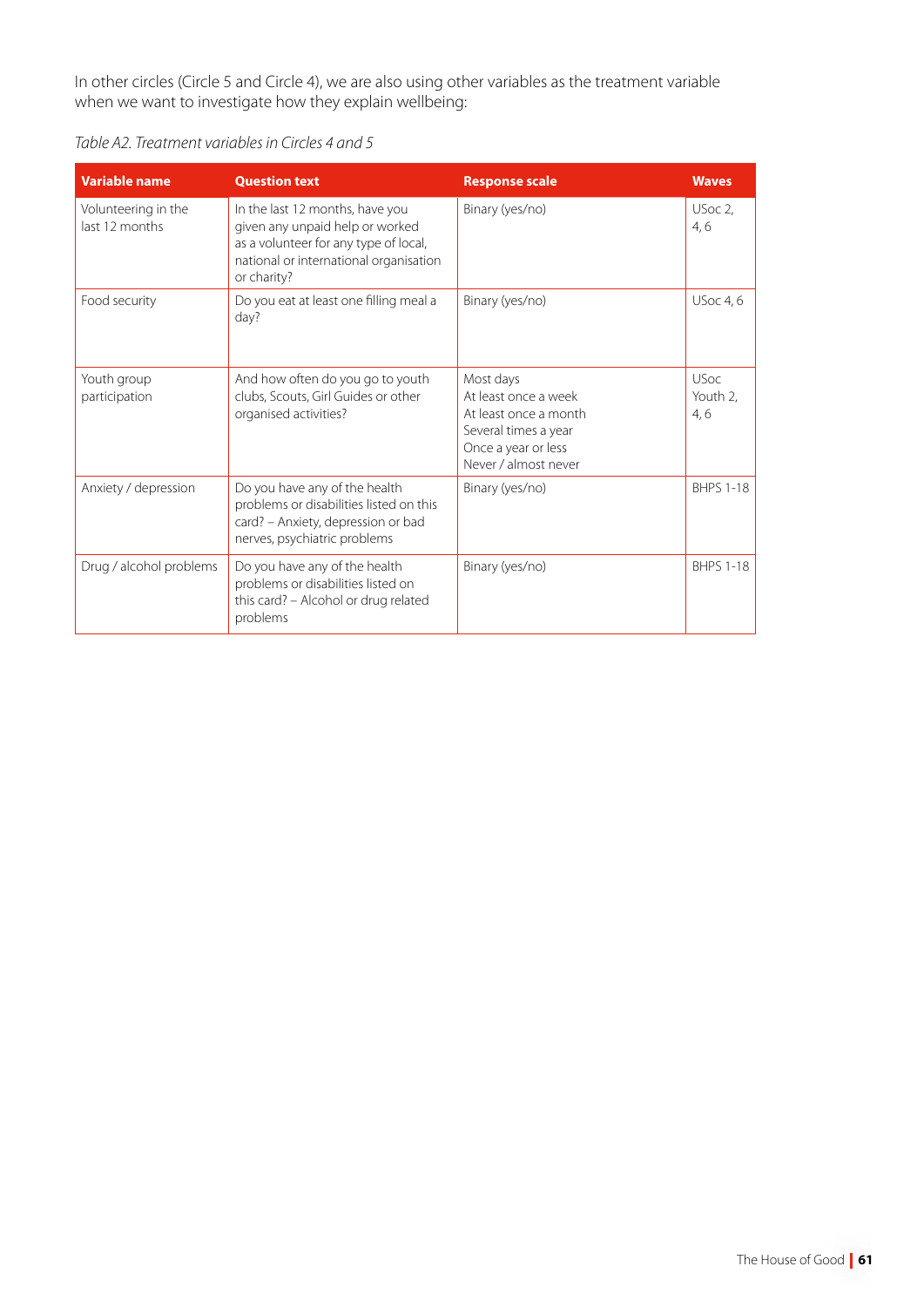# **Outcomes**

The main outcome variable of interest throughout this study is life satisfaction, measured in USoc on a 7-point scale. Additionally, in Circle 6 there are a series of other outcomes that can be ascribed to the DCMS 5 objectives and were found to be positively associated with church attendance. These cover physical and mental health, personal development / self-efficacy – being able to achieve goals, as well as community development – trust, volunteering, number and quality of friendships, affinity to one's community, and closeness with one's family. All these are reported in the table below.

|  | Table A3. Wellbeing and other individual-level outcomes |  |
|--|---------------------------------------------------------|--|
|  |                                                         |  |

| <b>Wellbeing variable</b>             | <b>Question form</b>                                                                                                                                                 | <b>Response scale</b>                                                                             | <b>Waves</b> |
|---------------------------------------|----------------------------------------------------------------------------------------------------------------------------------------------------------------------|---------------------------------------------------------------------------------------------------|--------------|
| Life satisfaction                     | Please choose the number which you<br>feel best describes how dissatisfied or<br>satisfied you are with your life overall.                                           | 1 (completely dissatisfied) to 7<br>(completely satisfied)                                        | All waves    |
| General health                        | In general, would you say your health<br>is (multiple choice)                                                                                                        | 1 (poor) to 5 (excellent)                                                                         | All waves    |
| GHQ index                             | A sum of 12 mental health questions                                                                                                                                  | Each question is 0 (no problems) to 3<br>(serious problems), resulting in a total<br>of 0 to 3644 | All waves    |
| Self-efficacy                         | To what extent does the following<br>statement apply to you? - It is<br>easy for me to stick to my aims and<br>accomplish my goals.                                  | 1 (Not at all true) to<br>4 (Exactly true)                                                        | 5            |
| Can rely on friends                   | (Thinking about your friends) How<br>much can you rely on them if you<br>have a serious problem?                                                                     | 1 (not at all) to $4$ (a lot)                                                                     | 2, 5         |
| Trust in people in general            | Would you say that most people can<br>be trusted or that you can't be too<br>careful in dealing with people?                                                         | 3 Most people can be trusted<br>2 Depends<br>1 Can't be too careful                               | 1            |
| Trust in people in<br>neighbourhood   | Do you believe most people in your<br>neighbourhood can be trusted?                                                                                                  | 1 (strongly disagree) to 5 (strongly<br>agree)                                                    | 3,6          |
| Volunteering in the last<br>12 months | In the last 12 months, have you<br>given any unpaid help or worked<br>as a volunteer for any type of local,<br>national or international organisation<br>or charity? | Binary (yes/no)                                                                                   | 2, 4, 6      |

44. A transformation was applied: f(x) = 36-x, so that higher numbers represent positive outcomes.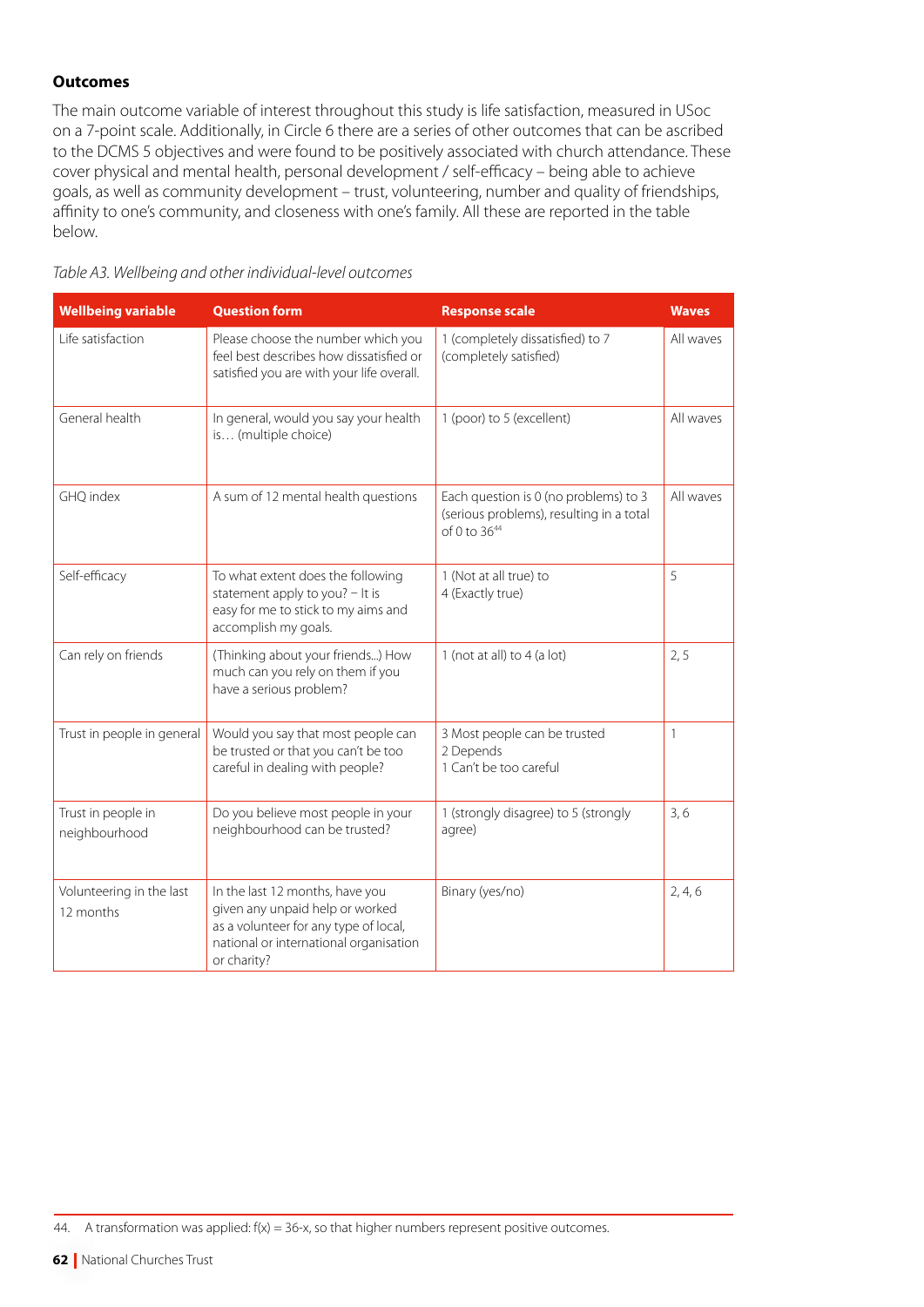# **Demographic control variables**

A range of factors are known to have a great influence on our subjective wellbeing. By including these variables in the analysis we can control for these determinants of our wellbeing, so that we can see just the change in wellbeing attributed to religious attendance.

After producing the descriptive statistics for this study, we found (for example) that people who attend religious services occasionally (but not those who attend regularly) have higher income than those who do not attend at all. At the same time, the more money you have, the more likely you are (on average) to have better health, more happiness and overall life satisfaction. It is therefore very important to control for (effectively cancel out the effect of ) income and other demographic characteristics in order to avoid biased estimates of the impact of church attendance on wellbeing.

Fujiwara and Campbell (2011) draw up a list of main determinants of life satisfaction found in the literature to date, of which we try to include as much as each dataset provides. It is reasonable to believe that these factors are also likely to influence social outcomes such as trust or friendships. Furthermore, demographics are of interest in themselves in order to describe the composition of those who do not attend religious services at all, those who do so infrequently and those who do so regularly, and to see in what regard these groups are different. A list of demographic variables used in this study and their availability by dataset can be found overleaf: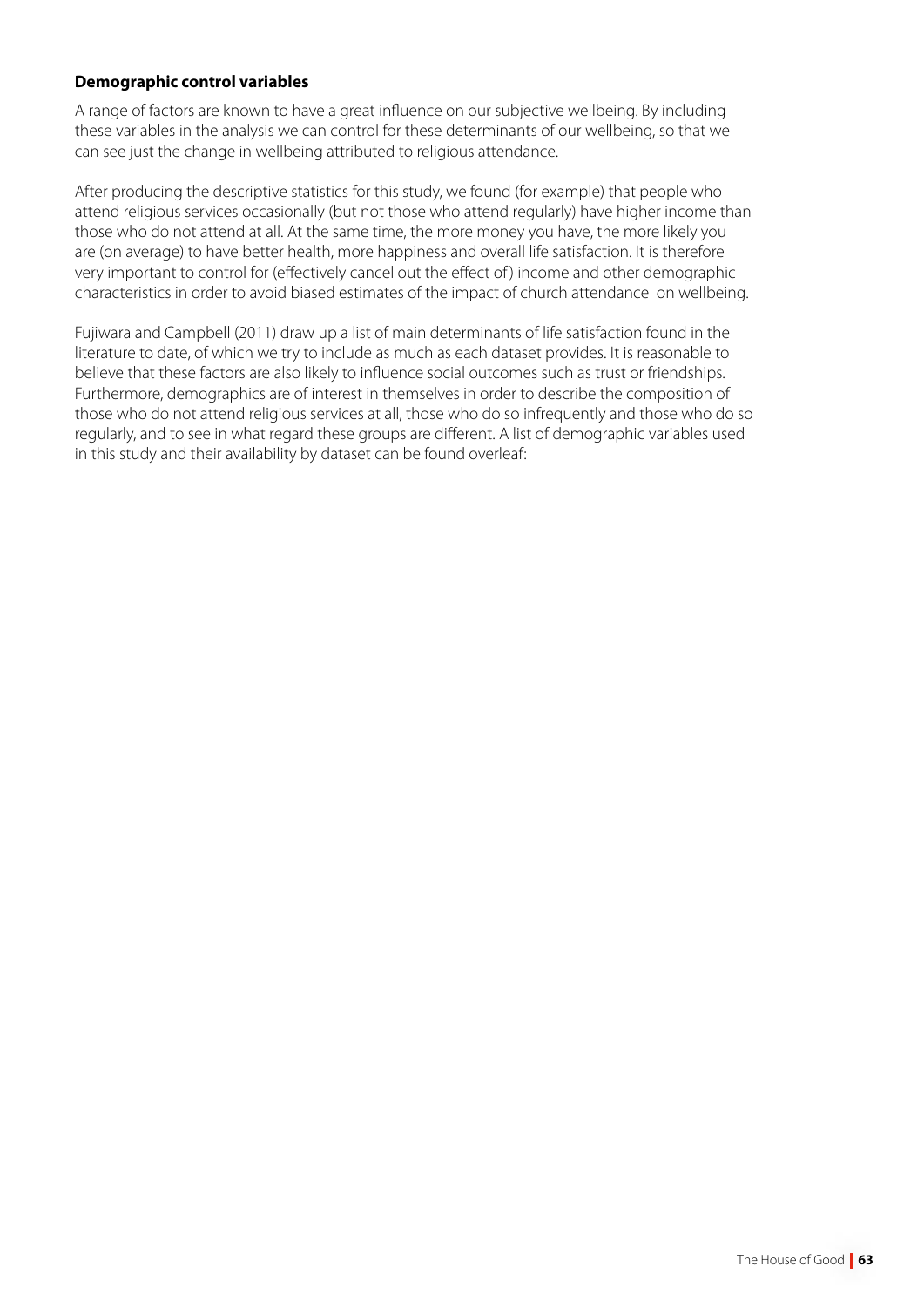# *Table A4. Demographic control variables*

| <b>Variable</b>                    | <b>Response scale / categories</b>                                                    | <b>Notes / Comments</b>                                                                                                                                  |
|------------------------------------|---------------------------------------------------------------------------------------|----------------------------------------------------------------------------------------------------------------------------------------------------------|
| Age                                | Whole numbers indicating age in years                                                 |                                                                                                                                                          |
| Gender                             | Male, Female                                                                          |                                                                                                                                                          |
| Income                             | Continuous (natural logarithm)                                                        | Natural logarithm of equivalised household<br>income                                                                                                     |
| Marital status                     | Single, Married or civil partner, Separated,<br>Divorced, Widowed, Living as a couple | Originally 10 categories but all civil<br>partnership categories were combined with<br>the respective marriage categories because<br>of small subsamples |
| Number of children in<br>household | $0, 1, 2, 3, 4+$                                                                      | 4 or more children grouped together<br>to avoid small bin sizes. Defined as own<br>children aged 0-15 in the household.                                  |
| Education                          | Degree or above, Other higher education,<br>A-levels, GCSE, No qualifications         |                                                                                                                                                          |
| Employment status                  | Employed, Unemployed, Student, Retired<br>etc.                                        |                                                                                                                                                          |
| Rural / urban area                 | Rural, Urban                                                                          |                                                                                                                                                          |
| Ethnicity (broad<br>categories)    | White, Mixed, Asian, Black, Other                                                     | More detailed ethnicities are available but<br>they are condensed into these 5 categories<br>to avoid small subsamples.                                  |
| Region                             | 9 regions of England + Scotland, Wales,<br>Northern Ireland                           |                                                                                                                                                          |
| Carer status                       | Yes, No                                                                               | Indicates whether the respondent has to<br>take care of someone in the household                                                                         |
| House ownership                    | Owned outright, Mortgage, Rented, Rent-<br>free. Other                                |                                                                                                                                                          |
| Wave of survey                     | $1$ to $7$                                                                            | Indicator for each wave in the dataset.<br>Included to account for time trends.                                                                          |
| Interview month                    | January to December                                                                   | Included to account for seasonality                                                                                                                      |
| General health                     | 1 (poor) to 5 (excellent)                                                             | Used as a control whenever it is not an<br>outcome, because health is one of the most<br>important drivers of wellbeing                                  |
| Moving house                       | Yes, No                                                                               | Respondent would prefer to move house -<br>an indicator of housing quality / deprivation                                                                 |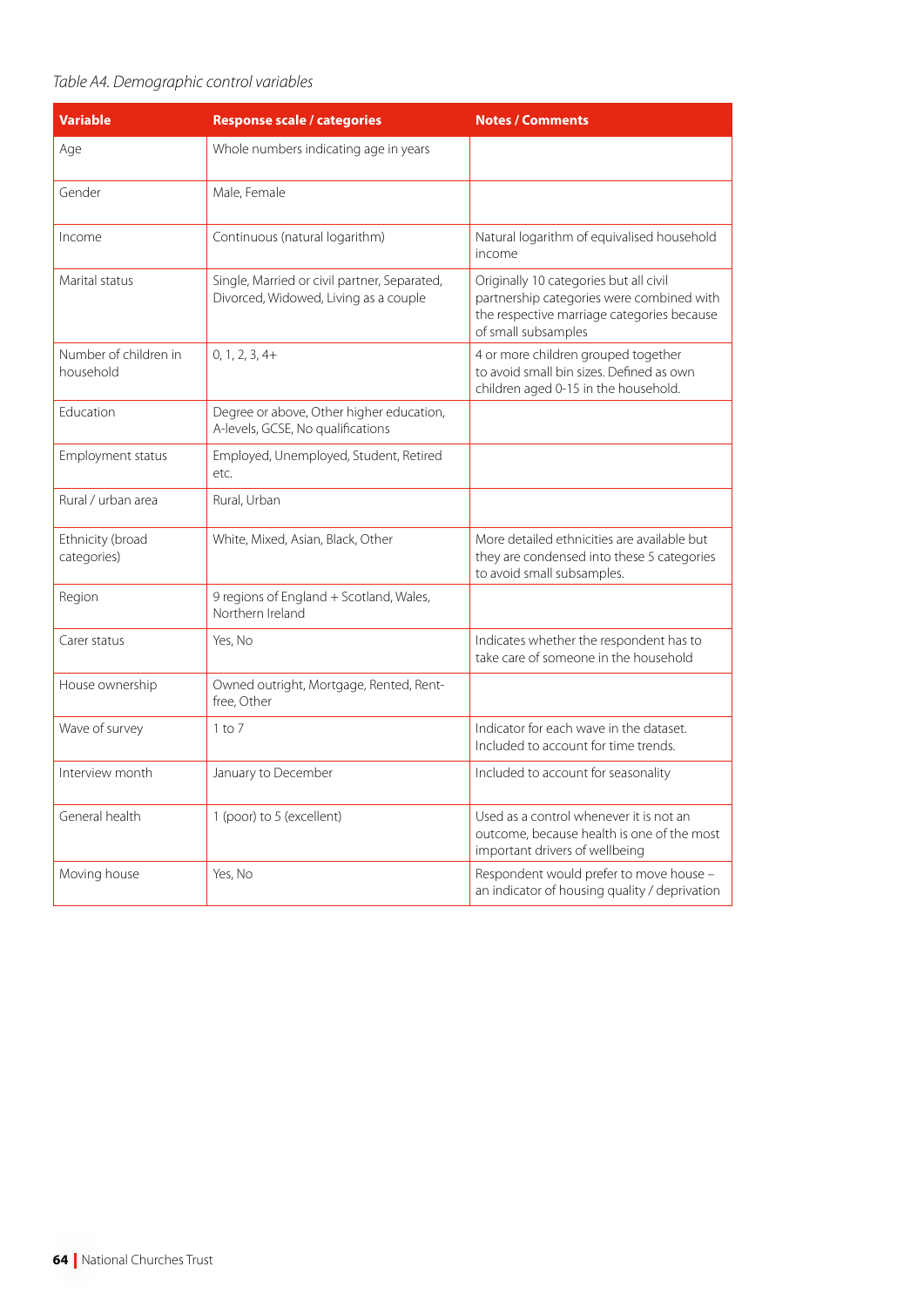# **The model**

In regression analysis, we are able to account for the many determinants of wellbeing / social outcomes that we listed in the "Demographic control variables" section above and enable us to isolate the effect of religious attendance on these outcomes. This is achieved by including them in an Ordinary Least Squares (OLS) regression equation such as:

#### $O_i = \alpha + \beta_1 T_i + \beta_2 X_i + \varepsilon_i$ (1)

Here, O<sub>i</sub> is an outcome variable selected from the lists mentioned in the outcome subsection above.  $T_{\!\!_\text{I}}$  is a dummy variable indicating religious attendance (or a series of dummy variables if the variable has several categories)<sup>45</sup>.  $X_{\!\scriptscriptstyle\rm i}$  is a vector of all the control variables available in the dataset, as listed in the "Demographic control variables" subsection; and ε is the error term containing *unobserved* factors that determine the relevant outcomes<sup>46</sup>.

To further insure against the influence of *unobserved* factors (a.k.a. omitted variable bias), OLS analysis can be replaced by Fixed Effects (FE) regressions in panel datasets. The FE model is similar to OLS but looks only at the changes that occur between waves in the variables of an individual that was surveyed more than once. However, because our key treatment variable (frequency of religious attendance) is only available in 2 waves, the data is not good enough for panel data analysis (a good panel dataset would have many waves with low attrition of respondents between waves). Therefore we use OLS results as our main findings and add the caveat that the regression coefficient only represents an association between church attendance and the wellbeing / social outcome, holding a range of demographic factors constant, but does not necessarily indicate a causal effect or a direct benefit of church attendance on wellbeing / social capital.

Furthermore, we can investigate how the association between outcomes and religious attendance varies by religion (e.g. Christians vs. other religions) and rural/urban status. This is done with the help of regression models with interaction terms, such as Equations 2 and 3 below. This would feed into the objective of identifying whether church attendance is associated with higher improvements in social outcomes or wellbeing for more socially vulnerable groups.

$$
O_i = \alpha + \beta_1 T_i + \beta_2 T_i Christian_i + \beta_3 T_i Otherrel_i + \beta_4 X_i + \varepsilon_i
$$
 (2)

# $O_i = \alpha + \beta_1 T_i + \beta_2 T_i$ Christian<sub>i</sub>Rural<sub>i</sub> +  $\beta_2 T_i$ Christian<sub>i</sub>Urban<sub>i</sub> +  $\beta_4 T_i$ Otherrel<sub>i</sub> +  $\beta_4 X_i + \varepsilon_i$  (3)

The categorical outcome variables, which are coded on ordinal (0-to-10, 1-to-7, 1-to-5 or other) scales, will be treated as cardinal for the purpose of this analysis. Kristoffersen (2017) shows that the cardinality assumption is reasonable in most research contexts, and at the same time it facilitates interpretation and even subsequent monetary valuation of the results.

<sup>45.</sup> A separate regression is run for each outcome variable and also for each treatment (church involvement) variable, but the same control variables are included in all regressions (with minor exceptions as noted before).

<sup>46.</sup> There are a series of technical assumptions which underpin the validity of OLS regressions. Among these are random sampling (which the nationally representative surveys do their best to ensure), a true linear relationship between the variables (which can be circumvented to allow for a more flexible functional form by using an age squared term and dummy variables for categorical controls), and the absence of other factors which influence outcomes and treatment at the same time. The last assumption is the most difficult to verify, as there are a plethora of factors which can determine wellbeing and church involvement at the same time.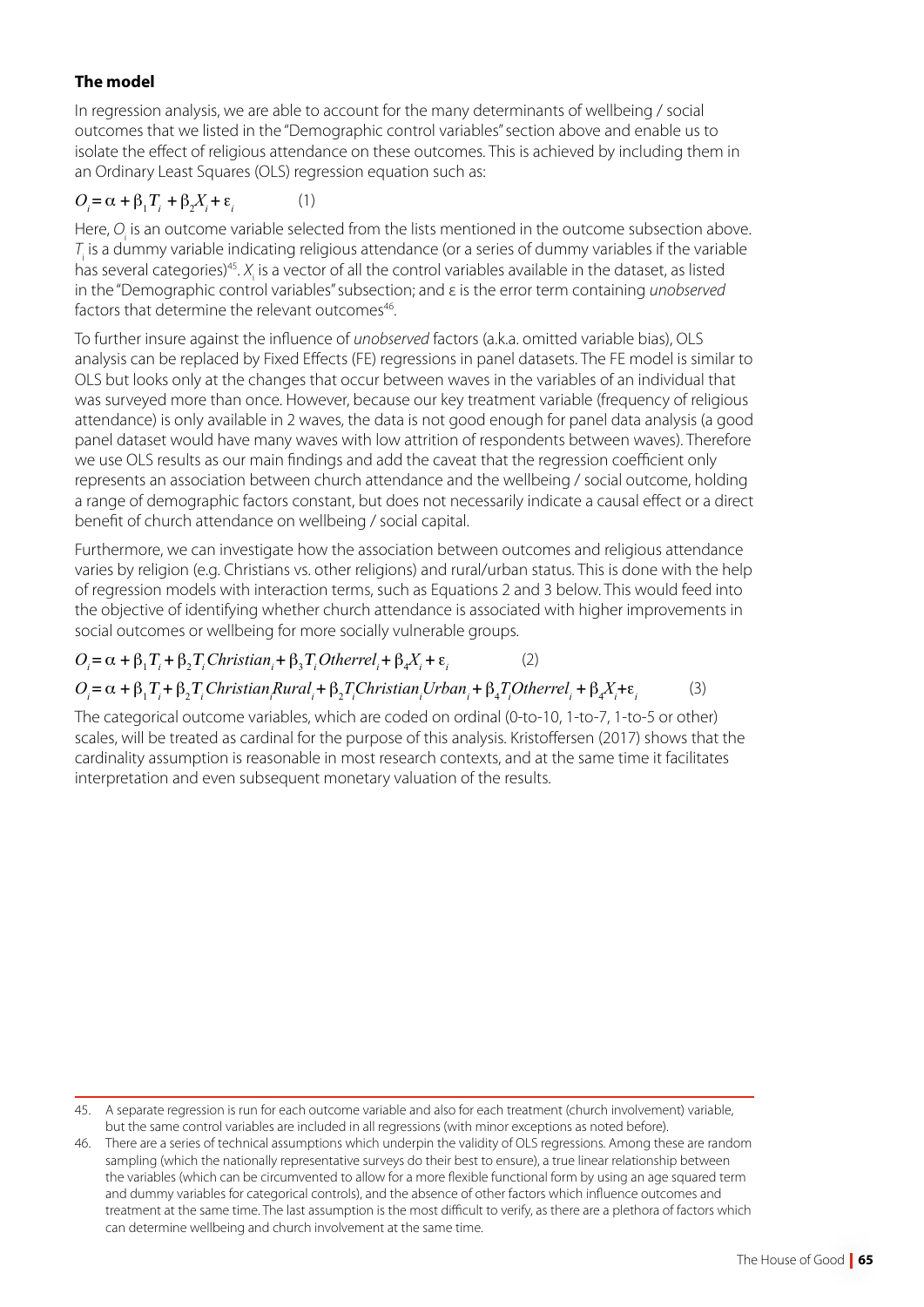# **APPENDIX 3. FULL STATISTICS FROM THE NATIONAL CHURCHES TRUST 2020 SURVEY, 2010 SURVEY, AND REGRESSION ANALYSIS WITH THE UNDERSTANDING SOCIETY DATASET.**

These statistics constitute a large proportion of the inputs used throughout our valuation models and calculations. A full table shows the raw statistics for all indicators of church activity collected in the survey $47$ .

An equivalent table shows the raw statistics from the National Churches Trust 2010 Survey<sup>48</sup> and there are raw results of the analysis (descriptive statistics and regressions) using the Understanding Society data<sup>49</sup>.

# **References**

Bagnall, A.-M., South, J. et al. (2018). Places, spaces, people and wellbeing: A systematic review of interventions to boost social relations through improvements in community infrastructure. What Works Centre for Wellbeing.

Barclay, D. & Hilhorst, S. (2019). Holy Alliances: Church-Secular Partnerships for Social Good. London, UK: Demos.

Braithwaite, G. (2020). Struggling, Closed and Closing Churches Research Project. Church Buildings Council.

Bull, D., de Las Casas, L., & Wharton, R. (2016). Faith Matters: Understanding the Size, Income and Focus of Faith-Based Charities. London, UK: New Philanthropy Capital.

Caraher, M. & Furey, S. (2018). The Differential Cost of an Emergency Food Parcel and a Consensually Acceptable Basket of Healthy Food: The Economics of Food Poverty. Presentation for 4th World Congress on Health Economics, Health Policy and Health Care Management, Zurich, Switzerland.

Chaves, M., & Miller, S. L., eds. (1999), Financing American Religion, Walnut Creek, CA, USA, AltaMira press/Sage publications.

Church Building Council (2015). Report of the Church Buildings Review Group.

The Church of England, Research & Statistics (2019). Parish Finance Statistics 2017. London, UK.

The Church of England, Research & Statistics (2019). Statistics for Mission 2018. London, UK.

Church Urban Fund & The Church of England (2015). Church in Action: a National Survey of Church-based Social Action.

Cinnamon Network (2016). Cinnamon Faith Action Audit: National Report. London, UK.

Cnaan R. A., Forrest T., Carlsmith J. & Karsh K. (2013). If you do not count it, it does not count: a pilot study of valuing urban congregations. *Journal of Management, Spirituality & Religion.* DOI:10.1080/14 766086.2012.758046.

Curtis, L. A. and Burns, A. (2019). Unit Costs of Health and Social Care 2019. PSSRU, Kent, UK, 176 pp.

Daly, M.W. (2016). The Halo Project, Phase 1: Valuing Toronto's Faith Congregations. Toronto, Canada: Cardus Think Tank.

ECORYS (2014). The economic and social impacts of England's cathedrals: A report to the Association of English Cathedrals.

Field, Clive D. (2020). Counting Religion in Britain: A Monthly Round-Up of New Statistical Sources. Number 52 – January 2020 (Special Edition).

Frijters, P., & Krekel C. (2021), Handbook of Wellbeing Policy for the UK. Forthcoming from Oxford University Press. LSE Working Paper.

Fujiwara, D. (2013). A General Method for Valuing Non-Market Goods Using Wellbeing Data: Three-Stage Wellbeing Valuation. CEP Discussion Paper No 1233.

<sup>47.</sup> <https://drive.google.com/file/d/1pRsnqjbuvudMAUcGTCAP5JpftyFtJOhd>

<sup>48.</sup> [https://drive.google.com/file/d/1G4o4X6nwDhhC1gt\\_5hWwutbafh2jdn4I](https://drive.google.com/file/d/1G4o4X6nwDhhC1gt_5hWwutbafh2jdn4I)

<sup>49.</sup> [https://drive.google.com/file/d/1mAT8Dm07lRASG0B2odc3-\\_q-gOtB3ZUC](https://drive.google.com/file/d/1mAT8Dm07lRASG0B2odc3-_q-gOtB3ZUC)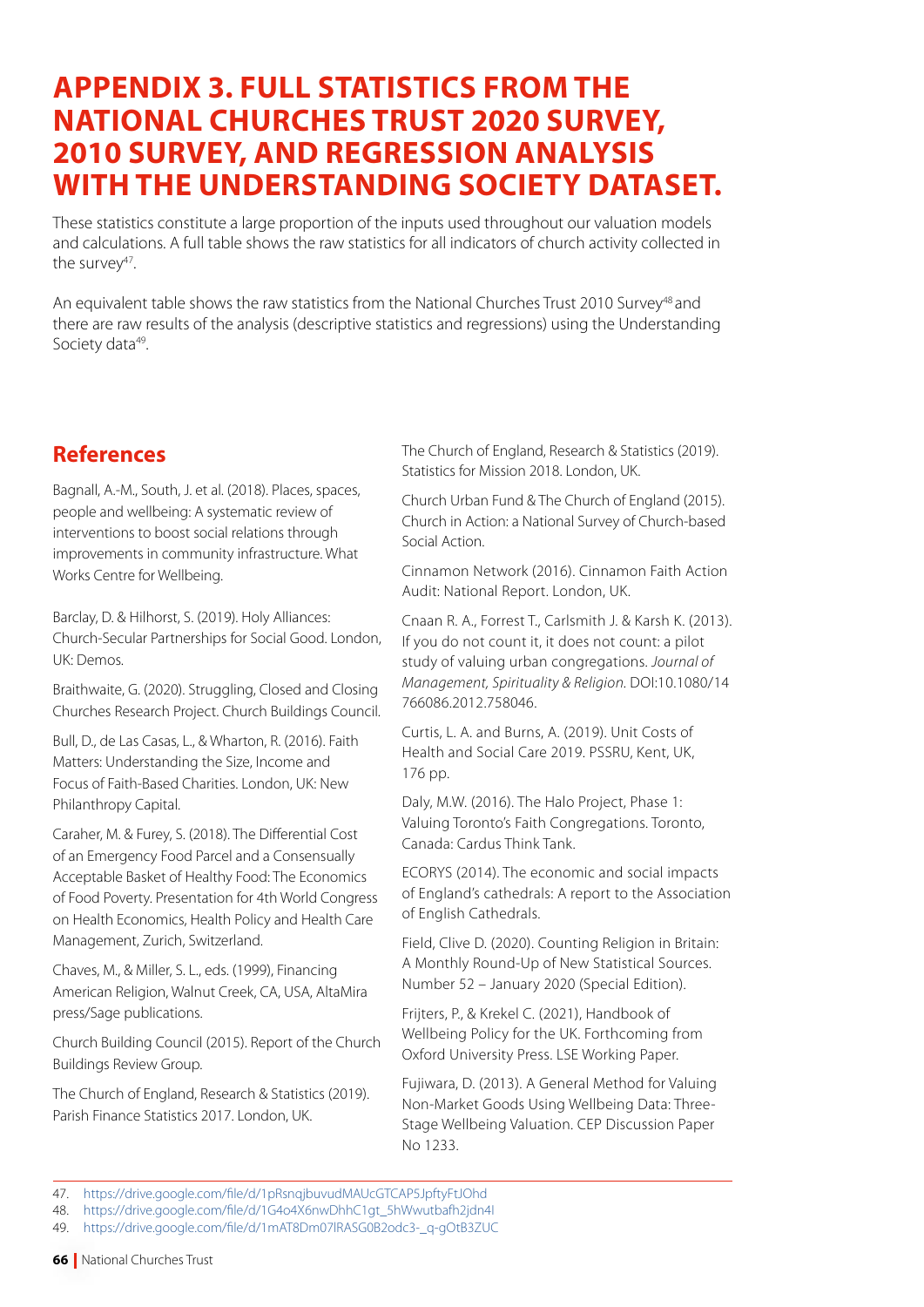Fujiwara, D. & Campbell, D. (2011). Valuation Techniques for Cost Benefit Analysis: Stated Preference, Revealed Preference and Subjective Well-Being Approaches. London: HM Treasury.

Girlguiding UK (2019). Girlguiding's Annual Report and Financial Statements for the year ended 31 December 2018.

Gramatki I., Lawton, R., & Watt, W. (2019). Happy Days: Does volunteering make us happier or is it that happier people volunteer?

Grim, B.J. & Grim, M.E. (2016). The Socio-economic Contribution of Religion to American Society: An Empirical Analysis. *Interdisciplinary Journal of Research on Religion.* Volume 12, Article 3.

Grossman, J.B., Lind, C. et al. (2009). The Cost of Quality Out-of-School-Time Programs. Report by Public/Private Ventures, The Finance Project, and The Wallace Foundation.

HM Treasury (2018). *The Green Book*: Central Government Guidance on Appraisal and Evaluation.

Knott, G. (2014). Investing more for the common good: National Church and Social Action Survey Results 2014. Jubilee+ Foundation.

Kristoffersen, I. (2017). The Metrics of Subjective Wellbeing Data: An Empirical Evaluation of the Ordinal and Cardinal Comparability of Life Satisfaction Scores. Social Indicators Research: An International and Interdisciplinary Journal for Qualityof-Life Measurement. Springer, 130(2), 845-865, January.

Lawton, R.N., Gramatki, I., Watt, W. et al. (2020). Does Volunteering Make Us Happier, or Are Happier People More Likely to Volunteer? Addressing the Problem of Reverse Causality When Estimating the Wellbeing Impacts of Volunteering. *Journal of Happiness Studies.* <https://doi.org/10.1007/s10902-020-00242-8>

Loopstra, R., Goodwin, S. et al. (2019). A survey of food banks operating independently of The Trussell Trust food bank network. Available from: http://www.foodaidnetwork.org.uk/

National Churches Trust (2010). The National Churches Trust Survey. Available from https://www.nationalchurchestrust.org/publications/ national-churches-trust-survey

Partners for Sacred Places (2016). The Economic Halo Effect of Historic Sacred Places (The National Report). Philadelphia, PA, USA.

Quinn, B., Markus, F. & Cox, J. (2019). Unit Cost Database (v.2.0). Greater Manchester Combined Authority.

Scouts UK (2019). Annual report and accounts 2018–19.

Sosenko, F., Littlewood, M. et al. (2019). State of Hunger: A study of poverty and food insecurity in the UK. The Trussell Trust.

Spencer, N. (2016). Doing Good: A Future for Christianity in the 21st Century. Theos Think Tank.

Spencer, N., Madden, G., Purtill, C., & Ewing, J. (2016). Religion and Well-being: Assessing the evidence. London, UK: Theos Think Tank.

Taylor, B. (2017). The Taylor Review: Sustainability of English Churches and Cathedrals. London, UK: Department for Culture, Media & Sport.

The Trussell Trust (2020). The State of Provision: How the Trussell Trust network operates across the UK. Discussion Guide (internal statistics document).

Trotter, L., Vine, J., Leach, M., & Fujiwara, D. (2014). Measuring the Social Impact of Community Investment: A Guide to using the Wellbeing Valuation Approach. London, UK: Housing Associations' Charitable Trust (HACT).

United Nations General Assembly (2019). Visit to the United Kingdom of Great Britain and Northern Ireland: Report of the Special Rapporteur on extreme poverty and human rights. Human Rights Council, 41st session, 24 June–12 July 2019, Agenda item 3.

# **Acknowledgements**

With thanks to everyone who has helped in the research, writing and production of The House of Good, including:

Janet Berry Francis Davis John Drew David Knight Donna McDonald Catherine Pepinster